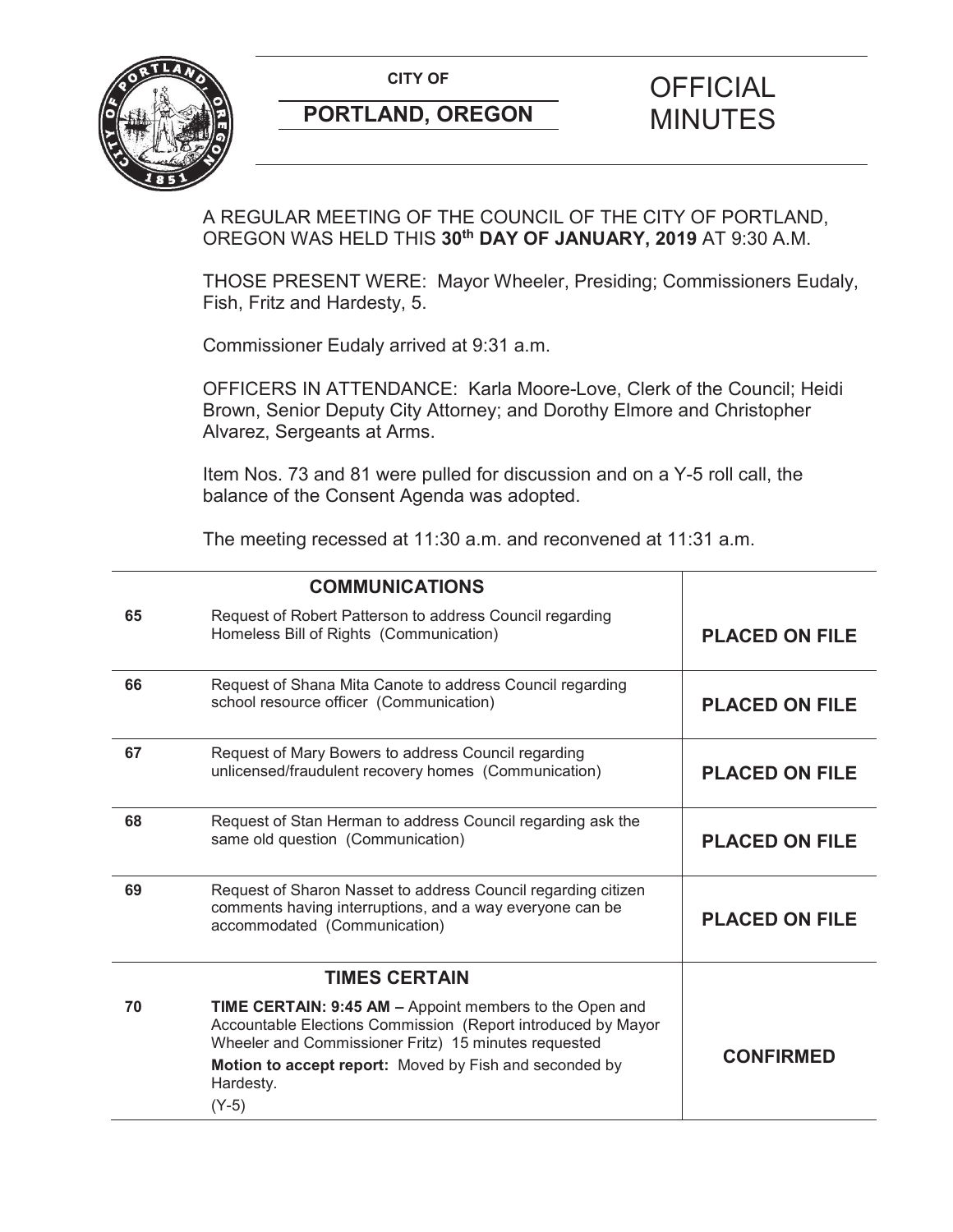| January 30, 2019 |                                                                                                                                                                                                                                                                                                                                                                                                                                                                                                                 |                                |
|------------------|-----------------------------------------------------------------------------------------------------------------------------------------------------------------------------------------------------------------------------------------------------------------------------------------------------------------------------------------------------------------------------------------------------------------------------------------------------------------------------------------------------------------|--------------------------------|
| 71               | TIME CERTAIN: 10:15 AM - Appeal of Kyle Bell against Portland<br>Bureau of Transportation posting the property located at 2370 SE<br>60 <sup>th</sup> for sidewalk repairs (Report introduced by Commissioner<br>Eudaly) 30 minutes requested                                                                                                                                                                                                                                                                   |                                |
|                  | Motion to deny the appeal. Findings: The work was required by code and<br>the conditions required the improvements. The improvements are<br>consistent with code and City specifications. The improvement charges<br>were calculated as provided by code. No adjustments are necessary<br>because PBOT has already made an adjustment in the bill. Finally, the<br>appellant may appeal the determination of Council to court via writ of<br>review: Moved by Eudaly and seconded by Fritz. (Y-4; N-1 Hardesty) | <b>APPEAL</b><br><b>DENIED</b> |
|                  | The Bureau is directed to come back to Council with an ordinance within<br>30 days to codify the findings and determination for a final vote, so that<br>Mr. Bell can exercise any other appeal rights if he so chooses.                                                                                                                                                                                                                                                                                        |                                |
| 72               | TIME CERTAIN: 10:45 AM - Accept the Quarterly Technology<br>Oversight Committee Report from the Chief Administrative Officer<br>(Report introduced by Mayor Wheeler) 30 minutes requested<br>Motion to accept report: Moved by Fish and seconded by<br>Eudaly.<br>$(Y-5)$                                                                                                                                                                                                                                       | <b>ACCEPTED</b>                |
|                  | <b>CONSENT AGENDA – NO DISCUSSION</b>                                                                                                                                                                                                                                                                                                                                                                                                                                                                           |                                |
|                  |                                                                                                                                                                                                                                                                                                                                                                                                                                                                                                                 |                                |
|                  | <b>Mayor Ted Wheeler</b>                                                                                                                                                                                                                                                                                                                                                                                                                                                                                        |                                |
|                  | <b>Office of Management and Finance</b>                                                                                                                                                                                                                                                                                                                                                                                                                                                                         |                                |
| $*73$            | Authorize a contract between Fortinet, Inc. for a Next Generation<br>Firewall System in the amount of \$4.5 million (Ordinance)<br>$(Y-5)$                                                                                                                                                                                                                                                                                                                                                                      | 189364                         |
| $*74$            | Exclude the nonrepresented classification of Technology Capital<br>Project Manager from the classified service (Ordinance)<br>$(Y-5)$                                                                                                                                                                                                                                                                                                                                                                           | 189356                         |
| $*75$            | Pay bodily injury claim of Cortney Dietrich in the sum of \$18,090<br>resulting from a motor vehicle collision involving the Portland<br>Police Bureau (Ordinance)<br>$(Y-5)$                                                                                                                                                                                                                                                                                                                                   | 189357                         |
| $*76$            | Pay property damage claim of Spin Laundry Lounge, LLC in the<br>sum of \$18,314 involving the Portland Bureau of Transportation<br>(Ordinance)<br>$(Y-5)$                                                                                                                                                                                                                                                                                                                                                       | 189358                         |
|                  | <b>Commissioner Amanda Fritz</b>                                                                                                                                                                                                                                                                                                                                                                                                                                                                                |                                |
|                  | <b>Water Bureau</b>                                                                                                                                                                                                                                                                                                                                                                                                                                                                                             |                                |
| 77               | Amend Intergovernmental Agreement with Multnomah County for<br>the Water/Sewer Enhanced Fixture Repair Program for \$130,000<br>(Second Reading Agenda 56; amend Contract No. 30004057)<br>$(Y-5)$                                                                                                                                                                                                                                                                                                              | 189359                         |
|                  | <b>Commissioner Nick Fish</b>                                                                                                                                                                                                                                                                                                                                                                                                                                                                                   |                                |
|                  | <b>Bureau of Environmental Services</b>                                                                                                                                                                                                                                                                                                                                                                                                                                                                         |                                |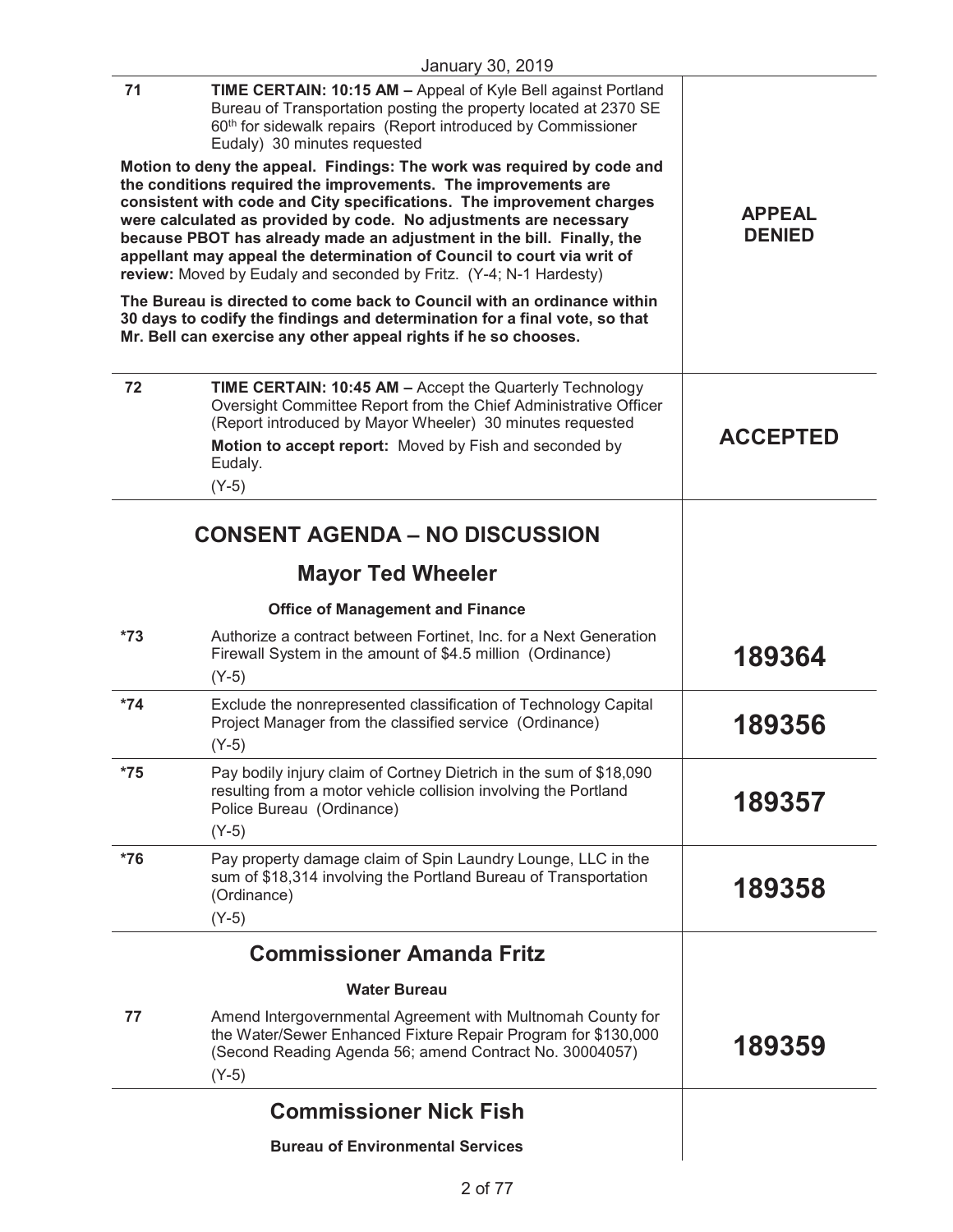|     | <b>Office of Management and Finance</b>                                                                                                                                                                                                                      |                                                                                                           |
|-----|--------------------------------------------------------------------------------------------------------------------------------------------------------------------------------------------------------------------------------------------------------------|-----------------------------------------------------------------------------------------------------------|
|     | Motion to remove emergency clause: Moved by Wheeler and<br>seconded by Hardesty. (Y-5)                                                                                                                                                                       | <b>AS AMENDED</b><br>FEBRUARY 6, 2019<br><b>AT 9:30 AM</b>                                                |
| 83  | Authorize settlement between Portland Police Association and the<br>City of Portland through its Portland Police Bureau regarding<br>terminated employee Gregg Lewis (Ordinance) 15 minutes<br>requested                                                     | <b>PASSED TO</b><br><b>SECOND READING</b>                                                                 |
|     | <b>Bureau of Police</b>                                                                                                                                                                                                                                      |                                                                                                           |
|     | <b>Mayor Ted Wheeler</b>                                                                                                                                                                                                                                     |                                                                                                           |
|     | $(Y-5)$                                                                                                                                                                                                                                                      |                                                                                                           |
|     | (Resolution introduced by Mayor Wheeler and Commissioner Fritz)<br>15 minutes requested                                                                                                                                                                      | 37411                                                                                                     |
| 82  | Declare the City of Portland's opposition to the offshore drilling of<br>oil and gas and exploration activities off the Oregon Coast                                                                                                                         |                                                                                                           |
|     | <b>REGULAR AGENDA</b>                                                                                                                                                                                                                                        |                                                                                                           |
|     |                                                                                                                                                                                                                                                              |                                                                                                           |
| 81  | Amend contract with OIR Group for the review of closed officer-<br>involved shootings and in-custody death investigations to extend<br>term and increase maximum compensation allowed under contract<br>by \$60,000 (Ordinance; amend Contract No. 30005510) | <b>PASSED TO</b><br><b>SECOND READING</b><br>FEBRUARY 6, 2019<br><b>AT 2:00 PM</b><br><b>TIME CERTAIN</b> |
|     | <b>City Auditor Mary Hull Caballero</b>                                                                                                                                                                                                                      |                                                                                                           |
|     | $(Y-5)$                                                                                                                                                                                                                                                      |                                                                                                           |
| *80 | Amend contract with CH2M Hill Engineers, Inc. to complete the<br>design for the Outer Division Multi-Modal Safety Project not to<br>exceed \$283,649 (Ordinance; amend Contract No. 30005277)                                                                | 189361                                                                                                    |
|     | <b>Bureau of Transportation</b>                                                                                                                                                                                                                              |                                                                                                           |
|     | <b>Commissioner Chloe Eudaly</b>                                                                                                                                                                                                                             |                                                                                                           |
| 79  | Authorize application to Federal Emergency Management Agency<br>for a grant in the amount of \$429,174 for hazard mitigation in<br>Forest Park (Ordinance)                                                                                                   | <b>PASSED TO</b><br><b>SECOND READING</b><br>FEBRUARY 6, 2019<br>AT 9:30 AM                               |
|     | <b>Portland Fire &amp; Rescue</b>                                                                                                                                                                                                                            |                                                                                                           |
|     | <b>Commissioner Jo Ann Hardesty</b>                                                                                                                                                                                                                          |                                                                                                           |
|     | $(Y-5)$                                                                                                                                                                                                                                                      |                                                                                                           |
|     | Intergovernmental Agreement with Beaverton School District to<br>permit the Bureau to install a rain gauge and communication<br>equipment on the roof of Bonny Slope Elementary School<br>(Ordinance)                                                        | 189360                                                                                                    |
| *78 | January 30, 2019<br>Authorize the Bureau of Environmental Services to enter into an                                                                                                                                                                          |                                                                                                           |
|     |                                                                                                                                                                                                                                                              |                                                                                                           |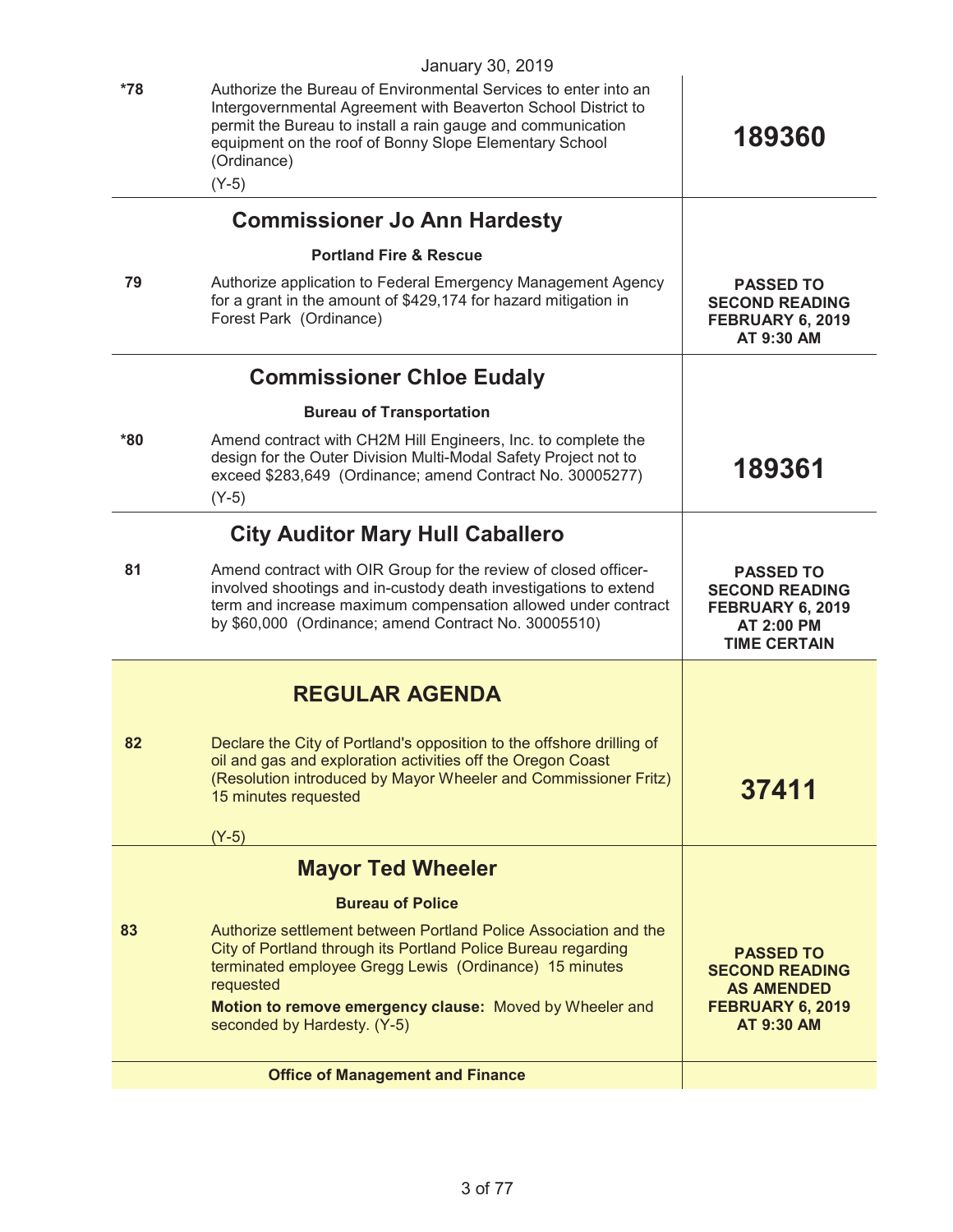|        | January 30, 2019                                                                                                                                                                                                                                                                                                                                                       |                             |
|--------|------------------------------------------------------------------------------------------------------------------------------------------------------------------------------------------------------------------------------------------------------------------------------------------------------------------------------------------------------------------------|-----------------------------|
| 84     | Accept recommendations of the Special Appropriations Committee<br>for the FY 18/19 competitive special appropriations grant program<br>(Report) 15 minutes requested<br>Motion to accept report: Moved by Fish and seconded by Fritz.<br>$(Y-5)$                                                                                                                       | <b>ACCEPTED</b>             |
| 85     | Authorize three Price Agreements for Asphalt Concrete Supply,<br>each with a contractual term of five years for a combined total of<br>\$18.5 million (Procurement Report - Project No. 122426)<br>10 minutes requested<br>Motion to accept report: Moved by Fritz and seconded by<br>Eudaly.<br>$(Y-5)$                                                               | <b>ACCEPTED</b>             |
| $*86$  | Authorize a competitive solicitation and contract with the highest<br>scoring proposer for Security Officer Services for an estimated \$10<br>million over five years (Ordinance) 30 minutes requested<br>Continued to January 30, 2019 at 2:30 p.m.<br>(Y-4; Fish absent)                                                                                             | 189365                      |
| $*87$  | Authorize grievance settlement between AFSCME Local 189 and<br>the City of Portland through its Portland Police Bureau regarding<br>police desk clerks (Ordinance) 15 minutes requested<br>Rescheduled to January 30, 2019 at 2:30 p.m.<br>(Y-4; Fish absent)                                                                                                          | 189366                      |
|        | <b>Commissioner Nick Fish</b>                                                                                                                                                                                                                                                                                                                                          |                             |
|        | <b>Bureau of Environmental Services</b>                                                                                                                                                                                                                                                                                                                                |                             |
| $S-88$ | Authorize the Commissioners in Charge of Bureau of<br>Environmental Services, or designee, and Portland Parks &<br>Recreation, or designee, to execute agreements for the planning,<br>design, construction and maintenance of watershed restoration<br>projects in partnership with the U.S. Army Corps of Engineers and<br>other partners (Second Reading Agenda 62) | <b>SUBSTITUTE</b><br>189362 |
|        | $(Y-5)$                                                                                                                                                                                                                                                                                                                                                                |                             |
|        | <b>Commissioner Chloe Eudaly</b>                                                                                                                                                                                                                                                                                                                                       |                             |
|        | <b>Bureau of Transportation</b>                                                                                                                                                                                                                                                                                                                                        |                             |
| 89     | Accept \$1.5 million grant from Oregon Department of<br>Transportation, authorize Intergovernmental Agreement for<br>Columbia Boulevard Safety Improvement project, and appropriate<br>\$500,000 in FY 2018-19 (Second Reading Agenda 64)<br>$(Y-5)$                                                                                                                   | 189363                      |
|        |                                                                                                                                                                                                                                                                                                                                                                        |                             |

At 1:34 p.m., Council recessed.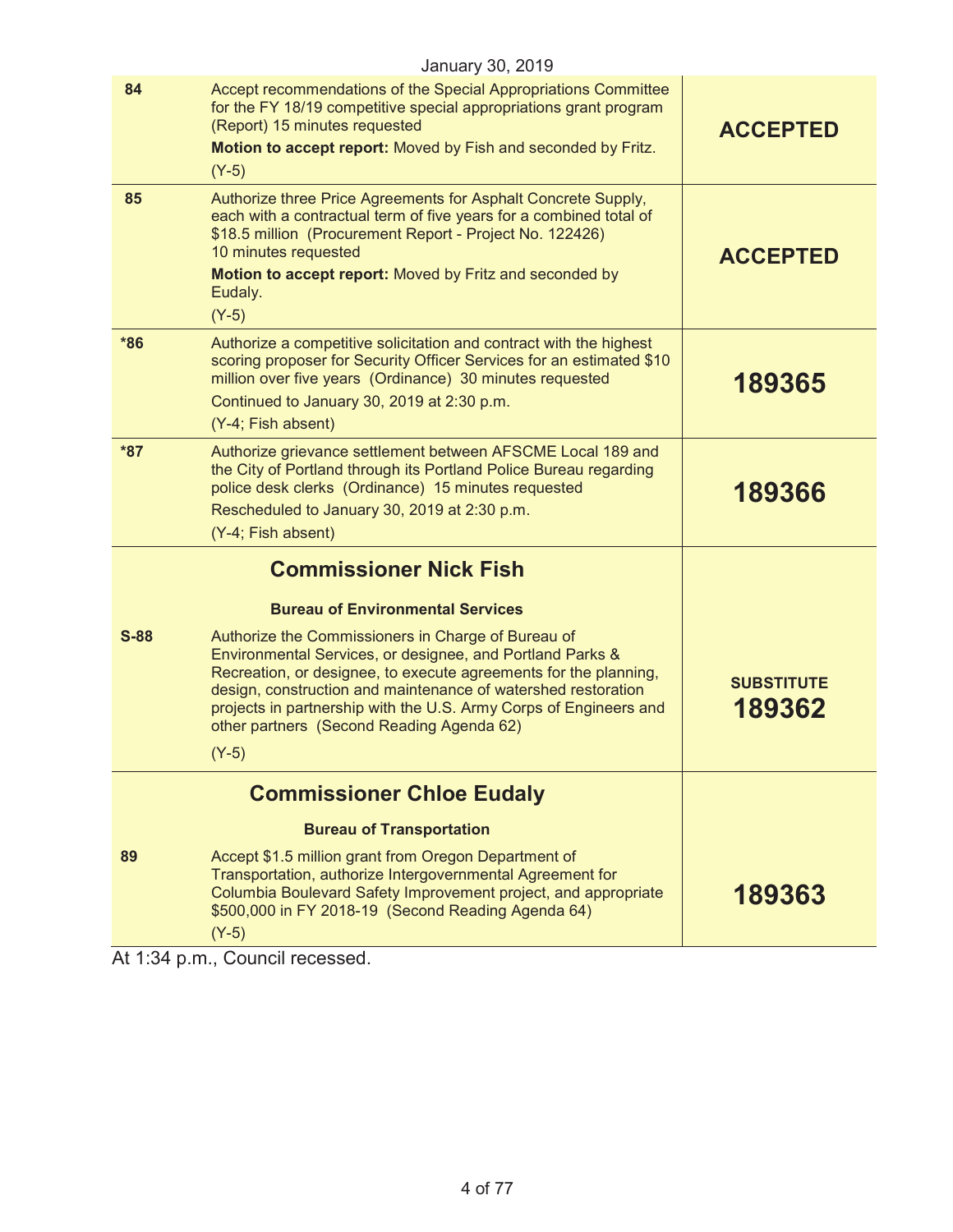A RECESSED MEETING OF THE COUNCIL OF THE CITY OF PORTLAND, OREGON WAS HELD THIS **30th DAY OF JANUARY, 2019** AT 2:30 P.M. THOSE PRESENT WERE: Mayor Wheeler, Presiding; Commissioners Eudaly, Fritz and Hardesty, 4. OFFICERS IN ATTENDANCE: Karla Moore-Love, Clerk of the Council; Karen Moynahan, Chief Deputy City Attorney; and John Paolazzi and Christopher Alvarez, Sergeants at Arms. The meeting recessed at 3:15 p.m. and reconvened at 3:32 p.m.  **90 TIME CERTAIN: 2:30 PM –** Update from Portland Community College Future Connect Program (Report introduced by Mayor Wheeler) 45 minutes requested **Motion to accept report:** Moved by Hardesty and seconded by Fritz. (Y-4) **ACCEPTED 91 TIME CERTAIN: 3:30 PM –** Proclaim February 2019 to be Black History Month (Proclamation introduced by Mayor Wheeler) 45 minutes requested **PLACED ON FILE**  At 4:32 p.m., Council adjourned. **DUE TO LACK OF AGENDA THERE WAS NO 2:00 PM MEETING THURSDAY, JANUARY 31, 2019** 

January 30, 2019

# **MARY HULL CABALLERO**

Auditor of the City of Portland

By Karla Moore-Love Clerk of the Council

For a discussion of agenda items, please consult the following Closed Caption File.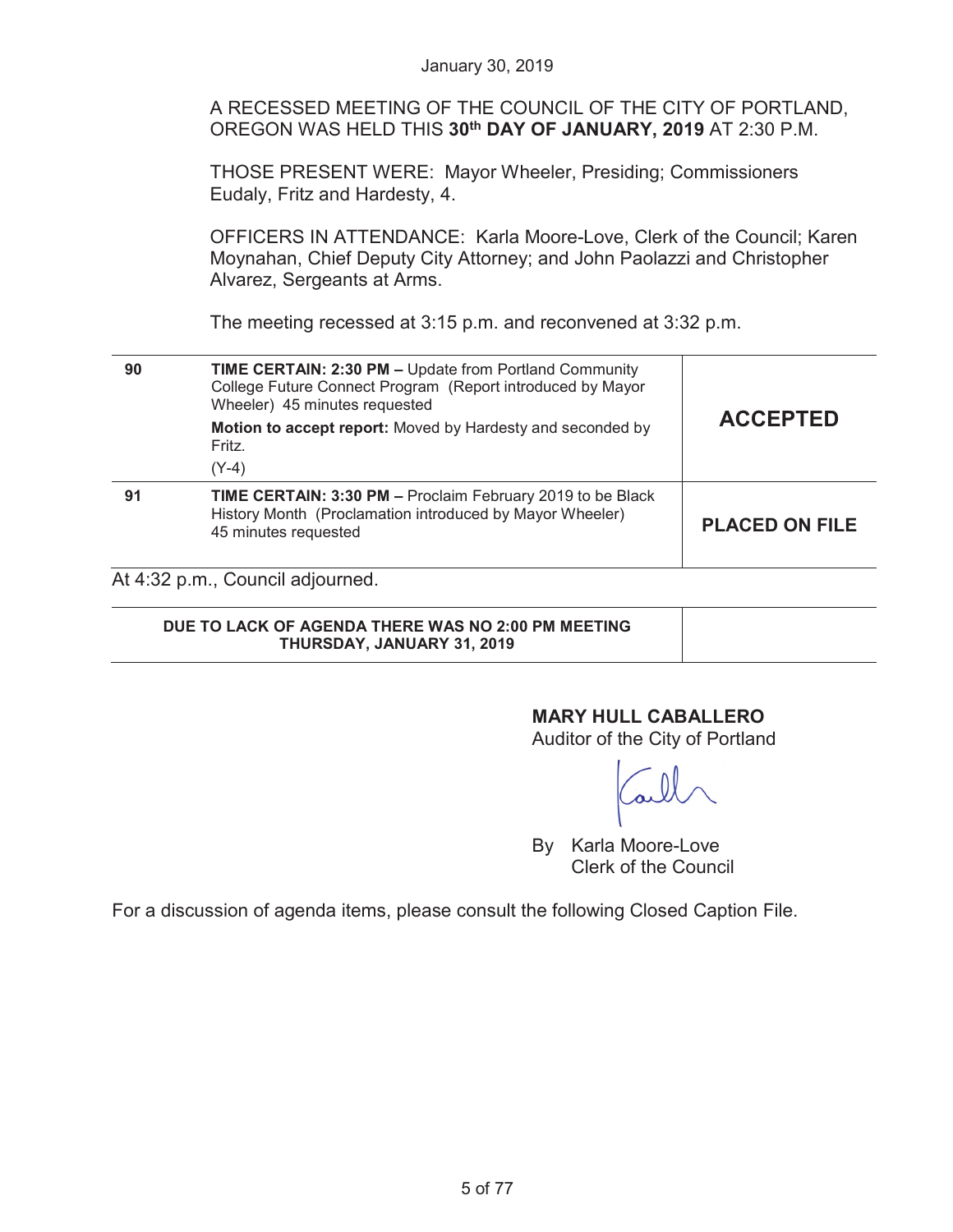**This file was produced through the closed captioning process for the televised City Council broadcast and should not be considered a verbatim transcript. Key:** \*\*\*\*\* **means unidentified speaker.** 

# **JANUARY 30, 2019 9:30 AM**

**Wheeler:** Good morning, this is the January 30th, 2019 session of the Portland city council, Karla, please call the roll. [roll taken]

**Fritz:** Here. **Fish:** Here. **Hardesty:** Here. **Eudaly:** 

**Wheeler:** Here. Good morning.

**Heidi Brown, Senior Deputy City Attorney:** Good morning mayor and council. Welcome to the Portland city council. The city council represents all Portlanders and meets to do the city's business. The presiding officer preserves order and decorum during city council meetings, so everyone can feel welcome, comfortable, respected, and safe. To participate in the council meetings you may sign up in advance with the council clerk's office for communications to briefly speak about any subject. You may also sign up for public testimony on the resolutions or the first readings of ordinances. Your testimony should address the matter being considered at the time. When testifying, please state your name for the record and your address is not necessary. Please disclose if you are a lobbyist. If you are representing an organization, please identify it. The presiding officer determines the length of testimony. Individuals generally have three minutes to testify unless it's otherwise stated. When you have 30 seconds left, a yellow light goes on, and when your time is done a red light goes on. If you are in the audience and would like to show your support for something that is said, please feel free to do a thumbs up, if you want to express that you do not support something, please feel free to do a thumbs down. Please remain seated in council chambers unless entering or exiting. If you are filming the proceedings, please do not use bright lights or disrupt the meeting. Disruptive conduct such as shouting or interrupting testimony or council deliberations will not be allowed. If there are disruptions, a warning will be given that further disruption may result in the person being ejected for the remainder of the meeting. After being ejected a person who fails to leave the meeting is subject to arrest for trespass. Thank you for helping your fellow Portlanders feel welcome, comfortable, respected and safe.

**Wheeler:** Very good, thanks. First up is communications. Karla, the first individual, please. **Item 65** 

**Wheeler:** Good morning.

**Robert Patterson:** Hi, how are you.

**Wheeler:** Good, thanks.

**Patterson:** Thank you, council. My name is robert patterson. It's been a mantra of mine lately that homeless people should be a protected class. Now such an assertion is pregnant with legal implications, and admittedly part of its appeal to me is the favor you might find with the trial lawyer lobby that seems to steer the wheel of my party from time to time. I realize, however, that statute rarely offers total solutions. To be sure, some rights, the right to vote and to representation are endangered to the homeless. It also, however, occurs to me that part and parcel to liberty is the right to drop out, to go off the grid, Thoreau's Walden would not have been the same were it clogged with tax men. But there are times, rare and momentous times at which one must demand with closed fists to be counted, must demand with closed fists to matter. Times as in selma and stonewall. We live in one of those times today. This white house would strip away the voices of undocumented citizens if it could. It would silence the voices of the homeless, if it could. I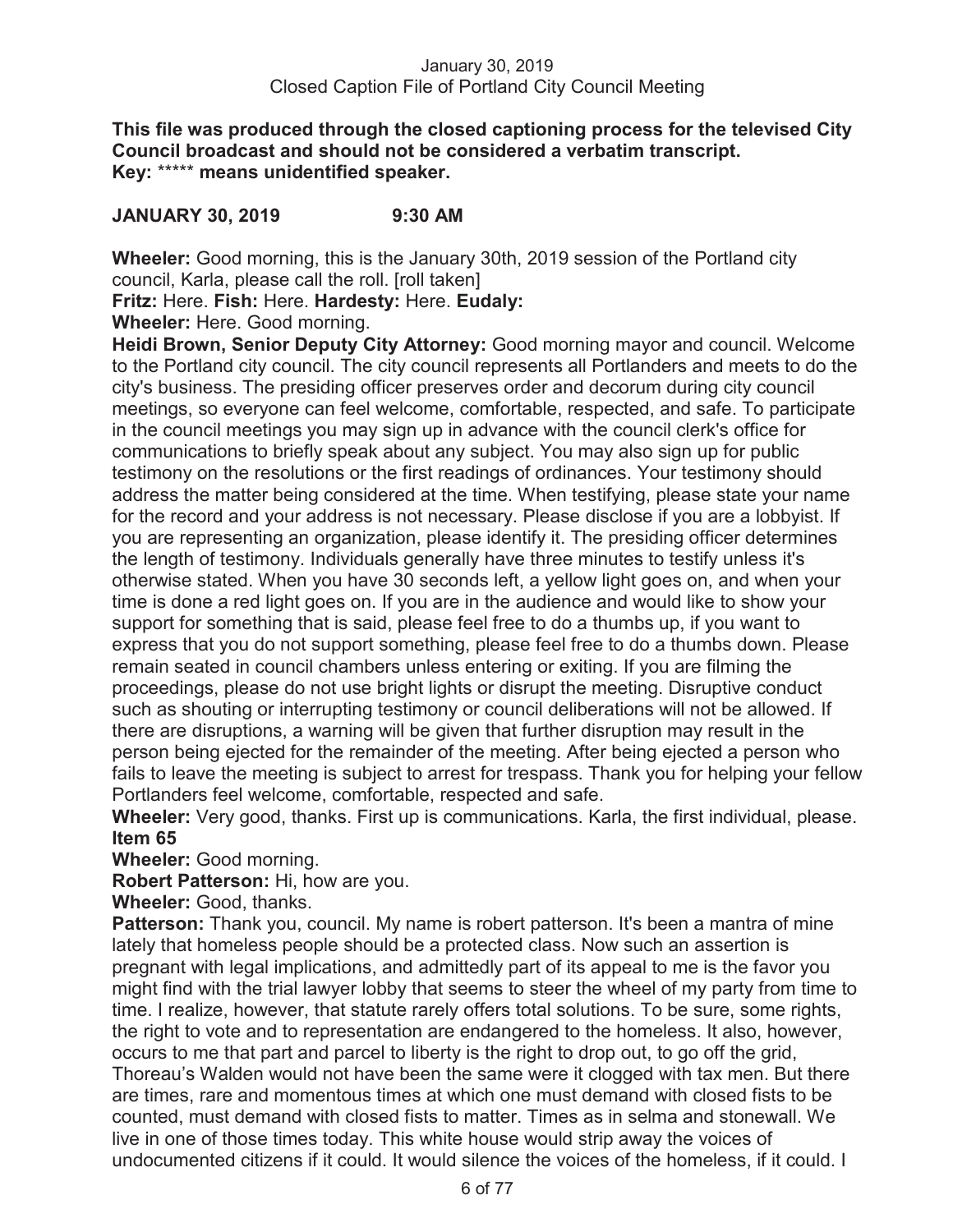implore this council not to be an accomplice to that crime. As we approach the 2020 census, it is difficult to overstate the importance of counting every single Portlander. Hanging in the balance is the state's sixth congressional seat, and the future of federal funding owed to this deserving county and city. On another level, a personally meaningful level, there is a more important reason to count every Portlander. And that is the sheer dignity delivered when leaders stoop to recognize even the lowliest among them. Counting everyone says unambiguously that everyone matters. It says to Washington d.c., to salem and to the corner broadway and burnside. It says the undocumented will still be given sanctuary. It says that the unsheltered will still be given solace. It takes when many dismiss as a regrettable outcome and transforms it into a beginning full of promise. That is a unique opportunity, indeed, and I sincerely hope that the council not pass it up. Thank you.

**Wheeler:** Thank you. Next individual, please.

# **Item 66**

**Moore-Love:** She cannot make it but will submit written testimony.

**Wheeler:** Very good. We'll look forward to that. Next individual, please.

# **Item 67**

**Wheeler:** Is ms bowers here today? All right. Maybe she will show up later. All right. Next up.

# **Item 68**

**Wheeler:** Good morning.

**Stan Herman:** Good morning. Well, I may be repeating myself for things that I have said in the past, only for the purpose of updating the new commissioner. Like I said before I respect the position that you have chosen to represent the city of Portland. But I must switch this communication from a business communication to a political agenda. Our city leaders are paid to voice our opinions and make decisions. I have seen and heard your remarks and your votes on many issues in council meetings. I have been asking the city leaders for an opinion to my question starting from my first appearance in november of 2016. 26 months ago. One commissioner finally stated, I cannot help you with my problem. I said the only problem that I have is the commissioner will not answer a simple question. Another commissioner happily responded and said to me, I don't know the facts of your case. I have no case I am referring to. I stated, you are just kicking the can down the road and will not answer my question. Another council member, june 11, 2018 said he would line me up with the attorney from the police department to answer my questions. 233 days ago still nothing happening. How long is this going to take? Back to my question, I presented on 11/20/2016. The first peace officer who responded to my hit and run on 1300 north river street was officer jeff meyers, was he required by the state law to start an investigation according to ors-830.035? I am not asking for a legal answer, rather please read the ors and the next page and give me your personal understanding of ors 830.035. Should police officer jeff meyers from the city of Portland police department, the first responder, enforce that ordinance? And I will just take a minute so you have a chance to read the ors that I gave you in front of you. Lastly for the record, why are you not giving me your opinions of the question I presented back in november of 2016? And I want to get off the subject for a second about the homeless. I don't see any of these people stepping up when my building got burned down, 77,000 square feet. One of the cars got broke into in my business a couple days ago. And the homeless, we caught them stealing one of my vans, and he's being convicted of that. So there is a little bit of how we help the homeless help us. They just don't care.

**Wheeler:** Next individual, please.

# **Item 69**

**Wheeler:** Good morning.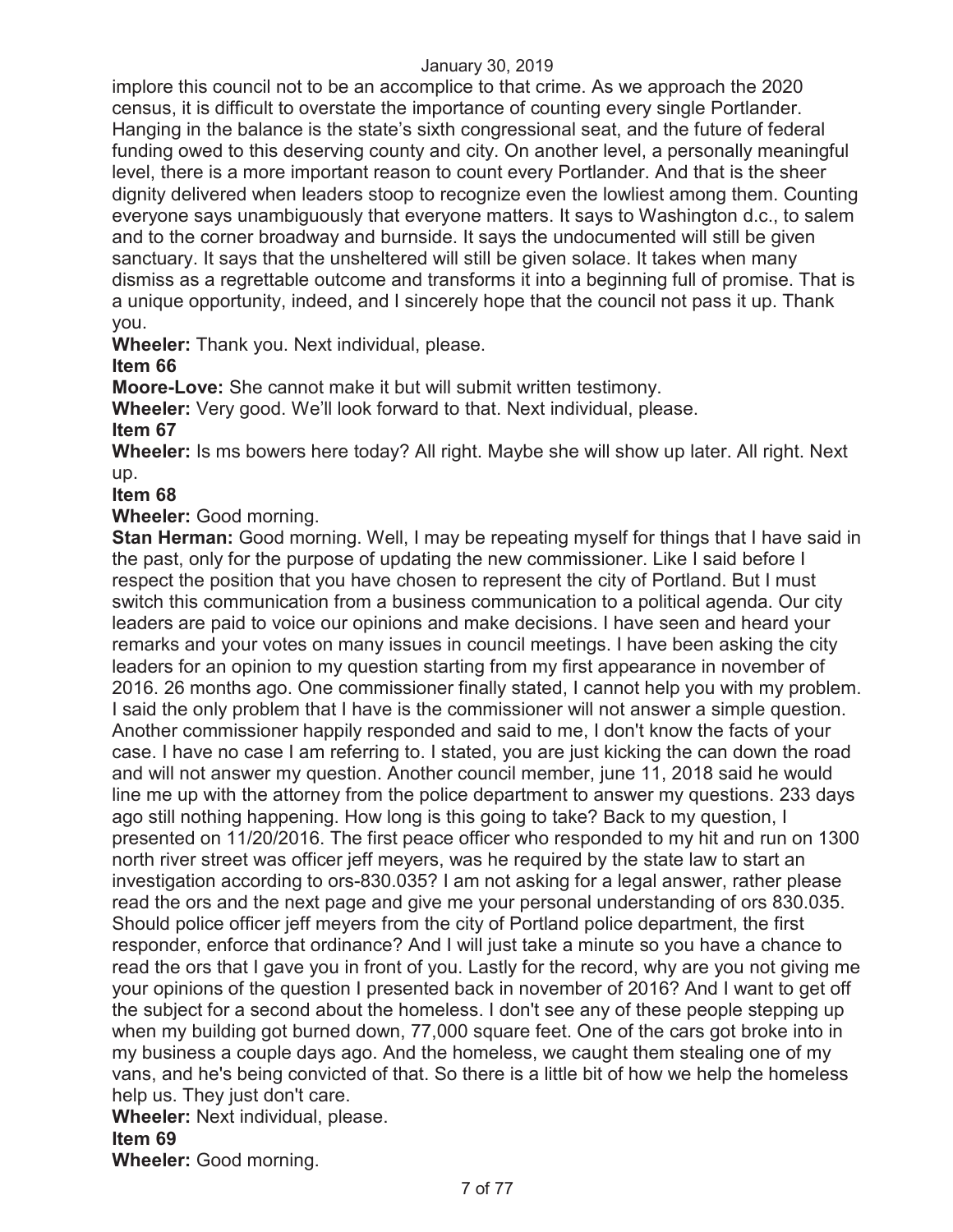**Sharon Nasset:** Good morning, mayor and council members. Happy new year. It's still new. And thank you very much for your service. [inaudible] elections, so congratulations on the elections, too. I would like to say that I am very appreciative of the fact that we have communications and we have debates, and so forth and that is exactly how our government is formed because you have to hear the individuals, and then you kind of get it all together, and that's how we get our representative government. Right now in Portland, we have a void of a place that is one common hall similar to how faneuil is in boston where you have debate, conversation, and you speak back and forth so you have dialogue, which is when one person says it, and you actually know that they heard you because they can say a comment back. When most of the boards and things you speak in front of, you can't. Many of the people when they get a chance to get up here, it's such a short amount of time. You don't really feel heard. The Sanskrit saying of the journey out of inner turmoil starts with a sympathetic ear. Hearing the person unwinding instead of closing in. And that the wiseman learns more from the fool than the fool could ever learn from the wise. You hear many people when you run for office that say great ideas. That could never be elected. Nobody hears them. They don't feel heard. I deal a lot out in the public and have a lot of meetings, and there are some people that will come up to you, and every time they say the same thing, and very early on I realized that they wanted to be heard. So I stopped. I asked them. And listened. And when I would see them, even though people would shriek, I would say hey, how is, and then I would bring up that exact issue so they would know that they were heard, and say what's new about it? If there was not anything new, they did not have anything to say, and they were no longer caught in that spin. I am hoping that you will get maybe a small place on the southeast where it's easy parking. And set up something similar to how faneuil hall is, which is 10 and 15, 20-minute speeches. People to get to have it on the subject they want. You stay on a subject until it is talked about thoroughly. Everybody in the room votes. It's been talked about or not. I've been lucky enough to be a guest presenter in Oregon and Washington in front of the legislatures. I get there. You get 20 minutes. You barely, you know you're missing all kinds of things that's really important, and then they say, oh, now you can have two quick questions. And the two quick questions, and the person kind of gets to answer it, and they go away and you know it was not really out there. And that's the forum we are offering, and that's why it's -- anyways, so thank you kindly. Are there any questions? **Wheeler:** Thank you. Appreciate it.

**Nasset:** Good day.

**Moore-Love:** Mayor, Mary Bowers, number 67 has arrived.

**Wheeler:** Very good. Come on up. Welcome.

**Item 67** 

**Wheeler:** Welcome.

**Mary Bowers:** Welcome. Thank you for letting me come in and speak, but I want to say hello, everyone. I was homeless, and we found a place to live. But unfortunately, the guy said that he would have an apartment in a garage for us. It was not, it was a room. With no electricity, no water, nothing. Just a room. I later found out that he was running a recovery home. He turned this three bedroom home to six bedroom without permits. And he gave me a receipt. I checked the business name. The business name was disillusioned, administrative disillusioned in 2017 in eugene. So, basically, he was running a business without a license and no permit. He was collecting \$500 per person. There was ten of us. On the receipt, he said recovery fees. I was mad. Because we're not in recovery. So my point is I found out that it's all over the place. In this area. And Portland, aloha, and even vancouver. So I would like every recovery home that says recovery home to be audited. And they need to be affiliated one way or another to dhs, department of corrections, or like, you know, like the corrections of each county, so that way people that are in recovery are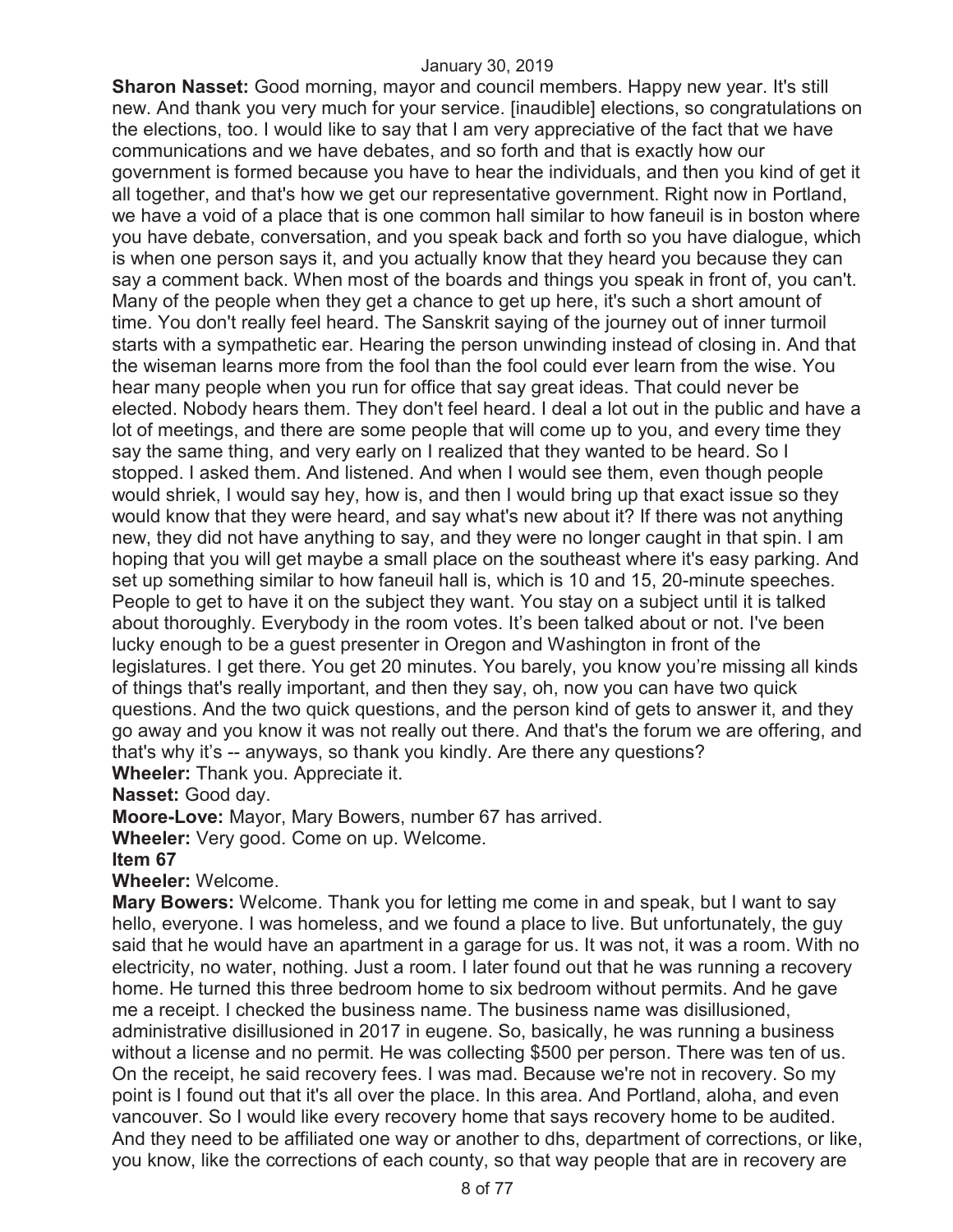in a legitimate recovery home. It devastated me because we were homeless. He was scamming everybody that was in that home. They took -- he took advantage of the homeless situation. This is not right. So I would request, and I would like to know if every recovery homes that say recovery homes, to be audited. To make sure that they have a license, that they are affiliated with some sort of doc or corrections or dhs or something like that. To make sure that they are legal. Because we became homeless again. They had a 400-pound woman in a closet. It's terrible. It's terrible. I had to tell her caregiver, get her out of here. So please check into recovery homes.

**Wheeler:** Thank you. What you are saying makes perfect sense to me, and I appreciate you being here to share that. Commissioner Hardesty.

**Hardesty:** Thank you. Mary, you said they were unlicensed?

**Bowers:** Yes.

**Hardesty:** So technically they were not certified by Multnomah county or the state of Oregon or anybody else.

**Bowers:** No.

**Hardesty:** How did you find out this was quote/unquote a recovery home?

**Bowers:** He told us it was. He said that --

**Hardesty:** How did you find him?

**Bowers:** He -- through the paper.

**Hardesty:** So he advertised in the paper.

**Bowers:** Craigslist.

**Hardesty:** And you went and checked it out, and he told you this information?

**Bowers:** Yes, and he even told me that he did not have to file -- go through landlord tenant laws. He has to go through residential treatment. And he had my son arrested.

**Hardesty:** He does sound like a scam artist. It sounds like there is absolutely no legal right that he has to pretend to be a recovery home.

**Bowers:** He wasn't.

**Hardesty:** I hope you filed with the state, what's the -- bureau of labor and industry? **Bowers:** No. I did with secretary of state, and I am in the process of filing paperwork for the fraudulent --

**Hardesty:** Rental.

**Bowers:** Well, no. For changing the home from a three bedroom to a six bedroom without permits.

**Hardesty:** Is that in the city of Portland?

**Bowers:** It was in aloha.

**Hardesty:** Thank you, mary. Appreciated it.

**Bowers:** But it's everywhere is what i've been informed.

**Hardesty:** I do know that there are a lot of people charging exorbitant rent for a room, and I think we need to talk about -- I don't know what we can do about that, if somebody owns a home and they charge \$1,000 for a room.

**Bowers:** Yeah, what happened was a friend of his, he said, bought the house. Cash. And then he told me that he needed the money to pay the mortgage. Well, wait a minute, there is no mortgage. So he was just conning everybody. They did not catch on but I did because I have the sense of detective work.

**Hardesty:** Your csi skills.

**Bowers:** I have a degree in criminal law, an associate's degree, so, and I am going to go to law school. So.

**Wheeler:** Excellent.

**Hardesty:** Excellent.

**Bowers:** But he was mad at me because I discovered all of this, and he had my son, my son arrested.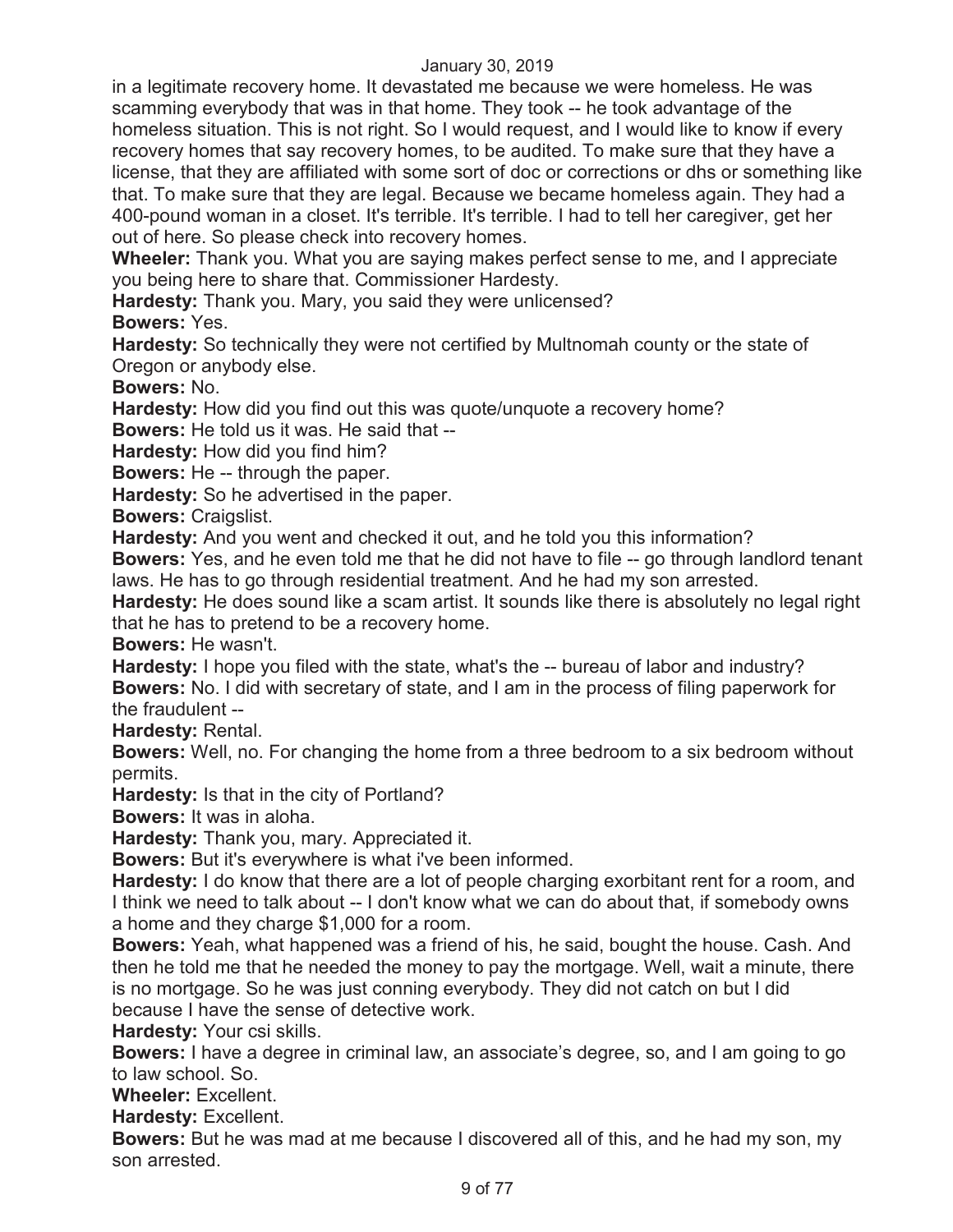**Hardesty:** Wow. Thank you for sharing, mary.

**Wheeler:** Commissioner Fritz?

**Fritz:** Thank you so much for bringing this not only to our attention but to everybody who is watching at home and it is surprising how many people watch channel 30, I think we're the most interesting thing on during day, which is unfortunate.

**Bowers:** And by the way the charges were dropped on my son. I fought for two months. **Fritz:** So that the, it sounds like you are pursuing all of the legal moves and had it been in the city of Portland, the bureau of development services could have looked into the unpermitted part. Did you bring it to the attention of the aloha city council? Or to the county board there?

**Bowers:** Not yet.

**Fritz:** Okay.

**Bowers:** I started here, and then I am going to expand to clackamas and also Washington county.

**Fritz:** One of the challenges with our whole system of government, never mind the commission form of government, is knowing who is the entity that can fix something, so you have made all of us aware that this kind of thing is going on and that people should be careful when looking to find that out.

**Bowers:** Yes, and especially if the recovery homes, they need to be affiliated with, like I said, the corrections or something like that because if somebody is coming out of jail or coming out of recovery, you know, recovery, they need a place to go.

**Fritz:** I happen to have a meeting set up with county commissioner sharon meieran tonight, so I will be sure to mention it to her so that she's aware. She is really looking at the health service system. So thank you very much.

**Bowers:** You are welcome. And thank you for letting me come in. I will see you on the 12th.

**Wheeler:** It's good seeing you. Thank you for being here. The consent agenda, Karla, I know that we have pulled one item. I've pulled item number 81, I believe. Are when other items that have been pulled?

**Moore-Love:** Correct. And 73 has also been pulled.

**Wheeler:** Very good. Please call the consent agenda.

**Fritz:** Aye. **Fish:** Aye. **Hardesty:** Aye. **Eudaly:** Aye.

**Wheeler:** Aye. Consent agenda is adopted. First time certain item, please.

# **Item 70**

**Wheeler:** Commissioner Fritz.

**Fritz:** Thank you, mayor. I am so excited that this moment is finally here with the director, susan mottet. Please come on up. Thank you. So this is the body which will oversee the accountable elections program, which is Portland's new public campaign financing system that was approved in 2016, has been supported by this council, and we are now at the point of appointing the commissioners who will oversee the program. Each person has shown commitment to improving access for all of our community, and this is a really momentous occasion. Susan Mottet, the director of the open and accountable elections program is here to give us more background on each applicant. They were invited to be here. They all have jobs and were not able to be here on a wednesday morning.

**Susan Mottet, Director, Open and Accountable Elections Program:** Thank you. The open accountable elections ordinance creates the open accountable elections commission to help implement and oversee the program. The code requires me to nominate nine individuals to the commission, and the council to approve the appointments. The code sets out two criteria for members. First have an interest in campaign finance, and second, reflect the diversity of the city of Portland. In addition we asked the voice for all Portland coalition, which helps move the law into -- move the ordinance into law, and has been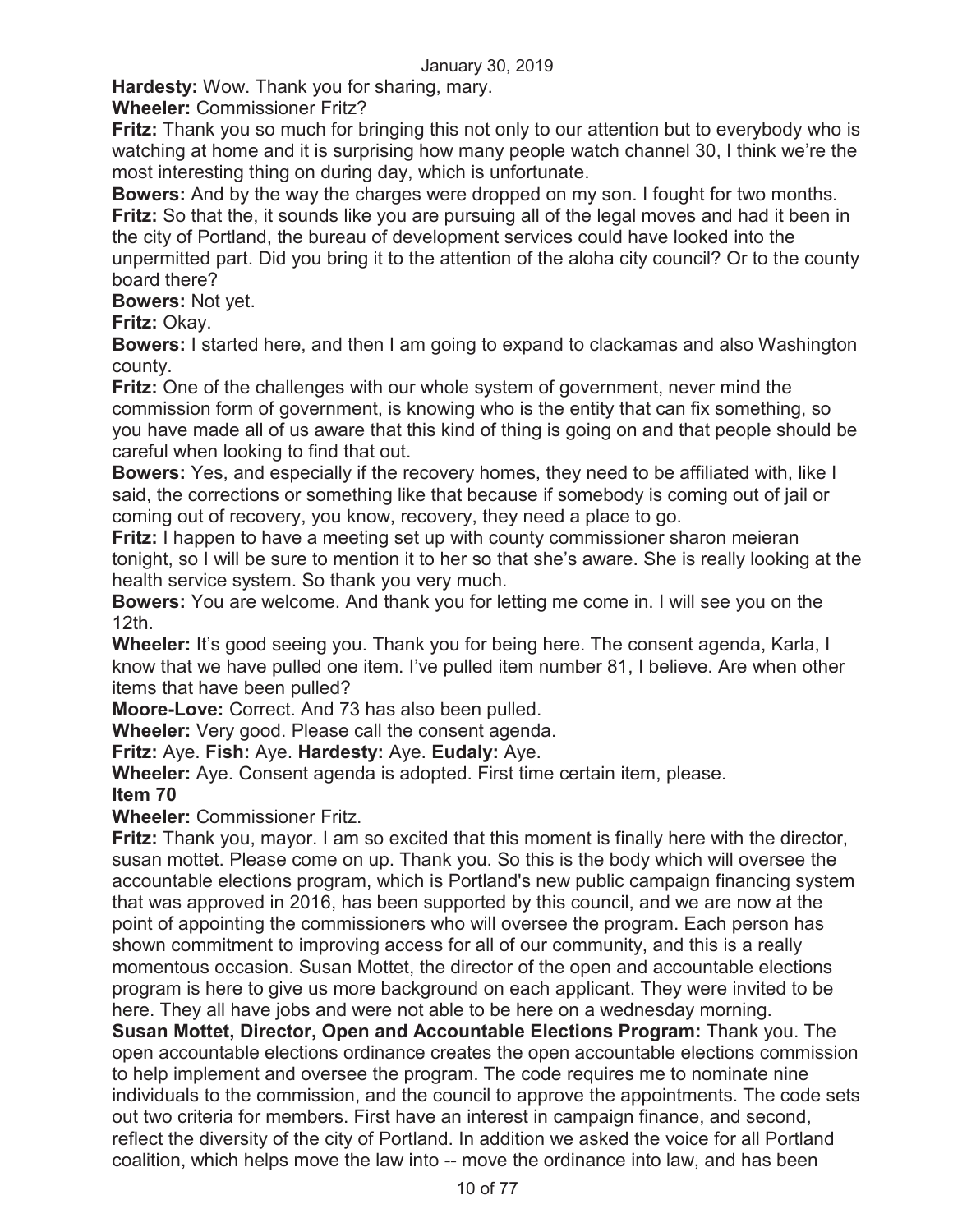helping implement the law. What skills and experiences would be helpful to have on the commission to assist in their carrying out their duties well. The coalition helped us identify the skills and the experiences that we would like to see, and also helped us recruit four members for the commission. The following nine nominees collectively fit the required and desired criteria. First is amy ruiz, who has 15 years of experience in campaign management and journalism, including as news editor at the Portland Mercury. Amy has managed campaigns and communications for ballot measures including the Oregon united for marriage campaign and the 2014 Portland parks recreation replacement bond campaign. She previously served as chief of staff and communications director with mayor sam adams and currently serves as senior vice president of strategies 360. Amy Sample Ward is the ceo of a NTEN, a nonprofit that helps community organizations use technology to better achieve their missions. She believes technology can help nonprofits reach their missions effectively, efficiently and inclusively, and she is interested in everything from digital equity to social innovation. Her co-authored book, social change, any time, everywhere, was a terry mcadam book award finalist in 2013. Cindy yang is a language interpreter. She has held positions as a restaurant server, in insurance sales a cashier and casino slot technician. Cindy hopes the open and accountable elections program helps candidates that represent hard working people like her and her family win elected office. Courtney helstein brings a depth of experience from her prior experience managing campaigns and as the former deputy director of the senate democratic leadership fund. She serves as the board co-chair of the Oregon women's campaign school where she works to recruit and train candidates and campaign staff and is the director of government affairs and campaigns at strategies 360. Daniel Lewkow worked tirelessly to help pass the open and accountable elections ordinance, as deputy director of common cause Oregon, and in addition to other democracy reforms at the state and local level. He currently manages criminal justice reform for the aclu of Oregon. Norman turrill has represented the league of women voters in numerous leadership roles at the national, state and local levels. Among his many accomplishments he was appointed by secretary of state bill bradbury to Oregon's campaign finance disclosure panel, which led to the adoption of the orestar campaign finance disclosure system. Norman is a retired software engineer who enjoys skiing and singing in his church choir. Ricardo Lujan-Valerio is an immigration education and elections policy advocate. He was born in Nezahualcoyotl, Mexico, and emigrated to the united states at the age of nine. He graduated from rogue community college in southern Oregon university, he has the aclu of oregon's policy associate, he previously served as the state board co-chair for unite Oregon and the bilingual, bicultural organizer for the rogue valley chapter. He's worked with local governments in rural southern Oregon to improve policies and practices using an equity lens as well as helping uplift the voices of immigrant communities and promoting civic engagement. Serin Bussell is currently chief of staff to a state senator, used to work as a geologist for the Oregon department of geology and mineral industries. After she completed her mba, she became part of the metro's diversity, equity and inclusion change team. She is looking forward to bringing her experience in campaign management, nonprofit administration and project management to the commission. Tom simpson was recommended for the commission by the Portland business alliance. His 30 years of work experience includes stints at a large tech company, a boutique consulting practice and now is the director of government regulatory affairs at the standard, a financial service company. Tom serves on the boards of Portland youth builders and Oregon state parks foundation. For more information please refer to your packet of longer bios on the nominees, which will also be posted on the open and accountable elections web page. Terms will be staggered as outlined in the code, the commissioner who decides to take the long and short terms, the commissioners will decide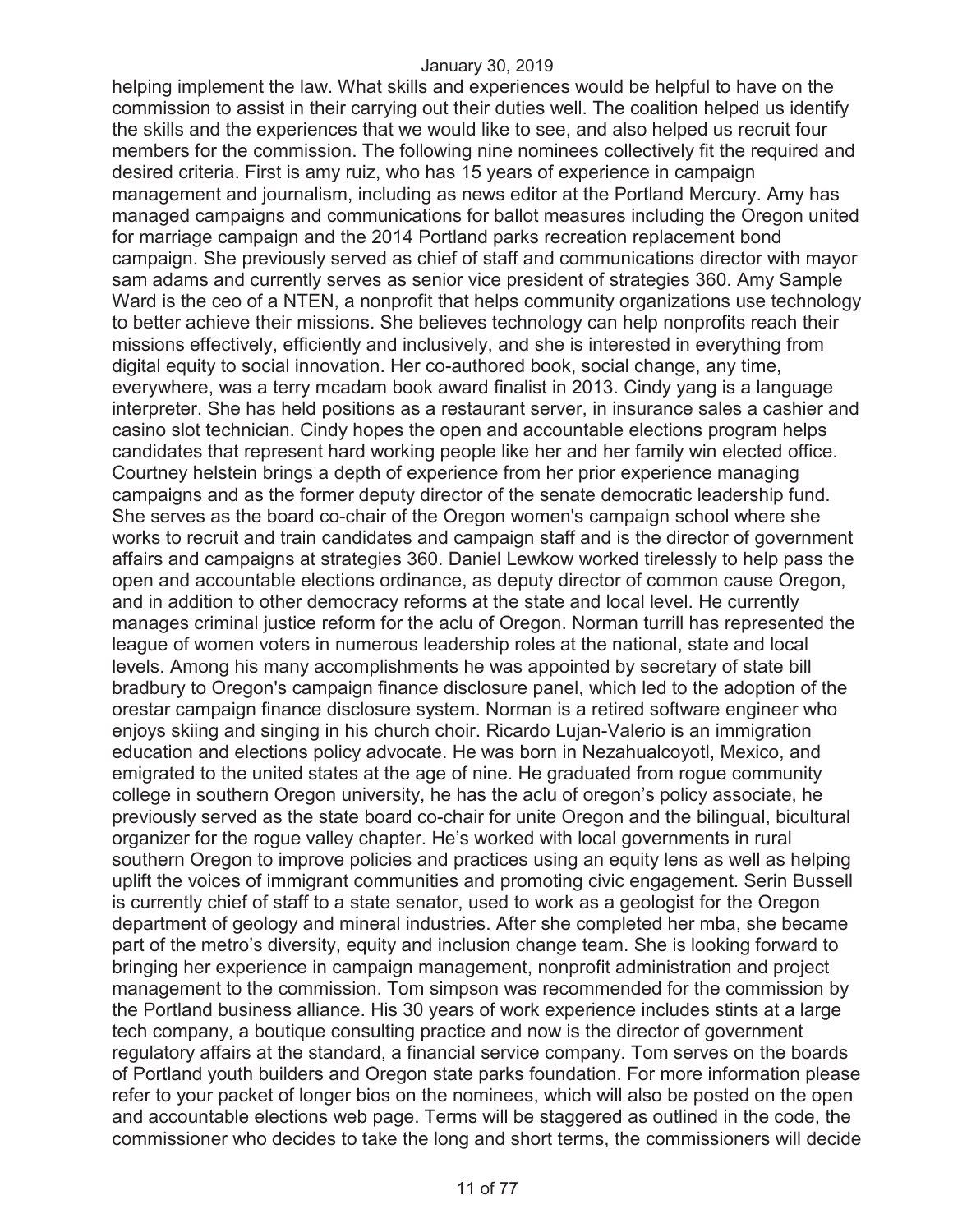who takes the long and short-terms and the report will be filed for a future council agenda. I am available for questions.

**Wheeler:** Looks good. Colleagues, any further questions? If not, I will accept a motion. **\*\*\*\*\*:** So move.

**Eudaly:** Second.

**Wheeler:** Commissioner Fritz, neither proposed nor seconded the report, and I will give that to commissioner Fish as the proposer and commissioner hardesty as the second, and any further discussion, please call the roll.

**Fritz:** Really enthusiastic, colleagues, thank you much. I am absolutely delighted, thank you, director susan mottet. You have been doing an amazing job in a short time. Thanks also to anna pycior, the deputy director who assists in staffing the commission, to cristina nieves on my staff who is an integral part of the team and tim crail who has been my partner in getting this program going. Thank you so much. And thank you to the appointees for their willingness to volunteer to serve the city. Aye.

**Fish:** It sounds like an exceptional group of people, and the only additional piece that I have a concern with is given the work done to address conflicts, potential conflicts of interest and the training requirements of boards and commissions, just making sure that as each of these commission members are onboarded, that they get the training they need in how to be successful on this particular commission. I think this is the highest, most visible commission that we have appointed since we implemented the reforms. And I am not sure post judy, who is now the point in the city attorney's office, but I know that commissioner Fritz shares those concerns and that these will be addressed as part of the onboarding, Aye.

**Hardesty:** I just want to appreciate commissioner Fritz for just being consistent in making sure we move this process forward. I mean clearly we have had a lot of kind of roadblocks in our path, and I just want to thank you, commissioner Fritz, for your leadership in getting us to this point, and thankfully we will have an oversight committee in place very soon. And thank you also for your hard work, susan. Aye.

**Eudaly:** Well, thank you to commissioner Fritz. Thank you to the individuals willing to volunteer their time to serve the city, and thank you, as well. I vote Aye.

**Wheeler:** Well, commissioner Fritz, when you have every member of the council trying to both make the motion on the report and second it, you know that you've had something right. So congratulations and thank you on your work. I think it also speaks to the quality of the people who stepped forward to serve on this commission, so I want to thank each and every one of them individually. This is a great start. Thank you for it. I vote Aye. The report is accepted, the appointments are approved and thanks for your good work.

**Fish:** Mayor, because we are so far ahead of the schedule, can I suggest we take care of the second readings?

**Wheeler:** Why don't we go to the end of the agenda, please, the end of the regular agenda. Please call item 88.

# **Item 88**

**Wheeler:** This is a second reading of an ordinance. There's already been a presentation and public testimony. Is there any further discussion on this item? Hearing none, please call the roll.

# **Fritz:** Aye.

**Fish:** Colleagues, I want to again thank emily roth from Portland parks and rec and kaitlin lovell from the bureau of environmental services. We are very fortunate to have two people of such exceptional talent and such strong values leading this effort. I want to thank jamie dunphy, in my office who is the liaison to the bureau of environmental services, and I also want to acknowledge that at a time when we seem to be fighting the federal government in many forums, including court, it is refreshing that we have such a strong partnership with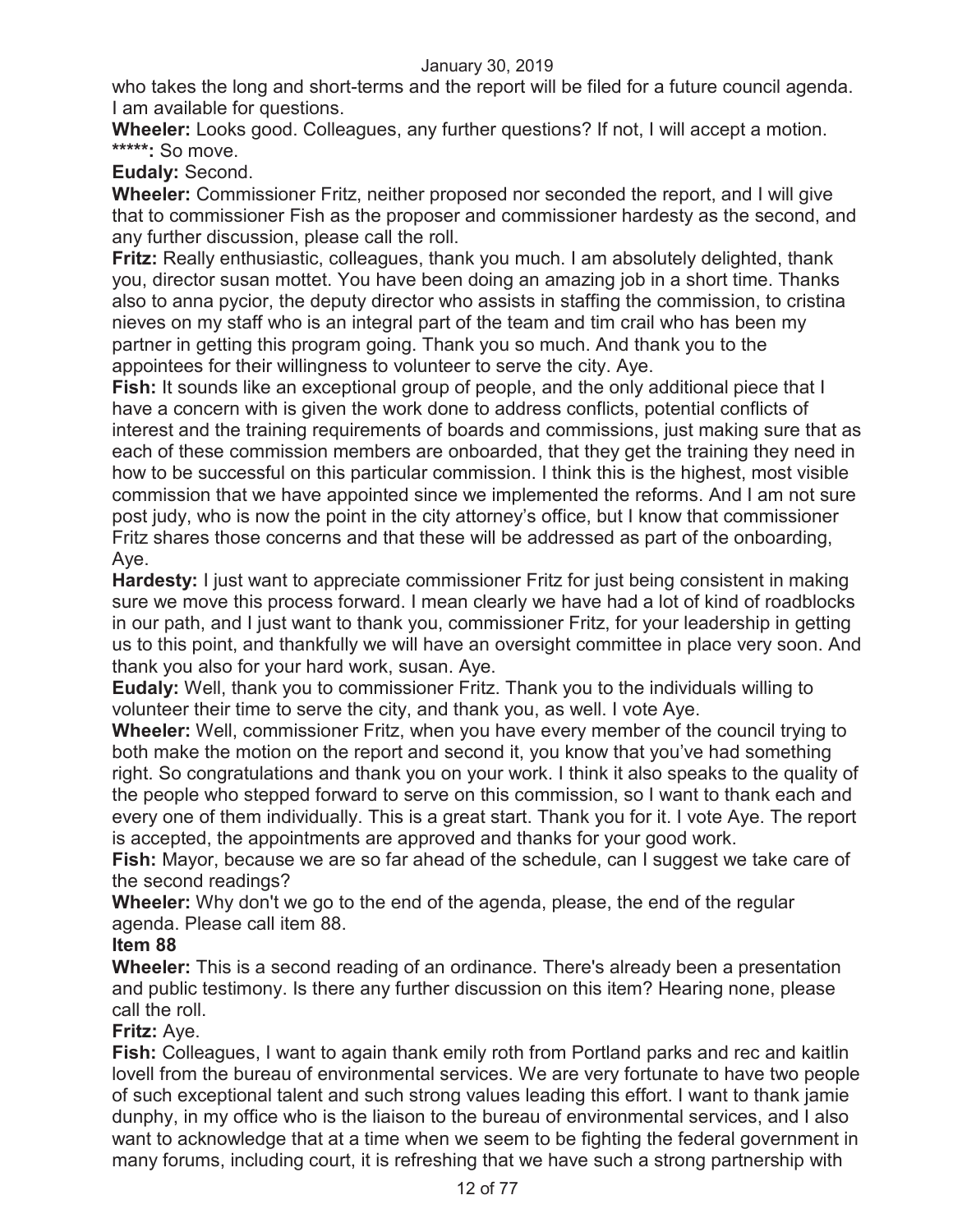the u.s. Army corps of engineers, and they have done exceptional work as our partner in protecting juvenile salmon and right now our team is either in d.c. or on route from d.c. after doing lobbying. We are hoping to get the next round of funding. As you heard last week, it is primarily a federally funded program where we get credit for things like land and in-kinds. So it's a win-win. We are very proud of the two plans that we have already implemented, at crystal springs and oaks bottom, and we look forward to many more in the future. Aye.

**Hardesty:** Aye. **Eudaly:** Aye.

**Wheeler:** I vote Aye. The ordinances is adopted. Thank you. Next item, please. **Item 89** 

**Wheeler:** This is also a second reading. Please call the roll.

**Fritz:** Aye. **Fish:** Aye. **Hardesty:** Aye.

**Eudaly:** I am so pleased to see significant progress on the safety improvements near george middle school. I want to thank the community members and advocates who have raised their concerns as well as provided input on the solutions. I also want to thank pbot staff, Winston Sandino, Dan Layden, and Lale Santelices, as well as the speaker tina kotek and her staff for all their work on this project. I vote Aye.

**Wheeler:** I vote Aye. The ordinance is adopted. We will go to the first pulled item, 73. **Item 73** 

**Wheeler:** I believe I am the one who pulled this. I'm not sure if anybody else did. There was a scrivener's error on this. This should not have gone to the consent agenda in my opinion. So I will give the presentation since nobody is available to do that at this time, since we are a bit ahead of schedule. The bureau of technology services is contracting with the security vendor known as fortinet, inc., to replace citywide end of service data network fire walls with next generation fire walls, so this is an upgrade. The city is using a cooperative purchase agreement to expedite this procurement. The contract shall have a five-year base with an initial not to exceed value of \$2,250,000, and an option for an additional five years, not to exceed ten years in total. The not to exceed amount is \$4,500,000 for the life of the contract. Fire walls of course are critical to the city's cyber security needs, in compliance requirements, for payment card industry requirements, personally identifiable information, otherwise known as the industry's pii and protected health information. That is of course, protected through the federal HIPAA act. This contract would be authorized as quickly as possible to avoid a lapse in citywide fire wall security protection. This ordinance provides the bureau of technology services with sufficient time to effectively migrate to the new data network fire walls. There you have it, any particular questions on this? I will do my best to answer them. Otherwise we will go to public testimony.

**Moore-Love:** I didn't have a signed up sheet for the pulled item.

**Wheeler:** Is there anybody who would like to testify on this particular contract? Please call the roll.

**Fritz:** You did an excellent staff job, mayor. We should, somebody should hire you. Aye. [laughter]

**Fish:** Aye. **Hardesty:** Aye. **Eudaly:** Aye.

**Wheeler:** Aye. The ordinance is adopted. And I understand the director severe is here and we can go to item 81.

# **Item 81**

**Wheeler:** Good morning, director, thank you for being here.

**Constantin Severe, Director, Independent Police Review:** Good morning, mr. Mayor and members of the council. So as the mayor stated, we are asking for the current contract that the city of Portland has with the oir group to be extended to january 31, 2020, and that compensation not to exceed \$60,000 for the new contract amount of \$200,000. This would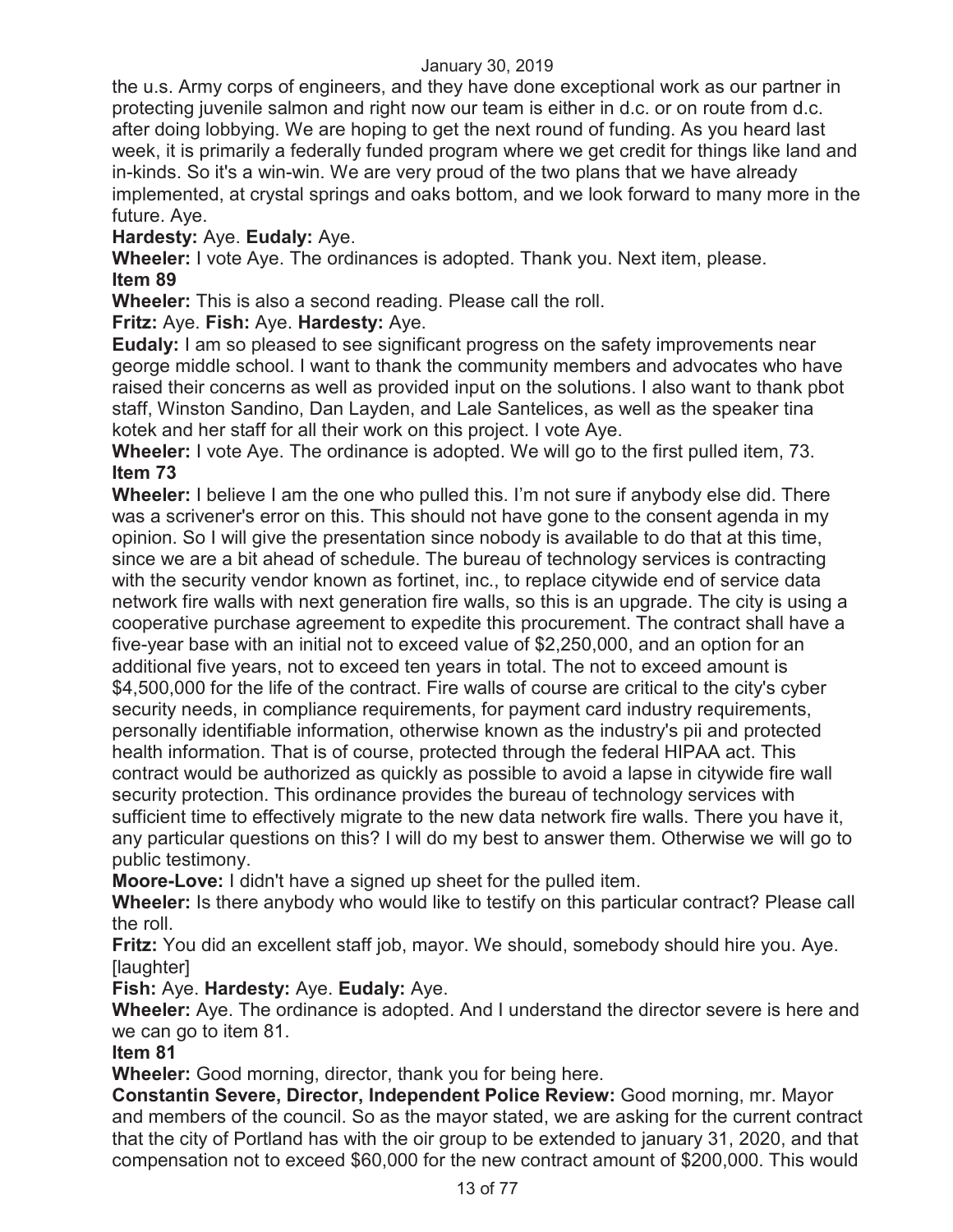also include completed officer-involved shooting cases and in-custody deaths that are closed by july 1st, 2019. The current contract went into effect in october of 2016. There were at that time 11 cases that were eligible for review. As of this time, oir has reviewed 15 cases. There is currently an amount of money left over in the contract, but not enough to conduct a review of additional cases. The plan is that with the ordinance being approved, that oir approve -- I am sorry, oir will review cases from the last half of 2017 and six cases from 2018 for a total of nine cases, which would allow us to provide useful feedback to the police commissioner and the police bureau in a timely manner. One of the issues with these outside reviews in the past has been providing useful reviews of these cases in a timely manner of -- in the past there have been some cases that have been six, seven, eight years old, and the hope is with this last report under this contract, that oir will conclude it's report and there would be no cases older than two years old.

**Wheeler:** Very good. And director Severe, I had is a question. So I have seen the draft of addition six of the oir officer-involved shooting report and I assume that if we extend this contract, is that to include additional information then or will there be an addition seven or how does that figure with what I have already read?

**Severe:** Right. So as you stated, there is a report six that will be in front of the council next week. The oir group, if this ordinance was passed, would have, basically, report seven, so there would be nine cases. So it would be cases from may 31st, 2017, to cases december 31st of 2018.

**Wheeler:** Very good. And so that will, basically give us more cases. When would we expect to receive those and when would those reports be made public?

**Severe:** I would anticipate on the outside that it would be available at this time next year. My hope would be, for it to be sooner. But it kind of depends on whether this contract or the ordinance is approved or not, but with the nine cases, the other issue, which is not something that we've run into in the past, some of those cases that are currently up are still under investigation. But our hope is that the investigations would be closed by -- at the latest by this spring.

**Wheeler:** Okay, very good, and just to confirm for the public, this is not the police bureau. This is an independent organization, and it is, actually contracted through your office in the independent police review office.

**Severe:** Right. So this is something that is creature of city code where as part of the ipr's responsibilities is that ipr will hire an outside review to conduct its own analysis review of all closed officer-involved shooting and custody death investigations and the closed part is the critical part of it, and that's some of the things that have led to the delays in the past. **Wheeler:** Very good and then that report, as with the one that's coming to council, I believe, you said next week, if I remember correctly, it's on the schedule for next week. **Severe:** Yes, sir.

**Wheeler:** Then the police bureau will respond to the findings in that report in a public environment. So this really comes under the heading of public transparency and accountability with regard to officer-involved shootings.

**Severe:** Right. And there have been a number of recommendations in the past that have come from these oir reports. The fact that the city of Portland conducts administrative investigations on all officer-involved shootings is the result of these outside reviews. The end of the 48-hour rule, that is something that oir group, in particular, and some of it's more recent reports made a recommendation to the city on when that was an issue a year or so ago. It was one of those things where because of my own reading and I know many members of the public issue read those reports, when I felt that was delaying the completion of some investigations, I was able to kind of make that argument with that, basically, in my back pocket.

**Wheeler:** Very good. Thank you. Any questions for the director? Commissioner hardesty?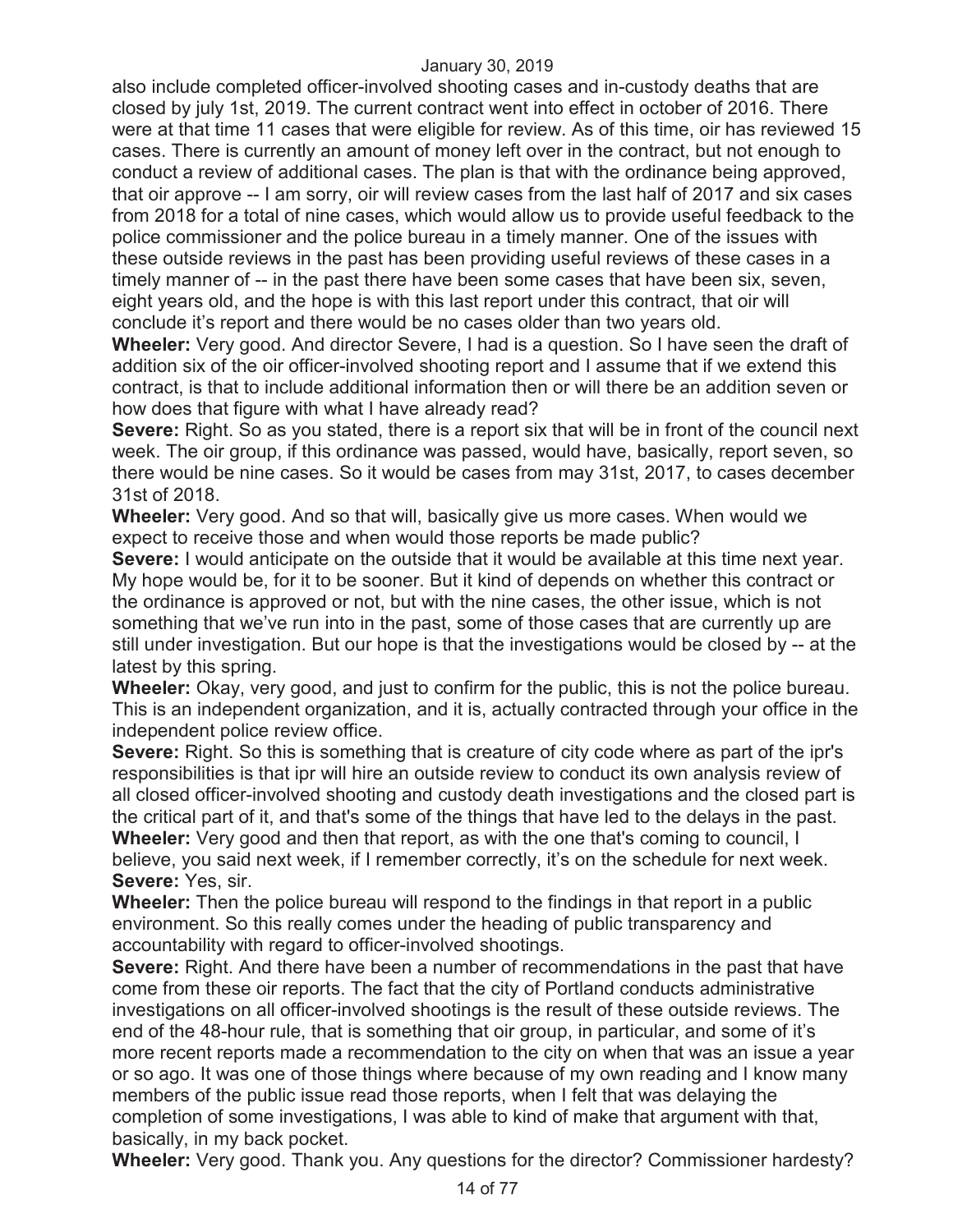**Hardesty:** Thank you. Thank you, director. So we have been contracting with oir since 2010. And what I have noticed is that oir continues to make recommendations that the police bureau chooses not to implement. What value are we getting from getting recommendations over and over and over again? You, actually, made the -- you talked about the 48-hour rule. That was in the 2010 report. Right? So nothing happened with that until it was part of a police union contract negotiation. And so I would like to have the principals come and actually tell us like we've been making recommendations for a decade. What's changed? I am seeing the same recommendations in the report that we are going to get next week.

**Severe:** You know, the thing about the oir report, I think, it is a good -- I think it's one of the best parts of us as a people as Portlanders of having outsiders looking at the work that the city employees have done and making their own independent examination of the records. On the 48-hour rule, the issues within the Portland police bureau or Portland police association contract, that was an issue that was at the police bureau level, and at the council level. So when oir first made that recommendation, that the 48-hour rule should go away, the city through council approved several, or at least one contract that had that provision within it. And oir came and talked to council after that happened and talked about how that was problematic and how that was not within keeping of best practices. And so the ability to have outsiders that are able to speak the truth of power to city council and to the police bureau, I think has provided us as Portlanders a better product.

**Hardesty:** I would have to disagree with you because again that was 2010. It was actually removed in 2016. So how is that better?

**Severe:** So we don't have that now.

**Hardesty:** Are officers interviewed immediately on-site today, because my understanding is that we don't have the rule but we are operating as if we still have the 48-hour rule. **Severe:** So officers -- my understanding of the expectation is that officers will be interviewed within 48 hours. So oir, in their recommendations to the police bureau and to city council, because this document is to you, as well, that the method that oir would prefer is that a more immediate administrative interview of the involved officers, but ultimately, just like in the 48-hour rule situation you know, the police bureau has its role, the city council has its own obligations, as well in making policy for city bureaus and what oir does is provide recommendations to the city, to the city. And it is ultimately up to us as the city to make that determination. The city council determined the 48-hour rule was anathema to our values, and it took an inordinate amount of time according to some members of the community, so, ultimately, it is for us as leaders within the city and for elected officials to take their responsibilities, so oir is not going to do our jobs for us.

**Hardesty:** My question is, based on the number of recommendations that have made by oir, over the last ten years, can you tell me how many of those recommendations have actually been implemented?

**Severe:** That I could not tell you. I could tell you that the police bureau has agreed with the majority of the recommendations. I think one of the issues, and which is mentioned in the current report, is particularly on the use of the police review board and what is its purpose of whether it's just a disciplinary board or a more proactive board? The oir group has made a number of recommendations on how that board should be reformulated and the police bureau has not followed up to the extent that the oir group I believe is satisfied with. I think it's one of the things about the oir group is when they do make a recommendation, they follow up. And they do provide that transparent piece of documentation, their reports, that members of the public and you as an elected official can hold the police bureau accountable. Can talk to your colleague, the police commissioner, and ultimately council can make that determination because the oir group report is a tool for leaders to hold, I think, the most important bureau in the city accountable. When you look at other cities in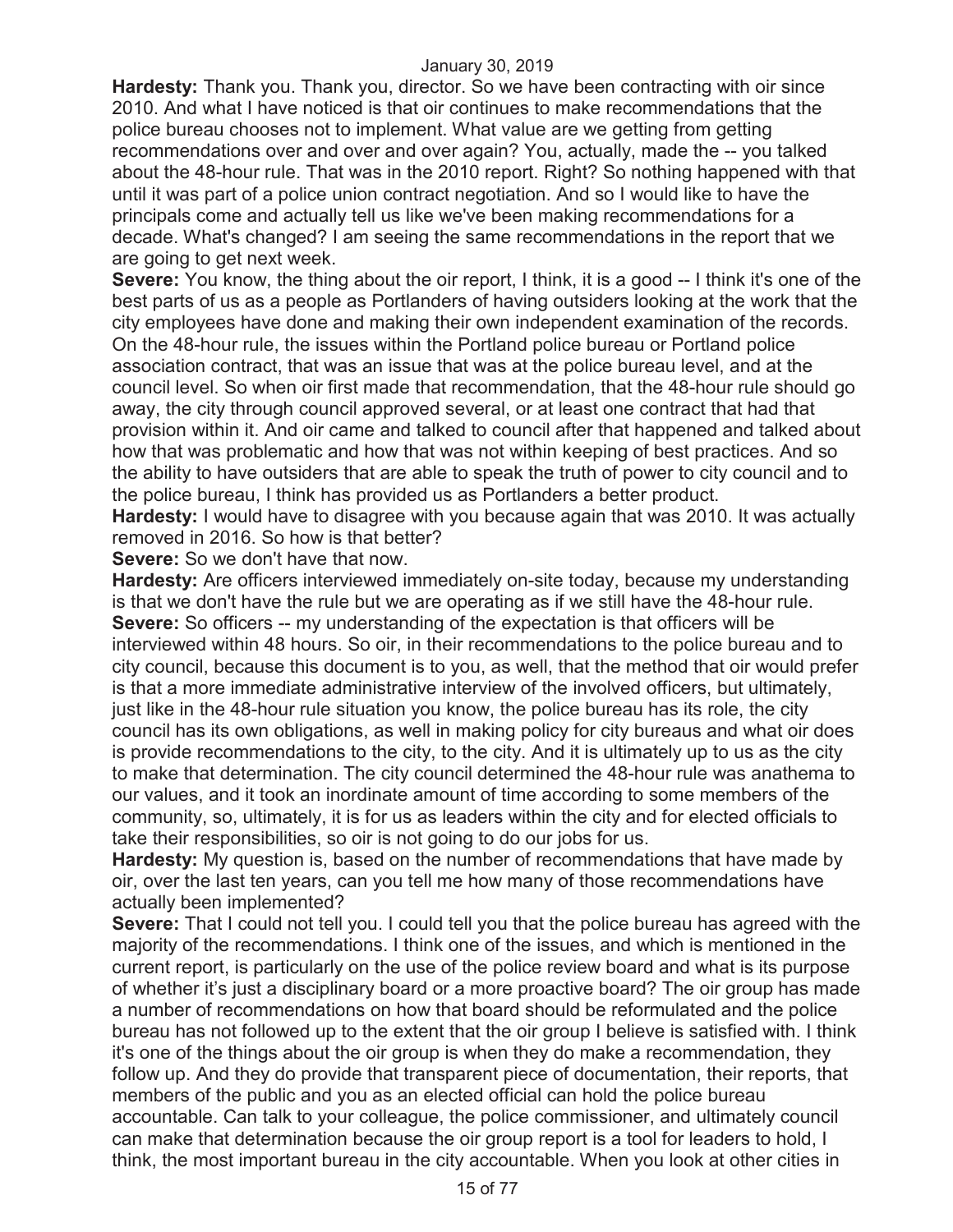the country and what they do to hold themselves accountable, I think, the fact that we have these outside reviews is something that Portland can be proud of.

**Hardesty:** Mayor, I would really like to have the principals of the oir come and, actually, give us a presentation about what they have done over the last decade.

**Wheeler:** I believe they're planning on doing that, aren't they.

**Severe:** So oir will be providing a presentation on their report, and it will include kind of some of their recommendations that they have made in the past and what has been implemented and what has not been implemented by the police bureau.

**Hardesty:** With all due respect I am less interested in report number six and I am interested in a totality of what we have accomplished in a decade of receiving these reports. So I would very much, I would very much like to have oir group, when they come, be prepared to testify on what recommendations they have made over the last decade and then what recommendations have been implemented and then what the reasons are, and I am sure that we can ask the police bureau what the reasons are for the recommendations that have not been implemented. It's been way too long with us just getting reports, and then it goes away and we come back with another report.

**Wheeler:** Well, I don't see why that would be any problem, but I want to be very clear and maybe I am just restating what director severe has said. These are outside consultants. They give us an objective view. They state very clearly in black and white what they believe that we should do differently. And it's up to us as the city council and it's up to the police bureau to either implement those reforms or explain why they choose not to implement those reforms. So really, I am not sure it's oir that we want to necessarily put in the hot seat. It's really us and the police bureau, and frankly, me, as the police commissioner in terms of what has or has not been implemented and why not. The real question before us today is should we extend the contract with oir to include those other officer-involved shooting situations, and that really is dependent upon your belief as to whether or not you think that they have identified the correct issues or whether their protocols are such that they have not.

**Hardesty:** And I won't know that until I know what, you know, like what has been implemented over the last decade. I am concerned about extending a contract and just doing the same old, same old. Right, they come, they report, we say thank you very much, the police chief decides what they will or won't implement, and then we go away until the next report comes. For me, it's been too long without some real analysis about whether we are getting what we are by paying for.

# **Eudaly:** Mayor?

**Wheeler:** Commissioner eudaly.

**Eudaly:** Director severe, when is the last time that oir brought a report to council? **Severe:** January 2018, I believe, or february 2018.

**Eudaly:** So they are annual?

**Severe:** At this point, yes. That is our goal in trying to bring them, and one of the reasons for this contract extension is so that we can actually have some timely reports as opposed to talking about the cases from four or five years ago.

**Eudaly:** When will they be coming with the next report?

**Severe:** So report six will be in front of council, and which is not available to the public yet but will be made later, available to the public later in the week on – they will report to council, I believe, february 5th. And that report will be made to members of the public later in this week. If the contract is extended and there is another report, my hope would be that they would report to council no later than a year from today.

**Eudaly:** And you said that they will highlight some of the recommendations that they've made over the years, and speak to whether or not they have been implemented. Would it be possible for your office to assemble a comprehensive -- I hate to ask you this, but --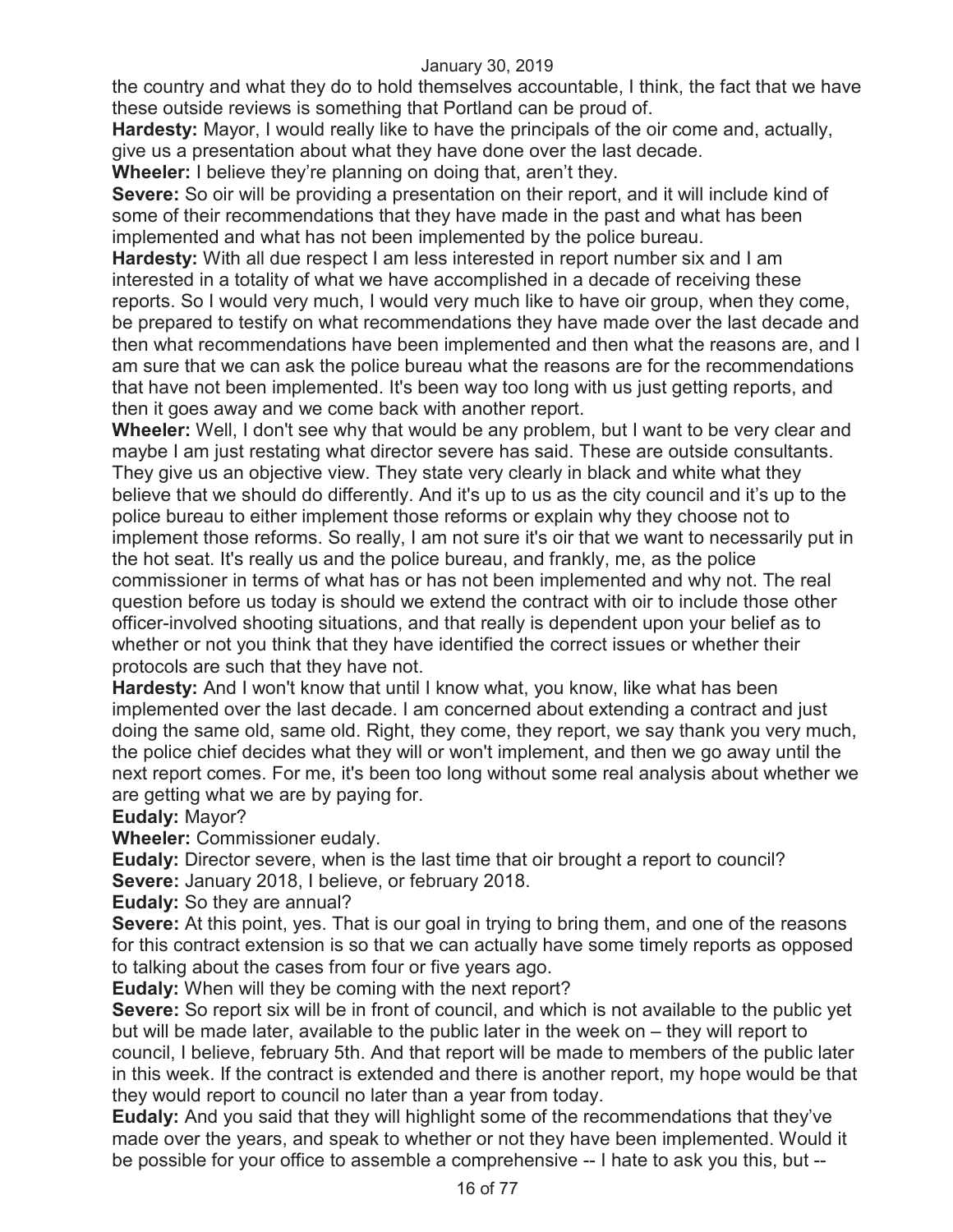because it has been a long time, ten years, but a comprehensive list of recommendations and the status of each one of them? Sorry.

**Severe:** Of course.

**Wheeler:** Commissioner Fritz.

**Fritz:** Thank you. Is there any reason why we have to approve this contract before we have had that report come to council?

**Severe:** Question for me? So I would say that those are two separate issues. The ability for us to provide oir information on the cases that are basically kind of up for review and allowing, you know, the bureau to provide that information so we don't overspend and so that we are diligent stewards of the city funds and I really don't want to be in a position of overspending on a contract that has not provided us, that we have no authorization for by council.

**Fritz:** This is a non-emergency ordinance anyway, right? And you going to be doing the report next week? Is that correct?

**Severe:** Yes.

**Fritz:** So --

**Wheeler:** The second vote, I mean the vote would actually take place next week, and we can hold it off until after the report if that's the will of the council.

**Fritz:** Yes.

**Wheeler:** Good. So any further questions? We will open this up to public testimony, but I want to be very, very about what the testimony needs to focus on. This is not a session on officer-involved shootings. That will be some other day. This is a question of whether or not we should extend the contract for oir for \$60,000 for the purpose the director severe from ipr had mentioned. With that, we'll take two minutes of testimony for whoever would like to. **Moore-Love:** I'm sorry. I did not have sign-up sheet for this pulled item.

**Wheeler:** Who would like to testify on the extension of the contract. Thank you. Come on up. Anybody else? Going once, going twice. Dan, you speak for many. Welcome. **Dan Handelman:** Good morning. My name is dan handelman, with Portland cop watch, and this is the first time I have had the pleasure of testifying in front of commissioner hardesty, and I am glad it's on this topic because we have been talking about these reports and officer-involved shootings since 2001. For those who don't know the history of this contract is that when the old oversight system was changed into the ipr crc system, auditor gary blackmer refused to include deadly force incidents, refused to allow ipr to investigate deadly force incidents, refused to allow citizen review committee to hear appeals on deadly force incidents. Jose Mejia Poot, day laborer was shot by the Portland police in a mental health hospital and the community demanded council do something around the officerinvolved shootings with the civilian oversight body, so the auditor's response was to create these annual reviews of closed cases, which is really not what the community wanted and it's still not adequate. That being said, while I understand commissioner hardesty's concerns, there have been some recommendations that have come forth from the oir group that have been implemented. Certainly the 48-hour rule was something the community demanded long before they even put it in their report, and a part of the change came from community activism, and part of the problem is that these reports are given to the bureau and the city council, and we're already discussing whether or not they are being implemented, and the community hadn't had a chance to weigh in on these recommendations yet. And I am really hoping that the mayor will open up public testimony next week when the report comes before council, because last year we were up for the first time since 2003 when the report started coming out, were not allowed to testify in these chambers about these very important issues around police shootings. And I just want to add too that the next report is going to be a very thick one because there have been seven deadly force incidents in 99 days between september 30th and january 9th, or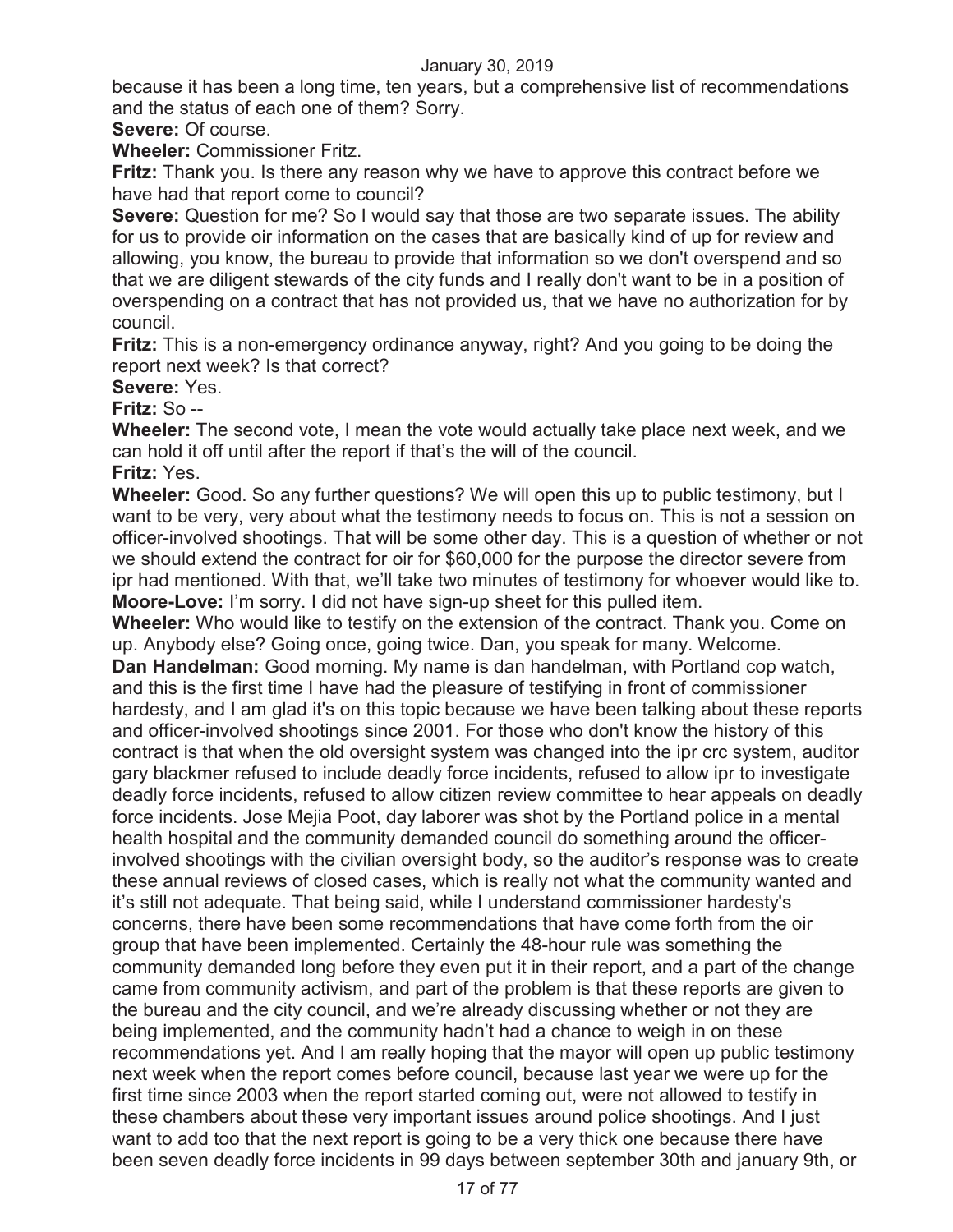January 6th, which is more incidents than happened in a single year since james chasse was killed.

**Wheeler:** Thank you. Good morning.

**Diana Ogas:** I am diana, and I just want to encourage the council to hold off on extending until the full report has been received. I don't feel that it would be wise to extend something that hasn't been completely reviewed and also allowed public to be made aware of what's going on. I think that there is a history starting back when this was, you know, this is 2019, nine years, and it seems like this next report is going to be very thick. There is going to be a lot on the table, and you know, I think it's best to allow everyone involved to have the opportunity to speak because again, we already heard public testimony, and the communications, how important it is to speak, how important it is for us to hear one another, and, you know, put our concerns on the table, in a logical, rational way and come up with a positive solution. I would also say one thing to consider you know, who is on the board for the ori, I mean, who are the people putting this material together? How are they speaking to the Portland police department? Is it in a respectful, reasonable way? These tensions and matters are very serious. And they should be spoken with logic and legitimate concern. A sympathetic ear is going to take you a long way, same with the sympathetic voice.

**Wheeler:** Thank you both. Appreciate it. And just to be clear we decided -- this is a nonemergency ordinance anyway, so it won't be voted on today. It will be moved to next week, and we've agreed as a council to hear it after we hear the report.

# **Diana:** Thank you, mayor.

**Wheeler:** Thank you. Thank you both. With that, this is a first reading of a non-emergency ordinance, it moves to second reading. We will now move to time certain item 71. **Item 71** 

**Wheeler:** The council will now take up item 71, it is time certain to conduct a public hearing on the proposed assessment associated with the remonstrances for sidewalk repair at a property owned by kyle bell and located at 2370 southeast 60th avenue. This matter is being heard by the council pursuant to Portland city code section 17.28.160. Note from my colleagues, this is somewhat of an unusual proceeding. It follows a different protocol than what we are used to hearing for hearings. This has been -- this is the framework that has been suggested by our legal counsel and the bureau. The council is conducting a public hearing on the proposed assessments. The council shall consider and make its determinations based on the requirements the Portland city code section 17.28, and the city's specifications maintained by the city engineer. The council shall affirm or modify the proposed assessments based upon its findings. And the council's decisions shall then be implemented by ordinance, which sets forth the council's findings and decisions. The decision of the council may be appealed to the court by writ of review. The hearing will be conducted as follows. First of all, the Portland bureau of transportation will have ten minutes to make their presentation. The homeowner, kyle bell, will have ten minutes to present. The bureau will have five minutes to present any rebuttal information, if desired. The council will then receive public testimony which will be limited to two minutes per person. The council will then have an opportunity to ask questions of any of the presenters. The council is asked to hold all questions until the presentations of the bureau and the homeowner, kyle bell, are concluded. And that is of course, somewhat different from the usual protocols. Council will then make findings and a determination based on the requirements of Portland city code section 17.28 and the city specifications maintained by the city engineer. In making its findings, the council may do one of three things. First, either adopt the findings in the statement of findings from the bureau, or number two, modify the findings in the statement of findings from the bureau, or number three, adopt its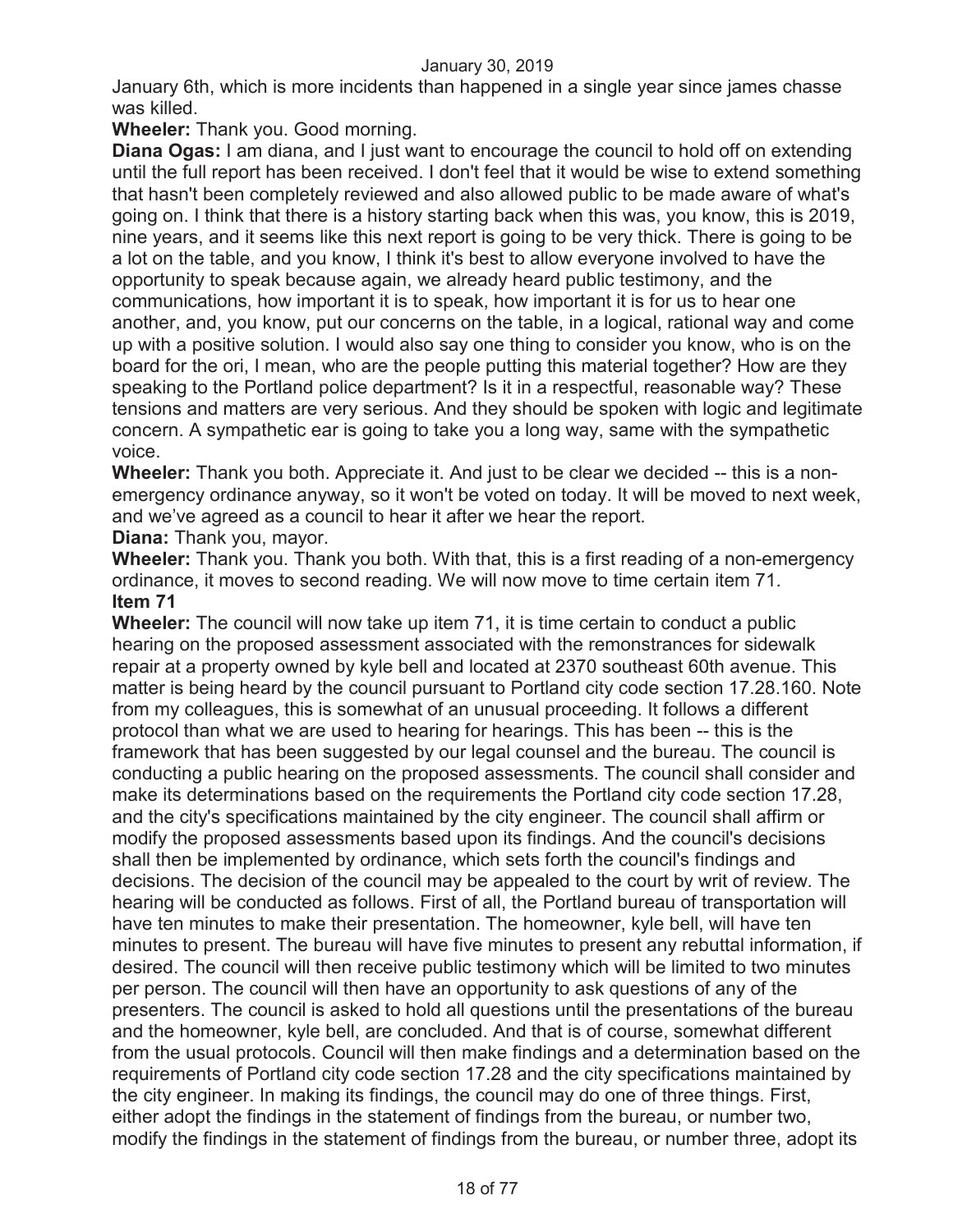own findings. The bureau will then return to council with an ordinance that comports with the council's findings, and determination. Legal counsel, is there anything I forgot? **Heidi Brown, Chief Deputy City Attorney:** No, Mayor. That was everything. Thank you. **Wheeler:** Okay, very good, and with that, the Portland bureau of transportation will have ten minutes to make a presentation. Welcome and thank you.

**Tara Wasiak, Portland Bureau of Transportation:** Good morning. I am Tara Wasiak, the pbot maintenance operations group manager and this is my colleague, amy.

**Amy Roberts-Santistevan:** Amy Roberts-Santistevan.

**Wheeler:** Good morning.

**Roberts-Santistevan:** Good morning.

**Wasiak:** Great, so I am just going to give you a little background on the situation that brings us here today. On bring April 18, 2016, the sidewalk inspection office received a report of an unsafe sidewalk at southeast 60<sup>th</sup> just north of southeast division. This is a photograph of that hazard. So as a matter of course we went out to investigate that hazard, and we investigate the full block face so all of southeast 60th from division to southeast sherman was inspected for hazards. This is done for efficiency of inspection and also to keep the peace in the neighborhood so neighbors don't have to call in hazards on each other on a block. On july 18, 2016, a sidewalk repair notice was sent to mr. Bell in accordance with Portland city code. Per code mr. Bell had 60 days to obtain a permit, complete the repairs himself, or hire a contractor to do so. Or request that the city make the repairs. He did not do so until on july 27, 2017, a reminder letter was sent to mr. Bell. So at the time the estimated cost of repairs was \$7321. And this was if the city does the work for mr. Bell, and when the city does it, the work is guaranteed for three years and these charges include the full block replacement. Oftentimes property owners get approval to do minimal repairs, which can result in substantially lower costs. So the repair notice sent to mr. Bell included a diagram that located the hazards on the sidewalk abutting his property, and this is that diagram. The repair notice also includes the standards that the sidewalk inspection team uses to identify hazards. So in this instance, in the city of Portland, we use a half-inch standard, and often it seems stringent at first glance but from a safety standpoint larger deviations are sort of easier to spot, and therefore, easier to navigate, whereas, these half-inch deviations are harder to see, especially at night, and often can result in trip and falls. This standard has been in the place, in the city of Portland for at least 30 years. Portland is not alone with this standard. Other cities use this half-inch standard. Seattle, for example, sacramento, and even denver has something a bit more stringent, which is any change in the official grade of the sidewalk. So Portland is not alone. So to continue on the time line, on august  $29<sup>th</sup>$ , a final inspection was requested by mr. Bell, and performed, and since no work had started, the property failed inspection. On september 15 of 2017, a sidewalk inspector met with mr. Bell, and minimal repairs and financing options were discussed at that time. In november of that year the property was posted with a door hanger by a contractor working on behalf of the city, and in december the work was completed and the contractor was subsequently paid for the work. So in february of 2018, mr. Bell appeared before city council to contest the need for repairs. The validity of the charges, and to point out that more hazards, more hazardous sidewalks exist in other parts of the city. Based on that testimony, the assessment was reviewed for accuracy a revised assessment and determination of remonstrance was sent to mr. Bell in may of 2018. So one of the contested areas was the property line on southeast division. You can see in the tree line, oops, I am sorry. You can see in the tree line there where there is a fence. So the assessment was reviewed to ensure that we were not including any repairs that went beyond mr. Bell's property line. The other contested area was the property line on southeast 60th. This was a bit harder to determine if it was on his property line or not and so it was removed from the assessment. So this is the aerial review of that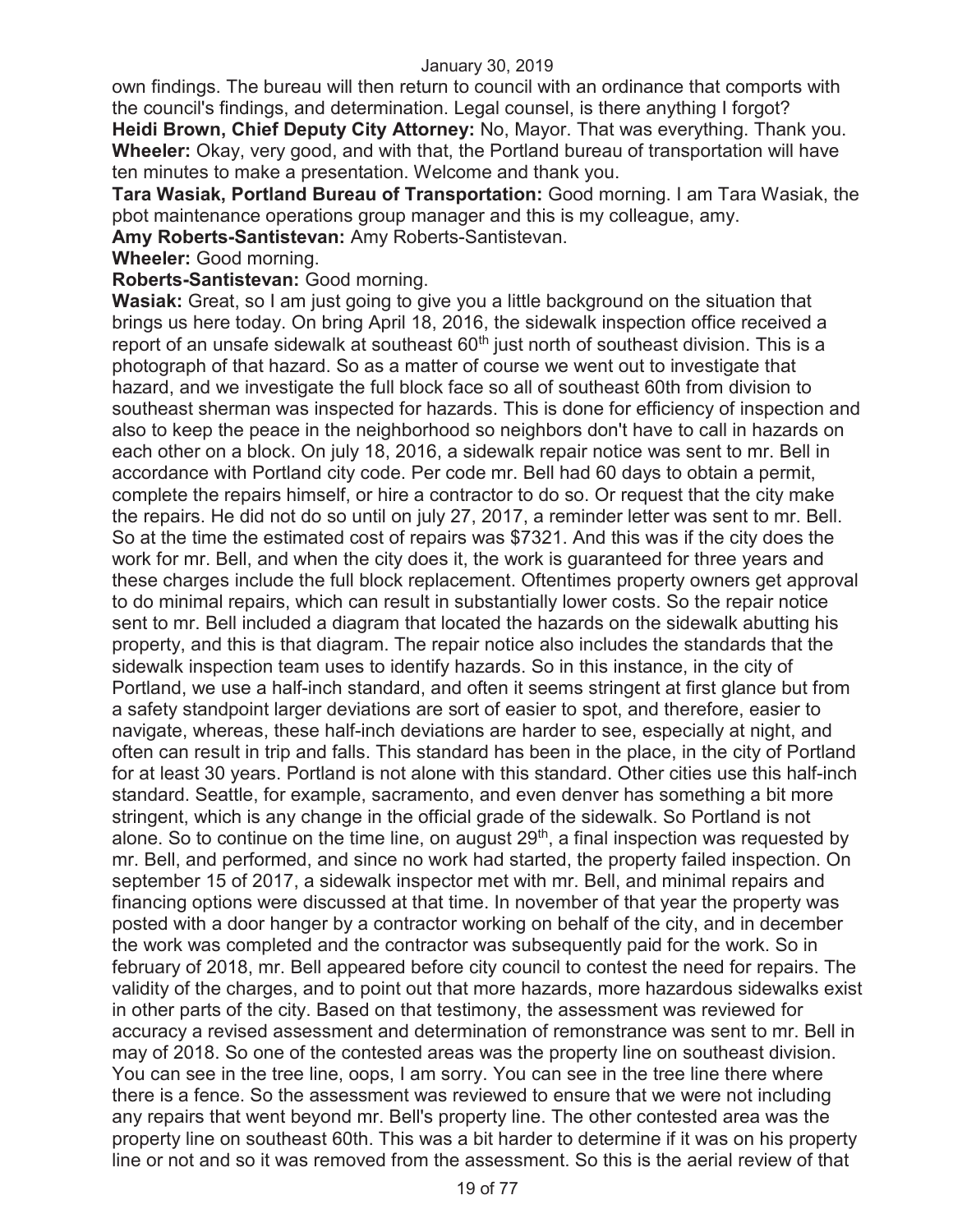hazard. And from this vantage point, it is not a part of his property, and it was removed from the assessment. So the revised assessment was sent in may of 2018, and it reduced the price to \$5,599. In june of 2018, mr. Bell appeared before the city council for a second time. The sidewalk maintenance office was directed by council to further investigation the situation. So from june  $18<sup>th</sup>$  to the  $29<sup>th</sup>$ , mr. Bell and pbot's administrator of the sidewalk repair contractor's exchanged a series of emails and the areas of concerned include a curb repair, and the placement of a door hanger by the city contractor so there was a field decision to leave the curbs, instead of requiring placement of the curbs. It was determined in the field that saw cut of the curb could mitigate further deterioration, and it was deemed safe, and so the curb was not required to be replaced. As for the placement of the door hanger by the city contractor, this is a view of mr. Bell's property, the door hanger was placed on the railing at the stairs, what they thought was the front of the house, but in fact, apparently the entry to the house is along the driveway to the north on  $60<sup>th</sup>$ , and the door hanger was not placed on that door. The door hanger is not a legal obligation, it's a courtesy and the contractor did a reasonable job to find the right spot. So in september of 2018, the city engineer reviewed the remonstrance of assessment and determined that the work was required by city code and that the charges were appropriate. In recognition of the hardship that these repairs can present, and in an effort to resolve the issue, the permit fee and the 10% auditor's fee were waived at that time. So the revised total is 4,825 for these repairs. We believe that the assessment is fair and reasonable for the work that was performed. Here are some pictures of the completed work. This is southeast division looking both east and west. And this is southeast 60<sup>th</sup> looking north. With mr. Bell's engagement and with the partnership of the city ombudsman, Margie sollinger, the sidewalk repair inspection process has been improved. And the repair notices that go out as well as the frequently asked questions that accompany those repair notices have been updated to clarify a couple of things. One that there is no obligation to use contractors that solicit business. The they do not have partnerships with the city, and so we have made it abundantly clear that the property owners do not have to use contractors that contact them for the work. We also are more explicit about the possibility of making minimum repairs. And we are more explicit about the financing options that are available. And in partnership with commissioner eudaly's office, we are also exploring new initiatives to change from a proactive inspection system to address equity concerns. Currently, we are a complaint driven system, so exploring how we might use the resources to proactively inspect is being explored. We're also looking into new financing strategies to reduce the burden on low income property owners, and we are developing a strategy to address repairs needed on city owned properties. So that's the background, and that's how we got here today. And myself and amy will be available for any questions. Thank you.

**Wheeler:** Very good. Thank you. And next up, the homeowner, kyle bell, will have his time to present. Good morning. Do you need a copy of this?

**Brown:** No, I am fine, mayor. I will watch. If I have any questions – thank you. **Wheeler:** Okay.

**Kyle Bell:** Okay, I am kyle bell. Mayor and commissioners, thank you for the opportunity to speak before you today. I want to start with former commissioner saltzman's chief of staff, matt grumm, who I think is here today, and ombudsman margie sollinger, confirmed that Portland citizens do in fact have the right to a sidewalk appeal before the mayor and council so I appreciate that. This forum should be considered my appeal. This is my first and only appeal. It's been stated previously by pbot employees that I already had my appeal, and that simply is not true. I am going to provide some background context. For years individual homeowners have been responsible for the maintenance and upkeep of the sidewalks and curbs surrounding their home. What is not widely known is the process that we go through, if a citizen doesn't agree with pbot's sidewalk assessment. What you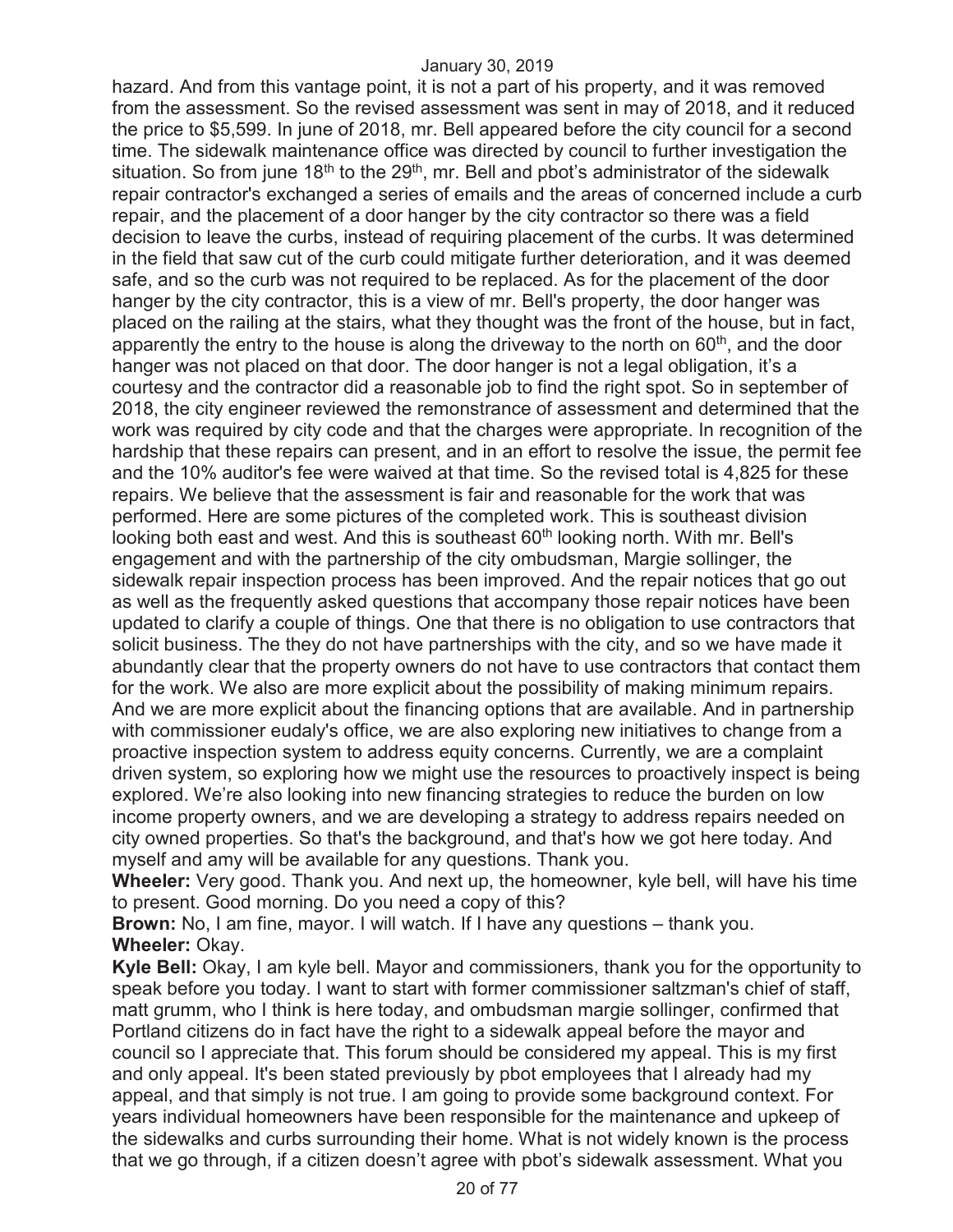will hear from my experience is a changing of rules, the breaking of their own regulations, omitting work orders, adding new work, cutting corners and creating what appeared to be a series of mistakes, that I have now been saddled with their multi-thousand dollar bill. There are a few things I need to make clear, I am of course 100% all for safe sidewalks, free of tripping hazards and I understand a homeowner's responsibility to that. I also completely understand a citizen in the situation has several options as I have heard in previous times that I've talked to you. You can hire your own independent licensed contractor to replace the sidewalks. As a homeowner with a permit you can work on your own sidewalks. We can allow the city, through their chosen outside contractor, to replace your sidewalks for two or three times the actual cost needed, and then they send you the bill. And last we have the option to appeal the entire need to have our sidewalks worked on or replaced. The picture -- this is a picture of the sidewalk moments – and it's in your packets, it's the very first picture. Moments before my sidewalks were torn up, they were not hazardous, they fit well within the standard of every sidewalk throughout my neighborhood and the entire Portland metro area. There are no trees along my property pushing up the sidewalks and there are no sinkholes, no tripping hazards whatsoever. Upon receiving the pbot sidewalk notice, of which I thought was my first, but i've been told was my second, my initial reaction that it was a mistake and that pbot was referring to the recently replaced sidewalk panels just up the street from my property near my -- I have a unique easement, and continuing further on up the street, it seemed like the notice simply went to the wrong address. All these are just pictures of my sidewalk. There are a lot of leaves. I wasn't particularly concerned at the time as my neighbor, a retirement center, had already done their repairs, and it simply felt like the city was a little behind on the notice and they sent it to the wrong person. Not to mention at this point there was no actual paint on the sidewalk to describe what was being viewed as non-compliant. In other words no visuals or an otherwise very normal looking standard sidewalk, free of tripping hazards and trees. This is the kind of the description of the sidewalk I was talking about where it went up my neighbors, this is kind of highlighting what was -- what I was seeing, basically, right at the end of my driveway. After receiving the second notice, what I am told it was the third, is when I took action. I began the process of alerting pbot of where the property lines were and where my easement was and it was from my neighbor's property, and they were sending it to the wrong address. That's when I was able to meet up with a person named Adam Hogan. We arranged a day to get together and I wanted to show him that I didn't have any -- there were no tripping hazards, no trees. So he came to my house, but he immediately walked me around to the front where now things were actually painted out at this point. Sorry, I am getting ahead of myself. There was spray paint, sort of outlining these inconsequential imperfections in the concrete. In other words, there was narrow lines, some of these are built, originally designed expansion seams used to allow concrete to expand and contract with temperature changes and some small cracks. The same that exist in every sidewalk everywhere. No tripping hazards, no danger. It was stated in a previous council meeting by pbot inspector mike [inaudible] that mr. Bell did not respond until he was marked out. When he got marked out, he responded to a request of final inspection and no work was done. Mr. Bell came to the last assessment, and that was even said today too by tara. This is clearly inaccurate. Who would call the final inspection when no work had been done? I called pdot to my property to show them that I felt like they were alerting the wrong property owner. This is, actually, a description of what you receive when it comes in the mail, it's not all kind of put together. And the difference between looking at that versus that. It did not stand out to me as my sidewalks, initially. Particularly before there was any paint or anything. Mr. Hogan was the second person to inspect my sidewalk. The first inspector turned in the original report. There was no alternate fixed option given to me, although that was mentioned by tara today that it was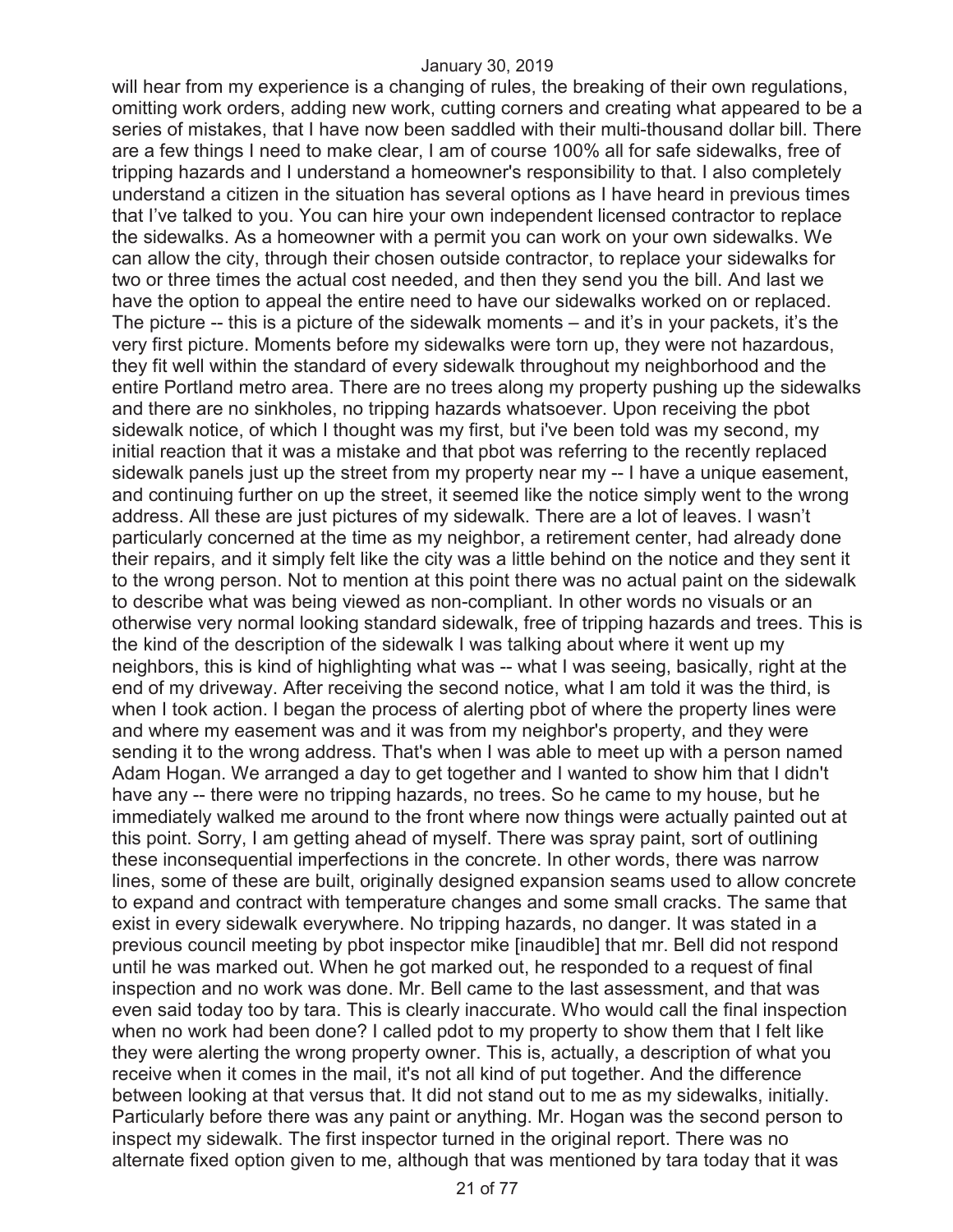not discussed at all. There was nothing in the paperwork and no verbal description of minimal repairs that could be done. The curbs were called out specifically by the original inspector and mr. Hogan to replace them although I thoroughly, wholeheartedly, disagree with the hazard assessment. Pardon me, a lot of talking. Looking to the city of Portland, pbot properties is an example of compliant sidewalks only uncovered that even the city's properties didn't abide by the very sidewalk rules and regulations by which they enforce. Mr. Hogan informed me my sidewalks were called out most likely because the neighbor's trees, which tara also pointed out. They will check the property called out and they go down the block and around the corner, and my house is on a corner so they went on both sides of it. It was recommended that I have a contractor come and look at my sidewalks, and the contractor that I called came out. He started working up some rough numbers in his head, when I pointed out I needed to replace the curbs he stopped and stated I don't do curbs. You have to shut down a lane of division, multiple flaggers, both remove and for both the removal and rebuild and dig down well over a foot when removing the original chunks. It's a big job. I am going to sort of get to the sidewalk. You can see, I brought this as an example of what a curb looks like that's getting replaced. Eventually, a construction crew paid for by the city showed up unannounced and began tearing out my sidewalks, no warning, no notice, and they don't pull a permit. Pbot is not required to, no door hangers a few days before construction. They did not hang it on that corner. The corners barred off and it is a completely different zip code and address on that door. After the sidewalk construction was completed my final inspected and officially approved, they sent me a non-itemized bill, and there is no idea of what cost what. I informed lee munson that his crew had completed work over my 60<sup>th</sup> avenue property line. There is this random patch of concrete that was apparently a former bus stop. This wasn't even in the sidewalk. They claim -- remove it from the -- the claim was that they removed it from the bill since I pointed it out but there's no way to know that when you receive the large bill and suddenly they knock a few hundred off. There is this -- this is the property line on the other side of my property where I informed them that they also went over that property line. Along the property, if you notice on the -- they have the schematic of what sort of work needed to be done. It did not include -- there is these three patches of triangles that they've added within my sidewalk where they say they don't do partial square replacements. I've ended up with three of these partial square replacements. It's written right on their website that they don't do that. This last one that's pictured now is popping up slightly and has nearly become a tripping hazard already. And then the final bit, this is actually an old picture of my house from the 1970s. They included this pole right here I am highlighting because they literally were having me redo a small patch of grass around that pole that was put in by bell phone system or pge or something. It was just all like -- it felt like there was various areas around the complete house that I was not able to take responsibility for. Or go beyond my neighbor's property. Get to the point, when you add up not doing the curbs, this was probably the largest stumbling block for me as a homeowner. When you are faced with how you are going to replace these – how you're going to shut down a lane, have flaggers, it becomes a near impossible task. It's sort of, it's written here. They will put it down as a \$300 item on a bill, and it just really isn't accurate, at all.

**Wheeler:** Just a point of order here. Are you close to the end of your presentation? And if not, what we could do is potentially give you a couple of extra minutes to finish up your arguments, but then I'm going to extend that same courtesy to the bureau, is that acceptable with legal counsel?

**Brown:** Yes, mayor, it is.

**Wheeler:** Very good.

**Bell:** I appreciate that. Just as an example. I don't know how to get this to play. Let's see. This is a guy up at the top of the frame replacing a curb. This is me like videoing a random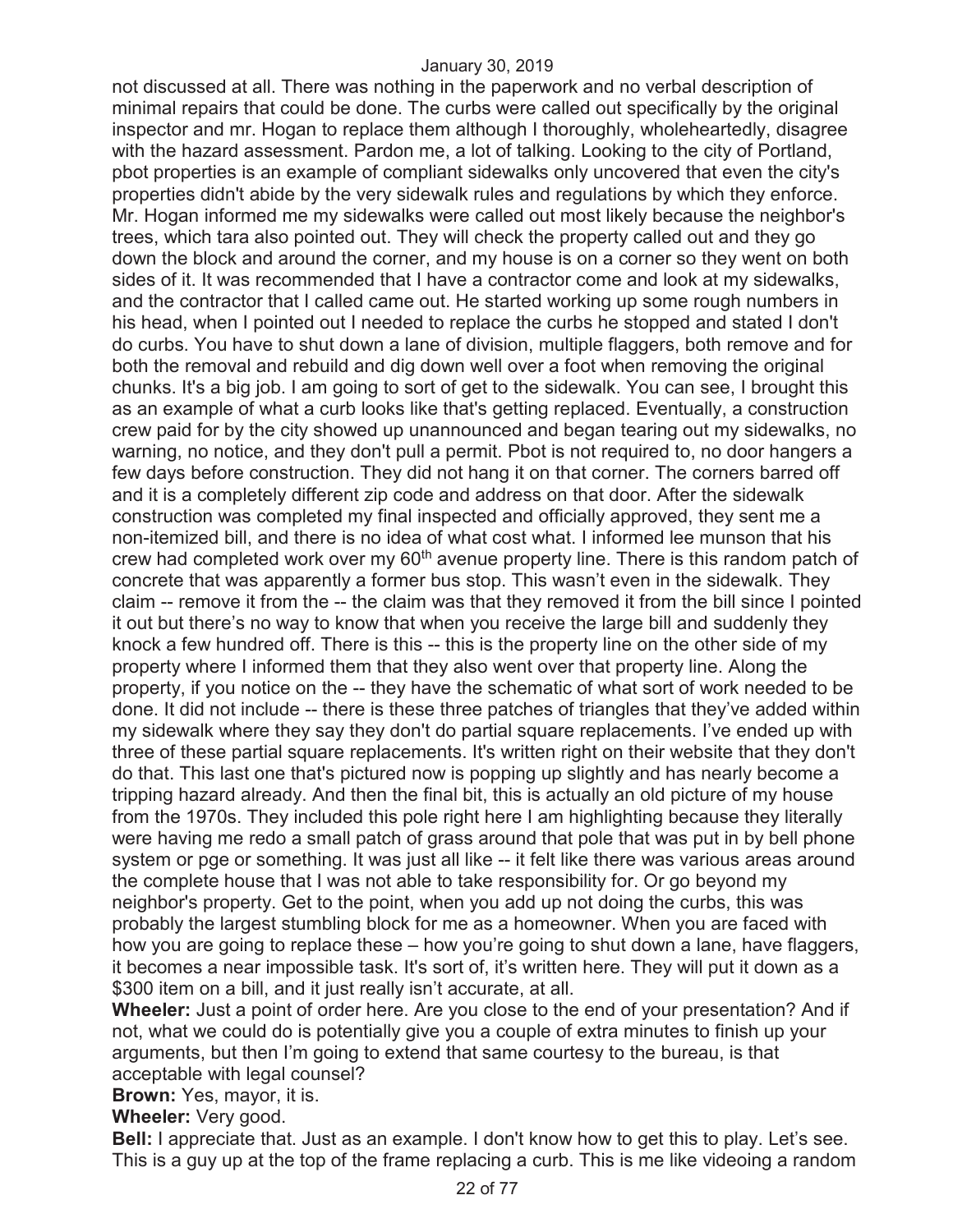guy replacing a curb. There's a sense -- the only reason I show this is because they are giving the sense that curbs are like an easy task. It's the main problem, if a homeowner is told you have to replace the curbs, and then pbot goes in and says you don't have to replace the curbs, they've made we're calling a field decision. It changes everything. It doesn't become this task that a person -- the idea of changing patches of concrete one at a time as a homeowner, though not an ideal situation, it is possible. It's squares, it's cutting squares with a saw, it's replacing cement, it's not getting a jackhammer in the street blocking out a lane. This is my new sidewalk. It's already nearly a code violation, which is that half-inch. This is a thing that happens. This isn't necessarily a process that they have messed up. It's the system of measurement. It's the idea that this half-inch is what's going to determine compliance or noncompliance when you have brand new approved sidewalks that are already with only a few chipping hazards going to be non-compliant. It does not leave you with much wiggle room with regards to any kind of damage or anything that might occur to it. Even just randomly. This is just getting briefly to, I have shown you before, just up the street, just looking at neighbor's property, this is Portland's property. Although a lot of it has been updated. Portions of it are not. This is in front of a school. The standard, it feels like a double standard to a citizen. This is the expectation, and it does not feel like it's being upheld on a city level. The sidewalk, I would just leave you with this, the sidewalk construction completed in my house by pbot was not necessary, my sidewalks were not hazardous. The construction process was filled with mistakes. Misleading information. There was the omissions, mysterious accountings for billing, and I don't know how they arrived at the final bill for me. I don't feel like I should have to pay for the replacement of the sidewalk, it was neither necessary or done correctly. There is even - most recently just listening to the last presentation, there're things that just -- they -- that didn't happen. Getting told you could do getting minimal repairs was a big one. Getting told that there was things that did happen, being told you have to replace the curbs and not being allowed to. That's where I will leave it.

**Wheeler:** Very good. Thank you. Next up the bureau will have five minutes to present any rebuttal information, and obviously, mr. Bell had an additional three minutes so if they wanted to take extra time, that's fine, too. Just in the interest of parity. Thank you, Mr. Bell. **Wasiak:** Thank you. I don't have too much more to add other than just sort of a sense of scale. In the last five years we have done approximately 9,000, close to 10,000 sidewalk repair notices. 84% of those are handled by the property owner. There is oftentimes where we go out and we make -- and we discuss. It's a lot of the work we do, we discuss how we might do minimal repairs.

[inaudible yelling]

**Wheeler:** What's going on? Is the closed caption --

**Moore-Love:** There is a light on the tv that's blocking the closed captioning. And mr. Philips can't see a line through it here.

\*\*\*\*\*: There is a light coming through here.

**Moore-Love:** It's one of the blinds.

**Wheeler:** Can we adjust it or do something?

**\*\*\*\*\*:** I will try.

**Wheeler:** Okay.

**Wheeler:** Fortunately it's not sunny that often. We don't have this problem. [laughter] One moment, Philip. We'll see if we can get it squared. Maybe there's something we can put over it. Ms. [inaudible], in my office, in the far corner, I have some of those large sheets with the sticky stuff, and maybe we just need to put some up there on top of it or something.

**Fish:** So Mayor? **Wheeler:** Yeah.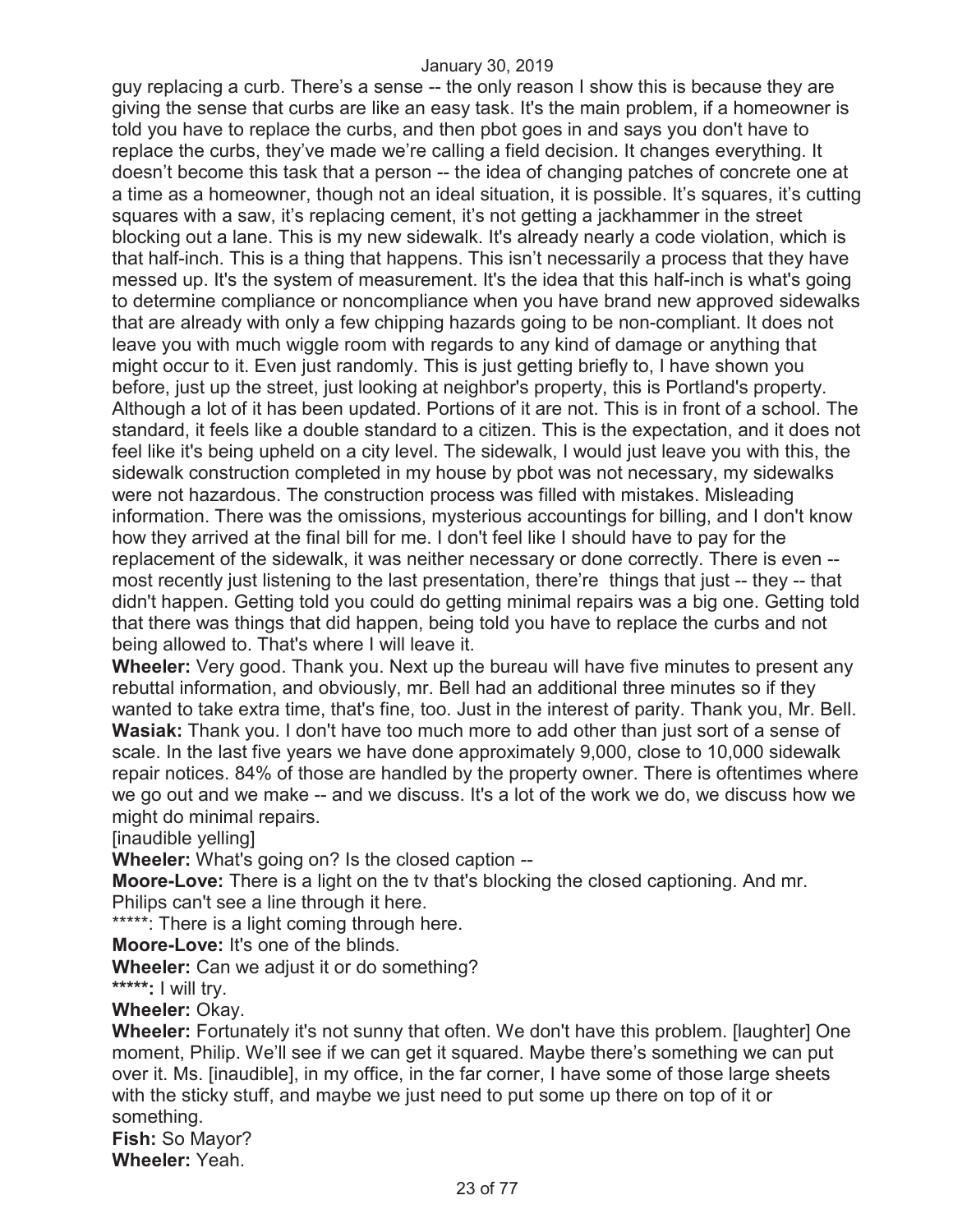**Fish:** Since we are hitting the pause button I wanted to ask a question of legal counsel. **Wheeler:** Sure.

**Fish:** So at what point does council get to ask questions of pbot and why aren't -- why wouldn't the rebuttal be a perfectly suitable time to ask questions since they have got eight minutes? We would do that in almost any other hearing, so what's the advice you have for us?

**Brown:** Commissioner, the advice is to have it like, because this is an appeal hearing, was to have it where the, where the pbot, who I think sort of has that burden of proving to your or bringing their case forward to you, that they have time to present their case, then, and then have some time at the end for rebuttal. My sense is it's not going to take that long, and therefore, it would be -- and then the plan was to open it up right after that to council questions, to both pbot and mr. Bell, if you have questions from them. I also wanted to mention that if any of the council members want a copy of the city code, that has the standards for the determination that you'll be making, I did bring copies of that for council. **Moore-Love:** Is that better? Great. It's better now. He's okay.

**Wheeler:** Is it good? Thank you. Is it okay? A little better? Okay. Thank you. All right. Thank you. Continue, please. Sorry about the interruption.

**Wasiak:** I just quickly want to recognize to mr. Bell's point, this is not a perfect science. What we are trying to do is make the sidewalks safe and accessible to Portland, and we do recognize that it is oftentimes a burden on property owners and we do our best to mitigate that burden and work with them.

**Eudaly:** So questions now?

**Wheeler:** Public testimony, and that completes your rebuttal?

**Wasiak:** Yes.

**Wheeler:** Very good. So --

**Fritz:** So now we get to ask questions?

**Hardesty: W**e get a rebuttal.

**Fish:** We get to ask questions?

**Wheeler:** No, according to what legal counsel has provided me number four, the council will receive public testimony, which will be limited to two minutes per person. Then the counsel will have an opportunity to ask questions.

**Brown:** And Mayor, that is correct. That's the order we had put it in. I think if council wants to switch that around and ask questions before public testimony, if you feel that would be of more assistance to the public or if you would feel it would be of more assistance to hear public concerns and, or testimony rather and then have questions, I think it's okay for council to make the decision, whichever order you would like to proceed in.

**Eudaly:** I would rather ask them now while they are fresh in my mind. I have no idea how many people signed up to give testimony.

**Wheeler:** Very good. I'll assume commissioner Fish, you agree with that so why don't we go ahead and do that.

**Eudaly:** Tara, thanks for being here and for your presentation. Okay. We're back. Okay. So first I want to acknowledge as you have acknowledged that there is certainly room for improvement in the way the city, both manages the public asset of sidewalks and handles this process of noticing property owners. Mr. Bell brought up a couple issues that I would like some clarity on. First of all, he repeatedly stated, and i'll ask him about this, that there was no tripping hazard on his property, and I can only assume that that is because there were no gaps in the sidewalk or what do you call it when the -- I need to get this terminology straight. Where there's a gap then there's --

**Wasiak:** There's a lip then there's spalling when it's deteriorating.

**Eudaly:** So were there or were there not half-inch differences in the sidewalk or gaps in the sidewalk?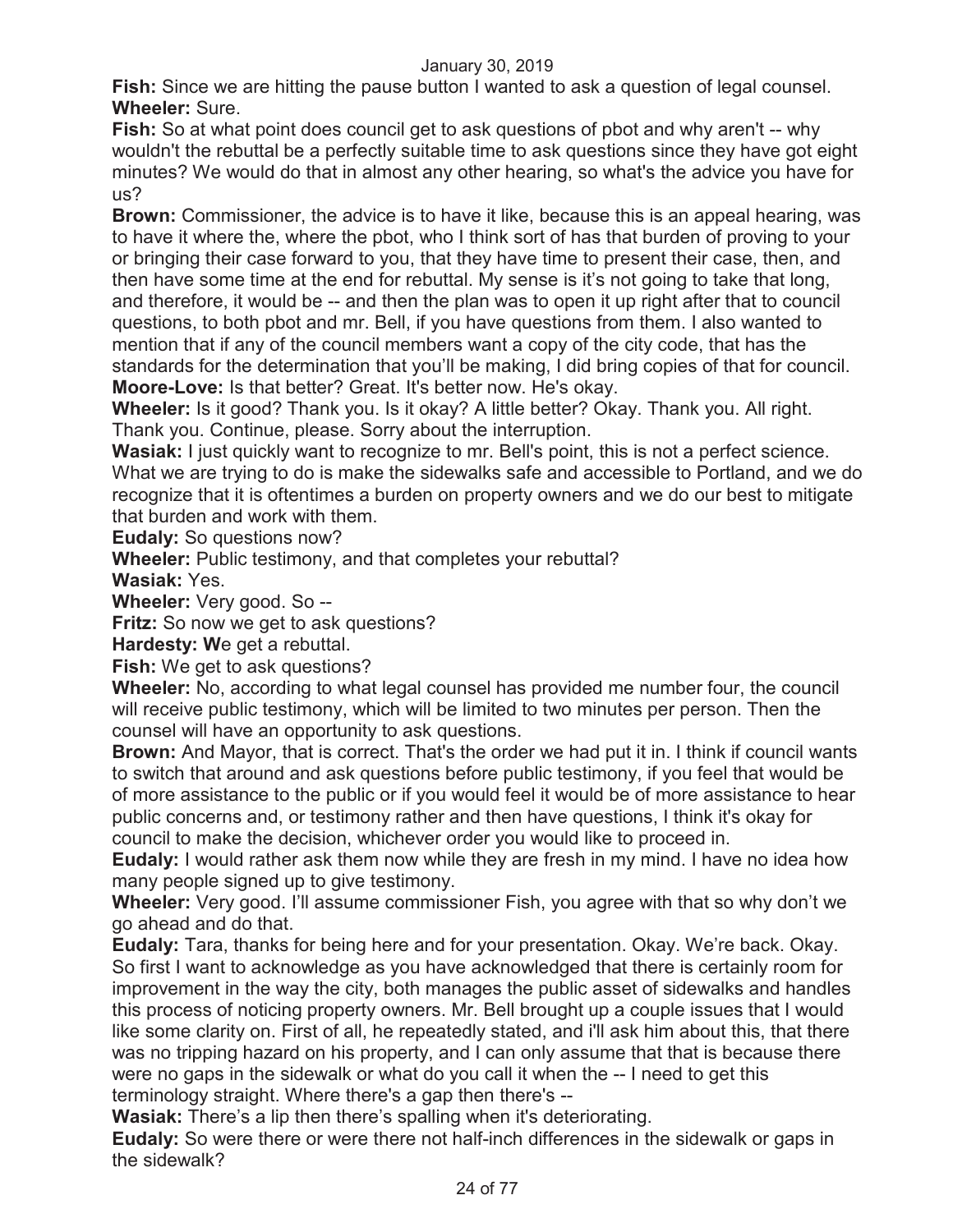**Wasiak:** From the inspector's determination, yes. That is why it would be a half-inch or greater. That is why you would get cited.

**Eudaly:** He also claimed that he received no notice that the repairs were going to commence but you mentioned that actually was a courtesy and not a requirement. He also said it wasn't true that he had had his appeal. I don't recall you asserting that he had had an appeal, but there was a time frame in which there was an opportunity for an appeal, and maybe that's what we were --

**Wasiak:** That's correct.

**Eudaly:** Referring to?

Wasiak: I do know that he appeared before city council twice but I believe it was for public testimony, and not an actual appeal.

**Eudaly:** Yeah. And like I said, I want to acknowledge this process has a lot of room for improvement. We are in fact looking at several issues, but for the purposes of today, has mr. Bell now received an itemized bill and an explanation of the charges?

**Wasiak:** Yes. He received that in I believe it was september.

**Eudaly:** How would you respond to the assertion because there are other sidewalk hazards in the city, whether they are on private or public property that are worse that the hazards on mr. Bell's property, that the repairs should not have been required?

**Roberts-Santistevan:** Do you want me to –

**Wasiak:** Sure.

**Roberts-Santistevan**: The answer would probably be in the fact that we are now in a program where it is complaint driven and sadly there are other sidewalks that may be in worse shape. We have to triage them based on the information that we receive from the public. When those spots are identified they ends up getting put on the list and we go through and conduct the sidewalk inspection and survey. Yeah.

**Eudaly:** And I do think in most cases a complaint driven system tends to be inequitable. With this one, I would like to think that we are hitting the most dangerous spots, but that's dependent on who feels entitled, who knows how to contact the city and initiate this kind of inspection and who feels entitled to complain. That's where the issue lies. I would love if we were able to really triage our sidewalks starting with the absolute worst and working our way down. We have got thousands of miles of sidewalks. I don't know how realistic that is. But we are, colleagues, we are working on a more kind of rational and equitable system. **Roberts-Santistevan:** Correct.

Wheeler: Commissioner Hardesty and then commissioner Fish.

**Hardesty:** Thank you. Who repaired mr. Bell's sidewalks?

**Wasiak:** I believe the contractor was called sidewalk solutions.

**Hardesty:** And was that a company hired by the city to repair that sidewalk? **Wasiak:** That's correct.

**Hardesty:** Are there some standards that you use to pick contractors who go out and repair sidewalks on the city's behalf?

**Wasiak:** Yes.

**Hardesty:** And did this company meet that standard?

**Wasiak:** Yes.

**Hardesty:** When I look at the pictures it looks like the repair looks worse than it looked before the repair happened. And so what is the city's response when the repair was inadequate and now the sidewalk looks worse than it did before the repair happened? **Wasiak:** Are you referring to the partial black replacement section? Yeah.

**Hardesty:** I mean it looks like it's sticking up more now than when he was told he had to repair it so i'm curious if the city contractor would still want to repair it.

**Wasiak:** Yeah, so --

**Hardesty:** What's the city's response when a repair is inadequate.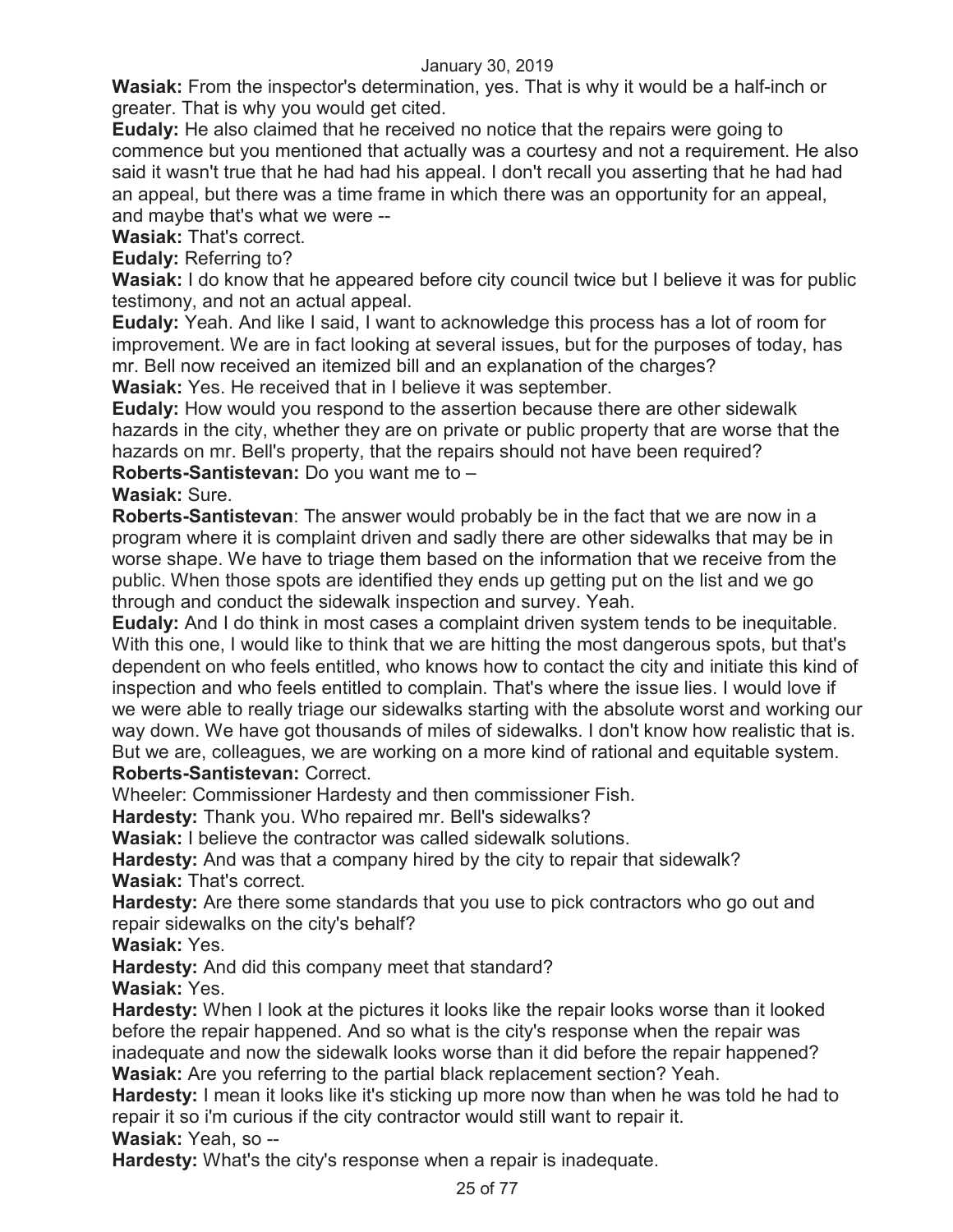**Wasiak:** Sure, yeah. The work is guaranteed for three years so we can go and fix that. **Hardesty:** Have you done so?

**Wasiak:** We have not done so. No. I'm learning of this now so we can take care of it. **Hardesty:** I would like to ask mr. Bell a question, if I might. Should I wait for that or are we going to bring him back.

**Wheeler:** Let's go ahead and take care of this panel then we'll bring mr. Bell back. Commissioner Fish, you had a couple of questions for this panel?

**Fish:** How many miles of sidewalks do we have in the city? Just ballpark. **Eudaly:** Popquiz.

**Wasiak:** I would say 9,000 ballpark.

**Fish:** 9,000 miles?

**Wasiak:** Mm, hmm. Is that right?

**Fish:** Okay. Is this the first appeal of its kinds that we have had in the last ten years? **Wasiak:** Yes, to people's knowledge we haven't had one in 20 years.

**Fish:** I used to, for the bulk of my public service, I lived, I was a home owner in northeast Portland. I got one of these notices. I felt at the time that the sort of bedside manner, the language of the notice, could be improved so that it was a little friendlier and that there could be a clearer statement of options. But everyone in my block understood that we could either have the city do the work or do it ourselves. So what we did is we pooled our resources, got a contractor in, did the work at a significant discount. So why is the city's cost so much higher than what a homeowner can get in the private market?

**Roberts- Santistevan:** The answer would be the fact that there is – that we're required to use two different contractors, currently we have two contractors that we use, and the work needs to be guaranteed for three years so the pricing is a little bit different.

**Fish:** Okay. Has the ombudsman issued, put in a position on this appeal? **Wasiak:** I don't believe so.

**Fish:** Okay. One of the things, mayor, that i'm going to suggest because we seem uniquely unqualified to hear this appeal, quite honestly, and while it's an important issue, there's a reason that we have a hearing officer at the city of Portland, and i'm going to suggest because it appears that pcc 17.28 has not been updated in 100 years, that we take a look at that as one of the take-aways from this hearing and we provide a more robust hearing. I think -- let me just speak for myself because I went through this. If I had the choice between going to city council to appeal and put photographs before you or go to a hearing officer I would choose a hearing officer. I would feel I had a more focused appeal, clearer rights. And then whatever appeal rights I have coming out of that. So I hope one of the things we do is for future mr. Bells we update pcc 17.28 and we make it mandatory you go to the hearings officer, and we don't have the capacity to handle hundreds of these if they start becoming a regular feature nor do I think we're qualified. Again, I appreciate the questions that commissioner hardesty asked. They were on my list, so the appellant says the improvements were not necessary. You've provided us with information that they were necessary. You said, mr. Bell has said that he has not received adequate cost breakdown. That's been corrected and he now has a cost break down. He also said he did not get all the required notices. From what I see in this hearing he got more notices than -- that you have documented that he got adequate notices of the work that was to be done if he did not do it. And so the question before us is and you have already given a discount off the bill. Is that correct?

### **Wasiak:** Correct.

**Fish:** So, alright. So that's all I need for now. Thank you.

**Fritz:** Thank you. Just following up on the city's contractor, is it true that the contractor that you select has to pay prevailing wage?

**Wasiak:** I would imagine so, yes.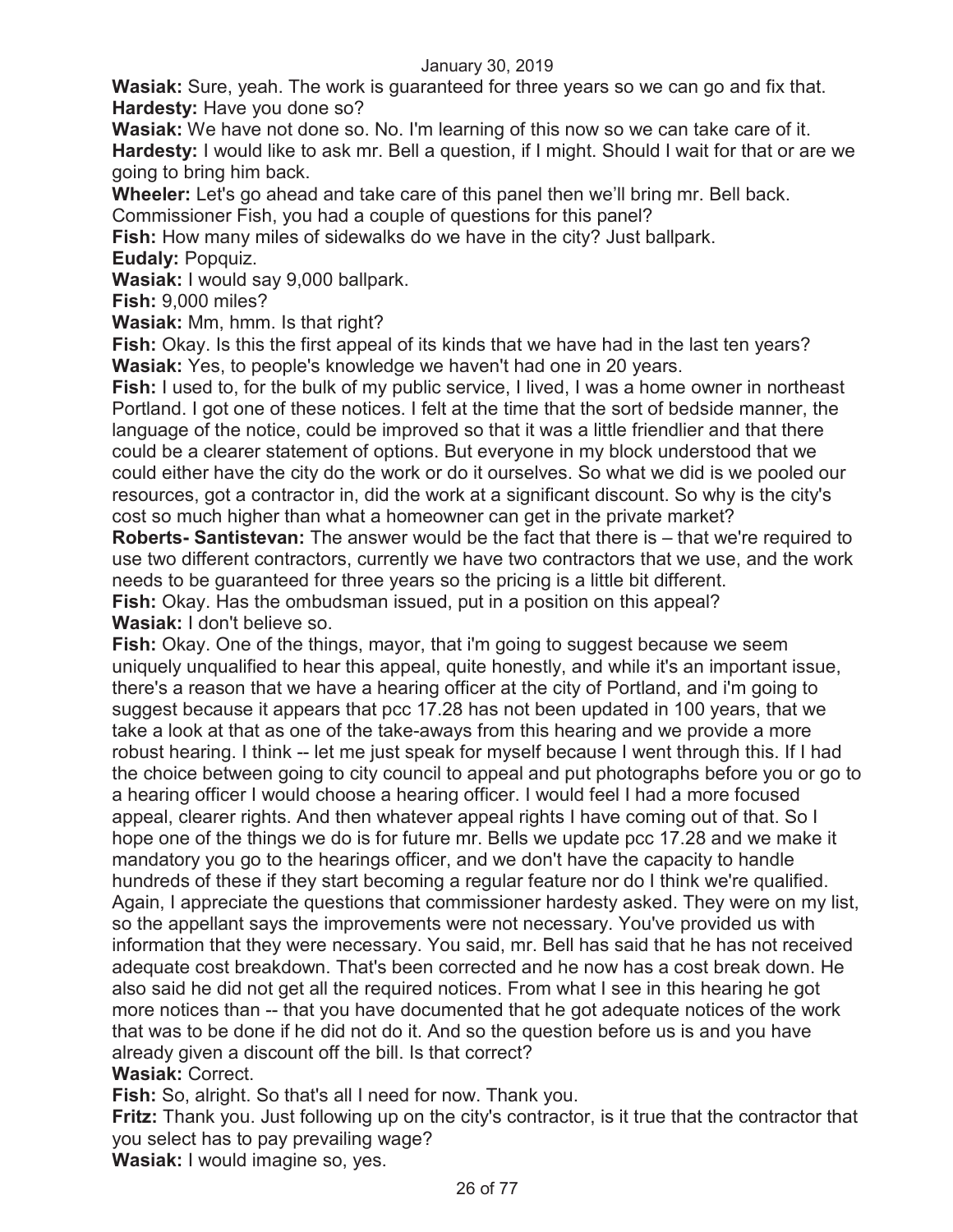**Fritz:** So that might contribute to the cost as well.

**Wasiak:** Mm, hmm.

**Fritz:** Is there any financial assistance other than financing or -- the financing option? Is there any financial assistance for low income homeowners.

**Wasiak:** There is not at this time but as a I mentioned before, in partnership with commissioner eudaly's office, we are alternative financing options.

**Fritz:** Great. Yeah. And is there an appeal other than to city council?

**Wasiak:** Not in a formal appeal.

**Roberts- Santistevan:** Not that I know of.

**Brown:** If I may --

**Wheeler:** Legal counsel go ahead.

**Brown:** Thank you. Commissioner, there's an appeal through writ of review if mr. Bell should so choose. So once council makes its determination he can utilize a writ of review and go to circuit court.

**Fritz:** Ah. But there isn't a lower – within the city there isn't a [inaudible] appeal. That's help for clarification.

**Brown:** This is, yes. It comes to you. Yes, it goes to the auditor's office, and then if mr. Bell is dissatisfied with the remonstrance he receives then the appeal is to council.

**Fritz:** Okay. Then I have a further question for the city attorney and that is can I ask matt grumm, the former chief of staff for commissioner saltzman, a question?

**Brown:** I'm sure you can.

**Fritz:** Recognizing that commissioner eudaly was not in charge of transportation when all this was done. Because what normally happens is if somebody is dissatisfied with the bureau's decision they complain to the commissioner's office. Were those complaints made at the time, Mr. Grumm?

**Matt Grumm, Portland Bureau of Transportation:** Matt grumm with Portland bureau of transportation currently. Yes, mr. Bell actually came to the office. We met with him. He explained his situation and I pursued that with the ombudsman's office on how this would work. Again, this had not happened in my history at city hall and we then modeled this appeal process before us now.

**Fritz:** Ah, but so you didn't have any legal option to take care of it within your office. **Grumm:** No, by the time it had all been done, the work had been done. The bill was there and so it was trying to maneuver where in the code this would work and that's why we're before you today.

**Fritz:** Thank you.

**Wheeler:** Commissioner Eudaly.

**Eudaly:** Colleagues, before we move on I just want to speak to the question that's come up around why council is reviewing this sidewalk appeal. As has been mentioned, this is the first time in 20 years, maybe ever, that we've had an appeal of this nature. That is because there's a largely unknown piece of code that gives the right to come to council but does not provide the guidelines for how to make the appeal or how to conduct the appeal procedurally. Now that that's come to our attention, my office will be working with the city attorney to identify a better way with more clarity to address appeals of this nature, which will likely include referring these issues to the hearings officer.

**Wheeler:** good. I appreciate that. I just had a couple of quick -- thank you, matt. I think you're off the hook. Thank you. What is the current standard? I believe you stated it, but I want to hear a restatement. What is the current standard for determining which sidewalks actually are investigated and then ultimately tagged?

**Wasiak:** So it's a complaint driven system. So if we receive a complaint of a hazard we go out and investigate that complaint. Then we do the entire block face.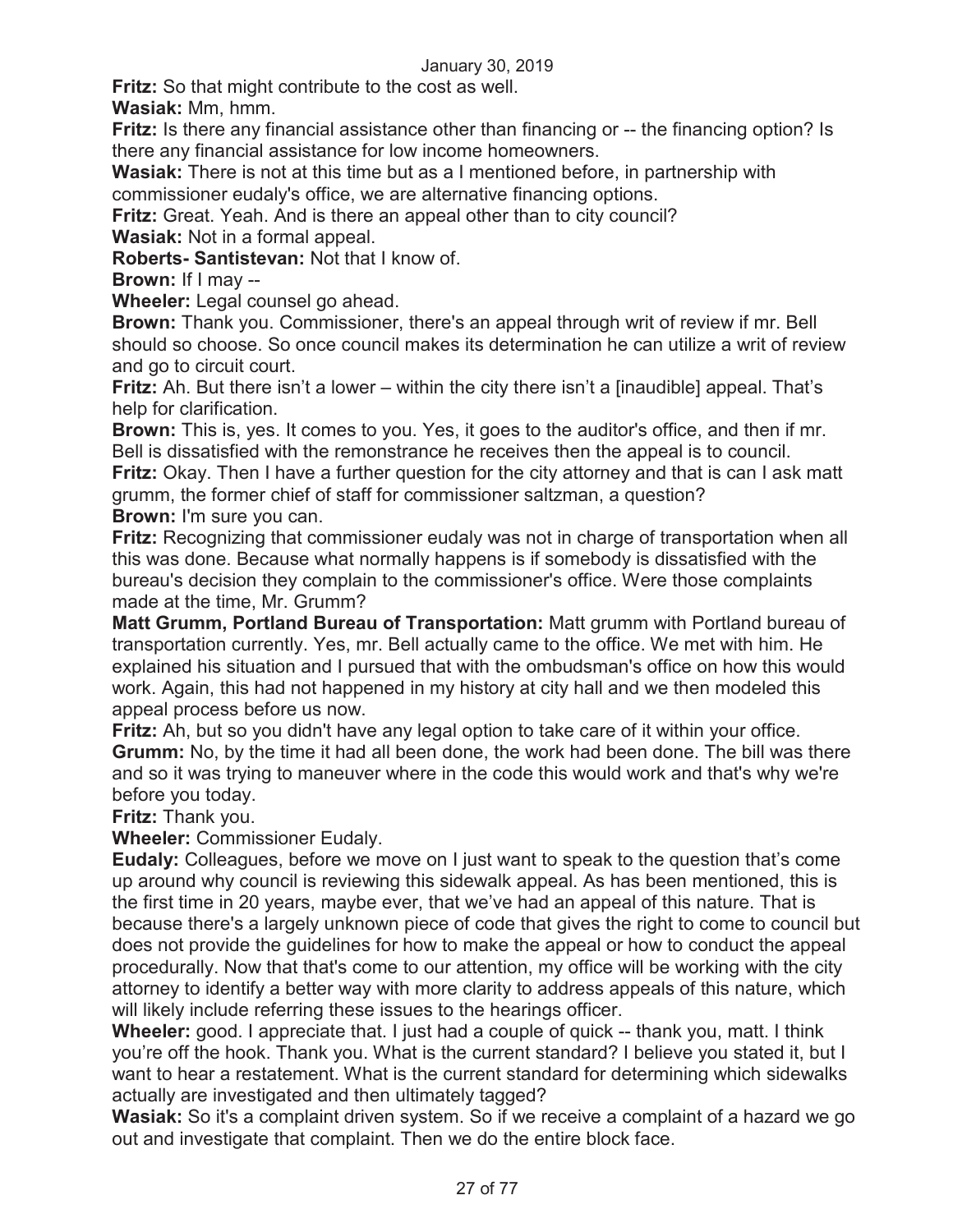**Wheeler:** Okay. Very good. And is it your contention now that the bill is focused solely on work that has been done on mr. Bell's property?

**Wasiak:** Yeah. On the sidewalk abutting his property. Yes.

**Wheeler:** Okay. Is that in dispute?

**Wasiak:** I don't believe so, no.

**Wheeler:** Okay. Thank you. Then the question about whether or not he already had an appeal, that seems like that's a matter of interpretation. Is that a fair statement?

**Wasiak:** I don't believe he had an appeal. I think he just gave public testimony. This is his first appeal.

**Wheeler:** Okay. Great. So he may be using the word appeal in a slightly different way than we're thinking about it as a legal process.

Wasiak: Mm, hmm.

Wheeler: Okay, very good. Thank you. Those are my questions. Commissioner Hardesty you wanted to bring mr. Bell back? Is that correct.

**Hardesty:** Yes, please.

**Wheeler:** Very good. Thank you. Commissioner Hardesty.

**Hardesty:** Thank you, mayor. Mr. Bell, it looks like there were about -- let me go back to your pictures there are six pieces of concrete that were replaced. Is that about right? How many would you say were replaced?

**Bell:** I think there's slightly more than six. I would have to -- well, here. If you are referring the -- well, the itemized portion is what I was sort of talking about when they go over your property lines and they take off a bit of money for going over one property line and a bit of money going over another property line, how do you know how much each thing costs, it felt so random. And then when you're, there's this overarching sort of a larger bill and there's work that's not done. How do you know what portion of that – there's just, there's no way to really know for sure. But the number…I see six. [speaking simultaneously] **Hardesty:** Just where the white spots are, right? Is where they did the repairs? Am I accurate?

**Bell:** It goes around the corner too.

**Hardesty:** Ahh. But you're not responsible for -- they are not charging you for repairs that were done around the corner.

**Bell:** There is one. It's an interesting one too because it's part of this whole -- this. You can see where this is marked out. Where the arrows are pointing at a particular square. There's -- I don't even know what's wrong with that square. There are lines – when they pour concrete, they make lines. And there are lines that are outlining this square that they are cutting out. There's a line on one side they didn't cut out, that would be on your left side, and on the right side, that line wasn't good enough. You can see here this is -- **Hardesty:** So this little piece here is the piece that they said was the problem, the hazard. Is that correct?

**Bell:** Yes. That was removed. So two were removed on that side of my property, one that was a former bus stop in a grass strip, they removed from the bill. How they determined that amount of money I have no idea. And the property line is marked. There's like a metal stake in the ground that you can just see like right where the property line is. It wasn't like it, it was easy to notice. This particular square, it has a line there. I'm looking at this picture right now. In the foreground it's the same line that's right outside this building. It defines where a patch is poured and it allows it to expand and contract slightly. It is not a tripping hazard whatsoever or any wheeled device would be able to clearly easily go over it as they would any part in front of this building here.

**Hardesty:** Any my last question, Mr. Bell. Did you receive an itemized bill? **Bell:** Itemized -- what i'm talking about itemized – they'll say, like, we paid this much for cement or to replace your squares. We did this much to not do your curbs. There's no way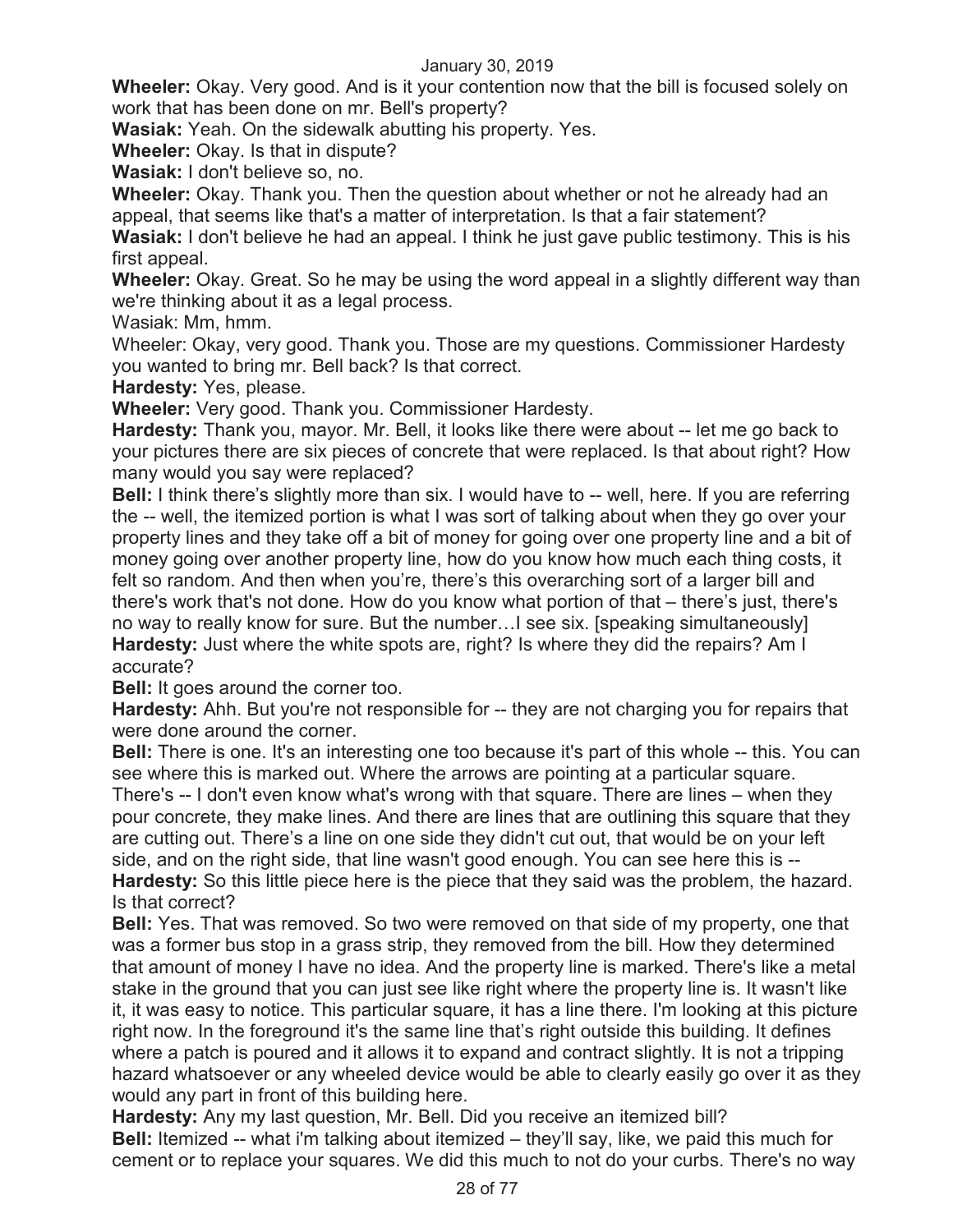to know individually each, how much it cost to do something like this. It normally wouldn't matter. That would not be a concern until they start removing things. They've built it on somebody else's property and how do you determine, oh we're going to knock a couple hundred bucks off and i'm supposed to feel good about that. It's like, to me it raised more questions. It's like what are you doing? Like if they built a garage or a fence on somebody else's property it would be a huge problem.

**Hardesty:** Thank you, mayor. I had my questions answered.

**Wheeler:** Very good. Anything else for mr. Bell.

**Eudaly:** What was the original bill?

**Bell:** It was just short of \$7,000. Is what they quoted me as.

**Eudaly:** And what is the current bill?

**Bell:** I believe it's \$4800.

**Eudaly:** Okay. So that's a little more than a couple hundred bucks that's been knocked off. **Bell:** Oh, well, yeah. It came – it come in slightly under to begin with.

**Eudaly:** Yeah and then they --

**Bell:** Yeah, so it definitely came in -- that was sort of their overestimate. Like this is what it's going to cost. So then there was one slightly below that and then it just kind of kept - here's another few hundred dollars, another few hundred dollars.

**Eudaly:** Thank you.

**Fish:** Mayor?

**Wheeler:** Commissioner Fish.

**Fish:** I'm starting to be concerned. We have the technology oversight committee here. These are citizens who have taken time away from their work schedules to give us an update. I don't know how long this hearing is going to continue, but I think it's terribly unfair to keep them waiting much longer to do their work. Otherwise we're asking them to give up an entire morning.

**Wheeler:** I'll entertain a motion.

**Fish:** Well, no. The question now is what testimony do we take? Because in a land use matter we take testimony that the appellant supplies. So --

**Wheeler:** Let's hear from legal counsel.

**Roberts- Santistevan:** This is a public hearing so we determined it needed to be opened for public testimony. That's why it's different than the land use hearing which has procedures set forth. So it's slightly different.

**Wheeler:** Per commissioner Fish's question, obviously we don't just want open testimony on the state of affairs of sidewalks in the city of Portland. That could go on for five days. Is there some limit or brackets around what we're asking for testimony on?

**Roberts- Santistevan:** It would be limited to this issue before council today.

**Fish:** But whether we should accept or deny the appeal and why.

**Roberts- Santistevan:** Correct. Well, what you have to do, commissioner under the code you have to make a findings and then make a determination based on those findings. The findings per Portland city code I think need to be based on whether the improvement work was required by code and whether the conditions required the improvements, whether the required improvements are consistent with code and city specifications, and whether the improvement charges are calculated as provided by code and determine the extent of actions or adjustments which are necessary to bring the proposed assessment into the compliance with code and program standards. If anyone wants a copy of that --

**Wheeler:** Great. Well this will be simulating and what I would suggest we do, first of all let me say, commissioner Fish, I strongly agree with your earlier proposal and it sounds like commissioner eudaly is already working on it with the transportation bureau to have these hearings not come to full city council but instead to a qualified hearings officer who is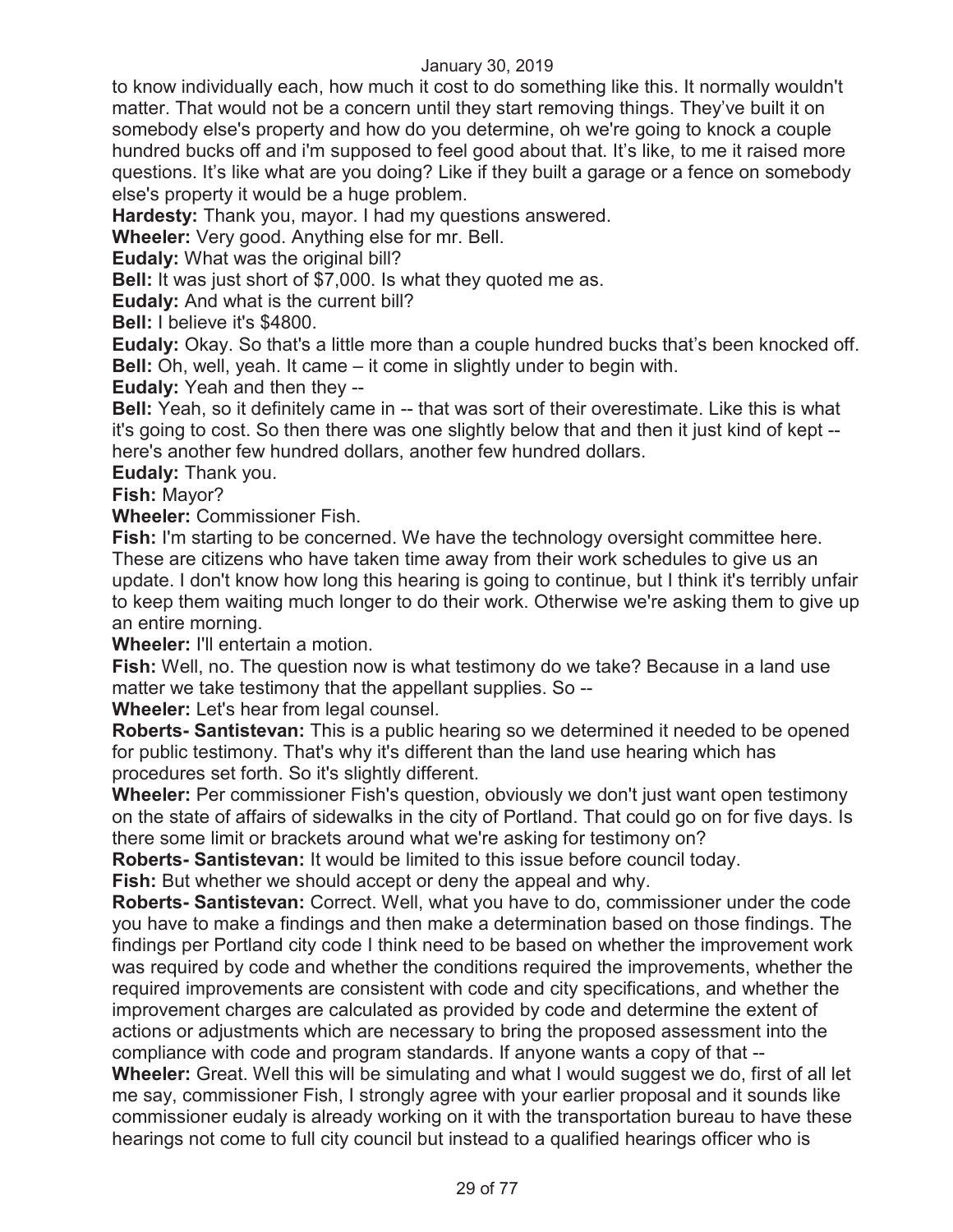steeped in technical knowledge about how these things work. So that's certainly of my knee jerk reaction to this. How many people do we have signed up?

**Moore-Love:** I originally did not have a sign-up sheet. I've got two now though.

**Wheeler:** How many people would like to testify in this matter? I see one. I see two.

Potentially three maybe. Four. Why don't we say two minutes each. Why don't you call those you have and then we'll have the others come up.

**Bell:** Did I not get my rebuttal? Is that not happening?

**Wheeler:** Mr. Bell, you can leave, I'm sorry. You would like to say more?

**Bell: But I didn't get my rebuttal.** I thought I was supposed to get –

**Wheeler:** Oh, you'd like to say more?

**Bell:** Well I thought I get my rebuttal. I was just answering questions.

**Wheeler:** Legal counsel. Here is question I have. Commissioner Hardesty has a document that shows the appellant giving a rebuttal. The document I was provided this morning does not show that. Does he get a rebuttal or does he not?

**Brown:** The rebuttal was for the bureau because they brought, they started. The case, I think the determination you have to make is whether the work -- it's on the bureau. You're looking did the bureau properly need to make the work, did they do the work, was the bill appropriate. Because the burden is on the bureau to bring that information to you that's why they would get rebuttal.

**Wheeler:** Before we send mr. Bell away are there any further questions for mr. Bell? **Bell:** Well, it's not really a question. I just have to sort of address even just --

**Wheeler:** I'm sorry, mr. Bell. Because this is a legal hearing I have to stick to the outline that's been provided by legal counsel. I apologize but that's what I've got to do.

**Bell:** So in the form of a question then, what I have to say?

**Wheeler:** No. I think we're ready to move on to testimony. Thank you. Appreciate it. First two, please.

**Moore-Love:** Joe walsh and mary sipe.

**Wheeler:** Very good. Thank you. Who are the other two people? Can we get those two names and then lets close the list. That's Robert -- [interrupted]

**Joe Walsh:** Good morning. My name is joe walsh. I represent individuals for justice. I have kind of a unique perspective on this because now that i'm restricted to a wheelchair or the scooter, I am becoming really aware of sidewalks like you are not aware of sidewalks. Every bump i'm aware of. I drink coffee often on 60th and division, right in this area. I have not felt any great urgency to even slow down the scooter, so i'm not sure, I can't see from the photographs, where the problem is. It looks like it may be a half-inch rise. Well, if you continue down division, you will see sidewalks that are two inches high but they're commercial. Why aren't they being attacked? I have an automatic reaction when a homeowner is attacked and commercial people get away with this. I have to go into the street sometimes on division. This sounds like the worst possible program I have ever heard of. Is this under transportation? Is that what this is under? It falls under their jurisdiction? You have to revisit it. Somebody in charge of transportation, why don't you look at the rules and say, you know, if we haven't looked at the rules in 20 years or 30 years maybe we ought to go back and look at them. This guy I think in my opinion only, just mine, is being screwed. Get a program that goes down division, goes down the streets and says, hey, you have to fix your sidewalk.

**Wheeler:** Thank you.

**Walsh:** And stop –

**Wheeler:** Thank you. Good morning. That's my responsibility. No, that is my responsibility. You're out of order.

**Mary Sipe:** You're limiting my speech.

**Wheeler:** Go ahead, mary. Sorry.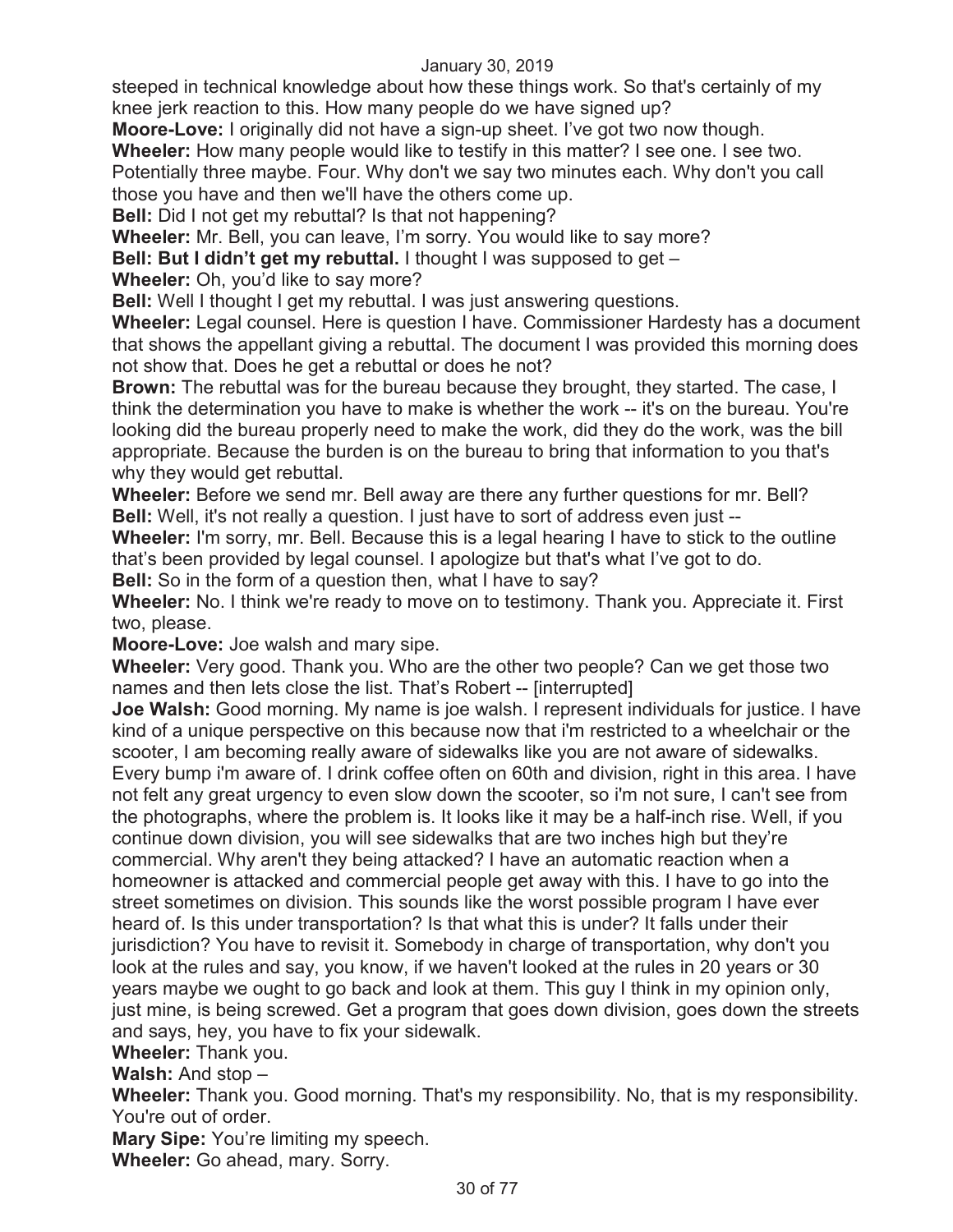**Sipe:** Thank you. My name is mary sipe. I'll keep this as quick as I can. I simply want to support commissioner Fish's recommendation that these types of appeals go to the code hearings office. As you'll recall, I have been involved in a hearing on the noise variance permit that you had about a year ago. And the same thing, in 2014 the noise review office made a recommendation that the appeals for the noise variance permits go to the code hearings office. That issue was taken up by the noise task force that commissioner Fritz convened and never went anywhere. And then back again in august of 2017 when paul van orden gave his report on the noise control program to city council, that was on his list of five priorities that he was focusing on was to change the appeals for noise variance permits to go to the code hearings office.

**Wheeler:** Mary, this is a legal hearing, so I really need you to rein it in to the issue -- **Sipe:** Well, so anyhow, I'm just saying as an example I think that that recommendation is a good one. I would support it.

**Eudaly:** For or against the item in front of us?

**Sipe:** Actually, I am -- trying to think of what does for mean. Does that mean I support mr. Bell? I support the appeal. Yeah. Okay. So anyhow, that's it.

**Wheeler:** Excellent. Thank you. Last two, please.

**Moore-Love:** Edith, you decided not to speak? Ok. Thank you.

**Wheeler:** Great. Thank you.

**Eudaly:** The list has been closed.

**Robert West:** They held it for me. Thank you. I don't write. Hello. My name is robert west. And what I want to bring up is that the city apparently did the work against the guy's wants, and even after the city did the work, it's either not in compliance or almost not in compliance which I think is really interesting. If you take your car into a shop and they don't do the work right, you take your car back and you say you want it fixed. If you pay a painter to paint your house he paints it white, and you come back and it's black. Of course you're going to tell the painter, hey, we agreed to a white house. Okay. The city sat there and socalled fixed his property but they didn't fix his property. They didn't fix the sidewalk. They didn't fix the sidewalk. They didn't do the work correctly. He shouldn't have to pay for it. That's my opinion on that. I think he should win his appeal.

**Wheeler:** Good morning.

**Lightning:** My name is lightning. The city is absolutely overreaching here. There's not been adequate communication to mr. Bell. Probably not also the notices sent in the mail. You've also stated several appeals happened when he wasn't even there. Again, we're running into a system here where people don't even know what they are doing. When you look at his sidewalk and the overall pictures, his sidewalk actually looked pretty good. There was one area there that was a higher level, could have been smoothed out at a much lower cost. And then you go in front of these schools, and let me ask you the city, you great city here, are you going to do anything about that sidewalk in front of this school? Have you begun working on that with the young kids out there that we really need to be focusing on? Absolutely not. And here's the point. You don't know what one person is doing here. One person is doing over there. And for mr. Bell, I say he gets this work done free.

# **\*\*\*\*\*:** [whispered] thanks –

**Lightning:** This has been terrible communication. We obviously saw by having this done in this forum, I don't think a lot of you in here even knew what was going on in here and yet you're the commissioners. You're the one overlooking this and then you say no, throw it to a hearings officer over here. No. Mr. Bell probably brought this thing here for that reason alone and I say he doesn't pay one penny of this work. You give it to him for free until you get this under control to where a gentleman like him can come in here and listen to people that have an understanding what's going on here. You have no clue what's going on here.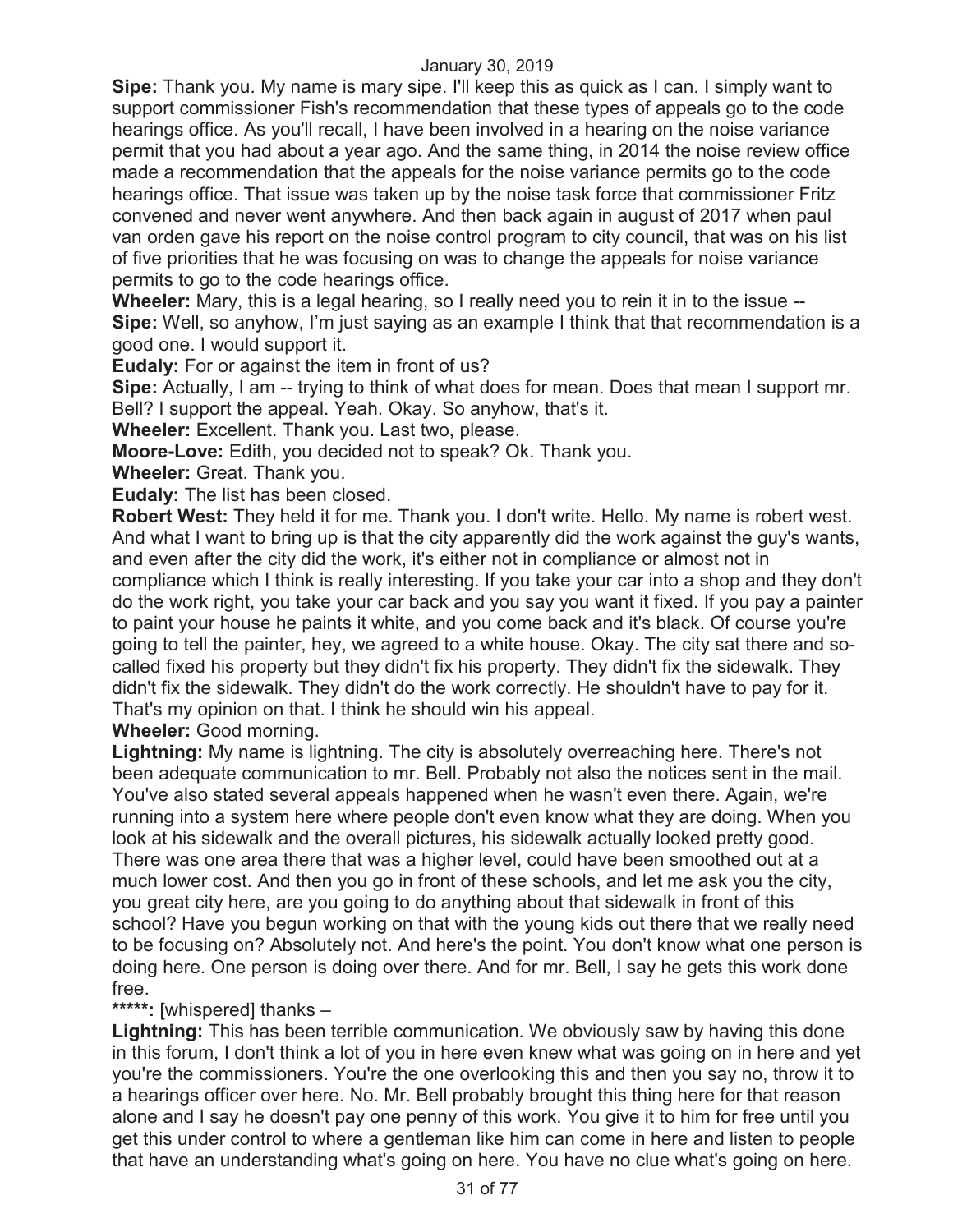He should not pay that bill. You pay it. Take it off your salaries. Take it off your pensions. This is an absolute disgrace to the property owners of this city. Absolute disgrace. That's why you don't develop properties. That's why you don't own properties. That's why you don't maintain properties. You can't even maintain the sidewalks. This is a disgrace to the city of this Portland. Step down. All of you. Step down today.

**Wheeler:** Alright. Thank you.

**Fish:** Mayor?

**Wheeler:** Commissioner Fish.

**Eudaly:** I have a motion.

**Wheeler:** Commissioner Fish then commissioner hardesty, unless you'd like to defer to the --

**Fish:** If you'd like to make the motion, go ahead.

**Eudaly:** I move to deny the appeal.

**Fritz:** Second.

**Wheeler:** Commissioner Hardesty -- Excuse me. Excuse me. No. [shouting] we'll take a recess, Karla.

**Moore-Love:** We're in recess?

**Wheeler:** Recess please.

**At 11:30, council recessed.** 

# **At 11:31, council reconvened.**

**Wheeler:** Alright, we're back in session.

**Fish:** So, commissioner eudaly i'm going to support your motion and I wonder if you would accept the following findings. That the work was required by code. That the conditions required the improvements. That the improvements are consistent with code and city specifications. And that the improvement charges are calculated as provided by code. Furthermore, that no adjustments are necessary because pbot has already made an adjustment in the bill. And finally, that the appellant may appeal the determination of council to court.

**Eudaly:** Yes. Thank you.

**Fritz:** It's great to have a lawyer on the council?

**Eudaly:** Yeah. So handy.

**Wheeler:** Good. I assume that's a friendly amendment therefore, it's been supported. But you've accepted that as part of your findings, correct?

**Eudaly:** Yes.

**Wheeler:** Commissioner eudaly has moved -- yes.

**Brown:** If I may, if the council could consider maybe not appeal but via writ of review. **Fish:** Via a writ of review.

**Brown:** Thank you very much.

**Wheeler:** Okay, very good. So commissioner eudaly has moved, commissioner Fritz has seconded with the friendly addition of the comments by commissioner Fish.

Fish: The findings.

**Wheeler:** The findings. So those are currently on the table. Any further discussion? Legal counsel, do we require a vote or simply a head nod?

**Brown:** I think at this point if council can just indicate to pbot if you agree with that. **Wheeler:** Let's take a vote just to clarify. Please call the roll.

**Fritz:** Well I have a different perspective from mr. Walsh. I'm very famous for tripping on sidewalks as my kids will tell you and I have a scar on my head from tripping on one in chicago. So I agree with the findings as suggested by commissioner Fish and I agree with the commissioner in charge of transportation's motion. And as the mother of three children it's never been persuasive to me that somebody else has been even naughtier than I have. I think, yes, there are properties all over the city that need to be done and I appreciate that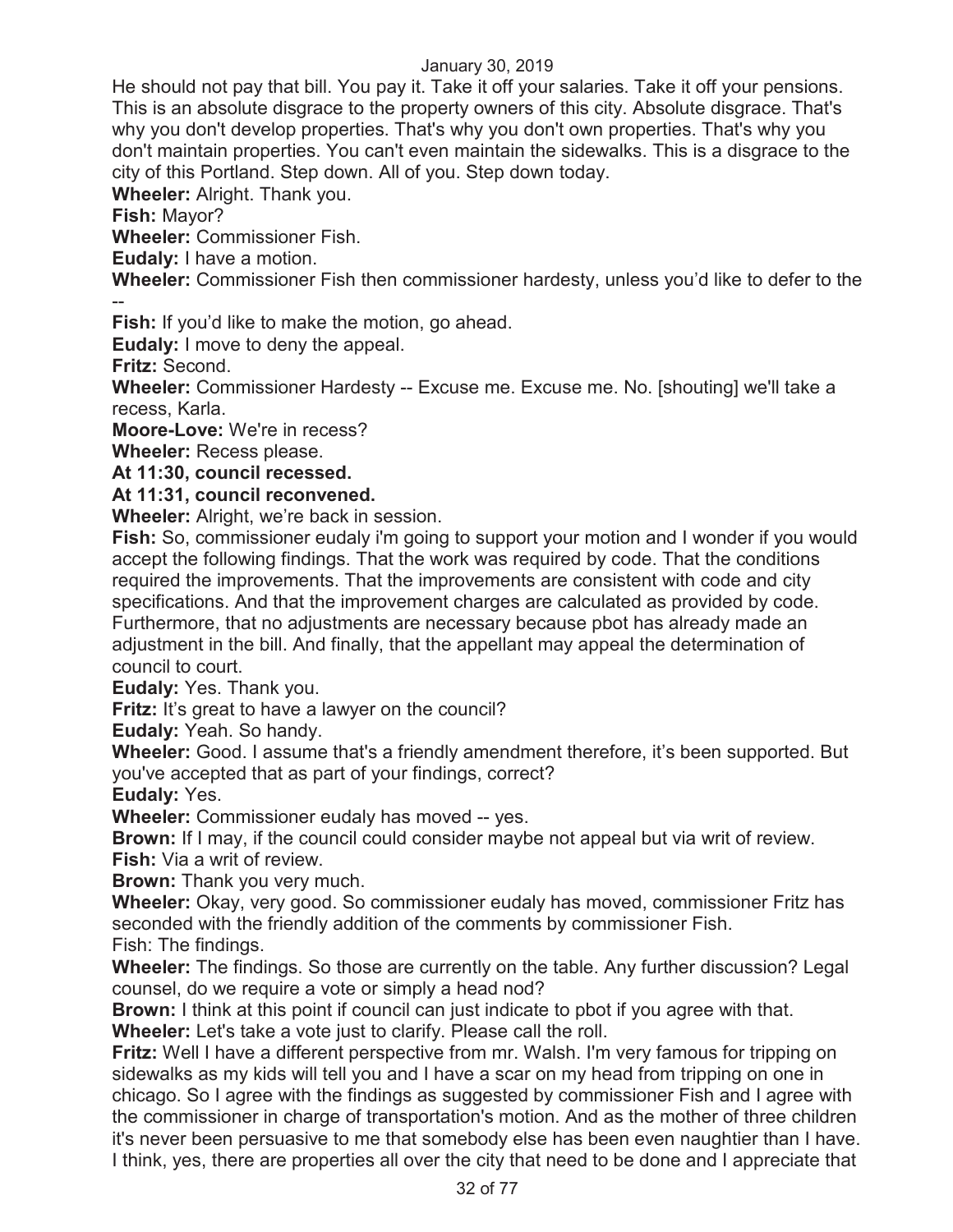the commissioner of transportation is going to look at a more equitable system other than complaint driven but that's the one we have now and the complaint was made, the repairs were needed and that's why i'll be supporting the motion. Aye.

**Fish:** Mr. Bell received notice of the violations, he chose not to take action, the city by code stepped in for him and did the work. The city has now made an adjustment and has given him an itemized bill. I think there's no further requirements under the code that we take further action. Mr. Bell, I believe, is to be complimented for exercising his full appeal rights. This is the first hearing of its kind in my ten years here. I guess I heard for 20 years. I would strongly urge that we take up code language at the earliest convenience of the commissioner in charge to update pccc 1728 so that mr. Bell and the future mr. Bells can have the right of a code hearings officer. Aye.

**Hardesty:** Thank you. I believe that there may or may not have been adequate notice to mr. Bell, but i'm very concerned that the contractor that the city of Portland chose to go out and do the work did just such a poor job. I am very concerned that the violation that could have been -- it was very minimal -- is now going to be a big one because as you look at the sidewalk currently, the city will be back again asking him to do more repairs. I do not agree that mr. Bell should be held financially liable for the repairs that were done so poorly. So I am a No.

**Eudaly:** As was stated many times, we are looking at the current policies and procedures around this issue. I do have concerns. Today we have to use the rules that are in place. I would just echo what commissioner Fish said, and I also want to point out -- I want to acknowledge how frustrating this experience was for mr. Bell. Acknowledge the city has a lot of room for improvement in how they handle these situations. I also want to acknowledge as the mother of a now almost 18-year-old child who uses a wheelchair that sidewalk repair, maintaining that public asset and maintaining access and safety is important. I have to walk in the street sometimes in my own neighborhood because of the lack of curb cuts and because of how broken the sidewalks are, and while mr. Bell's property certainly is not the most egregious violation I have ever seen it was identified in a larger look at his block face and this is how we currently conduct it for efficiency sake. The repairs come with a three-year guarantee. Now the photo that mr. Bell supplied of the gap in the sidewalk, the ruler is not placed in the exact right spot. It looks like that gap is slightly more than a quarter inch, not nearly half an inch, but I do want to direct my bureau to send someone to the site to inspect all the work that was done and if there's in fact any problem with the work, it will be fixed at no additional cost to mr. Bell. I vote Aye.

**Wheeler:** So mr. Bell has done us a service. He may not feel like he's done us a service, but he has. He's called out some of the inadequacies and frankly even the antiquities in code with regard to the process. But the process today is one that is uniformly enforced across the city. That process is complaint driven, a complaint was filed, notification was made. I'm pleased that the bureau was willing will to work mr. Bell in terms of waiving the fees. I think that was in this particular case an appropriate thing to do. But at the end of the day, until we change the process and I hope I have stated very clearly I hope we do change this process, it's not going to work for us going forward is my suspicion. So I applaud commissioner eudaly and the transportation bureau for taking this up. I thank commissioner Fish for raising the issue here today. It's an issue and a sentiment that I strongly support. I vote Aye. The findings and determination are therefore accepted by the council.

**Brown:** Mayor, the bureau will need to bring an ordinance back to council for a final vote because they don't have one here for you today.

**Wheeler:** Do you need a time certain?

**Brown:** I don't know if you need a time certain but I do think it needs to be an ordinance.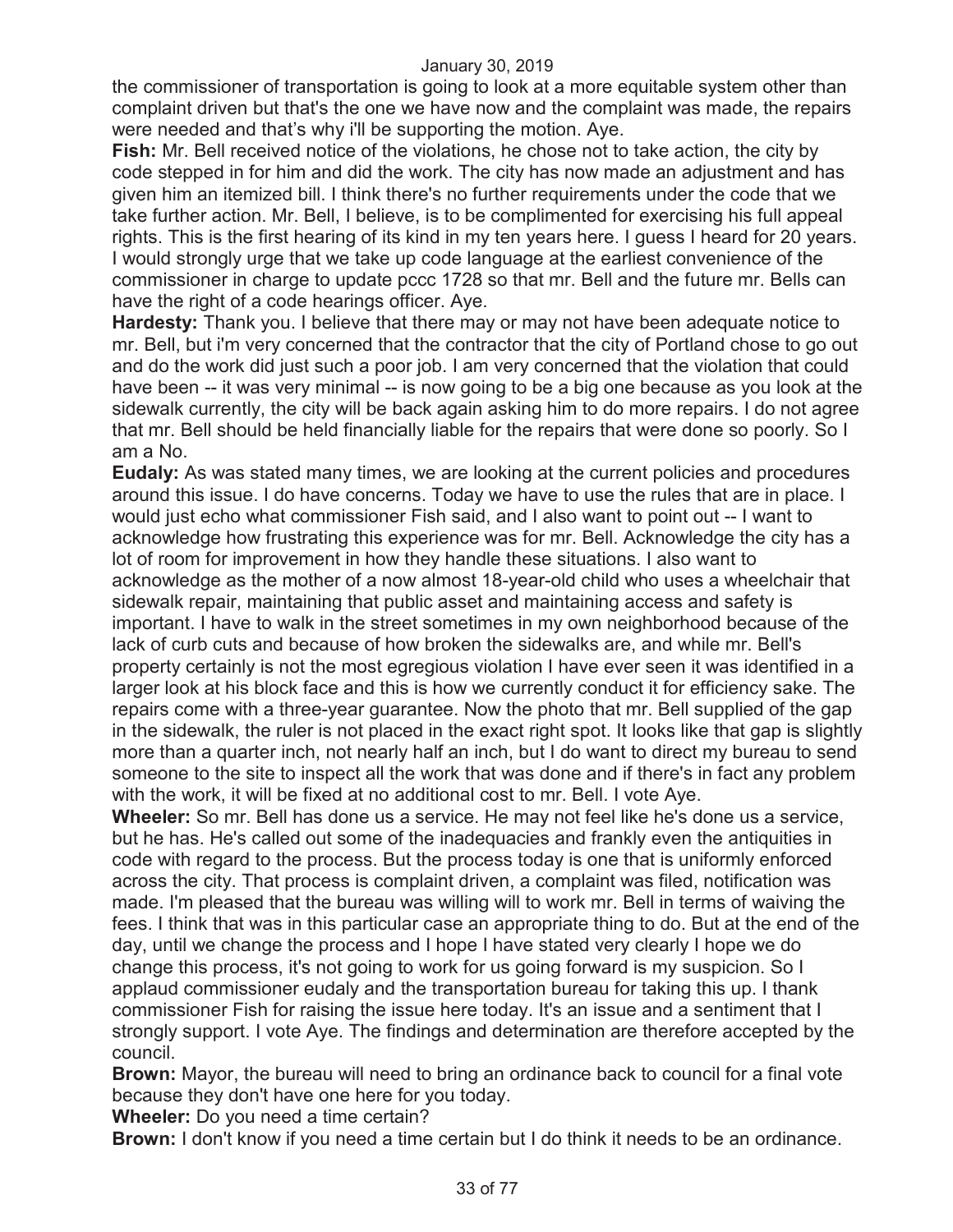**Wheeler:** Very good. So we are also further directing the bureau to come back to the city council with an ordinance that codifies both findings and determination.

**Fish:** Mayor, within 30 days so that mr. Bell can exercise any other appeal rights that he chooses to.

**Wheeler:** Very good. Within 30 days. Excellent. We're done. I apologize for that interruption that happened earlier. It was brought to you by folks associated with the proud boys.

# **Item 72**

**Wheeler:** Colleagues, the technology oversight committee provides citizen oversight on significant city technology projects, especially those with high risk or high cost. This gives us early and continued technology oversight by an independent five-member committee for the purpose of increased transparency and accountability. Toc sends quarterly reports to the chief administrative officer who the forwards the reports to us on the city council. The quarterly reports include information from each project's independent quality assurance consultants and toc's assessments of the project's status. Thank you for being here today. We appreciate your patience.

**Heather Hafer, Technology Oversight Committee:** Hello. Good morning. Mayor, commissioners, it's nice to see you. My name is heather hafer, senior management analyst for the office of management and finance, and also staff support for the technology oversight committee. With me are two familiar faces jeff baer, director of the bureau of technology services and last original member of the toc, wilf pinfold, appointed by mayor wheeler. Toc is made up of five members each named by a city council member. The toc members not here today are dyanna garcia for commissioner Fritz, jimmy godard for commissioner eudaly, victoria trapp was now appointed by prior commissioner Saltzman and now represents commissioner hardesty, and ken neubauer was appointed by commissioner Fish, attended had his last toc meeting in december and we are currently looking for a replacement. As mayor wheeler said, Toc advises the chief administrative officer tom Rinehart and we're here to present information from those quarterly reports from october through december 2018. This past quarter toc followed two different projects, the Portland online permitting system, or what we call pops, and the city budget office's software replacement program formulation management or bfm. Toc also recently started monitoring the Portland, Oregon, website replacement project as well as the integrated tax project which you'll be hearing about more at our next quarterly update. We also received introduction to open and accountable elections in november but we -- toc is not currently monitoring that project. We're going to be providing the project's dashboards which contain information from project management staff, quality assurance contractors and the toc, and jeff and wilf are both here to answer questions you might have. But before that, I'm very excited. Less than 24 hours ago we received a very exciting update about the pops project and we would like to show you an update that demonstrates our recent successes with this project.

**[VIDEO]:** Hi. I'm amy swanson in charge of communications for pops. Real changes are happening with the permitting process and they're happening right now. Let's check it out. The pops team is hard at work on six different projects that are going to bring online services to a whole 'nother level with the city of Portland. We're working with bds sections to implement the AMANDA upgrade to training inspectors to use mobile technology so they can get more work done while they're out in the field. Come on. I'll show you around the pops program. This month our big news is pdx eplans, which is what we calling our electronic plan review system. This all started last july with our first pilot project. It was quickly followed by two more projects in september, one in north Portland, and the other at the gateway regional center, both containing affordable housing. In December, we added saltwood and saltwood south, and this sprig we hope to add one to three more commercial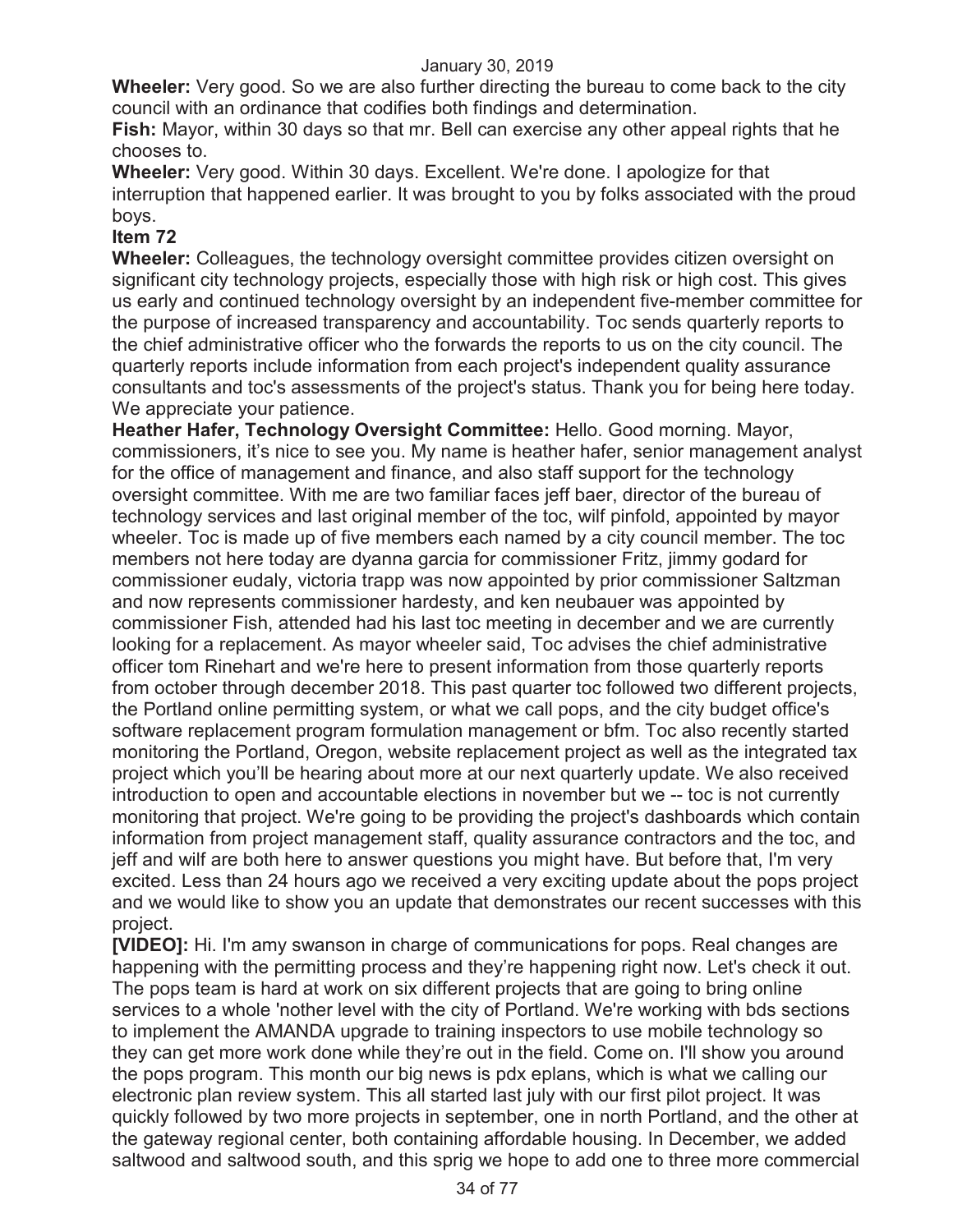new reconstructions. This summer, our plan is to have all 11 process managed projects under review in pdx eplans. Just last night, we started taking in the art tower. Over 30 plan reviewers have been trained on the new eplan system and we have more coming on soon. Feedback has been really positive.

**[VIDEO]:** I'm currently using pdx eplans on a large apartment project that actually involves two apartment buildings and we're currently in the first phase of reviews on these drawings which are about 300 sheets per building. Pretty much every trade in the building is concurrently working on the reviews for this. All at the same time and the same tool. My favorite thing about pdx eplans right now is I turned around and looked in my work space and there were no paper drawings anywhere on the floor, the chairs or my desk. It's just a much more streamlined work environment for me right now. There's room for my code books [laughter]

**Hafer:** And with that i'm going to turn it over to jeff baer.

**Jeff Baer, Director, Bureau of Technology Services:** Good morning, mayor, members of city council. For the record, I'm jeff baer, director of the bureau of technology services. Thank you heather and thank you all for coming here. I just wanted to provide a couple other updates in addition to what you saw for the eplans, which is a huge win for the project team to be able to actually reduce as you saw the whole elimination of those paperbased plans for review and go to a completely electronic review of those. One note I wanted to make is about the projects, the qa record that you saw and the toc report indicates we're in a steady category, so even as of this last week's toc meeting these categories are continued to be rated green. Two green, one yellow but the project team is working to continue this trend and I think we're going to see that continue forward. Also wanted to make another announcement that last week the project team achieved another milestone in launch, doing a soft launch of the customer portal, which is now called development of pdx. This is a public search feature available for the external facing for allowing for trade permit applications and limited fee payments and moving forward more customer service features will be included in that but for now we're doing a soft launch, making sure we're working through any issues we see as people begin to use that. Work continues to do the work on the amanda 7 upgrade. We see and believe there's excellent progress being made and want to see if any comments additional you want to add to that. **Wilf Pinfold:** I think toc members are feeling very good about the two projects we have in front of right us. I think the pops project is looking good. We have recommended that we move more as a sort of rapid incremental innovation rather than large steps. I think that's starting to show fruit and being able to see things like the electronic review process rolling out at this point, rolling out to a few projects. I think this next quarter rolling out to all the projects and management we're feel good about that. We hope that that will continue. It looks very good to us. Of course the budget formulation management project I think has gone very well indeed and hopefully will provide you with the tools you need as you plan the next budget cycle. We're feeling very good about that. Jeff?

# **Baer:** Thank you --

**Fritz:** I just want to say given the difficult history of this project, that is a delightful graphic you've got up there and thank you for all of your work. Also, I just looked it up and it stands for automated management of document access. Which is really disappointing. Somebody needs to make it something that sounds much more interesting – well not interesting but -- I don't know.

**Eudaly:** I told her we named it after her --

**Fritz:** Well, that question has come up multiple times over the course of this project so I just wanted to put it on the record.

**Baer:** I will say I think in looking back over the history of this project I think this is the first time we have actually had two reporting categories where they are actually in green and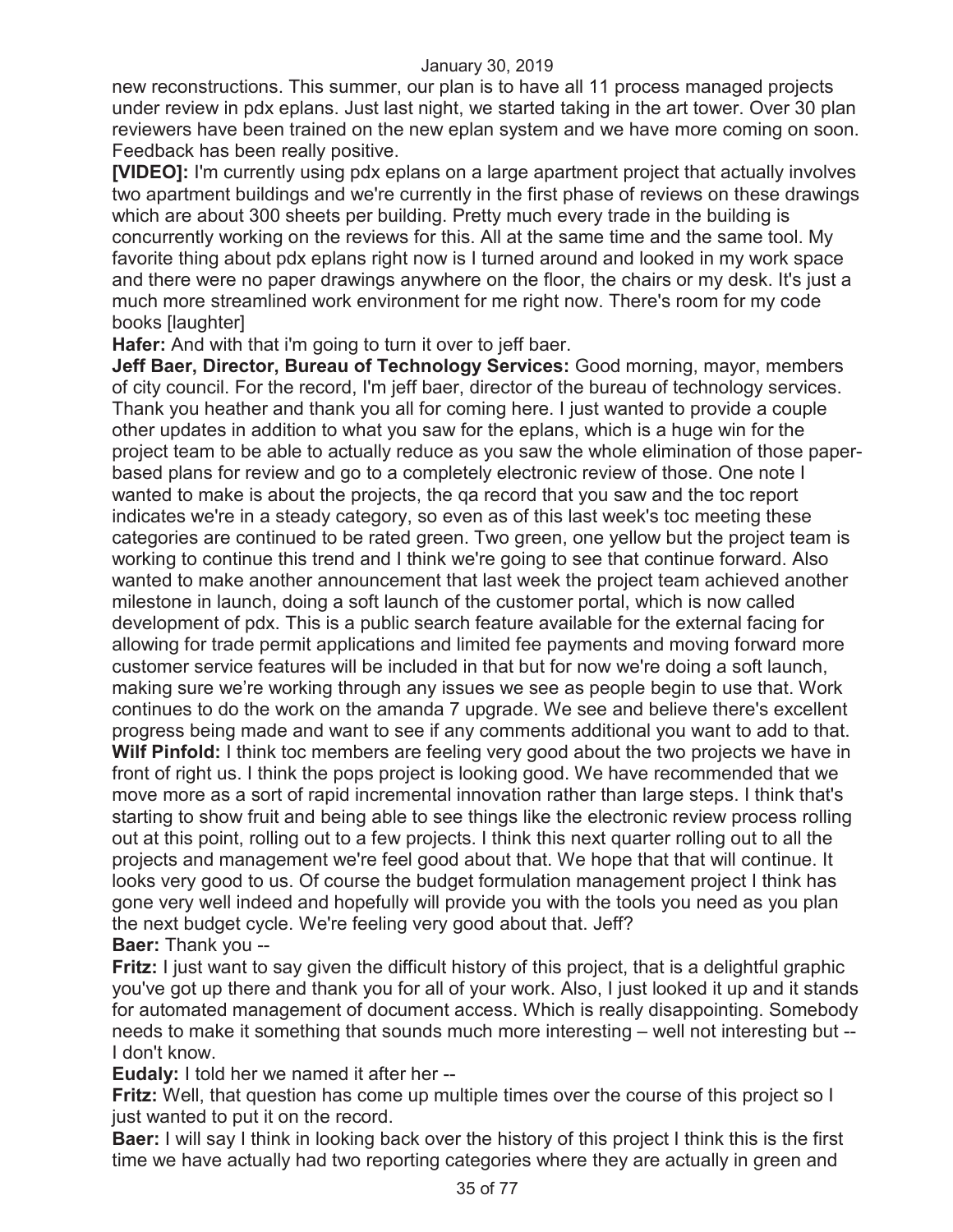yellow status. Prior to that they were all in red. The team has really done a great job in moving this forward.

**Wheeler:** Great. Thank you.

**Baer:** Any questions on the budget software or the pops before we move on? Okay. I did want to make note about the and heather referred to the open and accountable elections. Even though it's not reported in the quarterly report and at the november 26 toc meeting the project team presented an overview of the project because there hasn't been any development work done since the initial presentation. There wasn't any report at the december and january meetings. You'll be seeing that coming up for the next quarterly report. That will be included and work continues to be moving forward. I believe as of this morning I think there are some commitment to finding a project manager is my understanding so we're moving forward on that rapidly. I believe there will be an upcoming council work session that will scheduled soon to do a deeper dive into the project, or the project, and in discussing this with the toc members this week at that meeting there was actually interest in having the toc members expressed interest in actually attending that meeting if it's possible. I think Wilf might want to share some comments.

**Pinfold:** This I think is an interesting project. It's probably a little different from things we have seen before. The budget available both for the matching funds and the work to do the review of the donations I think is very tight to achieve what we want to do and the time is very tight to achieve what we want to do. I think there's a lot of support for doing it. I think your office, amanda Fritz, has put forward an interesting idea of working with a nonprofit in the area that's willing to do a fair amount of this work as sort of pro bono work and I like that. It's difficult for us within the roles of the toc to formally support that in that normally we would be reviewing work that is paid and making sure that that's done well. It's much more difficult in this environment to assure the work will be done. So there's a certain risk associated with it, but the opportunity associated with working with a nonprofit that's willing to do a considerable amount of this work because they believe in the outcome of it, is -- **Wheeler:** Can I get you to stop for one moment? I apologize. We're off the air. Are we? Is it still working up there? Okay, great. Just council can't see. I apologize.

**Pinfold:** That's good. So I think we're very interested in attending the working session. We would like to understand it a little bit better. But we are supportive of doing this but it does mean doing things a little bit differently than we normally do, working with a nonprofit that's going to try to do this. We'll hopefully give you more information as things go on here. I think we're all very supportive of the outcome of this project.

**Fritz:** Well than you, mr. pinfold. I appreciate your personal advice as we've been negotiating this. The work session probably won't be scheduled until april so we'll perhaps be checking in with the toc before that.

**Wheeler:** Very good. Excellent. Any further questions? If not, I'll entertain a motion? **Fish:** So moved. I move that we accept the report.

**Eudaly:** Second.

**Wheeler:** We have a motion from commissioner Fish and a second from commissioner Eudaly. Please call the roll.

**Fritz:** You are all done with your presentation, right?

**Baer:** Yes.

**Fritz:** Okay. Thank you very much for all your work as always. Again, it's really great to see the online computer system coming together finally. Aye.

**Fish:** Yes, thank you for your presentation and Jeff, I would strongly recommend that going forward we either schedule these technology oversight committee reports for time certain, 9:45, if it's a wednesday morning, or if it is more convenient for the citizens that we've tapped to do this important work schedule it for 2:00 on a wednesday or Thursday but in any event I would urge us to prioritize the scheduling of this so that we don't tie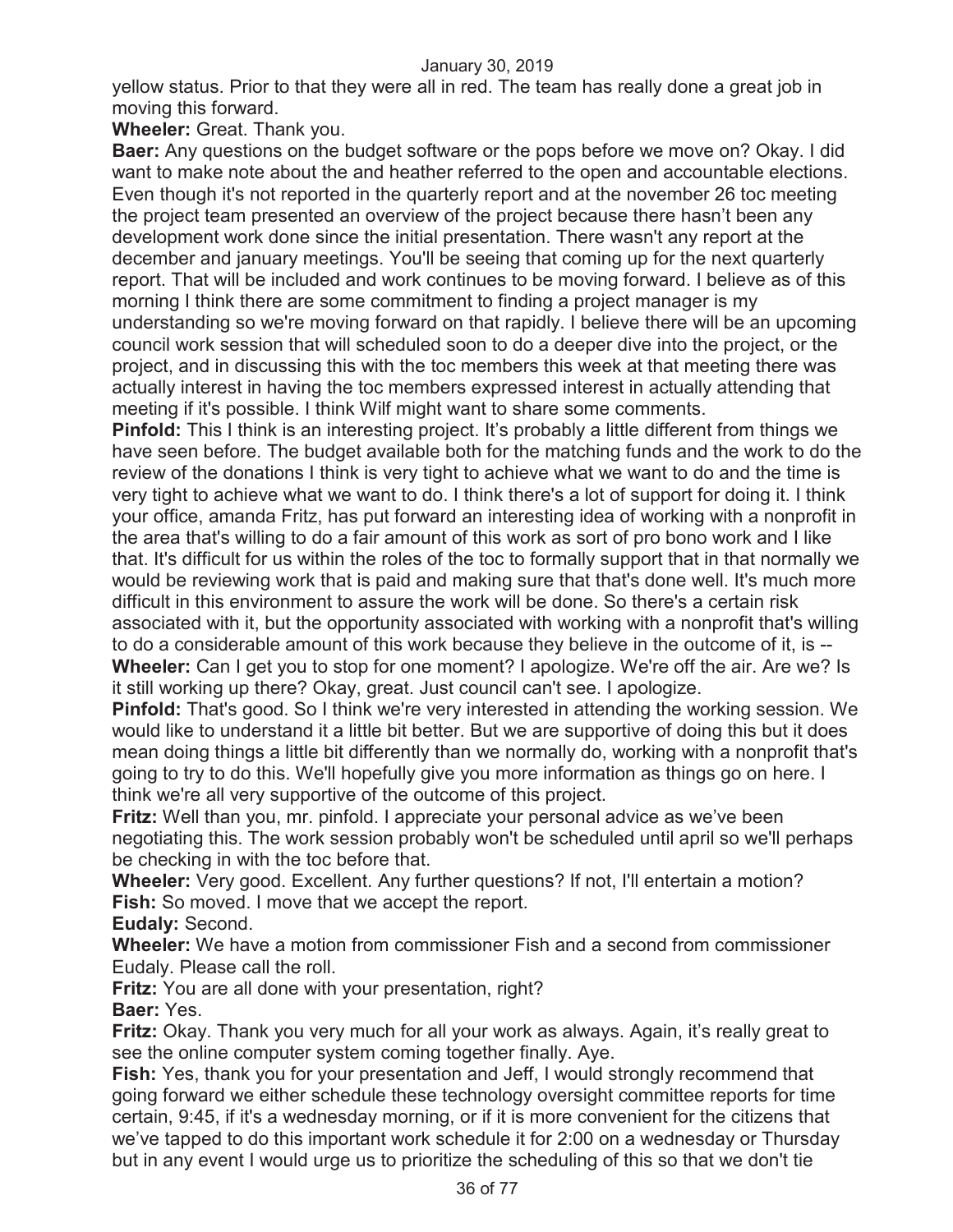people up for a couple of hours that are here just to provide us with this great oversight and great service. Thank you very much. Aye.

**Hardesty:** I just want to add my appreciation. I know volunteers spend a lot of time talking about technology. And I want to say what you've done with the permitting process is pretty phenomenal. Hopefully that just rolls out across that bureau. I am definitely an Aye. Thank you.

**Eudaly:** I want to start by thanking all the members of the technology oversight committee, but particularly jimmy godard my appointee to the committee. I suspect that bds's permitting software project has set a record for the most analyzed project in the history of the toc. Is that, can I get an Aye? Yeah. Although I no longer oversee bds, I do feel some pride and accomplishment. The pops project was one of my biggest challenges when I first took over the bureau. We were in a situation with a software system that was outdated, unsupported and that spelled disaster for our bureau and for our customers if it were to fail. It's gratifying to see that there's a light at the end of the tunnel. It was one of my biggest challenges but also one of my least favorite if I could be honest here. So it's gratifying to see there's a light at the end of the tunnel and it is green. So exciting. We worked hard with bureau leadership from the bureau of technology services and bds to assemble a team to get this on track. I'm excited to see the next couple of project milestones happen. Expanding online permitting to project managed projects will make the permitting process easier and faster for affordable housing projects that the city finances and obviously we need to be doing everything we can to expedite these projects so i'm glad to see bts and bds engaged in solving that problem. The inspection part of the application will deliver the same kind of efficiency to the building process we're beginning to see with the permitting process. It will make the process from applying for a permit to getting a certificate of occupancy much more easy to navigate for the public and city staff. I know this is kind of boring for most people in the room and probably most people watching, but it should be very, very exciting for people who are attempting to build anything in our city. Thanks again to toc for their dedication to seeing this through to completion. I know there are challenges ahead but I have confidence in your team. Thank you, mayor wheeler, for continuing to dedicate resources to support the team. My only advice going forward is that as we begin to implement the amanda system we look for ways to improve our processes, not just duplicate those we have now. Aye.

**Wheeler:** I think commissioner hardesty said it best. I'll just say what she said. **Fritz:** Eudaly you mean.

**Wheeler:** Eudaly. I'm sorry. And commissioner Hardesty.

**Eudaly:** I'm not getting any credit today: [laughter]

**Wheeler:** Can we all acknowledge commissioner eudaly for a moment? [applause] **Eudaly:** Ah, oh geez.

**Wheeler:** I don't think I can top what you said. I agree wholeheartedly with what you said. First I want to thank the members of the technology oversight committee. We do rely on you heavily for that independent, objective, most maybe most important of all experienced oversight of the technology projects that we are engaged in. Commissioner eudaly is right. These projects -- the pops one is particularly I think exciting from my perspective but all of these projects are critically important to the delivery of services to the people in this community. At every step of the process you make these more viable. You make them better and you make sure they stay on track. So thank you very, very much for your service. I also want to thank the bureau. You've been fantastic in a fairly fluid environment and as a council we have been demanding more and more of you even as we add more and more projects to your list as we become more technology dependent and you have risen to the occasion. So, I vote Aye and I thank you. The report is accepted. Thanks for your great work. Next is item number 82.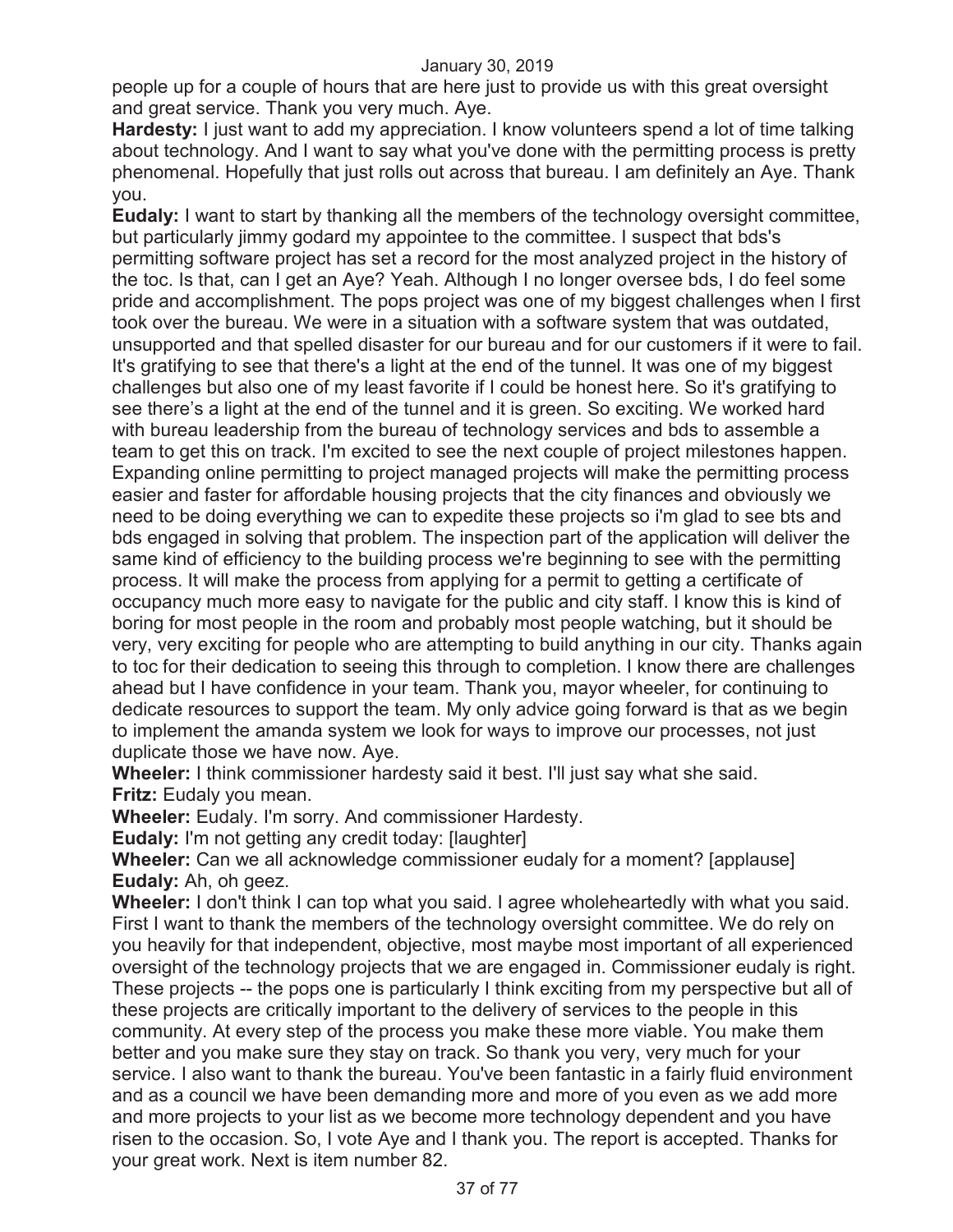# **Item 82**

# **Wheeler:** Commissioner Fritz.

**Fritz:** Thank you, mayor wheeler. I am really excited to have this resolution come to council. I'm wearing sea foam green today in honor of our oceans and i'm going to welcome Yesenia Carrillo constituent services specialist from my office and the leader of this project who will give us background information and introduce our other guests. **Yesenia Carrillo, Commissioner Fritz's Office:** Thank you, commissioner Fritz. Good afternoon, commissioners and mayor. My name is yesenia carillo, and I'm the constituent services specialist for the office of commissioner Fritz and i'm here today to provide background information on this resolution. In january 2018, the department of interior released its draft of the 2019-2014 national outer continental shelf oil and gas leasing program. The five-year program governs when and where the bureau of ocean energy management, herein referred to as boem, can offer offshore drilling leases to the oil and gas industries. President obama finalized the current five-year program in 2016 which protected the atlantic and pacific from new offshore drilling but the trump administration fast tracked the process to undo those protections. The trump administration's new fiveyear program outlines radical plans to expand future oil and gas leasing to the atlantic, pacific and arctic oceans as well as off florida's gulf coast. The plan proposes the largest number of potential offshore leases ever offered by any president. The process to develop the five-year program is well defined and has several legally required opportunities for the public to provide input. The boem website dedicated to this proposal indicates march 9, 2018 marked the close of the 60-day comment period which is the second stage of the federal government's decision making process towards an approved second stage of the federal program. Now boem must read, analyze and respond to all received comments prior to issuance of the proposed program. While timing is uncertain and [inaudible] is expected sometime soon now that the federal government has continued operations and will be followed by a 90-day public comment period and then a 60-day review process by congress. It's critical that coastal communities and their allies continue to be vocal and active as boem develops the proposed program to ensure the federal government remains aware of the strong, growing opposition along the coast. This proposal is dangerous and fails to acknowledge the devastating social, economic and environmental consequences associated with radically expanding offshore drilling. Opening nearly all u.s. waters to offshore drilling is a direct threat to marine resources and local communities that depend on a clean coast for the way of life and livelihoods. On august 22, 2018, constituent briana bard communicated to Portland city council a request to passing a resolution to oppose the development of offshore oil and gas in Oregon. Commissioner Fritz volunteered to coordinate the effort with the support of mayor wheeler. In consultation with oceana, surfrider foundation, northwest natural gas and the league of Oregon cities and informed by councilor david allen of newport, Oregon, this resolution is a statement on behalf of city council supporting coastal communities and opposing offshore oil and gas exploration off our coast. This statement comes at a crucial time just a day after public hearings were held for Oregon senate bill 256 which repeals sunset on moratorium on oil, gas and sulfur leasing and territorial sea. The bill was introduced on january 14, 2019. If passed copies of this resolution will be sent to our governor, the department of interior, the bureau of ocean energy management and our state representatives echoing the concerns of Oregonians at large. With that, I would like to introduce briana bard, volunteer with the surfrider foundation, and the constituent who brought this request forward, and ben enticknap, senior scientist at oceana, who provided his expertise and insights through this process. They will be sharing about their work and their experiences and the current state of any state legislation to protect the Oregon coast.

**Hardesty:** You can move that forward if it's --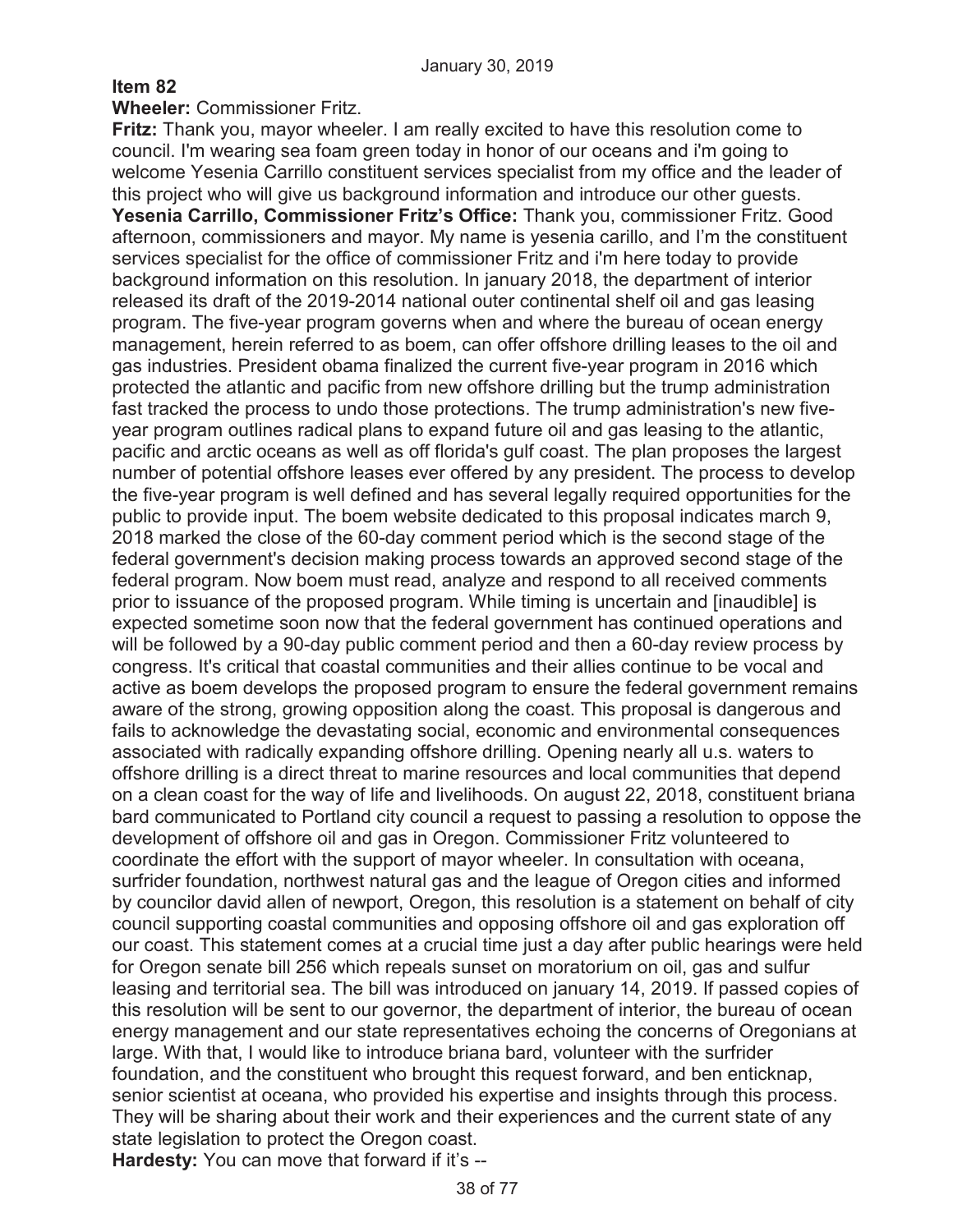**Briana Bard:** Thank you. Hello? Hi. Good morning. After joining surfrider I started -- I had this interest in pursuing a resolution after I did some research on the leasing program. It became pretty clear to me that from start to finish, drilling for oil and gas is pretty -- can be pretty detrimental more than it is a benefit. From the seismic blasting that can disrupt ecosystems from zooplankton to whales, on shore infrastructure like pipes that inhibit access to beaches and chronic leaks of the refineries. That's all before we get to an oil spill. Although Portland is not a coastal city it's important to show the solidarity with our coastal cities to preserve this resource and not continue to contribute to climate change but rather preserve the existing jobs that we do have on our coast and the enjoyment of the beaches, something that people in Portland do quite often. Our coast is a part of what makes Oregon special. We play in it, we eat from it, we work on it. It would be wise to invest in a more sustainable or renewable energy than to disrupt the joint sustainability of the many than for the interests of few.

**Ben Enticknap:** Thank you, mayor Wheeler, commissioners. My name is ben enticknap. I'm a senior scientist with oceana and a Portland resident. Oceana is an international conservation organization dedicated to protecting the world's oceans. I greatly appreciate your leadership on this important issue. Thank you so much for taking up this resolution to help protect our coast from the dangers and risks of offshore oil and gas drilling. This resolution is timely and I would say it's widely supported as evident by the many businesses, communities, ports and organizations across our state who are speaking up to protect our coast from offshore oil and gas drilling. Normally my role with oceana as a scientist is to work to protect sea floor habitats, like deep sea coral and sponge ecosystems, promote sustainable fisheries. I'm working to help recover our threatened endangered salmon populations and endangered southern resident killer whales that feed off our coast. What is not normal is actually for me to be working on oil and gas issues but with the department of interior's announcement january of 2018 that they would be considering opening up 90% of all u.s. federal waters to offshore oil and gas drilling including those waters off Oregon and Washington, with potential lease sales, we have had to really change our focus and help build this opposition to make sure that our voices are heard throughout the country and throughout our state. This resolution will be very supportive of those communities who are speaking up as well as currently legislation. Yesterday the Oregon senate environment and natural resources committee held a hearing on senate bill 256 and that bill will prohibit drilling in our Oregon territorial sea which extends from shore to three nautical miles offshore. But it's those federal waters from three nautical miles all the way to 200 miles that would still possibly be open so we want to make sure that our voices are heard that that would not be okay. The bill interestingly would also prohibit infrastructure like a pipeline coming from offshore into our Oregon near shore waters. So that's in committee now and will hopefully quickly move through the Oregon senate and house in the coming month. I can personally attest that drilling for oil and gas off our coasts would be a major mistake with potentially devastating consequences to our marine environment. I have led and I've participated in research expeditions off Oregon, diving with remotely operated vehicles to deep sea banks and reefs, to study the sea floor habitats that are there. I have witnessed and documented large schools of rockfish, halibut, lingcod, brightly colored, hot pink corals. Many people don't know that we have these corals on the reefs off of here and sponge beds that look like they came out of a dr. Seuss storybook. It's really a magnificent treasure that we have and we want to ensure that it's protected into the future. I guess, that's not to even mention the marine mammals, the whales, and sea birds that are also living off our shores. So this amazing beauty and productivity of Oregon's coast also supports tens of thousands of jobs in recreation, tourism, fisheries, and about \$2 billion a year in gross domestic product. Our economy is very linked to a clean ocean. All of this would be at risk from offshore oil drilling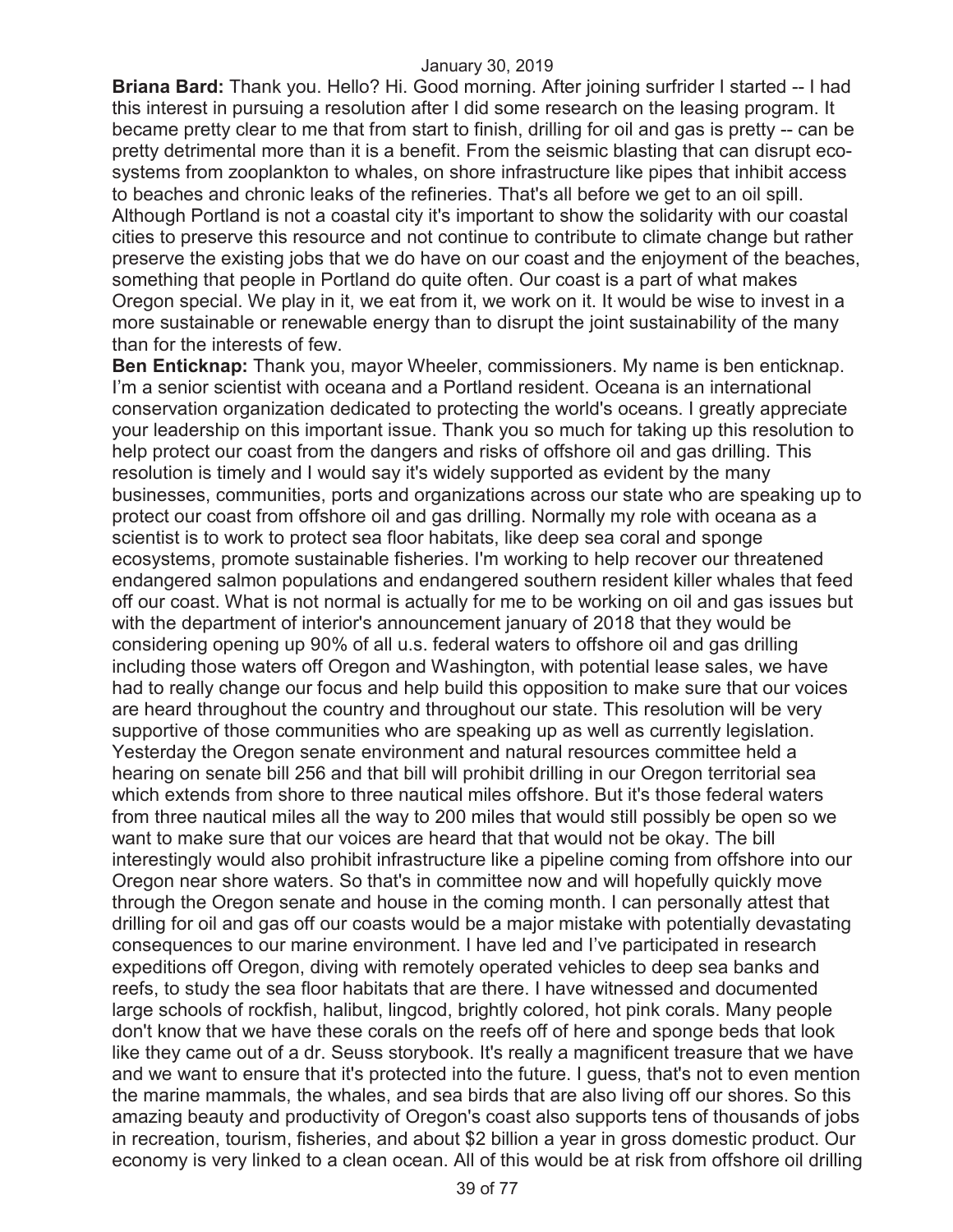and exploration. I cannot over emphasize enough those risks inherent with oil and gas exploration and development. There's risks at every level including the seismic airgun surveys, drilling operations to transport, and you have seen images of the deep water horizon or the exxon valdez, these major catastrophic spills that have clear impacts on marine wildlife. But there's also more acute sub lethal risks from chronic leaks, the release of toxic chemical compounds that are associated with drilling that affect the feeding, growth and development, and increase susceptibility to disease of many marine animals. So this is all to say what you're doing here with this resolution is extremely important. We greatly appreciate your leadership on this issue. To help protect our environment, our climate and communities. Thank you.

# **Wheeler:** Thank you.

**Fritz:** This concludes our presentation.

**Wheeler:** Excellent report. Very good. This is a resolution. Karla, do we have testimony? **Moore-Love:** We have five people signed up.

**Wheeler:** Two minutes each please. State your name for the record. Good morning. **Moore-Love:** The first three are Shedrick Wilkins, Maggie, and Jeff Black. Wheeler: Good morning.

**Shredrick Wilkins:** Good morning. I'm shedrick wilkins. So I've only got two minutes i'll state the conclusion. Because of the situation with the subduction zone earthquake that could hit any time because it's 300 years, happens every 300 years, once it happens usually doesn't happen again, any offshore drilling should not be done until we have such an earthquake then you can think about it but we're overdue for one. Don't do it. Simply it's not good around here. Alaska just had an earthquake. Stuff like that. On the issue of the integrity of oil drilling companies, talk to b.p. When they said everything was safe and there's a whole bunch of oil all over louisiana. That's march 2010. So if you even want to think about it wait until after a major earthquake off the coast and then we might not have one for a long time. But we are overdue. No. My answer is No.

Wheeler: Good morning.

**Maggie:** Okay so we have known about the disasters of oil for years. Oil spills in alaska, oil spills off the gulf of our southern border. And of course long ago in 1974 about half moon bay, and I would like to know reference john francis, who if anybody knows who john francis is he's the barefoot environmentalist who was driving his car down the freeway and he heard about the oil spill in half moon bay and the birds and the wildlife and the seals all covered in the oil. So he went down there and he was so traumatized by what he saw that he gave up his car. This is back in 1974. And he stopped talking and he walked to the tip of south america. Then he walked back up to the bay area and he got on his bike and he rode his bike to congress so that he could speak before congress about the dangers of oil. I mean, it gets in our food. It gets in our water. It's in the particulate matter in the air. You can go online and see the most recent studies about the particulate matter that they measured on the carnival cruises from all this oil. It gets in our lungs. We're drinking it. And you know poor people are the most affected by this. I would love to see smaller tankers, tankers running on batteries. I would love to see less fuel over all. I know that the recent crisis in venezuela and the sanctions they are going to drive up the cost of oil, but I think that's okay. Let's get the scooters out there. Let's get those electric bikes out there. Let's do everything we can to just public transportation the whole way. Thank you. **Wheeler:** Thank you. Good morning.

**Moore-Love:** The last two who signed up are Courtney shawna and edith gillis. **Edith Gillis:** I am wholeheartedly supporting and celebrating this. Thank you so much. I have come from different backgrounds. Every single one of my professions and jobs would be harmed horrifically if this drilling and everything continues. That's why you see me out there on the thin green light fighting this being a sacrifice zone for the fossil fuel industry.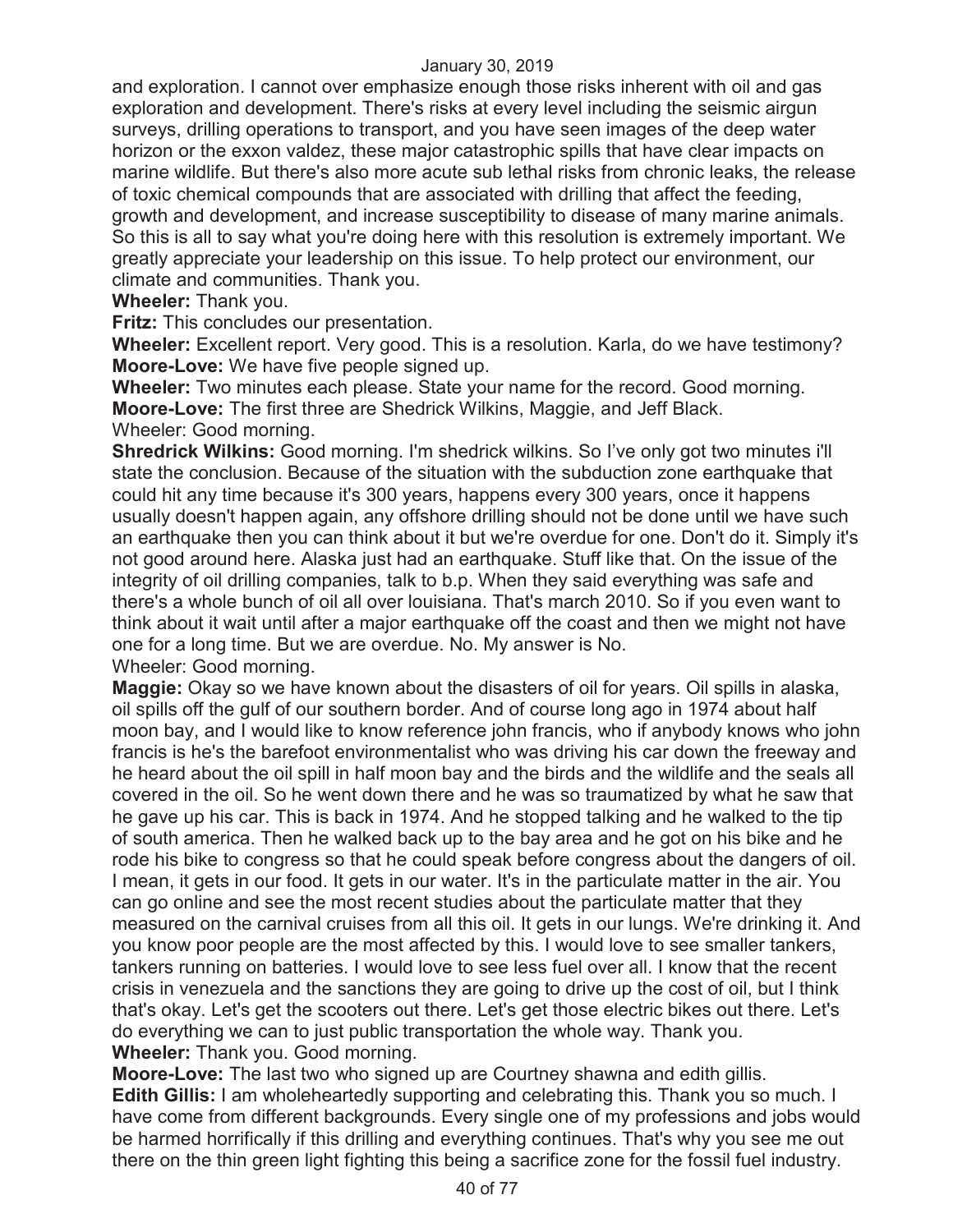Every one of my jobs is affected by this. As a field biologist, as a science teacher, as an environmentalist, a search and rescue, state instructor, street medic, home care provider for the elderly and home bound, I advocate for people with disabilities. It goes on and on. I was one of the first firefighting crew that had women in the state of Oregon. All of these jobs would be a affected adversely if we have the tankers, the pipelines, the drilling. And each one of these would be better impacted, it would have a better economy. I grew up in bend and klamath falls. We would all be doing better if we move for the solar and the sustainable. I just thank you so much. It's so important that we have this and we amplify, get more voices saying why we are in support of this. **Wheeler:** Thank you.

**Courtney Shannon:** Hi. I'm courtney shannon. Oregon's a green state right after california. A lot of people here from california. We love our green stuff. We love recycling. We love doing things differently. Why would this be different? Why aren't we looking into more things on renewable energy? Free energy even better. The tech is out there. It's being used all over the place. I see no reason for this other than to destroy our environment. It makes no sense whatsoever. Please don't do it. Thank you. **Wheeler:** Thank you. Does that complete our public testimony?

**Moore-Love:** That's all who signed up.

**Wheeler:** Any further discussion? Please call the roll.

**Fritz:** So just to be clear this resolution is to oppose offshore drilling for all the reasons that were stated. I'm just thrilled to be bringing it and noting the difference between this resolution and the one that we passed under mayor adams which commissioner Fish supported to oppose coal trains and at the time that was only passed 3-2. Here we are today with so much more awareness of climate disruption. And it really is climate disruption, it's not just change. It's not global warming. It's climate disruption. My son texted me from chicago this morning saying with a sign saying it was minus 22 Fahrenheit there and in typical british fashion he said, a bit nippy. And it's, this is serious. It's very timely. Thanks very much to yes Yesenia Carrillo of my staff who worked on this intensively over the last several months and yet is coming at exactly the right time when the bill was just introduced in the Oregon legislature. Thank you, mayor wheeler, for your partnership throughout the process and for your staff also assisting. Thank you, briana bard for your civic engagement. It's really nice to say, yes, we can help you out on that, and in fact we're more than happy. We're very grateful that you brought this issue to our attention in a timely manner. Thanks to the local chapters of oceana and surfrider for their insights. Northwest natural gas gave their input. They, their government relations said reviewed the resolution and said upon reviewing the resolution, we have no conflicts with the wording. We look forward to watching its progress and we greatly appreciate knowing that our local gas company is behaving in a responsible manner. Thank you to the office of government relations as well for their work at the legislature and they will be responsible for disseminating this resolution. Thank you to the league of Oregon cities who are also supportive of it. Councilor david allen from newport, Oregon, who sent us their resolution and just extremely gratified to have brought this to you today. Today we are sending a message to our representatives in Washington and salem that Portland supports Oregon's coastal community in opposing oil and gas drilling off the Oregon coast. We are committed to protecting the marine environment in the pacific ocean, the economies and well-being of the cities and counties along its shores. By passing this resolution we join coastal jurisdictions in challenging federal decisions endangering this precious resource. Colleagues, I know that the time is getting on. We would like to take a photograph after the vote so that we can spread the word about this really important issue. Aye. **Fish:** Commissioner Fritz, thank you for bringing this forward. I don't think I can add anything to your excellent statement so I just associate myself with it. Aye.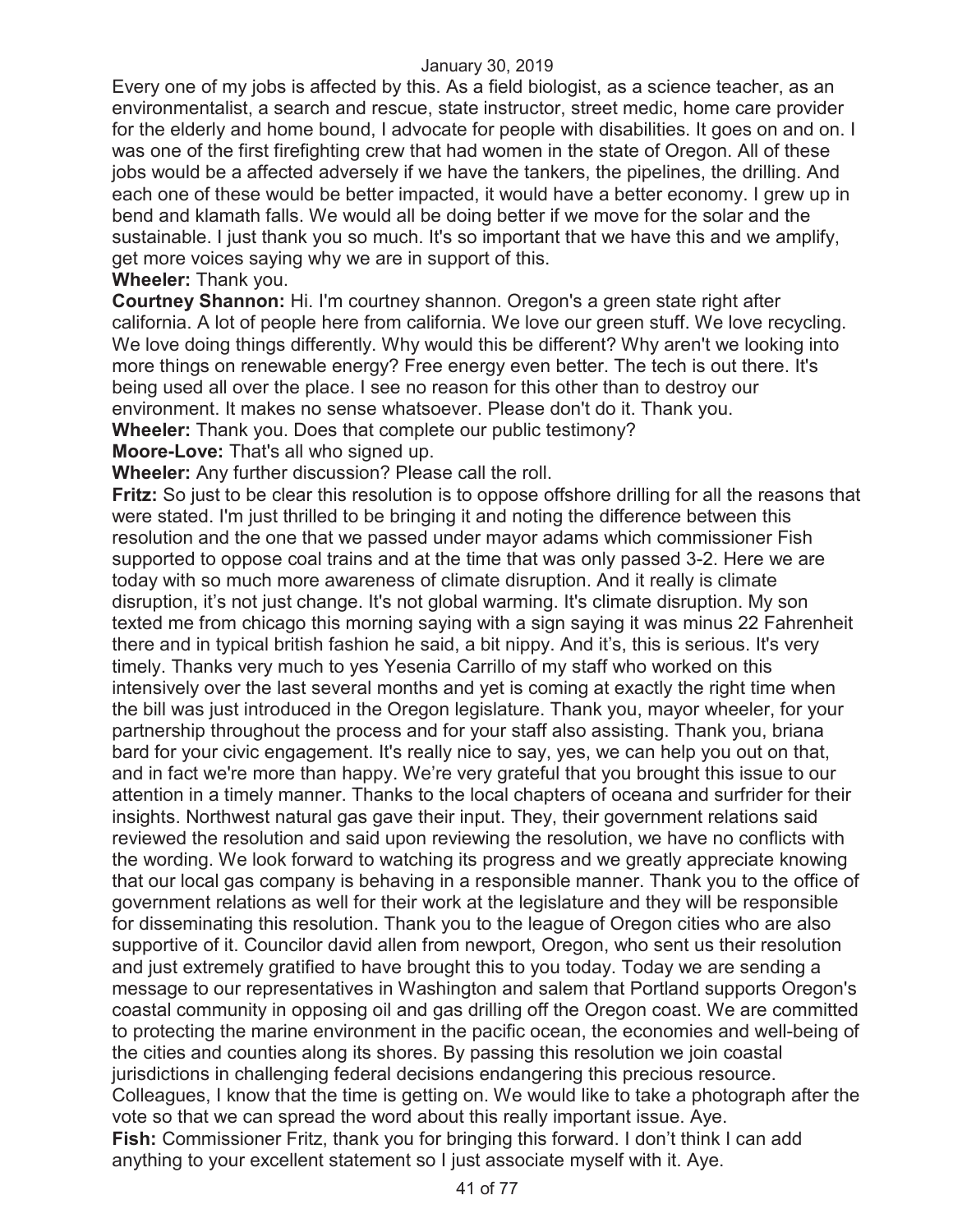**Hardesty:** Ditto. Aye.

**Eudaly:** I want to start by thanking commissioner Fritz for recognizing this important opportunity for the city of Portland to take a stand against offshore drilling. As a council we necessarily focus on mostly on city of Portland problems, but environmental degradation does not recognize jurisdictional boundaries. We're all connected across the state and throughout the country and around the globe by our environment and through this crisis. I'm proud of the steps we have taken as a city to hold firm to our commitment of addressing climate change and doing our part to reduce our contribution to it. The last few years we have become more aggressive and proactive in our climate goals. I'm going to skip all the accomplishments in interest of time but I just want to note that we are truly committed to this issue. We now know we're on an accelerated path to climate catastrophe in our lifetime, and I want to go on record saying i'm committed to continuing our aggressive policy solutions in particular through pbot to make sure our projects promote clean energy, decreased use of fossil fuels and enhanced use of active and public transportation options. It's too late for slow and steady. We are losing this race. It's time to be swift and bold. The federal government is working against the future of our planet and all living creatures on it. Cities and states must take the lead and set a high standard. Thanks again, commissioner Fritz, and the mayor, for bringing this forward. Also thanks to everyone who testified and everyone who advised in this resolution in all matters of climate justice. I have to add, briana, keep them coming: I think this is the second item we have passed that you were a vital part of, an advocate for. I just want to encourage you to continue. I vote Aye.

**Wheeler:** First I would like to thank the folks who worked together to bring this common sense legislation before the Portland city council. Thank you again to the surfrider foundation and in particular briana bard, who brought the request for this resolution to city council. Thanks to oceana, northwest natural gas, the league of Oregon cities board who worked in consultation with surfrider and a very special thank you to commissioner Fritz who championed this important legislation. I would also like to thank the other amanda, amanda on my team, sitting over there in the corner. Thank you for your hard work on this on my behalf. It's clear that standing alongside our sister cities all around the state of Oregon and particularly those that line on our coast is very important. We're Oregonians. We're always going to fight to protect our environment from those individuals and policies that might seek to harm it. By passing this resolution today we're sending a clear message to the president and those pushing for these backward policies that Portland will remain on the side of science, logic and reason. We know the harmful impacts of the proposed exploratory activities would impose on marine life and resources as we heard testimony today which are not only an environmental asset but also an economic necessity for many of our coastal communities. Commissioner Fritz, thank you for bringing this forward. I'm proud to vote Aye and lend my support. The resolution is adopted. **Fritz:** Can we just take a quick photo.

**Wheeler:** Oh yeah, quick photo break. All right, item 83, Karla. **Item 83**

**Wheeler:** Colleagues, this is a very important item and one that's gotten a lot of attention over the last week or so. The basic question boils down to this. This is the question people are asking me. Why are we paying a settlement to get rid of a police officer that both the chief of police and the mayor already agree should be terminated for having made a highly inappropriate and I believe patently racist remark. Why are we paying something to leave when we agree that this officer should be terminated. This is a remark that was made in front of other police sergeants who immediately brought this issue to the attention of the chief's staff. They apparently also believed that the remark was highly inappropriate and unbecoming of a Portland police sergeant. So why don't we just terminate him as we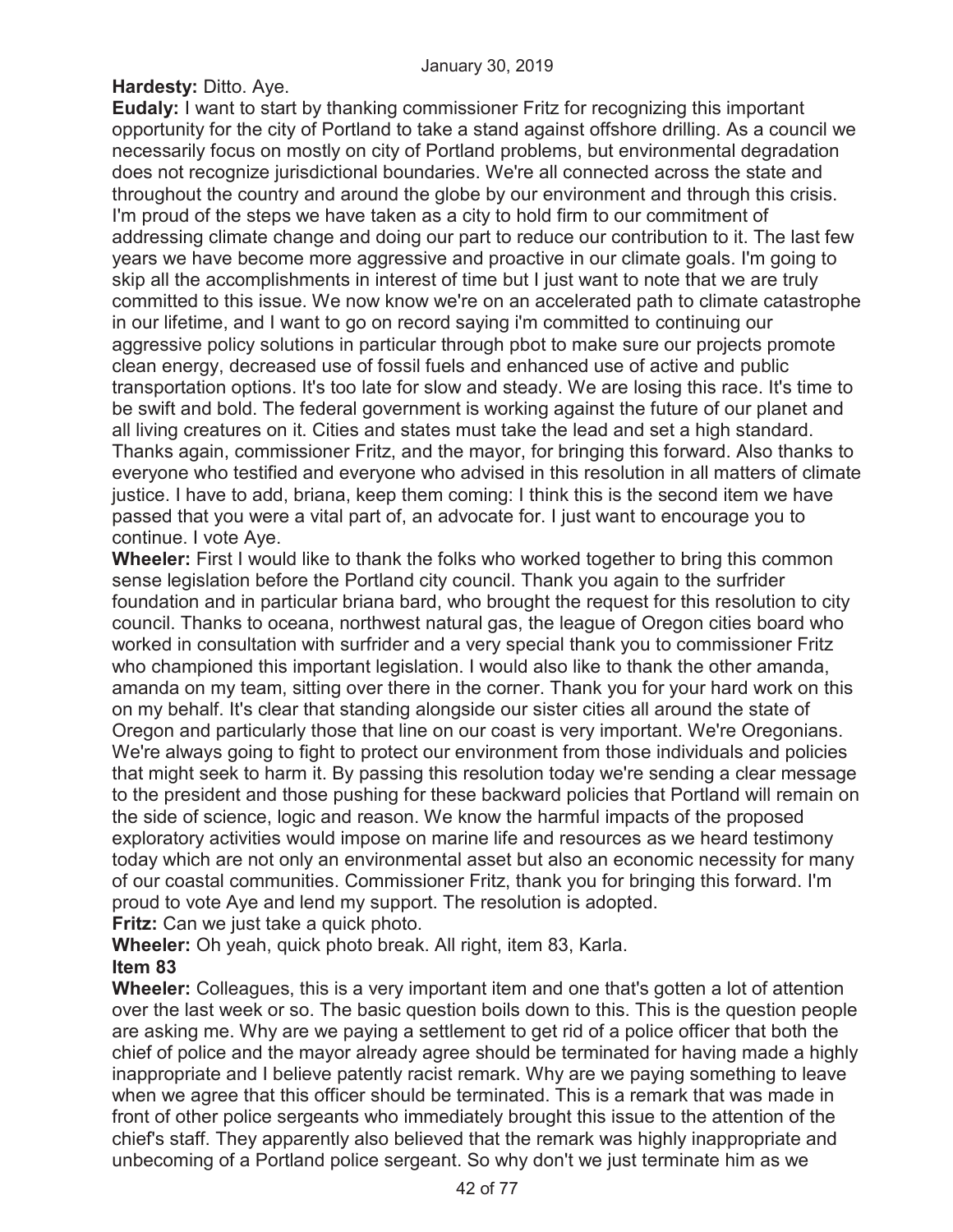would like to do and be done with it? The answer is this. We are required to follow an arbitration process. This is both as a result of a labor agreement in place with the Portland police association and it's guided in part by state law. At the end of the day if the Portland police association chooses to dispute the outcome of the termination, it goes before an arbitrator. So it isn't the mayor and it is not the police chief who make the final determination as to whether or not this individual should continue to be employed by the city of Portland, it is up to an arbitrator. History has shown that arbitrators do not always agree with the mayor and the police chief. In fact there have been arbitrators who have agreed that the action was an egregious action. Yet had still chosen to overturn the penalty suggested by both the mayor and the police chief. This is an egregious case, but the chance that this will go to an arbitrator and then be overturned I believe is too great. Therefore, I am of the opinion that we should take the settlement agreement. Why take the settlement agreement? Isn't this a waste of taxpayer dollars? What you're going to hear from legal counsel is that if this goes to arbitration, we're still going to pay the same amount or maybe even more during the arbitration process. But what we lose through that arbitration process is the ability to make certain once and for all that this individual is not returned to the Portland police bureau. Now i'll just speak for myself. I have heard other people say, ted, aren't you holding the police bureau to an awfully high standard? The answer is yes, I am. i'm holding the police bureau to an awfully high standard but I want to remind people that other sergeants within the police bureau who brought this attention forward also expect the Portland police bureau to be held to a very high standard. And by and large most people in the Portland police bureau would agree that this is egregious conduct. So what are we going to do going forward? The city of Portland has asked that a senate bill be entered into legislation. It is Senate bill 383, which provides for sworn members of a law enforcement agency that has adopted a discipline guide or matrix, which we have, if the arbitrator agrees that the alleged misconduct occurred and the disciplinary action imposed by the agency is consistent with the agency's discipline guide or matrix, then the arbitrator cannot change the agency's disciplinary action. This would be common sense legislation. It would respect the rights, the due process rights of police officers, but at the end of the day, since the mayor and the police chief are held accountable for what happens at the Portland police bureau and held accountable for the standards of conduct in the Portland police bureau, this common sense legislation would return the authority to the mayor and the chief of police to make those decisions. So until the law is changed, we have this difficult decision before us. But I have laid it out. What we're paying for in this settlement is certainty. With that i'll turn it over to mark amberg to take it up from there. Thank you for being here.

**Mark Amberg:** Thank you, mayor and council. Mark amberg with the city attorney's office. A couple of clarifications regarding the settlement agreement.

**Wheeler:** I hope you're better as a lawyer than you are at technology.

**Amberg:** Let us hope so, yes. You should see me doing work at home. [laughter] a couple of clarifications regarding this settlement agreement. First of all, under the settlement agreement, yes, there's a payment which approximates the amount of back pay that likely would be awarded if the city goes to arbitration and the arbitrator does not agree with the city and over turns the discipline decision, which as the mayor outlined we think there is a significant chance that an arbitrator would overturn the discipline decision as egregious as the conduct was. One piece of certainty under the settlement agreement that I believe is very important is the police union and the sergeant who is involved, they would agree under the settlement agreement that he would never be eligible to return to work for the police bureau or the city of Portland. If this case goes to arbitration and the arbitrator overturns the decision there are no guarantees of that at all. In arbitration proceedings, the labor arbitrator has extremely broad rights to fashion a make whole remedy for the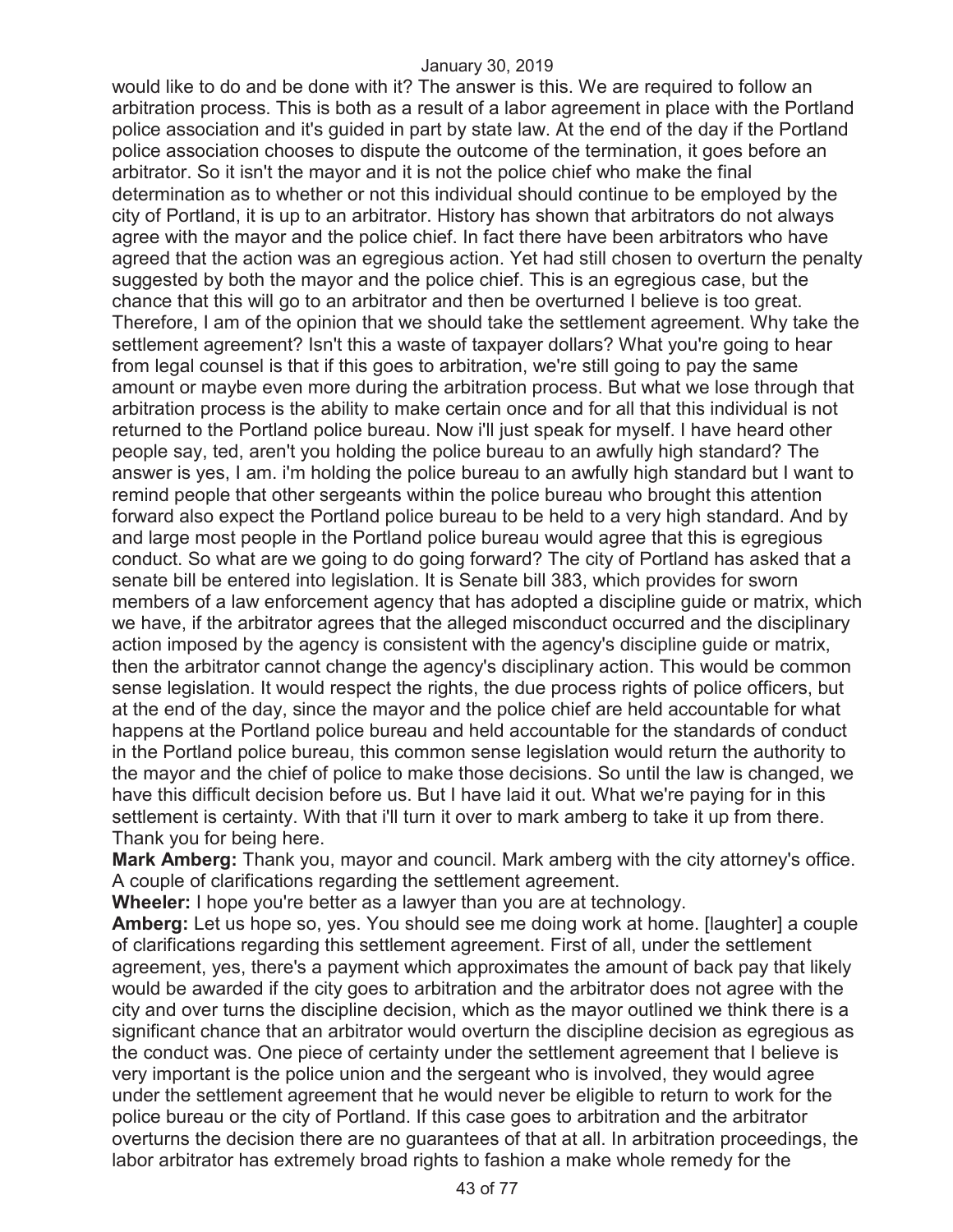individual employee who was involved and that could include reinstatement and certainly would not preclude the individual from being eligible to return to work for the bureau or the city. This settlement agreement would make certain that that doesn't occur. In terms of the labor arbitration process, the labor arbitrator under labor law would apply the principles of just cause in analyzing this case, and we have a sergeant, the sergeant who made this I think everybody agrees egregious remark], we have a sergeant who has a 25-plus year record with the bureau of no significant discipline other than perhaps a couple of issues involving preventable accidents, so basically on the record an unblemished career and a labor arbitrator in evaluating this case certainly under the principles of just cause will certainly evaluate the egregiousness of the conduct, whether the conduct occurred at all, which that's a given here. The egregiousness of conduct but will also take into account the officer's record and what the arbitrator believes is an appropriate level of the conduct, given the egregious of the conduct, the officer's record and the comparison of how this type of conduct has been dealt with by other similar-situated employees in the police bureau and taking all those factors into account, our evaluation is that there is a very significant risk that the city would not be successful in arbitration, we would not be able to uphold the termination and we would lose all control over whether this officer comes back or doesn't come back and how much money is paid which in all likelihood would be at least somewhat more than the amount that would be agreed to under this proposed settlement agreement. And if council has any other questions for me, I would be happy to try to answer those.

## **Wheeler:** Commissioner hardesty?

**Hardesty:** Thank you, mayor. So my first question is what is the \$100,000, cover. **Amberg:** Sure, the \$100,000 that was calculated it basically would be the back pay from the date the officer was terminated up until the -- there is an agreed-upon settlement date under the settlement agreement of december 3, 2018 and the \$100,000 basically would cover his wages for that time period. It would not include lost overtime opportunities which are typically awarded by a labor arbitrator in these types of circumstances, would not include the cost of going to arbitration, including to pay for the arbitrator, and the time and effort expense going to the arbitration.

**Hardesty:** So is there an expectation of overtime if you are a Portland police officer? **Amberg:** For officers and sergeants, there is generally speaking, they work quite a bit of overtime and the way the labor arbitrators -- the laws developed on that labor arbitrators, they will typically try to estimate how much overtime the officer would have worked and not to get too much into the weeds but usually they look at the officer with the seniority right above that person, the officer right below that person, figure out how much overtime they worked and that is usually the measure they will apply to figure out how much this officer likely would have worked.

**Hardesty:** But in this particular case, this officer is a retired Portland police officer who was hired back under this "we need more cops" program, right, came back as a limited duration employee, right --

## **Amberg:** Correct.

**Hardesty:** So why would there be an expectation that there would be overtime for this particular type of officer? Because again, he is already retired, he's already getting his city retirement and this is them coming back at full pay and we were told when it was past that they would not be eligible for overtime so why would the arbitrator expect him to have gotten overtime?

**Amberg:** Well, what was finally agreed to as part of the police association labor contract, they have -- when an officer is brought back on the retire rehire program, they have full rights under the labor contract which includes overtime opportunities.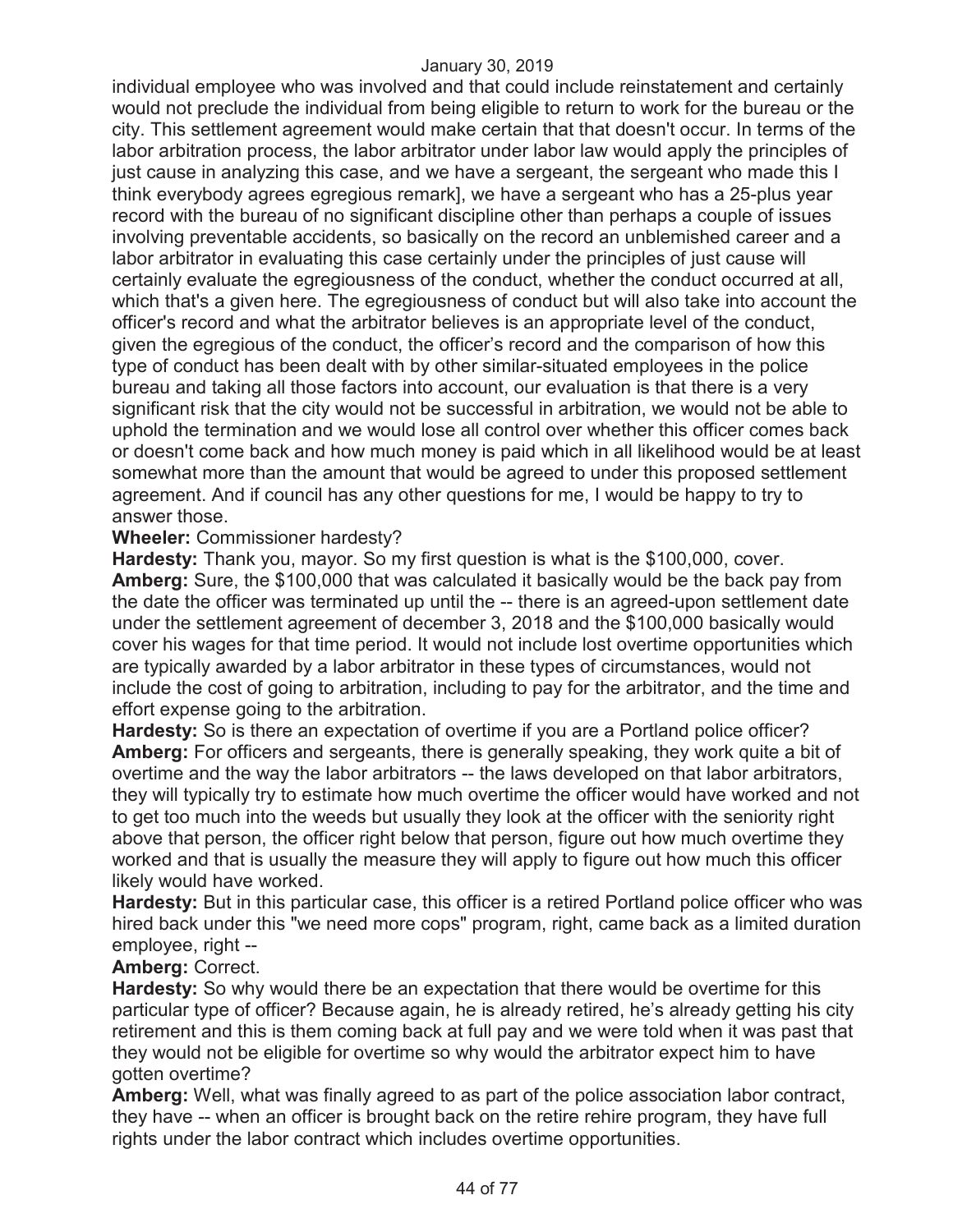**Hardesty:** And so I just want to put this back, so basically we either give him \$100,000 today or we go to arbitration and since we normally lose arbitration, the arbitration would allow him to get the \$100,000?

**Amberg:** Probably more than \$100,000, that's correct.

**Hardesty:** Thank you.

**Wheeler:** Any further questions? Public testimony on this item, Karla?

**Moore-Love:** Yes, we have seven people signed up.

**Wheeler:** Very good.

**Moore-Love:** The first three are Joe walsh, Philip j wolfe and donna hayes.

**Wheeler:** Thank you, two minutes for the record, please.

**Joe Walsh:** Good afternoon. Some of you know I used to be a chief union steward for ibw and I handled all arbitrations and terminations in the federal sector so it's very close to what you are being faced with now. There's a couple of things when I read this that I did not understand. Nobody is saying what the guy said. So it's got to be really bad. I don't know what he said. I read the supporting documentation and it just says he said something derogatory and it was kind of racist and kind of this and kind of that and we're going to give him \$100,000 because we're terrified of arbitration. Well? Let me put it to you this way. If you cannot take a case before an arbitrator and a racist made a comment in front of his peers at an official function which at roll call is official, and the mayor and the chief of police fired him, and you can't sustain that, you got a problem with your people that are representing you. Because I could take that case and win it. I know that. I could take that -- I cannot imagine any arbitrator standing there, looking me in the eye and listening to me say to him that man is a racist and he is a cop and he carries a gun. [inaudible] the chief of police fired him and the mayor fired him, and lose the case? How in god's name is that possible? Here's a question I ask your city attorney over there. I said how often do you redo your arbitrators? She said well, I don't know, you know, seven years, eight years, something like that. We used to do ours every three years. Completely wipe them out, got new arbitrators and the arbitrators had to be people of reason. Don't do this. You vote for this, it'll come back and bite you in the ass.

**\*\*\*\*\*:** It's biting them I the ass now.

**Walsh:** Thank you for your time. Hate it when people said that to me.

**Donna Hayes:** Ready? I'm finding it hard to understand the thought process of this city. You are building buildings that citizens can't afford and you arrest them because the street is the only place they can afford. You are considering presenting a proposal to give gregg lewis over \$100,000 for a harsh statement about black men. I raised four black men and I constantly worry that one of your sick cops killing one of them. You do nothing about such things as this. Every time one gets into a car or walk down a street or just sitting in their home could come and wipe them out -- a cop could come and wipe them out. Don't you think my family has been through enough from your lewis-type? Don't you remember moose? Don't you think him or others like him might have been influenced this stupid [inaudible] in shooting my grandson? Don't you think him or others like him influence black peoples' death like patrick kimmons or black men or women death in the city you are responsible for? You said, mayor, and I quote, I will not tolerate racism or threats of violence by any police officer. Any officer who is found to have engaged in such behavior will face severe discipline, including termination. So in keeping your word, you pay him off? You are not a man of your word. Take this peace officer's license, but instead you let this racist retire. I am ashamed of the city council. You and all your black citizens down -- you let all your black citizens down. How you all say we still don't mean shit, this state has not changed since february 14, 1859 when it came into statehood [inaudible] -- **Wheeler:** I am going to need you to wrapping --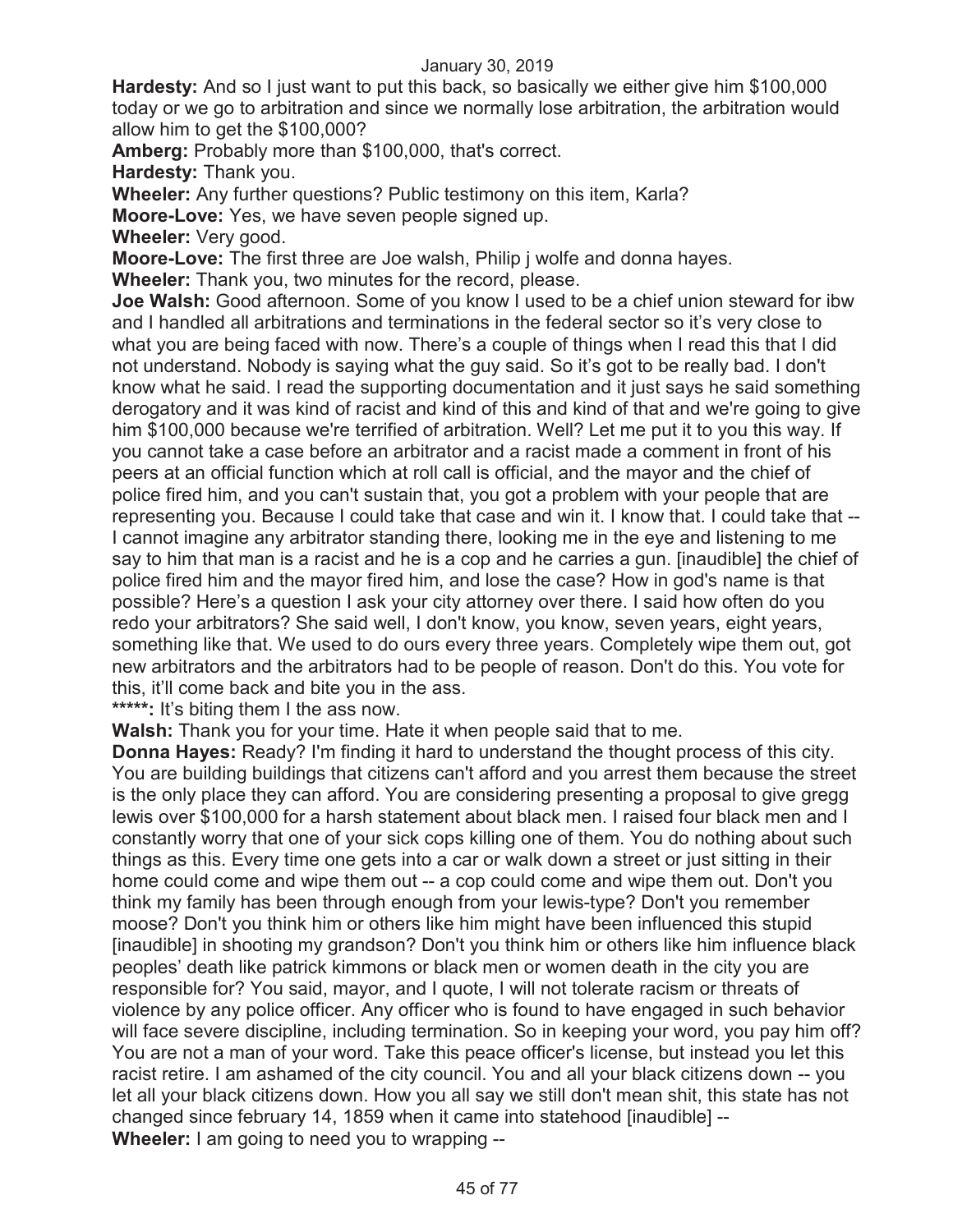**Hayes:** I'm going to let it go because I got a little bit more but I'm going to let it go. You get the understanding. [inaudible] black person. You let me down.

**\*\*\*\*\*:** This is what's called a lose-lose.

# **[lengthy pause; Philip wolfe types testimony]**

**Wheeler:** Thank you, next individuals please?

**Moore-Love:** Next three are Robert west, jeff black and dan handelman.

**Wheeler:** Go ahead.

**Robert West:** Okay, my name is robert west and I'm totally offended that you guys would even consider paying this police officer. Everyone knows that there is racists in the police bureau, mark kuger is one of them which is known to be a nazi and I don't mean a skinhead nazi but an actual german world war ii nazi -- he supports this kind of stuff. This officer should be fired. Should not be given a dime and if he is brought back, he should be put on desk duty and removed from it the streets until the time in which the city can figure out how to terminate him. We don't need racist cops. We got enough black kids drying on the streets right now. We got enough black people dying on the streets. We got cops pulling their guns on people that they shouldn't even be pulling their guns on. The difference between someone living and someone dying is a fraction of a second when a cop pulls his gun because if this cop feels an inkling of any kind of danger or imaginary danger, he will shoot and he doesn't care who he shoots and then he will go before you guys and he will say, hey, I felt in danger, he'll go to the grand jury and say I felt in danger, you know. They get away with shootings that the public would not get away with and that is absolutely sorry and then you are going to put guns in a racist's hands? A sergeant has access to every weapon the Portland police have -- shotguns, rifles, pistols and you are going to arm this officer? That is sad.

# **Wheeler:** Dan?

**Dan Handelman:** Hello again, I'm Dan Handelman with Portland cop watches and two minutes is woefully inadequate but I will see what I can do. We noticed this case in the police review board report that came out a few months ago that talked about an incident that was so shocking that other officers turned sergeant lewis in. Media reports suggest that he made a comment at roll call shortly after Quanice hayes's death about using force against a black man, which I am glad that quanice's grandma is here today. At the time of Quanice Haye's death, we noted that was the first time that a Portland police shot and killed an African-American in Portland since keaton Otis in 2010 and since then, three more African-Americans have been killed, terrell johnson, Patrick kimmons and Andre gladen. So there is some concern that this offhand remark about whatever he said about let's go use force against black people has an echoing effect. And this is after all the sergeants had already gotten their implicit bias training, right? The line officers just got it last year but the sergeants had it by the time that he made this remark. The fact that it was described as a joke is morally reprehensible. Now I understand you're in a legal bind here because not only do I think you'll fail at arbitration, I don't think the law you're proposing at the state is going to fix this because the, unless I'm reading it wrong, this one guy says that the most serious discipline you can get for a racial bias comment is 120 hours off which is what is in this arbitration – or in the agreement your saying today – is 120 hours off. So what you need to do is change the discipline guide, not change the state law -- **Wheeler:** Absolutely, we need to do both.

**Handelman:** And I should add that that discipline guide was updated sometime last year and the directive that guides the discipline guide was out to public review but not the guide itself so at that time we could have made comments. Of course, I think this, I don't know when this decision was made but it might have happened before that. I have a lot more to say but I guess I will just leave it there for now. Thank you.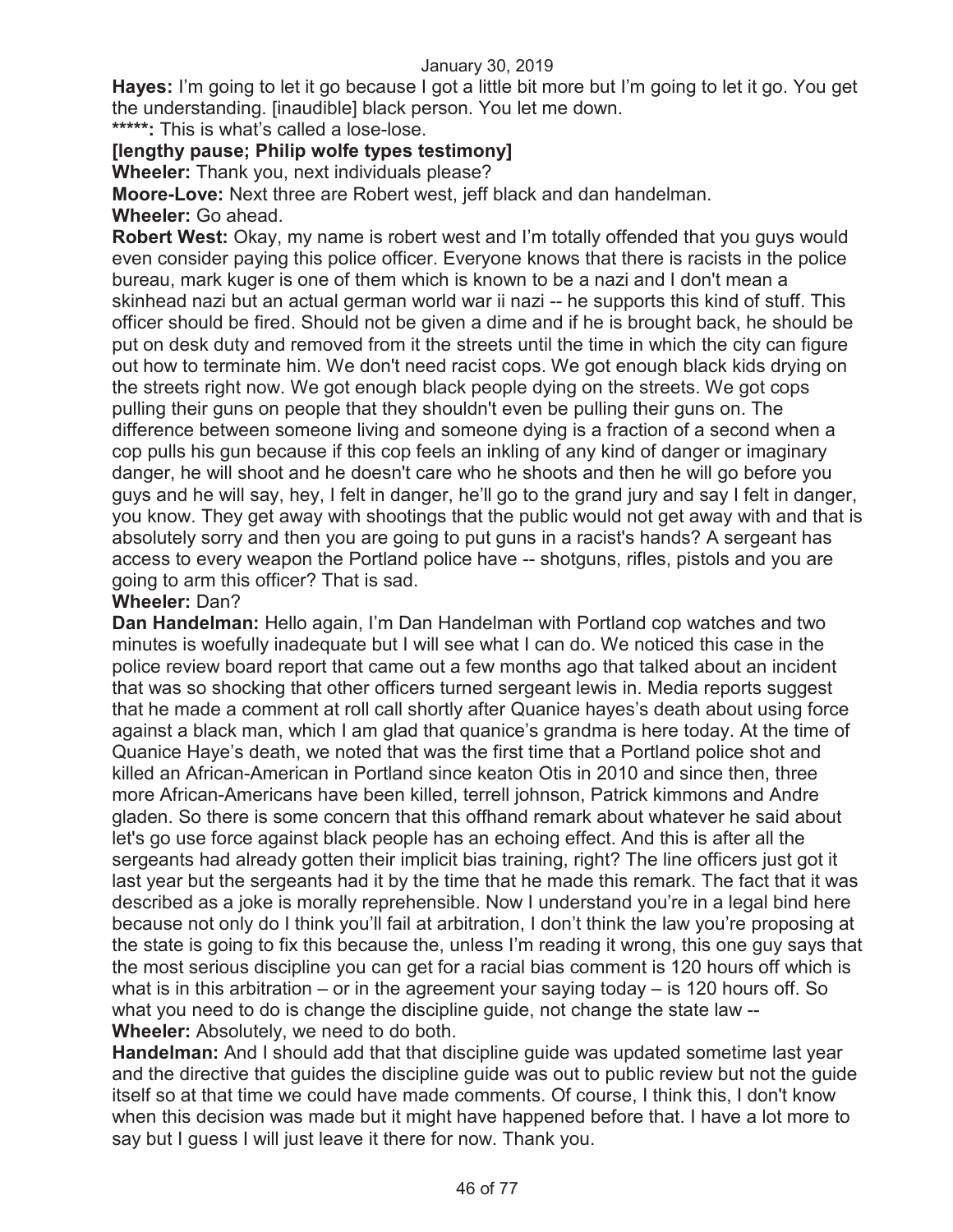**Jeff Black:** Hi, nice to see you on city council, joanne. I'd like to connect the dots here. We had an officer in this day where we talk about the words transparency and accountability. He stated a racist comment in a morning briefing with fellow sergeants and with the Portland accountability, we citizens apparently are not privileged enough to know exactly what officer gregg lewis said. As bob noted, as dan noted, there is context here that is missing for the people and you are asking us to support you and we really don't know what this guy said. Secondly, this was three days after the murder of quanice moose hayes by officer andrew hearst, so these things are connected. When the sergeants are racist, then they are passing on marching orders to the cops and the cops know they can act that way. They can persecute people of color in a different way. And Joanne, I watched you when you were campaigning and you talked about the fact that people of color get ticketed for spitting on the sidewalk when people that are not of color don't, right? We know there is an implicit bias here in the city and in the Portland police from everything from spitting to running with a handgun somewhere in the dark. So what we need to do is understand that the orders are passed from the top down. This is not acceptable. It is not acceptable that mark kruger is still on the force. It is not acceptable that you are asking us to give money to sergeant gregg lewis. if the city needs to take a hit because they can't manage their police and keep the racists out, then take the hit and fight the legal case, but don't give our money away while you are supporting the very racism that got Patrick kimmons killed, that got moose hayes killed, and that got, just this year, andre gladen killed and the Portland state police killed Jason Washington, so it's going around and it is contagious. Let's stop it, thank you.

[applause]

**Moore-Love:** The last person who signed up is edith gillis.

**Wheeler:** And then colleagues after this, I would like to make a motion and also like to bring legal counsel back --

**Fritz:** Before you make the motion, mayor, may I comment, please.

**Wheeler:** Absolutely, good afternoon, edith.

**Edith Gillis:** I would like to come with really clear-cut answers and solutions and i'm feeling heartbroken that I don't have that. I definitely think it's pretty easy in moral issues to keep it simple, that we cannot make crime and racism and hate pay. My heart also goes out, too, when you think you would have less control over someone if the arbitration allows you to pay more money, the whole process costs more, and then have no accountability for that person and others. I heard you say that it is a bad situation but you don't know of a better one. I don't either, but I am absolutely convinced that there is an answer. I don't know what it is, but I know that god is not on the side of our tax dollars being used to pay and reward racism and hate for this settlement or future punishments through arbitration. And I know we need to change our discipline policy, we need to change our hiring and training, our accountability, the numbers of cops, we need to change the arbitration and we need to change the state law but I just -- I wish I knew a better way.

**Wheeler:** Thank you, if that completes public testimony, colleagues, I'd like to move - commissioner Fritz, I'm sorry.

**Fritz:** Thank you, mayor. I just want to acknowledge that I feel physically ill about supporting this settlement and the most important thing is to get rid of this person off the police force and to make absolutely certain that he can never wear the police officer's uniform, never carry a Portland police gun, never be out in our community and this settlement is the only way that we can make sure that happens. It is also going to be the most cost-effective way that happens because if he were to -- if we are to lose at arbitration, which since this was the first time he has made a comment, he's never had any discipline for making inappropriate comments before so the arbitrator would say, that this is, in looking at the discipline guide, as Dan Handelman pointed out, that this is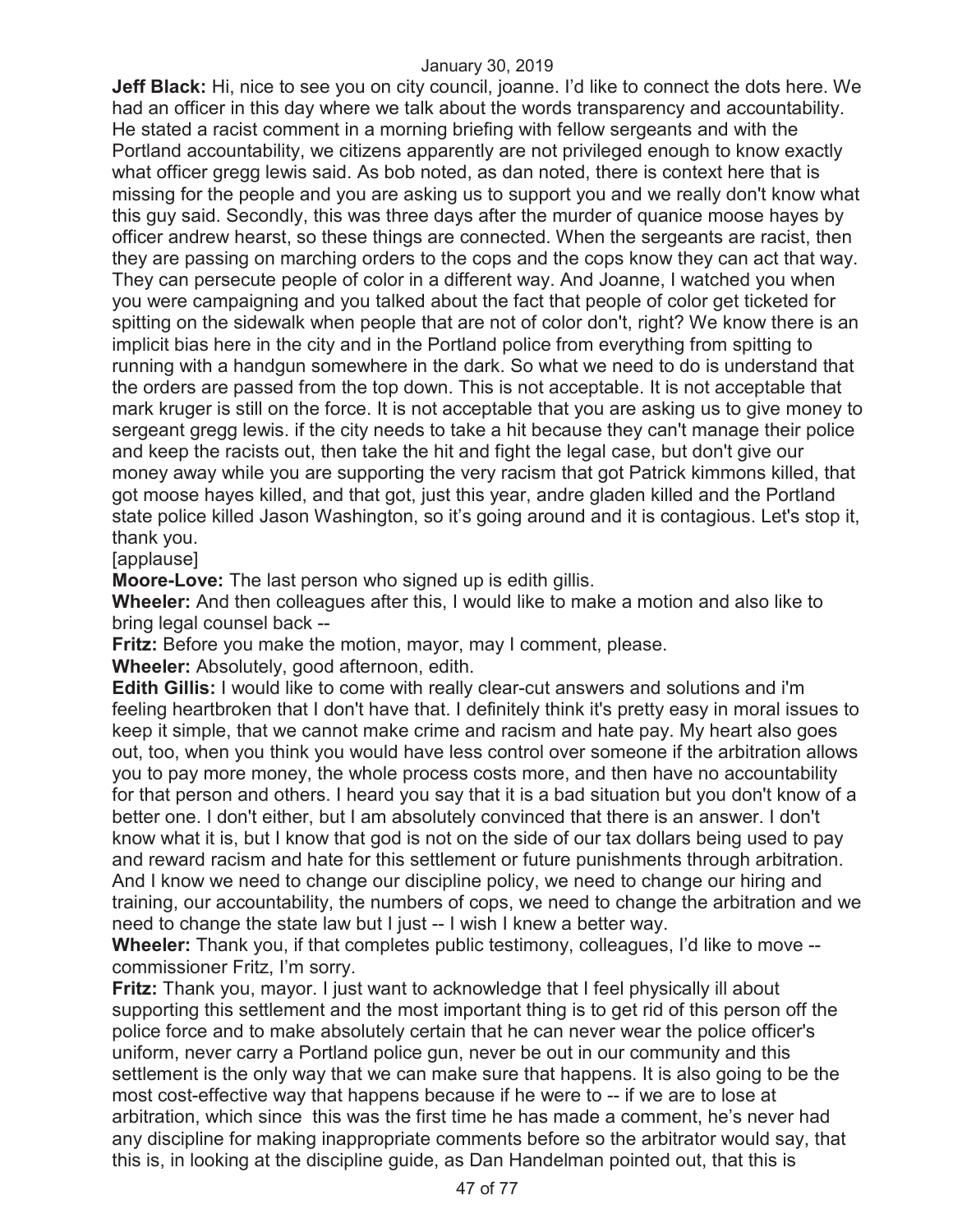inappropriate discipline and then we not only pay back pay, we pay the penalties and get this person back on the Portland police force and that is absolutely unacceptable and so that is why reluctantly I am going to support this settlement while recognizing we need to change the discipline guide, we need to change the state law, we need to give the mayor and the police chief the power to fire officers who do not behave with portland's values. **Wheeler:** I would like to move an amendment to remove the emergency clause. **Eudaly:** Second.

**Wheeler:** We have a motion. We have a second. Call the roll on the amendment. Fritz: Aye. Fish: Aye. Hardesty: Aye. Eudaly: Aye.

**Wheeler:** Aye. The amendment passes. Could I speak to, is Mr. Amberg still here? Very good. Thank you. So you have heard the testimony. You understand, and I frankly, I empathize and understand the frustration of tax payers who say okay mayor, you made a pretty strong statement about racist behavior and racist remarks. You've set a high standard for the police bureau, which I have and I've acknowledged that, and I believe by the way, most men and women in the police bureau support having high standards for the police bureau, you've heard people say it is egregious that we would pay somebody who has made a remark that I have already acknowledged I believe to be deeply offensive and racist and I will go so far to say we wouldn't be having this conversation in the private sector. The individual would already be gone. There wouldn't be this lengthy process surrounding it and we wouldn't even have this angst. I have chosen not to say on the record what this individual said because I believe it has been reported. If I am wrong, I will make sure that remark is reported. I do not think it is appropriate to say it here today, I just personally don't. If somebody else wants to say it, that is fine but it is egregious and I think most people acknowledge it is and the other sergeants who overheard it, also agree it is egregious. My goal here is to make sure that my wish and the police chief's wish is carried out, which is that this individual is not able to wear the uniform of a Portland police officer because I believe his actions disqualify him from that. He does not rise to the high standard that I hold as the mayor and police commissioner for this city or the high standard that police chief outlaw holds for this city. It is my understanding that because of the arbitration process as you described it, he will not -- officer lewis will not be judged merely based on the moment, what he said in the moment, which is the way most employees in most companies are evaluated. If you screw up, they don't go back and review the entirety of your record. If you screwed up, they hold you accountable for the screw-up when it happens. We don't do that. The arbitration process, as I understand it, would require a broader view?

**Amberg:** Yes, mayor, that's correct and I think, I want to make clear, I don't think anybody disputes the egregiousness of the comment --

**Wheeler:** Right, so the question then really is -- and I think what is really galling people, at least those who have testified is the payoff. So here is the question and maybe you already answered it. I feel like you did but I am going to ask it slightly different which is isn't there a historical precedent whereby other people have been suggested -- disciplinary actions have been suggested by mayors and police chiefs that have then been overturned by the arbitrator and did you not say you believe is a highly likely scenario in this particular case because they will look at not just the event itself but they'll look at a broader context and broader history, is that what you said?

**Amberg:** Yes, mayor.

**Wheeler:** Good, with that, I want to acknowledge the frustration and the anger people are expressing in this room. I am willing to take the heat. I believe it is so important to get rid of this individual that I am willing to take the heat and pay that settlement to get rid of him because he is not up to the standard that I have for the Portland police bureau or frankly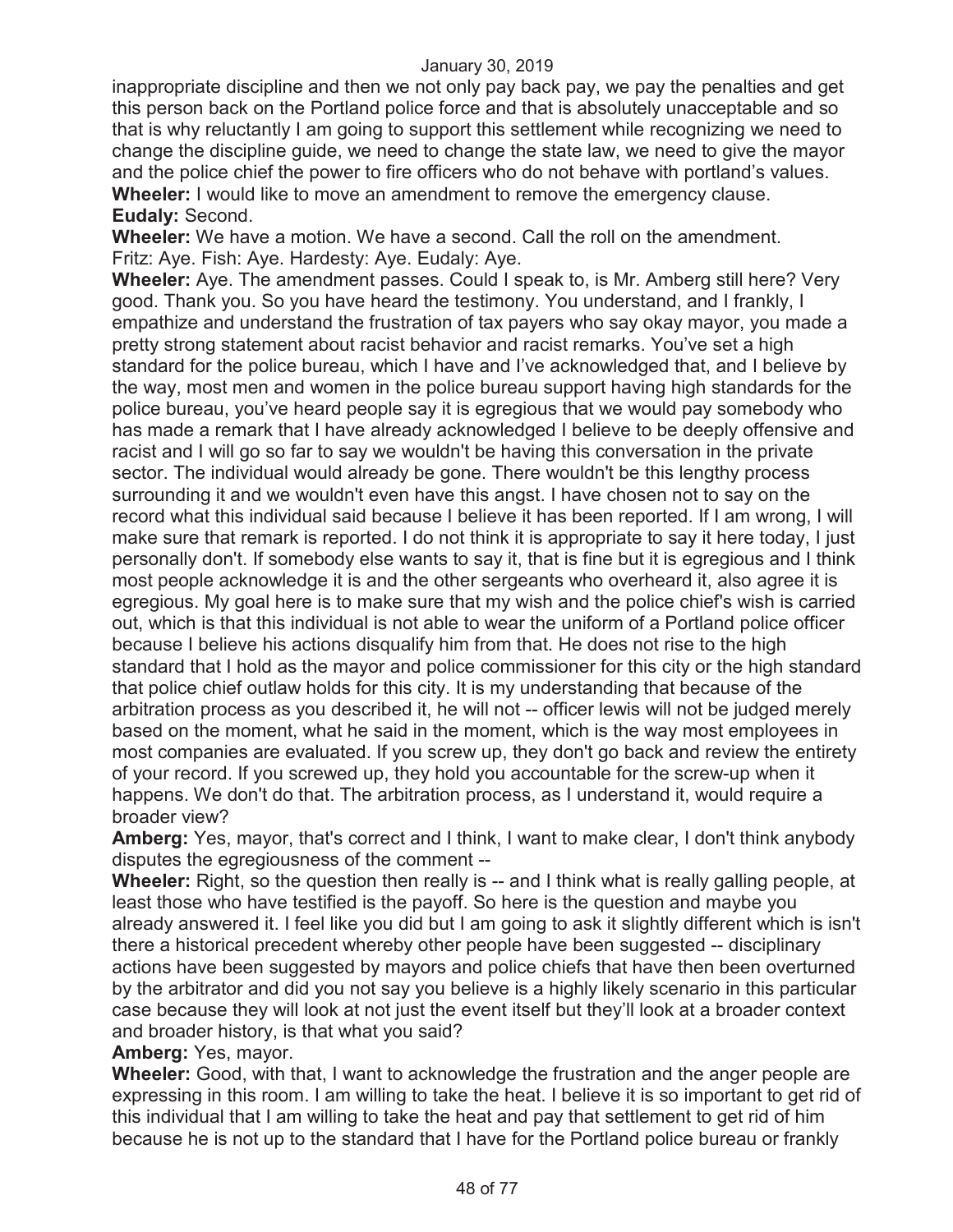the standards that I believe this community wishes to hold the police bureau to. Thank you for that. Any further questions, commissioner eudaly?

**Eudaly:** Yes, since we're not voting today, I would like to put comments on the record in recognition of community members who came here to give testimony today and respond to some of the concerns that were raised. Like the mayor and commissioner Fritz, I understand the public's frustration. I am very frustrated. I had planned to vote no on this item on principle. I had planned to vote no on this item on principle. Past councils have bargained away a lot of our power to oversee the Portland police bureau. I want us to get rid of mandatory arbitration altogether. I don't want to change the rules. I don't want it. We should be able to get rid of any city employee who engages in this kind of conduct and many others, but this is the frustrating and flawed system we have to work with today and it is not just local, it is the d.a., it is state law and it goes all the way up to the supreme court. all we have power right now is our jurisdiction. I want to thank the sergeants for coming forward and holding this officer accountable. I think it is so important for the public to see police officers breaking rank and calling out other officers on this kind of behavior. And frankly, we need to see more of it if we're ever going to restore trust in the community with the public and I don't know if that is even remotely possible. I want to thank the chief and the mayor for their swift and decisive decision. This is an imperfect solution made within a flawed system and highlights what many of us know. Our ability to effect meaningful change is limited when structures themselves are broken. We cannot continue to sign off on an arbitration process that circumvents being able to hold officers accountable and we're skirting around the issue because we can't talk about the specific cases, but we know that time and time again officers have been fired or disciplined by the chief and the mayor and through mandatory arbitration, it is overturned. The public blames us and to a certain extent, that is reasonable, but again, our power isn't bargained away and we need to get it back. I look forward to working with my colleagues to revisit this and the bureau's retire rehire program and many other issues in the next union negotiations which is our big opportunity to really effect some change and I hope everyone in this room comes back for those conversations. For now however I think it is important to state the obvious. none of us are happy with this outcome, not all of us may support it yet we know the arbitration process will very likely leave us in a worse position, spending more tax dollars and open to this officer coming back. Police chiefs come and go, mayors and commissioners come and go. There is no guarantee that a few years from now, and we're not talking about a 65-year-old retiree. We're talking about someone who still has lifespan in their career, right? This individual could come back to work for the bureau or any other Portland city bureau, and I don't want that to happen. I don't think anyone here does. I support for the settlement is in support of my desire to terminate the relationship between this officer and the city quickly and permanently as well as limit our expenses I don't feel good about it and I don't think anyone else feels good about it either.

**Wheeler:** Well said. Commissioner hardesty?

**Hardesty:** Thank you, Mayor. If you run into a drunk on the street who is white in a suit, let him go because he will probably sue you. If he is latino, call chairs. If he is black, shoot him. That is what the officer said. That is why other officers turned him in I am happy that those officers turned him in and that there was a process. I appreciate the fact that the mayor has taken the emergency clause off because I would not under any circumstances vote for this settlement. It is clear as commissioner eudaly said that we have a broken system. This afternoon, I am going to be reading a resolution for black history and if I cannot believe that this particular officer worked for 25 years for Portland police bureau and never uttered a racist thought before are he was in this roll call, I just can't believe that. Anybody with common sense would not believe that. Therefore, it is absolutely critical that the next Portland police association contract talks include people like me who have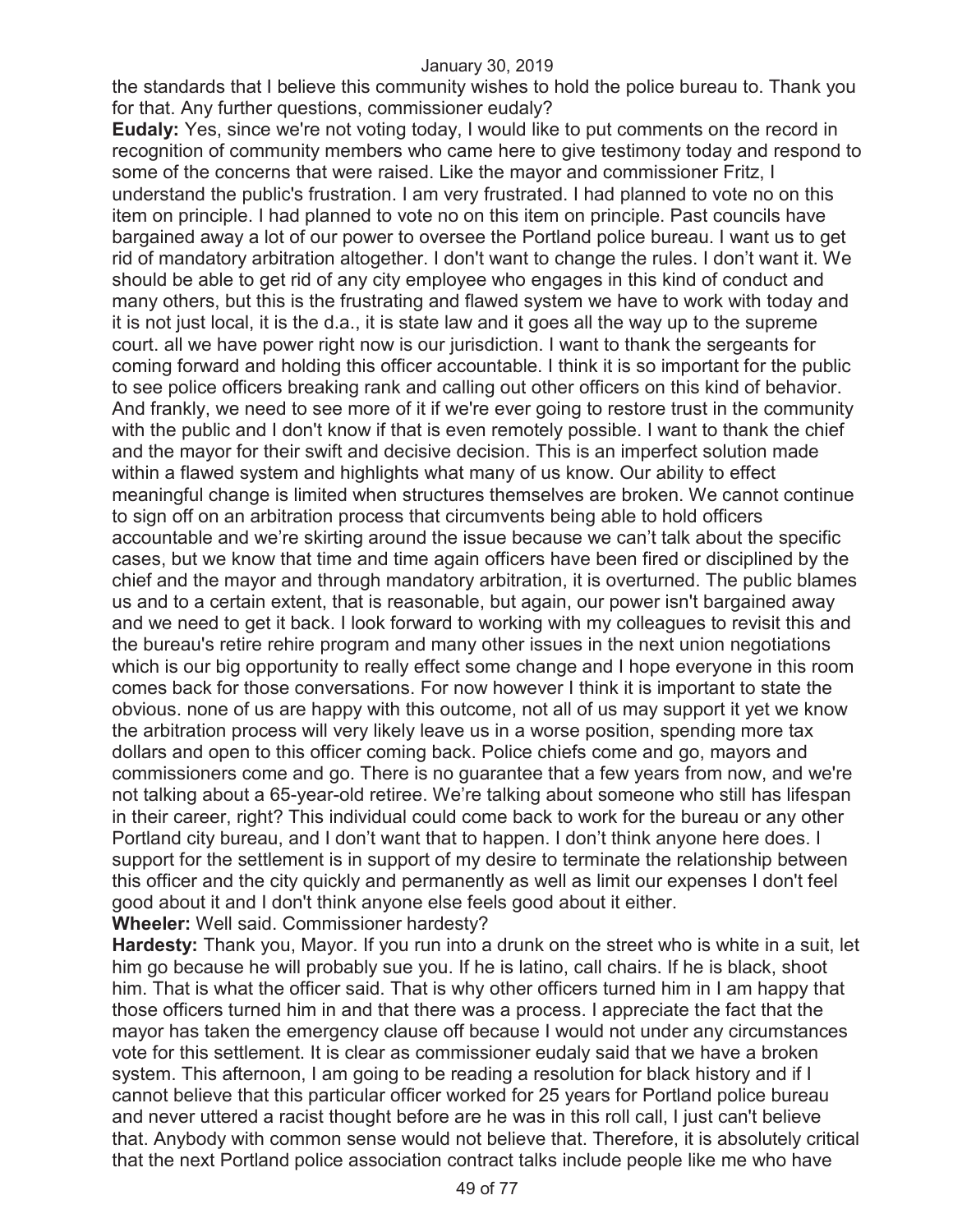been around for a lot of contract talks, to make sure that the people of the city of Portland are well-represented. If it was up to me, I say let's go to arbitration, let's fight the good fight because even if we lose it, we set a very strong message that this is just not acceptable and you don't get to sit in roll call and make racist comments and then get a payday on top of your -- on top of your city-paid retirement. This is absolutely not acceptable and this is not the first time we have seen but I certainly hope it is the last time.

**Wheeler:** Very good. This is a first reading of a nonemergency ordinance. It moves to second reading. Thank you, Mark, appreciate it.

**Amberg:** Thank you.

**Wheeler:** Next item.

## **Item 84**

**Wheeler:** Good afternoon.

**Craig Haynes, Office of Management and Finance:** Afternoon, mayor, good afternoon, council. For the record, my name is craig haynes, I'm an analyst in the city's grants management division and today I'm here to put forward the recommendations of a special appropriations committee for the fiscal year 18/19 competitive special appropriation grants. I just want to point out this is the third year the grants in my division is overseeing the administration of the special appropriation competitive grants process. In the first year, the allocation to the program was a million dollars and we awarded 20 grants. In the second year, fiscal year 18 -- 17/18, sorry, the allocation to the program was also a million dollars and awarded 26 grants to organizations in and around Portland. In the current year, the allocation to the program is \$765,000 and 32 organizations will be receiving funding. So I have a few slides that shows the organization receiving funding. They amount they applied for, the amount they will be awarded and also the program here under which the organization applied and received funding. Here we go. I want to point that out of the 32 organizations receiving funding for the current grant cycle, only 7 of those organizations were funded at the full amount they requested and those organizations are constructing hope, north by northeast, Oregon made creative foundation, Oregon volunteer lawyers for the arts, Portland ecofilm festival, Portland Mercado, and welcome home housing program. Additionally of these 32 organizations receiving funding under the current cycle, five of those organizations have received prior competitive funding from the city of Portland. Those organizations are college possible, vanport mosaic, Portland's teaching university institute of aging, the community cycling center and African youth and community organization. Each year the committee reviews the competitive grant process and tries to implement with similar process better for future applicants, a few recommendations for the next grant cycle are hopefully to start a process early in the year, having more than one informational session and hopefully collaborate with one of city's partners, PCC, to host a grant writing workshop. I want to say a special thanks to the committee members who contributed their time and efforts towards this program. I want to say a shout-out to Pollyanne Birge from commissioner eudaly's office, cristina nieves from commissioner fritz's office, Seraphie Allen from the mayor's office, Everett Wild from commissioner Fish's office, and Shaina Hobbs, formerly of commissioner saltzman's office. Commissioner hardesty, when this process was happening you were not yet sworn in to council but we look forward to working with your office in the next appropriation cycle. That concludes my presentation and I'll try my best to answer any questions the council may have. **Wheeler:** Very good. Colleagues, any questions? There should be no surprises here for any of us.

**Haynes:** There should not be. **Wheeler:** I'll entertain motion. **Fish:** I move the report. **Fritz:** Second.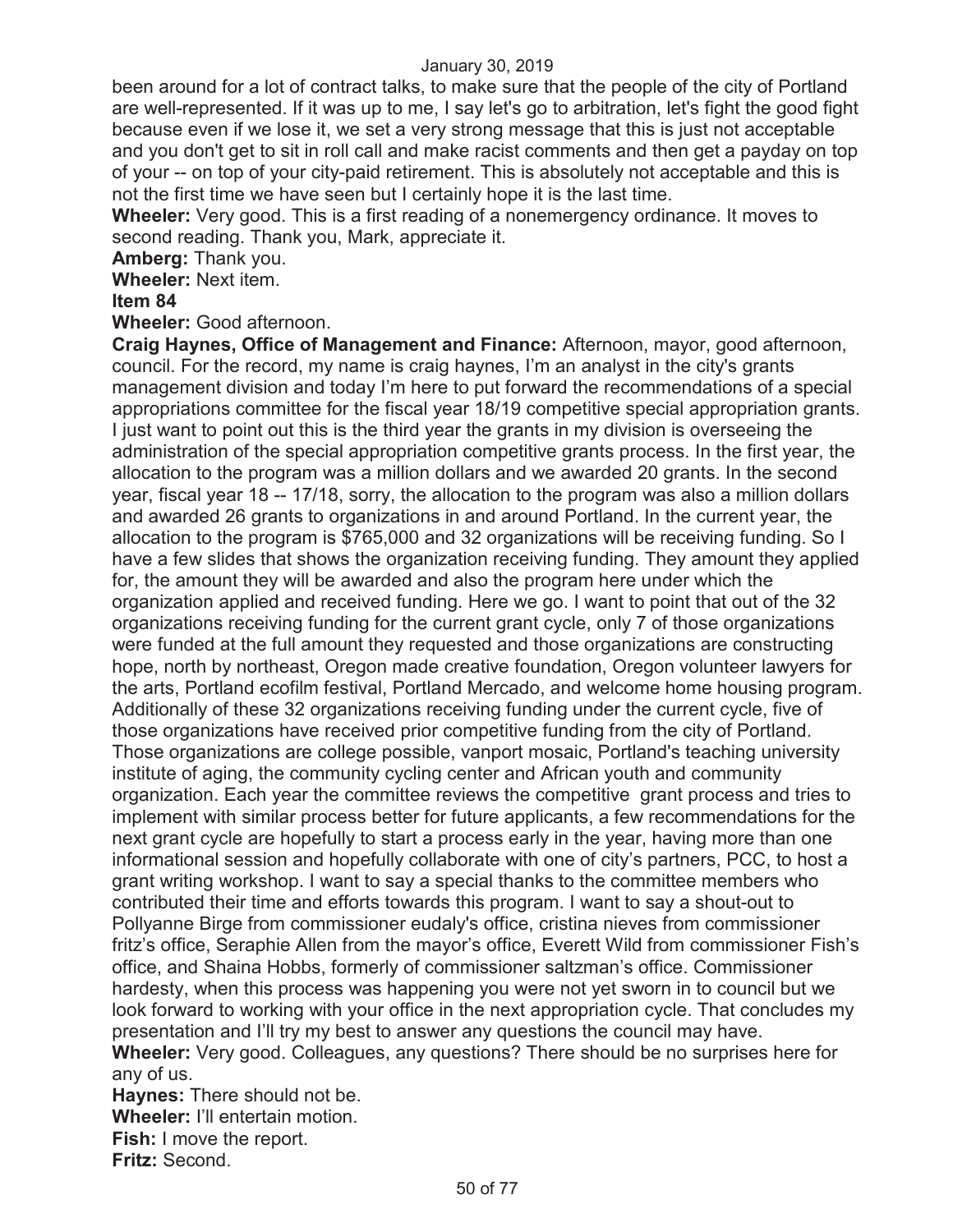**Wheeler:** We have a motion from commissioner Fish, second from commissioner Fritz, please call the roll.

**Fritz:** This is a process established by mayor charlie hales which is so much better than the previous process where if you happen to know a council member and had their ear, you could get an earmark for whatever you asked for basically. So this committee reviewed 75 applications and when I look over the list of what was funded, it is just a plethora of covering all of the, many of the good things that Portland does so thank you for your work guiding the committee, thanks to cristina nieves on my staff and all the other staff members who participated. It is a good process and I hope we will have an allocation in the upcoming budget so that we can do the same thing and that way it is fair and equitable for everyone to be able to apply. Aye.

**Haynes:** I agree commissioner. I hope so, too.

**Fish:** I'm very pleased to support these recommendations. I want to than Everett from my team for the hard work and time he put into fulfilling his responsibility. Colleagues, out of an abundance of caution, I'm going to disclose that since mercy corps northwest is one of the grantees or applicants I should say, I'm going to disclose that my daughter works for mercy corps. Mercy corps and mercy corps northwest are separate and distinct entities. I have not been lobbied by mercy corps northwest under application and am pleased that it's being funded but it was not, I did not participate in that process. So I do not have a conflict that prevent me from voting on this but I want to, out of abundance of caution, disclose my daughter does work for mercy corps. Aye.

## **Hardesty:** Aye.

**Eudaly:** I want to acknowledge how tough it is to go from such a serious issue of racism and police accountability to our special appropriations program. I don't feel able to bring the level of enthusiasm that I truly feel about special appropriations, so I'm going to just read my remarks. The competitive special appropriation grants allow for the city to invest in people making a real difference in their communities and is one of my favorite council items. From the Ecofilm festival and mobile bike library to college skill building programs and services for Portlanders facing houselessness, these 32 nonprofits represent a broad array of Portland's education, health and arts organizations. I want to than the staff and volunteers from all the groups receiving special appropriations funding. We know how hard you all work and recognize your leadership and commitment that is the key for success for our city. appreciate how hard you work for the city. A special thank you to craig haynes and Sheila Craig from OMF for managing this process and to Pollyanne Birge from my office for her careful evaluation of special appropriations requests. Aye.

**Wheeler:** I want to thank craig haynes and Sheila craig from the office of management and finance for outstanding leadership and shepherding the selection committee in awarding these grants. I also want to thank all the city council staffers who reviewed these applications and worked together to craft these decisions. I am told it was a ton of work and it was not easy. Everett Wild from commissioner Fish's office, pollyanne birge with commissioner Eudaly, cristina nieves with commissioner Fritz's office Shaina hobbs with past commissioner salzman's office and of course seraphie allen representing my office. The committee was tasked with recommending organizations to be awarded funding for the fy18-19 competitive special appropriate grants totaling \$765,000. They narrowed it all the way down from -- they reviewed 75 applications totaling almost \$4 million in requests and I am proud of the diversity of organizations that they selected and the quality of the organizations. At the end of the day, they had to narrow it down to 32, they did the hard work, they got it done, I'm really proud of their work. I vote Aye. Report is accepted. Colleagues, here's where we're going to do item 85 which I am told will about take two minutes. That is a report. Then we're going to do item 86 because we have people who have been waiting patiently to testify on item 86. We are going to move item 87 to the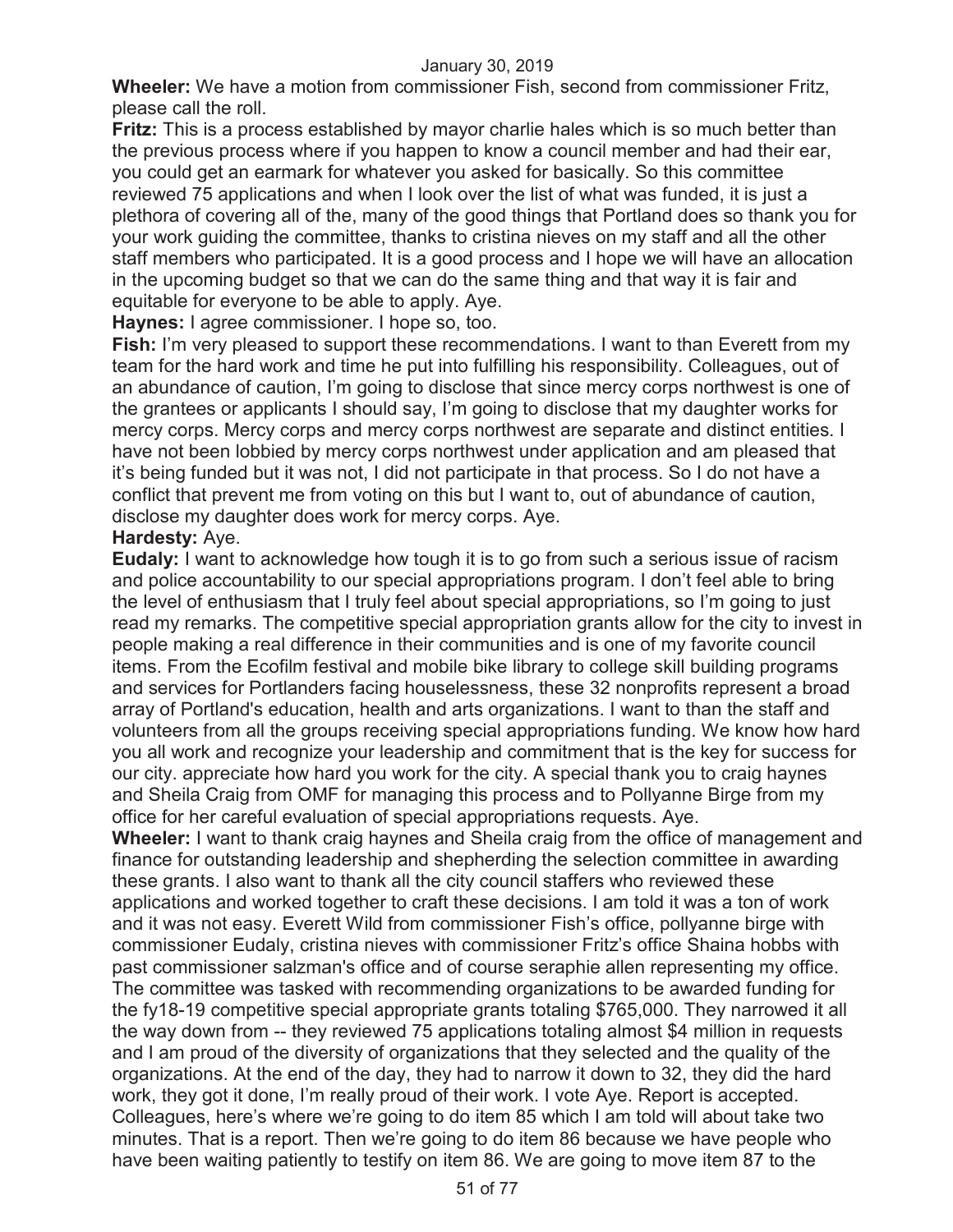beginning of this afternoon's agenda and we will try to expedite that because I understand that we'll the pcc folks, future connect folks, standing by and ready to do that. So that is my plan. We will get out of here in just a few minutes. Item 85.

# **Item 85**

**Wheeler:** Alright, we have lester and scott, good afternoon.

**Lester Spitler:** Good afternoon mayor, commissioners, I'm here to make a quick introduction to scott schneider, procurement services, is going through some changes and scott has been given a bigger role within the organization and you'll start to see him more often delivering these chief procurement officer services reports. Thank you.

**Scott Schneider:** Alright. Thanks Les, and good afternoon. Scott schneider from procurement services. You have before you a procurement report recommending the award of three price agreements for a combined, and not to exceed amount of \$18,500,000. These price agreements have a five-year term and will be utilized as specific projects are identified by the bureau transportation's budget process. On September 5th, the chief procurement officer advertised invitation to bid 869. On october 11th, we received four bids. All bids deemed responsive to solicitation. City issued a notice of intent to all four birds responsible bidders, however one bidder subsequently has cease production of asphaltic concrete so we're recommending the award to the remaining three. All three of the remaining bidders have current city of Portland business tax accounts and are in compliance with the city's contracting requirements. Based on the expected spend over the five years, the bureau is expected forecast for city projects, the confidence level is the procurement is high. If council has any questions regarding the bidding process, I can answer those, or we have mike mcgee in chambers from the bureau of transportation if you have any project specific questions.

**Wheeler:** Colleagues, any questions? Very good, I will entertain a motion.

**Fritz:** I move to accept the report.

**Eudaly:** Second.

**Wheeler:** We will a motion by commissioner Fritz, second from commissioner eudaly, please call the roll.

Fritz: Thank you for your work. Aye.

Fish: Aye.

# **Hardesty: Aye.**

**Wheeler: Aye.** 

**Eudaly:** You skipped me Karla.

**Moore-Love:** I was just checking. I was running along.

**Eudaly:** Did I lose my job in the last five minutes?

**Moore-Love:** Eudaly.

**Fish:** We only needed three votes.

**Eudaly:** Welcome to city council. Aye.

**Wheeler:** Karla, I've been here two years and I've never seen you make a mistake before.

**Moore-Love:** This is my second week in a row.

**Wheeler:** This is like an auspicious occasion. There it is. Well done.

**Fritz:** Low blood sugar.

**Wheeler:** I overall get angry.

**Eudaly:** Yeah we've been in here a long time.

**Wheeler:** So last but not least, item 86, please.

**Item 86** 

**Wheeler:** Alright, we have Dorothy elmore, security project manager and it looks like we have larry. You weren't even on the agenda today and here you are. Congratulations. **Larry Pelatt:** Just can't get rid of me. I won't go away. What can I say?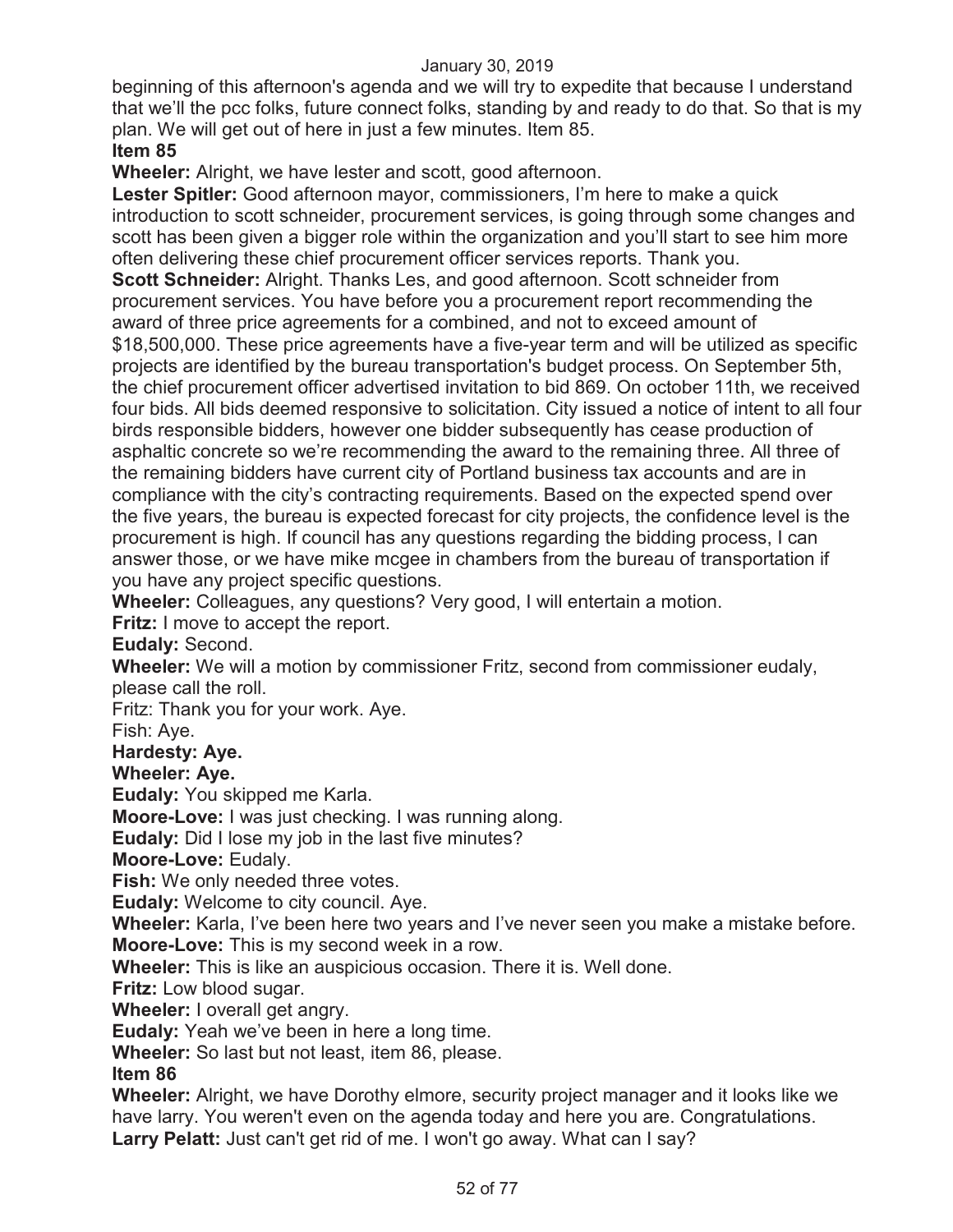**Dorothy Elmore:** Good afternoon mayor and commissioners. We are here before you to ask for, to seek authorization to move forward with the rfp process to hire a security contractor to provide ongoing security services for several city facilities. The current security contract expires on may 31, 2019 and there is a need to have a new contractor in place prior to this date as, so we would not disrupt security services. Here with me to talk to you about the procurement process and to answer any questions is larry pelatt. **Pelatt:** Good morning, mayor wheeler, commissioners, i'm larry pelatt, procurement services, the one who won't go away. As dorothy stated this legislation for an ordinance to authorization procurement services in the facilities division to create a solicitation which will allow the city to investigate the market and solicit responses from contractors who believe they can effectively provide the requested security services. Once the responses,

proposals have been received, they will be evaluated by a group comprised of city staff and community members. Once that evaluation is complete, we will return to this council with a request to authorize a contract. If there are any concerns which have not addressed prior to that, the contract even at that point could be postponed or stop. Again this legislation in itself does not authorize any contract or obligate the city in any way. If you have questions about that process, I am still here.

**Wheeler:** Colleagues, any questions prior to testimony, commissioner hardesty? **Hardesty:** Thank you. There is a requirement that the people who were hired under this contract, be former police officers. Why is that? Is that not true?

**Elmore:** No, that is not true. We would like to have them have law enforcement experience and/or military experience but that is not a mandate.

**Hardesty:** Thank you very much for the clarification.

**Wheeler:** Any further questions? How many people do we have signed up for public testimony?

**Moore-Love:** We have eight people.

**Wheeler:** Very good. Two minutes each please, name for the record.

**Moore-Love:** The first three are joe walsh, donna hayes and maggie.

**Wheeler:** You want to start?

**Joe Walsh:** Good afternoon, my name is joe walsh, I represent individuals for justice. NO! **Donna Hayes:** My name is donna hayes. My thing is against g4s. I really don't want them to be a part of the pool when you are looking for it. The first thing you read when you go to the website of g4s is the world leading global intricate security company specializing in delivering of security and related service across six continents. What happened with hiring a local company right here in Portland? People who understand it Portland? Or a company that at least is in the united states. Their investment information is listed in pounds. A local company will keep jobs in Portland. It will help with the economy. These people are located in the united kingdom. Did you know gs4 had their fair share of legal problems? Just six days ago, they agreed to \$130 million settlement over labor laws. This was in california. These well-trained security put children in painful restraints in england. What will they do to us adults here? G4s is now shaking in its boots worrying over a few lawsuits against them for what they did while guarding a are refugee camp in australia. There are quite a list of all of the items and -- and all of them is not more than 12 days old. Again, I'm asking what is wrong with local? Cornerstone security, advanced security, northwest enforcement, imperial security, just to name a few. Instead of dealing with a based -- okay. Now my problem with this company is right after moose was killed, I came to city hall and I was greeted by your g4s security with a blue lives matter hat on while he was in full uniform. He stood in front of me and his arm was folded with a hat on to antagonize me. That was so unprofessional. I am asking you don't them be a part of the gene pool. **Wheeler:** Good afternoon.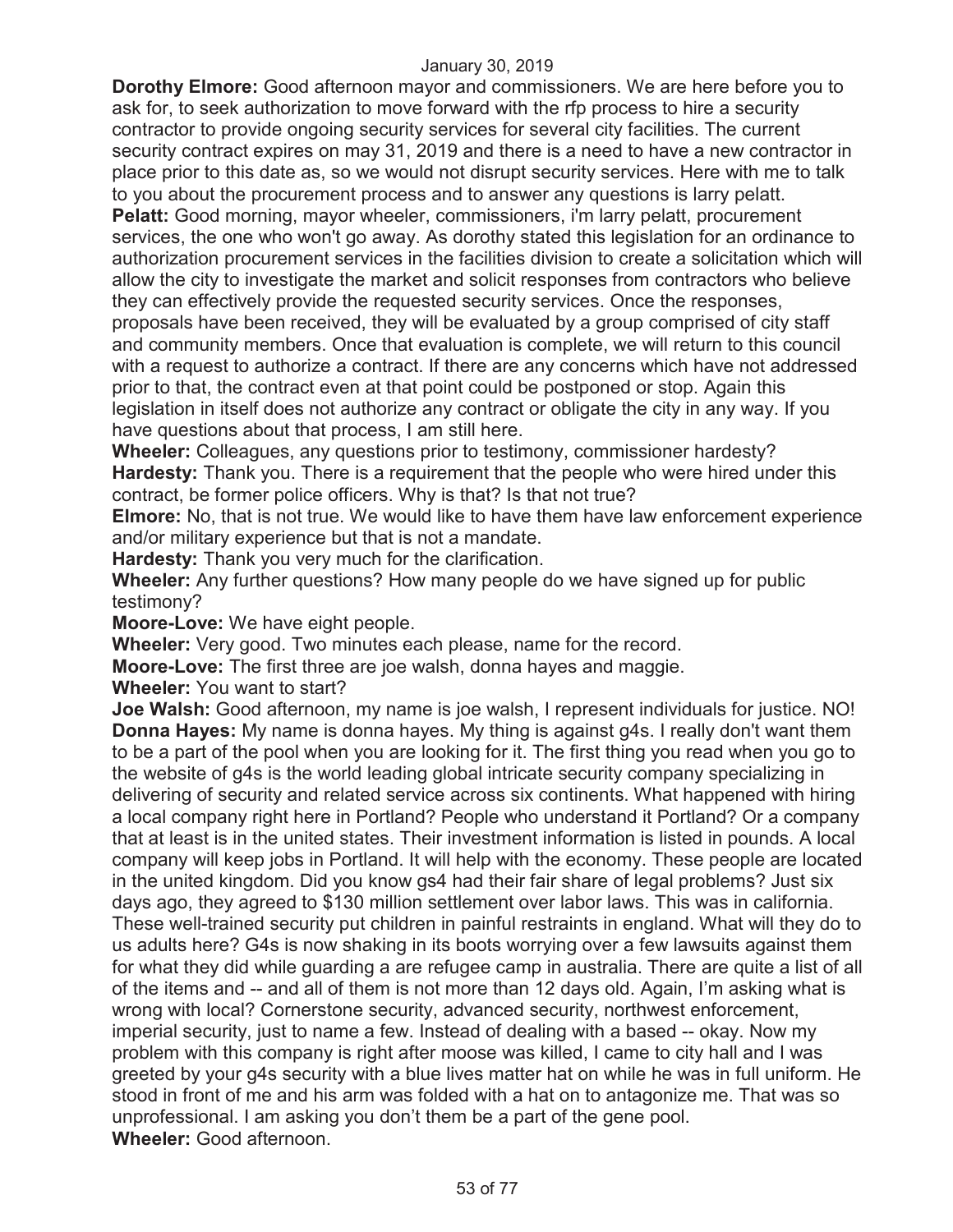**Maggie:** As far as her comment on foreign security companies coming in, I highly agree. We don't want any foreign security companies coming in and doing security in Oregon. We want a local grown. Having said that, I've been in what I believe is a city facility, pioneer square, right, and they have private security in there, pacific security. I was at a protest for the BID. They were going around and taking pictures of us. Why was that? There's already cameras in pioneer square. Why was a private security company taking pictures of us during a protest of BID, completely legal, permitted, why? I think these private security people are not well-trained. I can talk about mall security being inappropriately attired, like federal marshals or state troopers and they're armed too, but they're concealed carry. They should not be allowed to concealed carry. If they're going to have a gun, it should be out in the open. These people are allowed to carry concealed weapons because they're private and they're allowed to dress like state troopers and they're allowed to dress like police officers and that is totally wrong. And as far as training, it should be a mandate that they have full police training full vetting as far as racism. You know, it is really 50/50 out there on the street in terms of what I see as police officers being genuinely concerned about public safety and other problems where I have seen police officers behave in a predatory manner towards disadvantaged people.

**Wheeler:** Thanks, Maggie.

**Maggie:** So let's –

**Wheeler:** Time is up, maggie, thank you.

**Maggie:** Lets have – trained --

**Wheeler:** Maggie, your time is up. Thank you. Next three people.

**Moore-Love:** The next three are robert west, jeff black and dan handelman.

**Robert West:** How are you doing? My name is robert west and I am going to bring up some stuff about g4s. I notice you guys are on this police sergeant but yet g4s does the same thing. If you look at their records. First of all, they are from england. Second of all, they are being investigated for crimes against humanity by the united nations. They are in charge of are refugee camps in israel and other countries. Their officers overseas have been known to be involved in rapes of women and children and murders and by paying them, you are supporting not just the ones here but you are supporting the ones overseas doing those crimes. G4s should not be -- should not have a contract with the city because, you know, just because their record here is good doesn't mean they shouldn't be punished for what they did in another country. I just don't think that they should be allowed in here. I have seen them involved in pushing and shoving matches. One g4s female officer told me to hit her and that is on video and to g4s, that's professionalism. So that's what I've got to say.

# **Wheeler:** Alright. Thank you. Dan?

**Dan Handelman:** Dan Handelman again with Portland cop watch. While I would agree there are definitely concerns with g4s, the good thing about this agenda item is it allows you to hire somebody else. The think the bigger question is are we spending too much money on security for city hall and other Portland buildings when there are human needs that are not being met? I remember when we could still walk through the front door of this building, period, but then there was a turnstile put in and somebody would ask you where are you going today and that seemed like a pretty good way to kind of screen out people that didn't really know what they were doing in here. If they're going to cause trouble. But now you get treated like a criminal and you have your bag searched, and you get a wand waved over you. One thing they can do that at the airport. This is city hall where we have a right to redress our grievances with the government. Everybody who enters this building now is treated like a criminal and I know people who won't come here because they feel that this is excessive security on the way in. So I think that if this is going to be authorized, I think you should be talking about lowering the amount of money and having a serious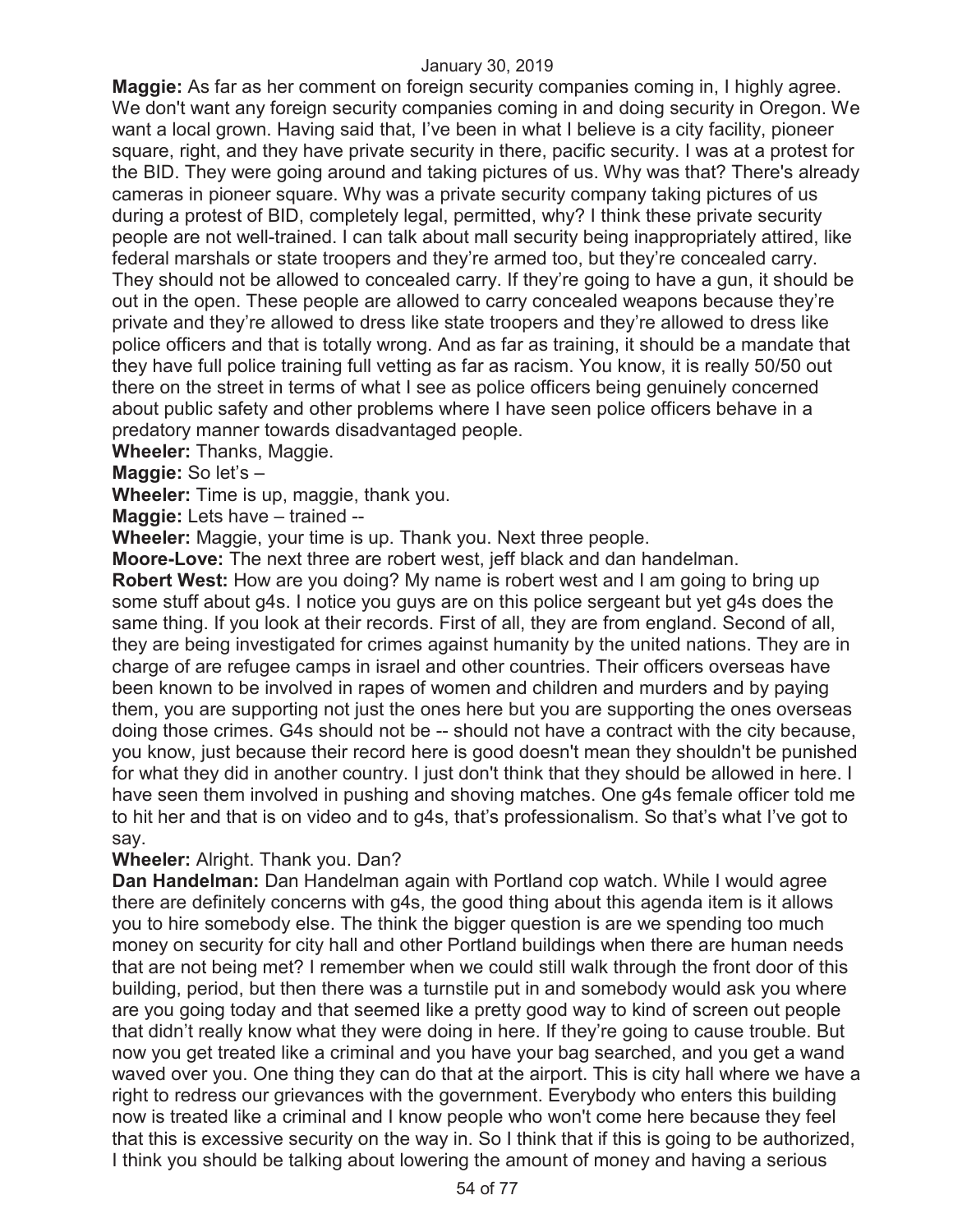discussion about how much of this security to actually needed here. I notice before I think there were people on the balcony, is that right. Was the balcony opened up again? That's great because it has been a while. I know they got escorted out and the mayor accused them of being with a certain group and I think if that is true, that's whatever, we don't agree with those groups' politics or policies, but I think you have to be careful about labeling people about being with a certain group or not. You have to, you know, let them selfidentify what group they're with. I don't know if you knew for sure.

**Wheeler:** We'll call them the interrupters.

**Handelman:** What's that?

**Wheeler:** We'll call them the interrupters.

**Handelman:** Sure, sure, that's fine. That's more, you know, that's fine.

**Wheeler:** I happen to know the individuals who were up there and so that's why I made the comment.

**Handelman:** Okay, well I just, as a member of a group where our name is the name of a movement, cop watch, where we get mistaken for other people. I just want to make, it's very hard when you start labeling people about what group they're in instead of describing their behavior.

**Wheeler:** I said associated with, just to be clear and I am 100 percent certain that I am accurate.

**Handelman:** Okay, you're not – well, to my point. So any way, again I am not sure if you are going to be able to have this discussion in a timely manner about whether or not to spend this amount of money and whether this amount of security is reasonable since you are trying to meet a may deadline but would really love for the city council to think about what you actually need here.

**Wheeler:** Good, thanks.

**Jeff Black:** Hi, my name is jeff black. G4s is an organization that is occupying this building illegally. They have been violating the civil rights of many individuals of the public and when I started a documentary film on the murder of moose hayes last year, I learned a lot about the different groups that are on the street, some that are called right-wing, some called left-wing, but we're all residents of the city of Portland and g4s has created a police state in this building and you guys allowed it to happen. You are our neighbors, you're people we voted for, you are people we see at public meetings, you don't need to be afraid of us. I know police chief outlaw rarely appears in public and ted, you seem way overly concerned with security relative to the risk. Dan made a very good point. What is the history of violence within city hall to need a global security firm to lock it down? And when I say lock it down, I am talking literally. I came here to watch a couple of cop watchers interact and they were literally doing nothing except being followed by g4s. It is like a silly game that g4s was playing and the perpetrator is g4s. Right? These are free people that are allowed to in city hall, they're allowed by statute to take photographs, they're allowed by law to record, they're allowed to go into offices and what you have empowered g4s to do is become the violator of civil rights of the people, and you're skipping out on the accountability because they are a mercenary firm that you hired. So you need to take responsibility ted for what g4s has done to this city, the way that it makes people feel when they come into city hall and as a stranger to city hall, coming in this year and being locked out multiple times because they associated with somebody else who was in the building? These are not credible security people and they don't belong in in Portland city hall, thank you.

**Wheeler:** So I assume then that since what's really up for discussion here isn't g4s. What we're doing is actually issuing an rfp which would potentially give other providers the opportunity to compete for the contract. I assume you support that?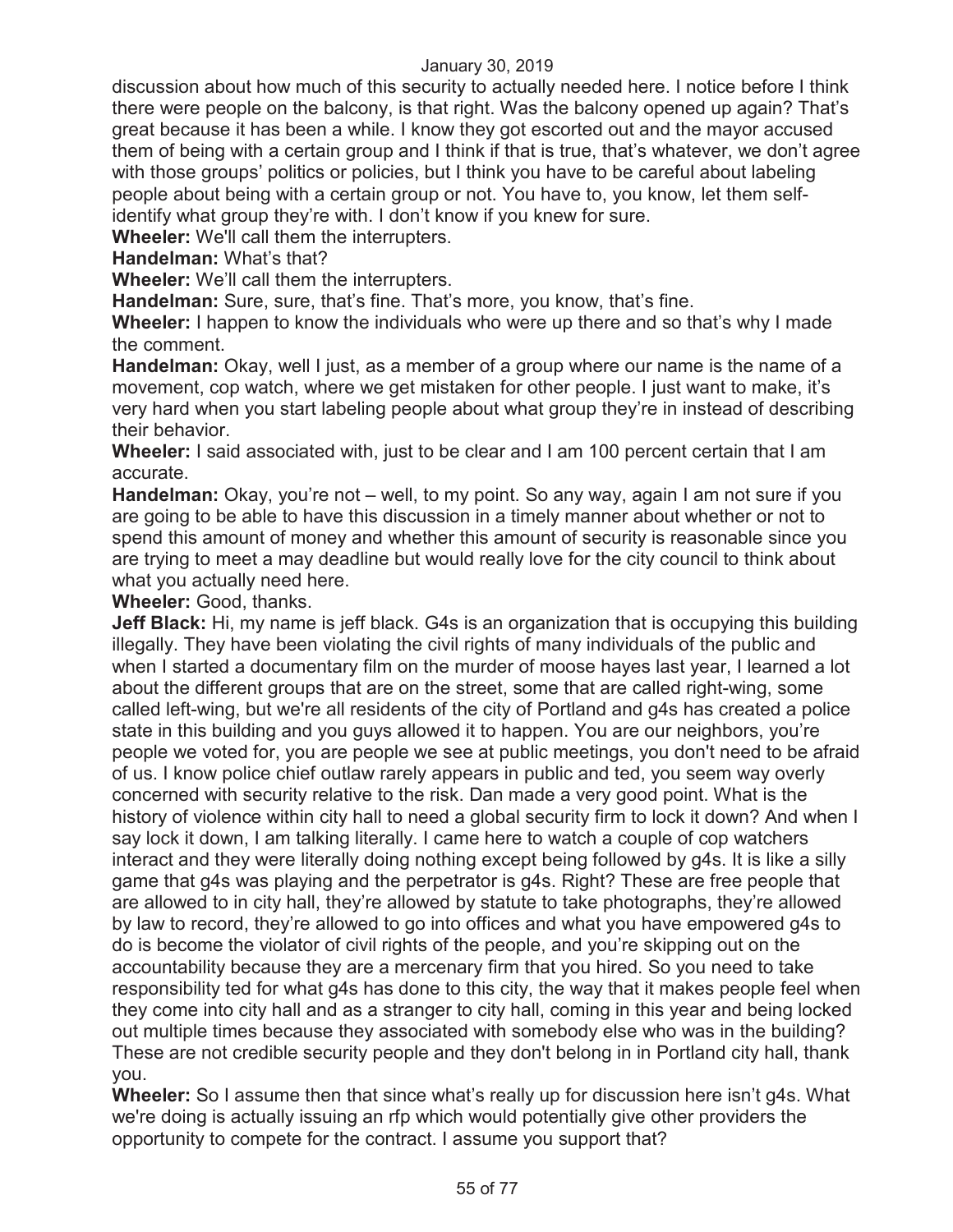**Black:** No, I don't. I think ten million dollars is way overblown for security for this city and the fact that the city feels it needs to spend two million a year keeping the people of the city from entering the buildings and locking offices and acting inappropriately, violating civil rights, as I witnessed personally and as I suffered from, I think it's a terrible injustice and I think it's a waste ten million dollars.

**Wheeler:** So no security?

**Black:** Security is not needed. You can have a couple of security guards who also – **Wheeler:** I got it –

**Black:** On the security - you can't just say you got it and blow me off. I mean if we're going to have a discussion, you should let me answer, shouldn't you?

**Wheeler:** You said no security. I heard your answer.

**Black:** No, that was not my answer.

**Wheeler:** What was your answer?

**Black:** My answer is that security in city hall, this is not the white house, this is the house of the people. Everyone should be welcome here, everyone should be able to --

**Wheeler:** Everyone is welcome here.

**Black:** -- everyone should be able to go in the offices and when you select out individuals to have g4s terrorize them like you have with a couple --

**Wheeler:** Okay, your time is up. We do not do that.

**Black:** Yes, you do --

**Wheeler:** Come on, seriously? We do not do that. Seriously –

**Black:** Seriously, yes you do –

**Wheeler:** Thank you, your time is up. Your time is up. You are out of order. Your time is up.

**Black:** You're a liar man – [witness continuing]

**Wheeler:** I am not a liar. I am not. This is, by the way, we need security.

**Eudaly:** Tell him he's disrupting and start the process.

**Black:** He and I are having a discussing.

**Eudaly:** No, you're not. He's the mayor. He ended your discussion.

**Black:** You don't have rights to put a hand on me. You're g4s and we're going to prove that you guys violate civil rights. No, no you'll get some real security.

**Wheeler:** This is why we have security.

**Black:** No Ted, you persecuted people in the public. [witness causing commotion; disruptive]

**Wheeler:** We are adjourned. We'll vote on this at 2:30.

# **At 1:34, Council recessed.**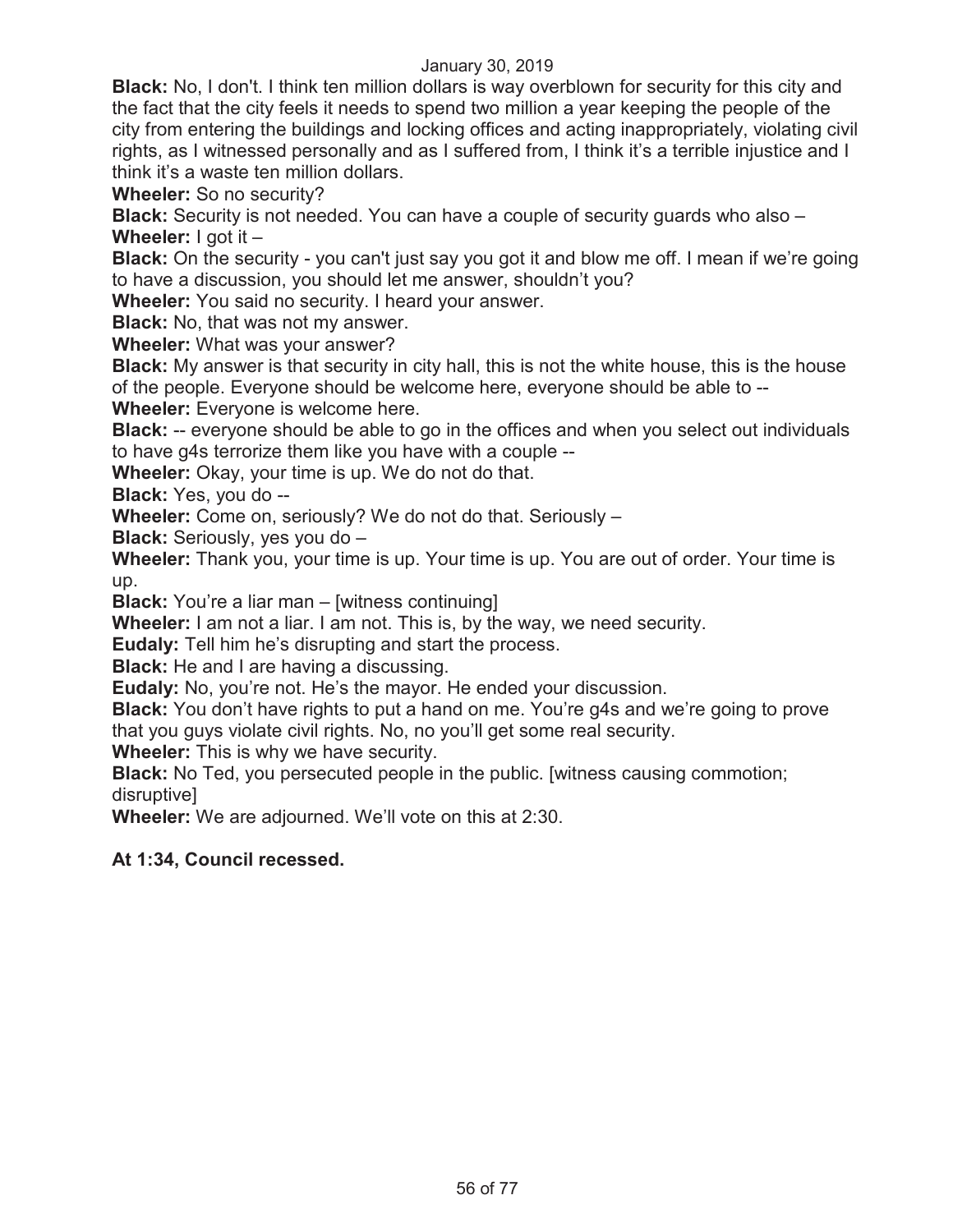# January 30, 2019 **Closed Caption File of Portland City Council Meeting**

This file was produced through the closed captioning process for the televised City Council broadcast and should not be considered a verbatim transcript. Key: **\*\*\*\*\*** means unidentified speaker.

# **JANUARY 30, 2019 2:30 PM**

**Wheeler:** This is the January 30th, 2019 afternoon session of the Portland city council. Karla, please call the roll. [roll call taken]

**Fritz**: Here. **Fish**: **Hardesty**: Here. **Eudaly**: Here. **Wheeler**: Here.

**Wheeler:** The long shadow of this morning's session unfortunately is still over us a little bit. So for those of you who are just joining us this afternoon there are two items that we need to quickly finish up from this morning's agenda before we get to the business at hand. Karla, my recollection on item 86, if you could reread that I believe we're ready for followup discussion from members of the council then we're ready for a vote.

**Karen Moynahan, Chief Deputy City Attorney:** Mayor, if I may, can I please read the warning?

**Wheeler:** I'm sorry?

**Moynahan:** If I may, may I please read the warning?

**Wheeler:** Yes, of course. The instructions that everybody will ignore later. Go ahead. **Eudaly:** Looks like a rowdy bunch.

**Moynahan:** Welcome to the Portland city council. The city council represents all Portlanders and meets to do the city's business. The presiding officer preserves order and decorum during city council meetings so everyone can feel welcome, comfortable, respected and safe. To participate in council meetings, you may sign up in advance with the council clerk's office for communications to briefly speak on any subject. You may also sign up for public testimony on resolutions or first readings of ordinances. Your testimony should address the matter being considered at the time. If does not you may be ruled out of order. When testifying, please state your name for the record. Your address is not necessary. Please disclose if you're a lobbyist. If you're representing an organization please identify it. The presiding officer determines length of testimony. Individuals generally have three minutes to testify unless otherwise stated. When you have 30 seconds left a yellow light goes on. When your time is done a red light goes on. If you're in the audience and would like to show your support for something said, please feel free to do a thumbs up. If you want to express that you do not support something, please feel free to do a thumbs down. Please remain seated in council chambers unless entering or exiting. If you are filming the proceedings please do not use bright lights or disrupt the meeting. Disruptive conduct such as shouting or interrupting testimony or council deliberations will not be allowed. If there are disruptions a warning will be given that further disruption may result in the person being ejected for the remainder of the meeting. After being ejected, a person who fails to leave the meeting is subject to arrest for trespass. Thank you for helping your fellow Portlanders feel welcome, comfortable, respected and safe.

**Wheeler:** Excellent. Thank you. With that, item 86. If you could just reread it and then we'll get to the roll.

**Moore-Love:** I show one person who may not have gotten to testify. Tony hadden. **Wheeler:** Is Tony hadden here? I don't see mr. Hadden. Very good. **Item 86**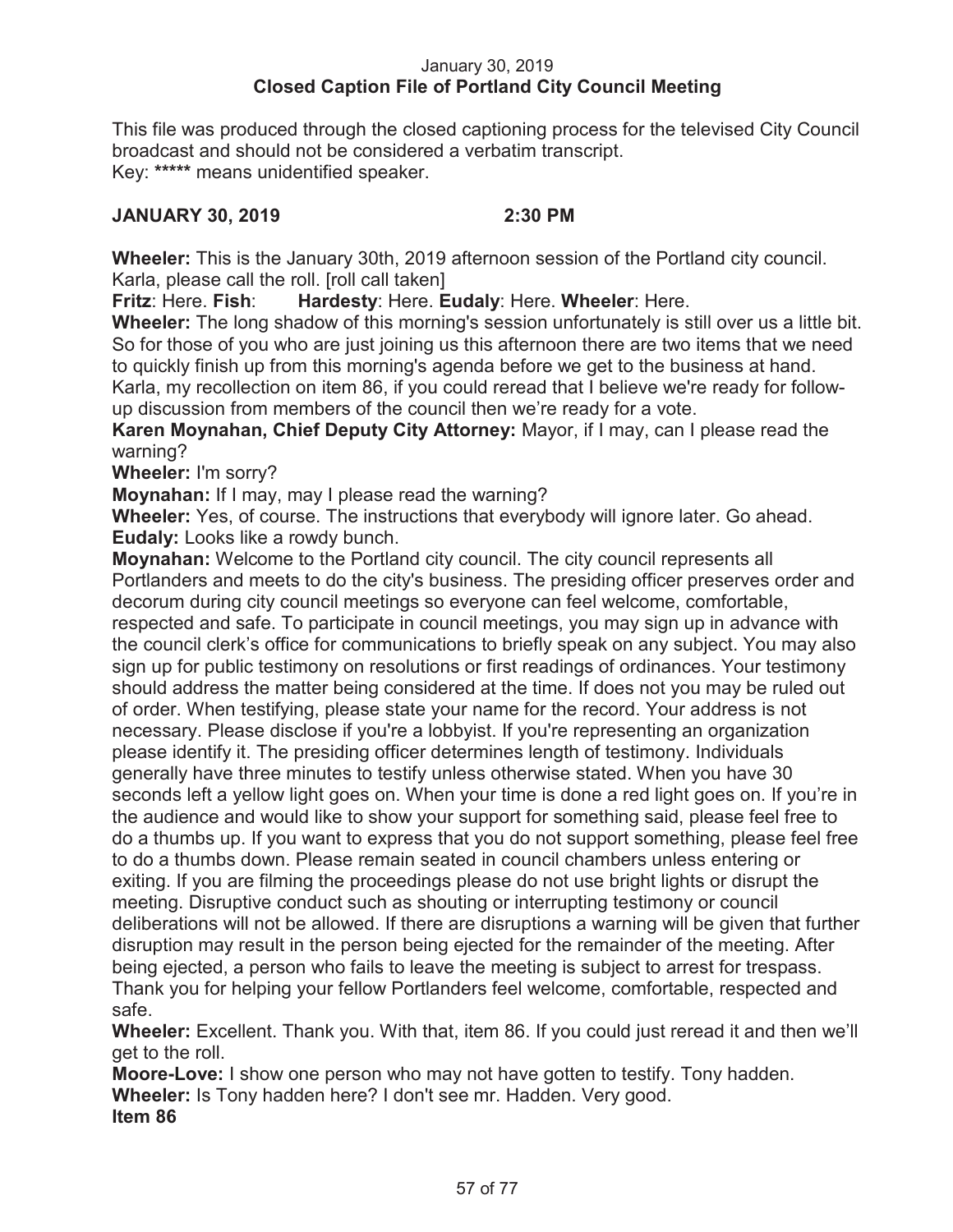**Wheeler:** Just so those of us who are here this afternoon understand this is from this morning. We had a presentation, we took testimony. Then we ran out of time. So here we are. Please call the roll.

# **Fritz:** Aye. **Hardesty:** Aye.

**Eudaly:** No one wants to talk about what happened earlier? [laughter] **Fritz:** We ran out of time commissioner.

**Eudaly:** I will just say that while I largely agree with the issues brought forward by community advocates they lose all credibility by defending people whose behavior is abusive, intimidating and threatening to us who sit on council, to our office staff, to security, and to city workers. I don't like how it feels coming into this building for the public anymore. I have devoted myself to making this place feel more welcoming and less intimidating. It's very disappointing that we have had to take these security measures. I cannot agree with people who are discounting the actual threat that we face, but more importantly, I do want to go on record as saying I want us to seek a new service provider. I would like for our current employees to be retained with what wages and benefits equal or greater to what they currently receive, and I would like the city to explore the feasibility of making security officers city of Portland employees rather than contracted providers so perhaps a shorter term contract could give us time to move in that direction if we decide it's a better thing to do. G4s has been accused of human rights violations, unlawful killing, excessive use of force and security losses in other countries. But they their most frequent offenses are around labor and that includes wage theft, labor relations violations, employment and workplace safety. So i'm afraid this might be another wells fargo situation where we can't find a provider that can give us the service that we need. I hope it's not. I vote Aye.

**Wheeler:** I vote aye. I think it's very important that we rfp this. This is a normal part of our city process. This helps ensure accountability, it allows us to see and test what else is out on the market and who new players and entrants might be. It gives us the opportunity to look at the overall operation. Again, i'm sorry for the delay that was caused this morning. I vote Aye. The ordinance is adopted. Next item we also carried over from this morning is the last item carried over, item 87, please.

# **Item 87**

**Wheeler:** Mark, you just can't seem to get rid of us, can you?

**Mark Amberg, City attorney's office:** Or the other way around.

# **Wheeler:** Or vice versa. Very good. [laughter]

**Amberg:** Good afternoon, mayor and council members. Mark amberg with the city attorney's office. This ordinance presents a proposed settlement agreement with the afscme local union and the city. It's a fairly long standing issue that's been out there. Basically the afscme filed a grievance over the use of sworn police officers to perform police desk clerk duties. Generally speaking it's at the front desk of the different precincts, primarily the central precinct. In essence afscme said wait a second, that's our work. It should be done by our represented employees and not by sworn police members who r down there because they're on some form of light duty or are otherwise are not out on the street to patrol. A settlement was reached whereby basically there was an agreement that that work, the police desk clerk work, belongs to afscme and sworn police officers will only be used in very limited defined circumstances. Essentially if it's like true police work like taking a report or something like that that a nonsworn employee can't do, and there is a financial component to this. The afscme claimed that the police desk clerks, their represented members lost overtime opportunities as a result of police officers doing the work, and therefore there was, to compensate them for those lost overtime opportunities there was an agreement that the 16 affected police desk clerk employees would each receive a payment, a flat sum payment of \$500 each, which brings the total value of the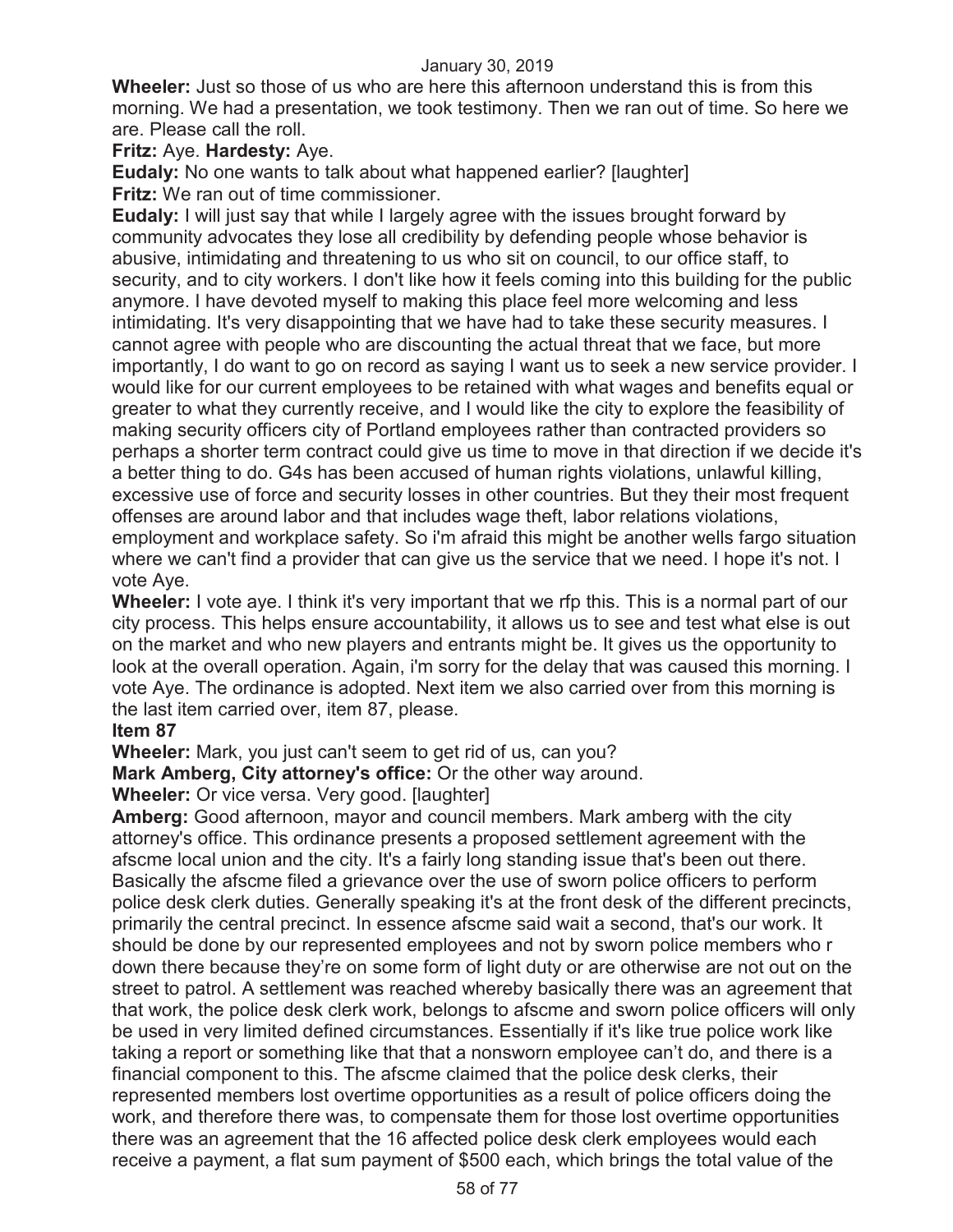settlement to \$8,000. That in essence is the settlement agreement that is being asked to be approved by council.

**Wheeler:** Commissioner Fritz.

**Fritz:** Thank you. It says sworn police officers and nonrepresented employees. What about the public safety pss3, public safety specialists? They are not sworn police officers but they are represented.

**Amberg:** Yes. The pss3s, public safety specialist position, actually did not even exist when this settlement was negotiated. It was last summer this was negotiated.

**Fritz:** So if it turns out that these officers, that these specialists are doing a lot of desk work, then there will be another grievance?

**Amberg:** I think that's fair to say. Afscme would probably consider that to be their work. I don't want to speak for our friends at afscme but I believe that would be true. As far as I know there's no attempt to put the ps3s, public safety specialists, doing desk work.

**Fritz:** I know the mayor has stated as such but i'm glad there's also another backstop that if it does start that they are doing this kind of work that afscme will certainly be aware of it. **Wheeler:** I would be disappointed if they ps3s were deployed in that capacity. That's not what the vision was at all.

**Amberg:** Sure and I haven't heard anything of any intention to do that but i'm sure afscme would be more than happy to assert their rights if they felt they weren't getting the work. **Wheeler:** Very good. Any further discussion? Any public testimony on this item?

**Moore-Love:** I think they both left. Robert west and jeff black.

**Wheeler:** Ok. Good. Please call the roll.

**Fritz:** I'm glad to see this. I agree that bargaining units ought to stay in their lane. Everybody else ought to respect those lanes. Aye.

**Hardesty:** I share commissioner Fritz' joy in making sure that afscme members are protected. Especially since the Portland police bureau has been kind of in my neighborhood trying to steal members. So I think this is a good settlement and a good reminder that represented employees are in fact represented. Aye.

**Eudaly:** Yeah, I support this effort. I would love to see the bureau get staffed up on the admin side. It's not an effective use of officers' time. Aye.

**Wheeler:** Aye. The ordinance is adopted. Settlement is agreed to. Thanks, mark. Appreciate it. We're on to today's agenda.

# **Item 90**

**Wheeler:** Colleagues, Portland community college future connect is a scholarship and support program for students who identify as first generation or low income residents. By providing scholarship money ongoing career guidance and personalized advising future connect eliminates barriers to college and builds pathways for their students' futures. The city of Portland is very proud to support the pcc future connect. Before we get started with the presentation, commissioner Fritz, is there anything you would like to add as a strong and longtime proponent of this program?

**Fritz:** Just that this is one of my favorite presentations of the year, so I'll save my comments for later. Thank you.

**Wheeler:** Very good. Commissioner Fritz has set the bar very high for you, which is fantastic. Here to present the latest on future connect is pcc foundation board president, susie lahsene. Is it lashene.

# **Susie Lahsene, PCC Foundation Board President:** Lahsene.

**Wheeler:** I wasn't even close. But I did try. My heart was in the right place. Thank you and welcome. Thank you for being here.

**Lahsene:** Good afternoon, mayor and city councilors. I'm susie lahsene, president of the pcc foundation board. As president of the pcc foundation I want to reiterate our deep gratitude for the city of Portland's commitment to future connect program at pcc. As you all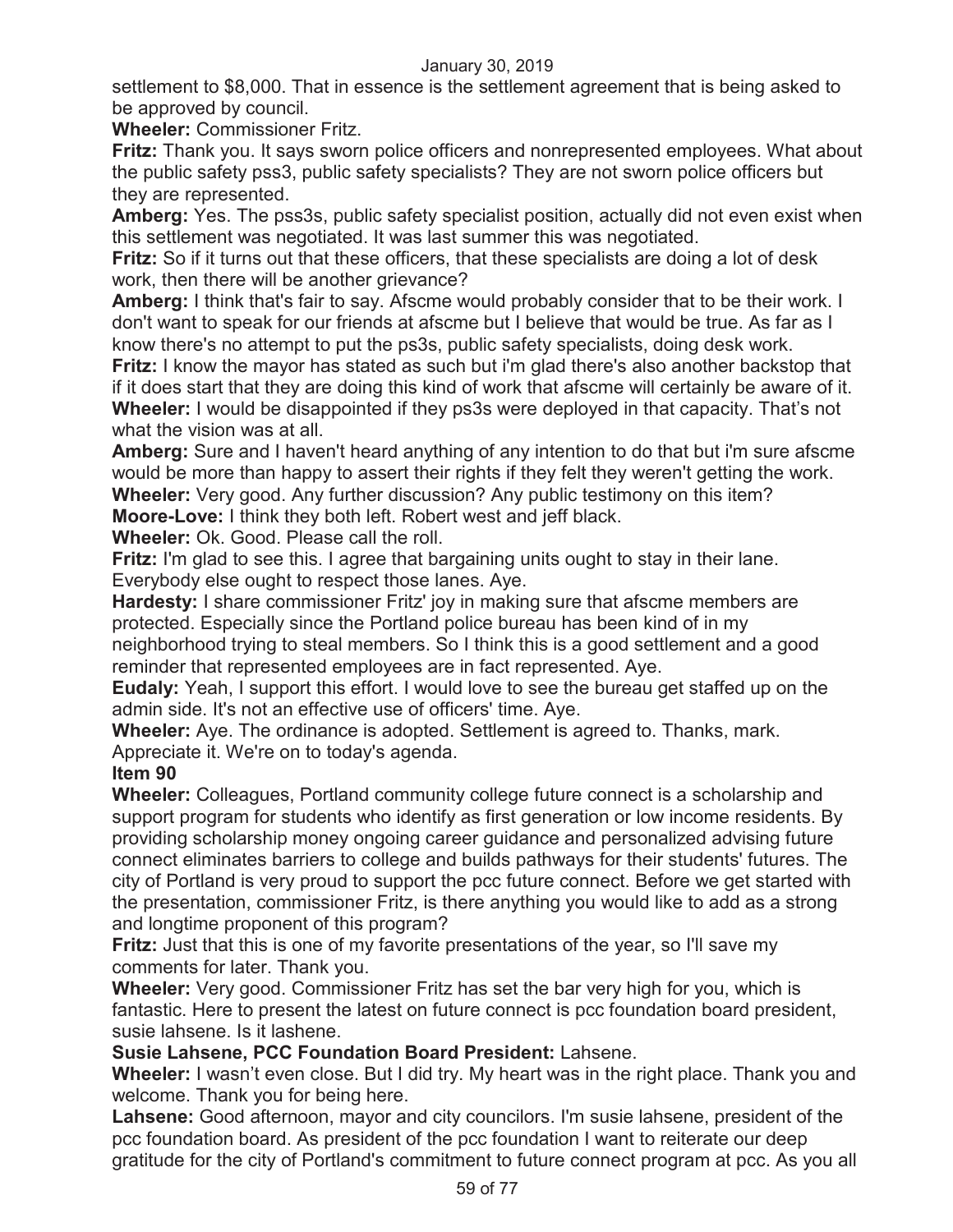know the city was an inaugural partner with pcc foundation in the creation of future connect and your ongoing support helps pcc foundation sustain this innovative, successful program. Future connect provides a path forward to college degrees and living wage jobs for first generation low income students. Our unique scholarship program includes early engagement with students while still in high school and ongoing support as they transition to pcc. The program is administered through the pcc foundation. We provide scholarships but more importantly future connect provides intense coaching to help students navigate significant barriers that may prevent them from achieving their academic and career goals. Kelly our program manager will speak to some of the supports and program improvements we're implementing. We know that these efforts are working because of the high retention and transition rates our students demonstrate and some of that material I think has been provided to you. Your investment and vision continues to create regional and state impact. The pcc foundation is proud to count the future connect program among its top fundraising priorities and currently we're in the midst of our first ever comprehensive campaign and future connect is a campaign goal. During the time when we are seeing a growing divide between our haves and have nots future connect offers a path forward to greater prosperity for our students and their families. By changing these students' lives you're changing many and strengthening the health of our community. In addition to the generous support from Portland and other city and government agencies the foundation has also secured more than \$2.5 million from private individuals, corporations and foundations who, like you, understand the life changing power of education for both our most vulnerable citizens and our region's work force. The foundation's commitment to you is to continue and expand efforts to find additional dollars that strategically leverage the investment you're making and we stand with Portland city leaders in your vision to create a strong, sustainable local economy. Working together you are helping today's students become tomorrow's thriving members of this wonderful community. So for more information about the program's results and its impact on the city of Portland I would like to welcome future connect program manager, kelly love.

# **Kelly Love, Future Connect Program:** Good afternoon.

## **Wheeler:** Good afternoon.

**Love:** Thank you for your time today. I'm kelly love. As you all know, future connect has been a partnership with the city since 2011 and this year we're proud to have our first two students from that group finishing their doctoral degrees. We have a doctor of pharmacy and a doctor of physical therapy. In sum we have now served 2318 students. As susie mentioned we serve students through a combination of scholarship, a college success coach who provides personalized coaching and advising and is the student's main connection to pcc. Cohorted classes to build skills for students to succeed in college and a community of peers and staff to ensure success. It is the community, connection and wraparound support that makes this program different. Additionally we know that students also need support to reach their goals after pcc. We have transfer coaching for these students who want to continue their education and earn a bachelor's degree and we also have an internship program for students to get real life work experience in their field of interest and be ready to enter the work world. Margarita hernandez is our transfer and internship coach and she will talk to you more about these programs in a few minutes. Also we address things outside of academics that can be key to academic success. Every student has access to food in our offices on campus so they don't go to school hungry. Every student has access to bus tickets so they have a way to get to school. We have also found that short term emergencies and crises, a sick parent who can't pay rent, an unpaid bill can cause students to drop out of school and so to address this, we have a fund for emergencies. This can pay for things like groceries, utility bills and rent when crises come up. These are our core services that we have. Wrap-around coaching, transfers coaching,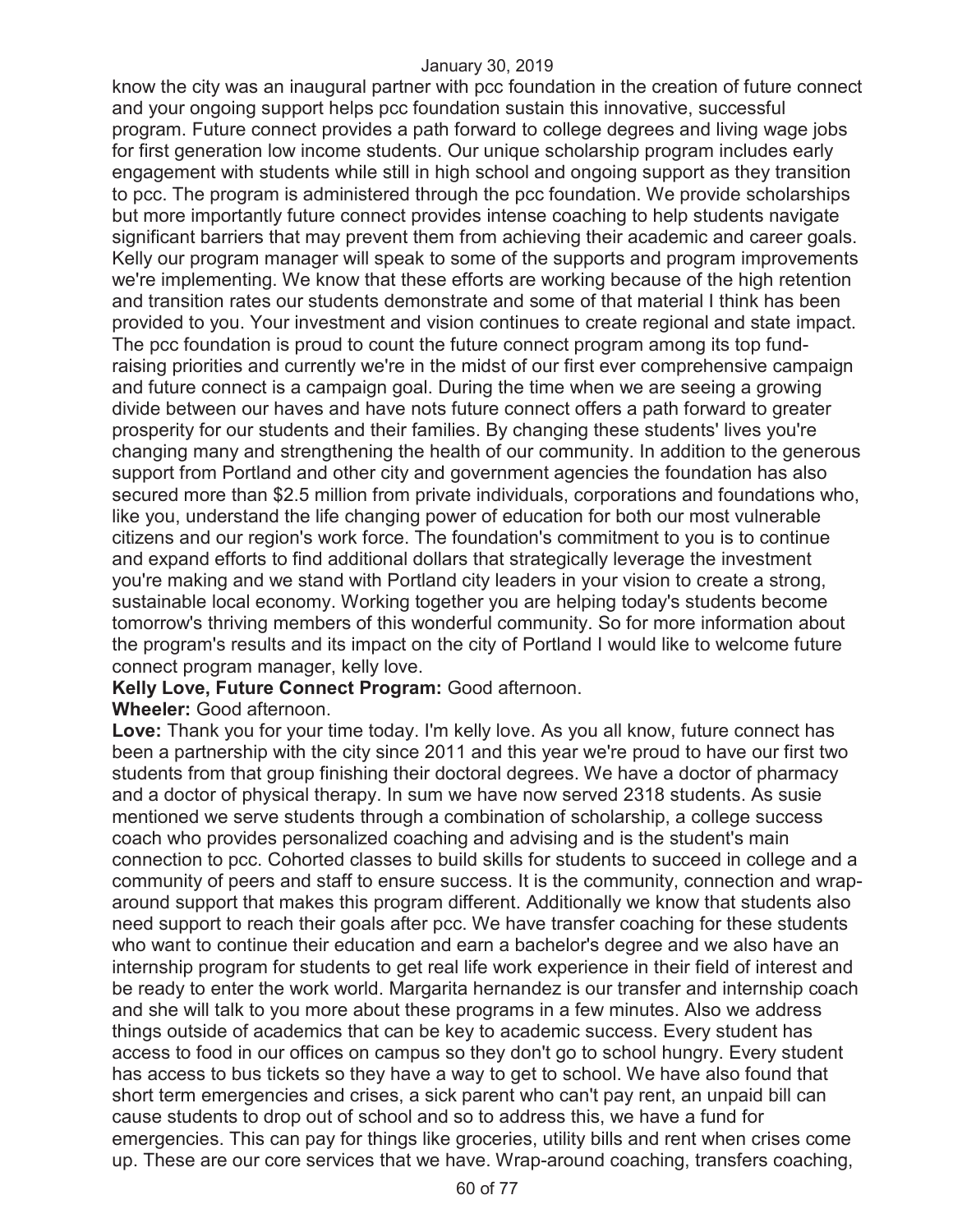internship support and emergency support but what we found as a program is that there are a greater number of students wanting support than can be served in the program and we've worked to develop innovative programming to address this demand. We start in our high schools providing information about attending college, financial aid, scholarships and visits to students' schools and classrooms. This both works to both fill a student's knowledge but really more importantly their identity as someone who is college bound. Last year we reached over 5,000 students in our high schools and expect similar numbers this year. We have also found that students need a support once they have applied to future connect so this year we developed an innovative texting program that we're reaching out to all applicants. We found that most high school students prefer to be texted rather than e-mailed so we send out texts with small steps each week to keep students on track toward attending college. Students get information about admission, fafsa, orsaa completion, scholarships, Oregon promise and other steps they need to take to successfully enroll. Students can reply to these texts and get individualized support and connection with a person. Second, as we admit each year's group of students but we had over all who cannot be admitted are wait listed. Last year we admitted 345 but had over 1,000 who applied to the program. Now every student on the wait list is offered the opportunity to attended workshops on campus that we call summer connect, that include advising, financial aid support, resources and community building. Students also receive text based coaching advising over the summer that continues into their first year of school. I want to draw your attention to the back of the handout in front of you. This has some of the demographics of the students on our program and wait listed students. We're admitting students who have the highest need. We're not looking at the students with the highest academic indicators. We prioritize those with most challenges and most barriers to attending and succeeding in school. Last year the percentage of low income students and students in foster care who were admitted to the program increased. We are also serving more wait listed students in helping those students get admitted and started at pcc as well. We are going to continue to work to broaden our supports to every student who is interested in our services and we once again want to thank you all for your support of future connect. And now that I have given you an update i'm going to pass this to transfer coach margarita hernandez so she can share about the work she's doing with students. **Wheeler:** Great. Thanks.

## **Margarita Hernandez, Future Connect:** Good afternoon.

# **Wheeler:** Good afternoon.

**Hernandez:** I have been working with future connect program for the last two years as a transfer specialist and an internship coordinator. My connection with Portland community college started in 2003 at the rock creek campus taking classes to learn english. For a long time my dream was to one day serve the college that opened the doors to me as a student. Like students in future connect I was a first generation low income student. And I relied on encouragement and support from our pcc faculty and staff. I later transferred to Portland state where I earned a bachelor degree and in march I will complete my master degree in educational leadership. My own transition and experience navigating college has given me the inspiration to help our pcc students with dreams of achieving an education. **Fritz:** Excuse me one second. Karla, could you put our speaker on? Okay. Go ahead. Thank you.

**Hernandez:** It's truly an honor to be part of a team that supports students at every step in their academic journey. I feel so fortunate to know almost every student in our program and to be an ally to them in finding ways to follow a career path despite the challenges they face. I started working with our students after last year at pcc. I reach out to all of them and ask if they want to transfer to a four-year school. I visit every pcc campus and meet with our students there. Every student has a unique interest and goal and my job is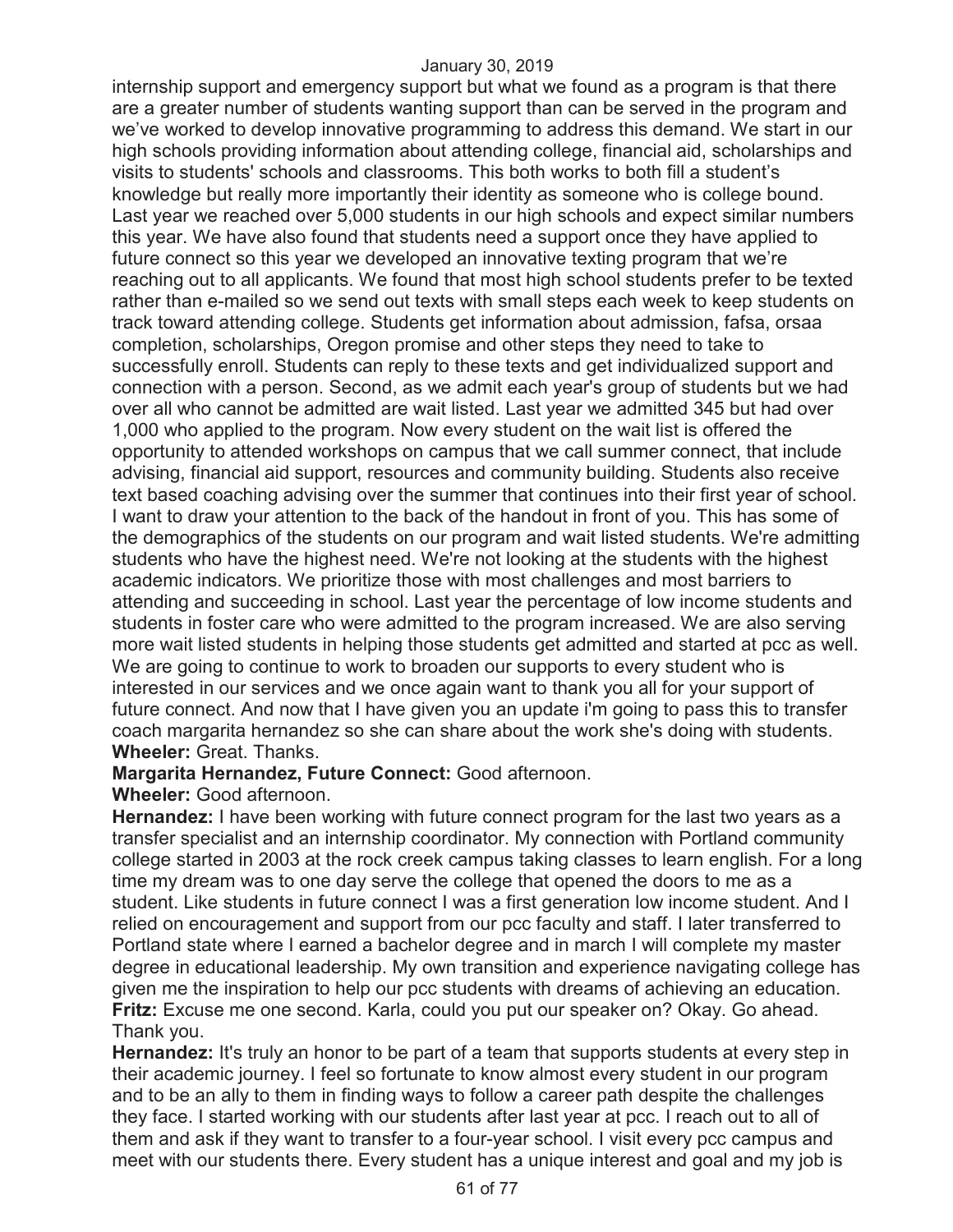to support those goals and help them to prevent any anxiety surrounding the transfer process. The advice and support I provide in my role a transfer specialist is essential to our students success. Not only during the transfer process itself but also to the persistence in the institution. I have developed tools to guide our students' transitions together with the students we navigate timelines, applications, admissions and scholarships. We can probably say that many of our students earn full rights at Oregon universities and others outside of the state. Our students have stories to tell and be proud of. I feel privileged to be trusted with our students' stories and to help them use those stories to find empowerment to move forward. In addition to the transfer work I also coordinate the access to internship for our students. We have made many connections with nonprofit organizations and the cities that also support funding our program to help students become involved in the communities. Organizations like vera over environmental science services in Portland, the city of Portland, the city of hillsboro, GEAR up, summer works, providence hospital and others welcome our students on paid internships each year which often leads to more employment opportunities. Our students are active members in our community and the access to these internships open doors for them both academically and professionally. These internships also provides experiences that the students can use when applying for the number of scholarships we make available to them through our generous city partners and academic institutions. We are fortunate and grateful to all the colleges that welcome our future connect students each year especially Portland state university, where their offer of partial scholarships up to 70 of our students. Lewis and clark with three full rides, linfield with three full rides, in addition to half of the cost of housing, offering these scholarships each year helps our students make the dream possible. It also gives our students the opportunity to be debt free by the time they finished a bachelor degree. Thank you so much for all your support and for inviting me to share about our program. Now let me introduce you to Rachel Hartford one of our future connect alumni and now a student and a scholarship recipient at lewis and clark.

**Rachel Hartford:** Good afternoon. My name is rachel hartford. I graduated from grant high school in 2015, and boy was I glad to be done with high school. [laughter] I felt like I was lost in the crowd of students. I had struggled to keep up in all of my classes. But I knew if I didn't turn things around to get my diploma so many doors would be closed off to me. So - and it would be very difficult to make a living. So, in the beginning of my senior year I talked with my councilor to see if it would still be possible for me to graduate. She helped me register for night school classes and online classes to retake the classes I had failed. By the end of my senior year I was able to graduate with a 2.0 gpa. I come from a low income first generation immigrant single parent household and it just felt like the cards were stacked against me. I would have to settle for a low class life and I would probably be working just to make ends meet. But then my councilor told me about this incredible opportunity. She told me about this program at pcc called future connect which was designed to help students just like me. I doubted that I would get accepted. I mean, I only had a 2.0 gpa, but I applied anyways and I got it. The amazing thing about future connect is that it not only helps financially to pay for the cost of attendance but they also provide or designate coaches to help students throughout the entire time at pcc. My experience at pcc with future connect was completely different from my experience in high school. With every student being assigned a coach they are available to help at any time whether it's via text, call, in person in their office. It was amazing. If we didn't have food they had snacks or meal tickets. If we were having issues at home, I would be able to talk to my coach and they helped me work through issues so I could put my focus back onto school. At pcc, I was able to turn my 2.0 gpa from high school into a 3.5 gpa. I stopped worrying about what my grades were and I started to explore my interests in school and learned that education is not about getting good grades although those are nice too, but it's about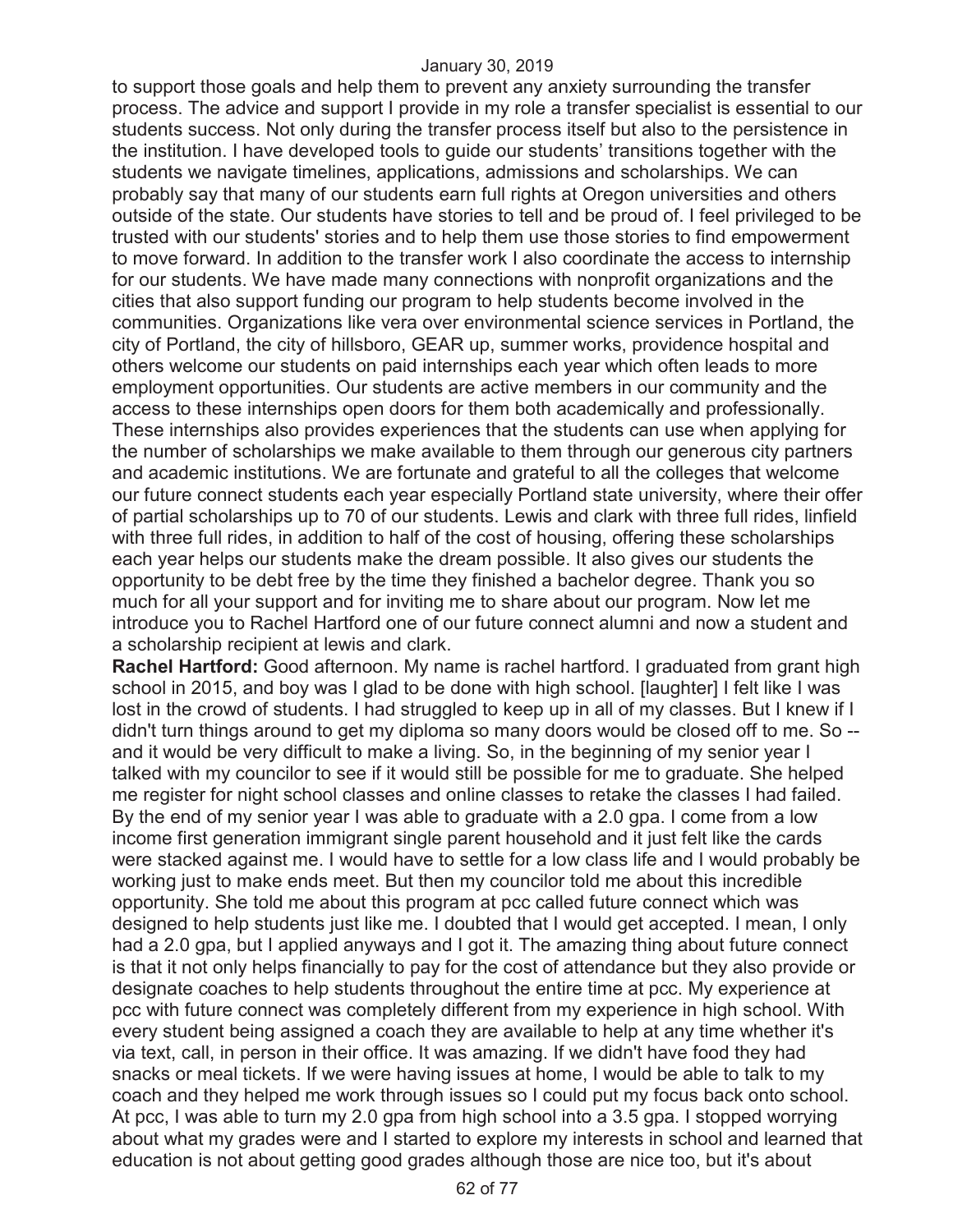furthering my knowledge. When the time came for me to start thinking about transferring from pcc, what seemed like a daunting process was easy with the help from future connect transfer specialist margarita hernandez. She's a God-send. She truly cares about her students. She took the time to get to know me, my interest and goals, and helped me to create a plan so I could take the next step forward. At my meetings with Margarita, we figured out what classes and prerequisites were required. And throughout the time she would constantly check in with me to make sure I stayed on track. At the beginning of my final year at pcc, we started working on the college transfer application, and she helped every single step of the way. She was always ready and available to support me. Lewis and clark was my first choice. However, lewis and clark is a private university and was way out of my budget. I was torn. I wanted to go to lewis and clark, but I don't want to be over \$150,000 in debt. But lo and behold, margarita comes to my rescue. She informed me that future connect and Lewis and Clark have partnered up to provide scholarships to three students, and it would cover all tuition and fees for all years of attendance to complete my bachelors degree. I'll be honest. I doubted I would get that too, like I got into future connect, but margarita talked me out of my doubts and helped me complete my application for the scholarship. On may 3rd last year, I got a notification saying an update was posted to my application status page. I was so nervous to open it, but I did anyways. I saw I was accepted. I was super excited. And the first person I had to call was margarita because she's the one who helped make my dreams to become a reality, and i'm beyond thankful to her. I started attending lewis and clark last fall, 2018, and i'm currently on my second semester there. It was a bit of a transition from pcc to lewis and clark as I had gotten used to all the support from my future connect family, but they provided the tools I needed to thrive at any school. Currently, i'm majoring in mathematics and doing the pre-engineering program. I've always enjoyed and been deeply intrigued by mathematics and realized I should study what I'm interested in and not the path that maybe many others have gone on. By completing the pre-engineering program at lewis and clark, that opened the door for me to become an intellectual property lawyer, which is my dream. **Wheeler:** That's great.

**Hartford:** I'm so grateful to be in a position where I can pursue my dreams, and it is all thanks to future connect. They have helped me so much. It is difficult to summarize, but they have helped with all aspects, with my success at pcc, my application process for lewis and clark, and they taught me what habits create for successful students, how to advocate for myself and how to seek help when needed. I do miss everyone at future connect, but I am so excited to see what the future holds for me at lewis and clark and beyond, and I just want to say thank you to future connect and all the donors and founders for making my dreams possible.

**Wheeler:** We'll suspend the rules. Thank you. [applause ] That's great. Thank you for sharing that.

**Fritz:** So, mayor, I obviously should have taken you up on your suggestion to make a speech beforehand because I almost can't talk right now, so thank you for that. I'd like to ask you to add another metric to the statistics that you give us every year, and that is how many of your graduates become city of Portland employees. I thought I had you when you said pre-engineering. I was going to offer you a job at the water bureau on the spot, but then you said intellectual property. My daughter is actually in law school in irvine, california, and got a nice scholarship there. So again, don't be put off by the sticker price. There are lots of scholarships for people who are willing to work hard. And so I just wish you all the best in your success and thank you so much for coming to share with us. **Hartford:** Thank you.

**Wheeler:** Well we always are looking for good ip attorneys aren't we. The loss of one bureau may be the gain of another. We'll see.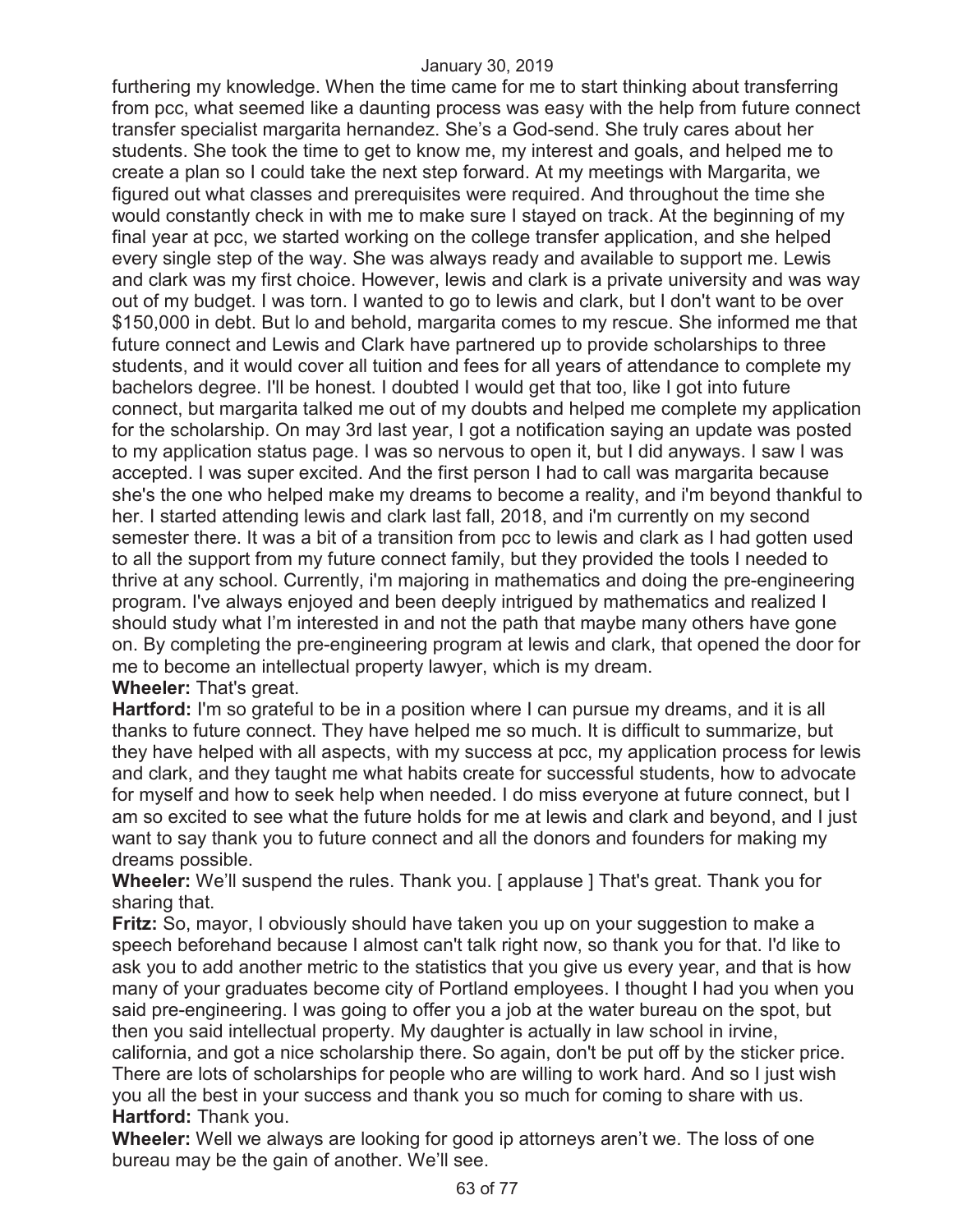**Fritz:** Well that was initially the, you know, looking at how can, it was part of the start of the equity work at the city of Portland. Is how can we establish a pipeline? And, oh, let's support students both in ninth grade and through high school but then on into college and so I'd ready like to see us, now that we've got some grads and doctorates coming online - and now is the time for us really to let your, so if you also could let your students know, that the city of Portland is really eager to get their applications. **\*\*\*\*\*:** Yes.

# **Eudaly:** Mayor?

# **Wheeler:** Commissioner eudaly?

**Eudaly:** This is always an uplifting presentation in what is not always an uplifting chamber. I'm also always struck by how I much I could have benefitted from a program like this. Although, things turned out okay for me, I did struggle with the fact that I didn't have a college degree. I didn't have a high school degree for a long time, and we need to create multiple avenues to success and prosperity. College isn't for everyone. But if it is for you, you should be able to go. And i'm really glad that you have had this opportunity.

**Wheeler:** Very good. With that, i'll entertain a motion.

**Fritz:** I move to accept the report.

# **Eudaly:** Second.

**Wheeler:** We all have moved and seconded the reports. I'll give it to commissioner hardesty and commissioner Fritz this time respectfully. Karla, please call the role. **Fritz:** Thank you for taking the time to come in all together. Thank you, Susie, for volunteering on the board. I always have to give honor to mayor sam adams who put this forward in the middle of the recession. I thought he was absolutely nuts. He was the mayor and it was the one thing he asked for and it was I think at \$360,000 at the time. And yet it was, captured the imagination of the business community and of private donors. I know the foundation does a lot of work to fundraise for it as well. Then we got the Oregon opportunities -- is that what it is called?

## **Lahsene:** Oregon promise.

**Fritz:** Oregon promise, right, which provides some the tuition. It doesn't provide the kind of wrap-around services that future connect offers. And so, although I give the credit to mayor sam adams, it was actually kali thorne-ladd who was on his staff, who had the, it was her brainchild, and now, lo and behold, she's an elected official on the board of PCC. So that's a nice full circle too, but it would be really great to get your graduates coming to work at the city of Portland.

## **Lahsene:** Absolutely, yes.

**Fritz:** People say sometimes that we don't stay in our line. Well, I'm really proud that we didn't stay in our lane on this one. It really is our lane because the whole community values that our students succeed. It is important for you to have the opportunity to have a good job and not just make ends meet. So thank you all for what you do and thank you, mayor, for continuing to fund this program and to be supportive of it. Aye.

**Hardesty:** I think commissioner Fritz did a wonderful job of providing thanks and appreciation. This story is awesome, and I just think about how many young people out there could say the same story. Except they would stop before they got to future connect because they wouldn't have had access to it, and so take advantage of all the opportunities that it presents. I certainly am grateful that there's a program out there like this that will help first-generation college students get over that hump. I don't know who said this, and they said it much better than I can. It's not that we aren't all capable. It's just that we just don't all get opportunity to do so. Aye.

**Eudaly:** I already said my piece, so i'll vote Aye.

**Wheeler:** Well, i'm just warming up. This is fantastic, and I obviously strongly support this. And I definitely want to give credit where credit is due. This has been in the works for a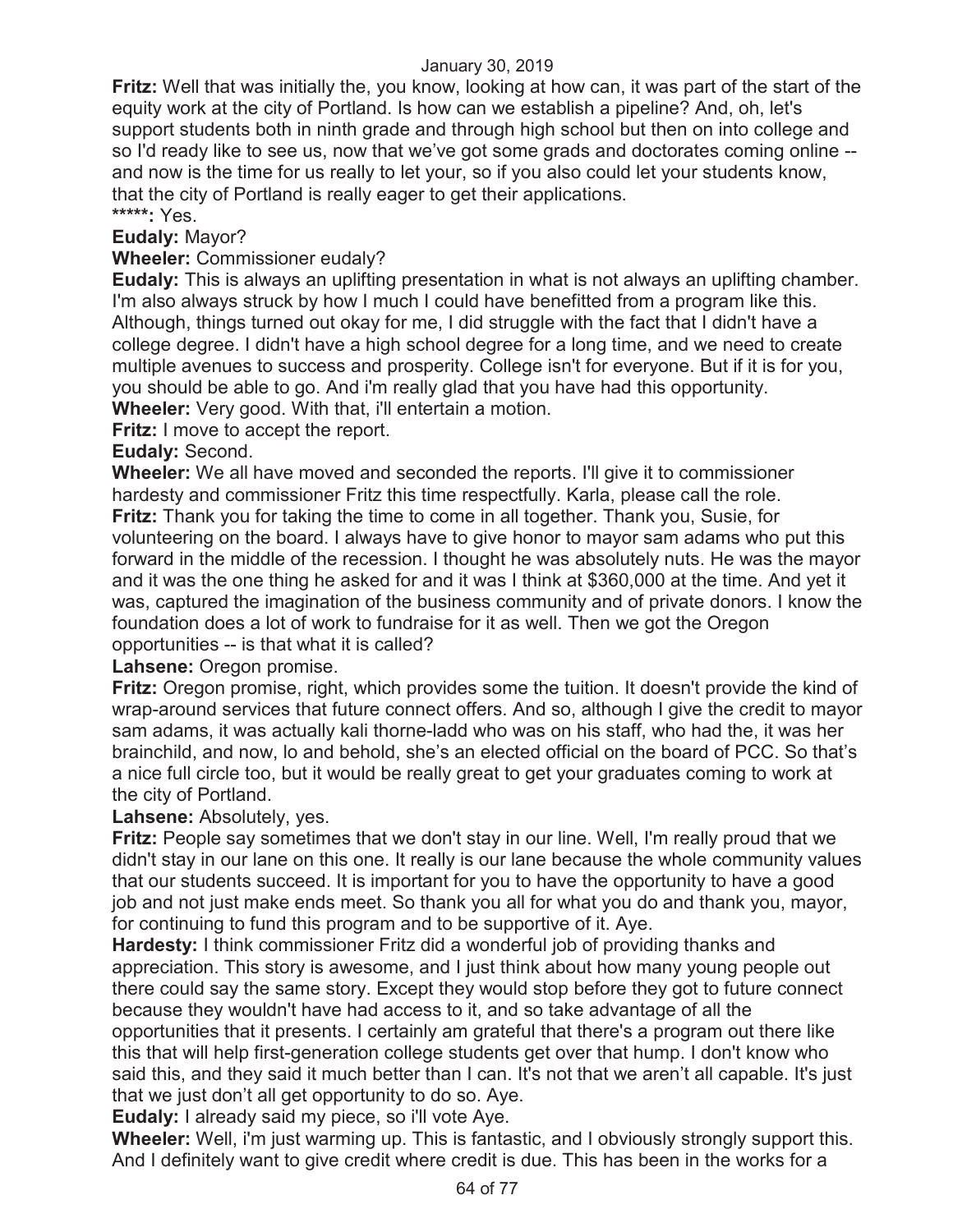long time. You mentioned commissioner sam adams. Commissioner Fritz is under selling her role in all of this. Of course she has been staunchly supportive of this over the years. Sam maybe had a partner back I the day in the Multnomah country chair, some guy I don't remember him, whoever he was. But the important thing here for me is as I listen to this story, it took two leaps of faith for you to achieve the level of success that you've currently achieved. First of all, you had to overcome sort of the belief that you had that the barriers you were facing might actually be formidable barriers. You jumped over the barriers, and you had an advocate who helped you jump over the second barrier and see the possibility in lewis and clark. You didn't give up. That speaks I think as much to your innate drive and sense of personal ambition as it does to the program overall. My challenge to the program is this as we move forward in the years ahead. We can't leave it to happenstance. We can't leave it to just the chance that you have a student who's really driven and highly motivated. We have to figure out how to find the kids who are maybe on the periphery who don't see that opportunity or maybe don't have that opportunity to reach out to the right people or maybe the right people don't reach out to them in the program. I'm hearing so much about how instrumental you are as the outreach coordinator for this program. We have to figure out how to institutionalize this, right? How to make this seamless, how to make it accessible to everyone as part of the process. In the meanwhile, this is just a fantastic partnership. And I know I'm proud to be a bit player in all this. Thank you. I vote Aye. The report is accepted, and we have a request for a photograph up front. We even have a professional photographer here.

**Love:** On fridays in our program, we give out hoodies. One hoodie to a student at each campus with the future connect logo. We do it to build community and make students feel more connected. So if you all would like, we have brought hoodies for you all today as you are also part of the future connect family.

**Wheeler:** Great. You want us to wear it for the photos?

**Love:** If you would hold them up, we would love to -

**Wheeler:** Okay, because it does not violate - my only rule in photographs is, I have a no silly hat rule.

**Love:** We have no silly hats for you today, so we're all set.

**Wheeler:** Okay great. So let's just go ahead and do it up here.

**Eudaly:** It might violate city dress code, but - [laughter]

**Hardesty:** It actually is color coded to you, commissioner.

**\*\*\*\*\*:** We're indiscriminate about sizes, so we brought a whole bunch of different size - **[photographer]:** All right, everybody. Three, two, one, smile. Let's grab one more. Three, two, one, smile.

**Wheeler:** How did it turn out?

**[photographer]:** Excellent. Thank you.

**Wheeler:** Check this out. Look at this. Think of the things I could do right now.

**Hardesty:** [laughter] The power –

**Wheeler:** So, believe it or not, the only thing i'm authorized to do at this particular moment since our next item and our only remaining item is a time certain, we're going to take a 15 minute break so commissioner hardesty can eat her lunch. We'll be back at 3:30, time certain.

At 3:15, council recessed.

At 3:32, council reconvened.

**Wheeler:** Good afternoon, everyone. Welcome. Thank you for those of you who have been here, thank you for your patience. At this point, Karla, we'll take up item 91. **Item 91**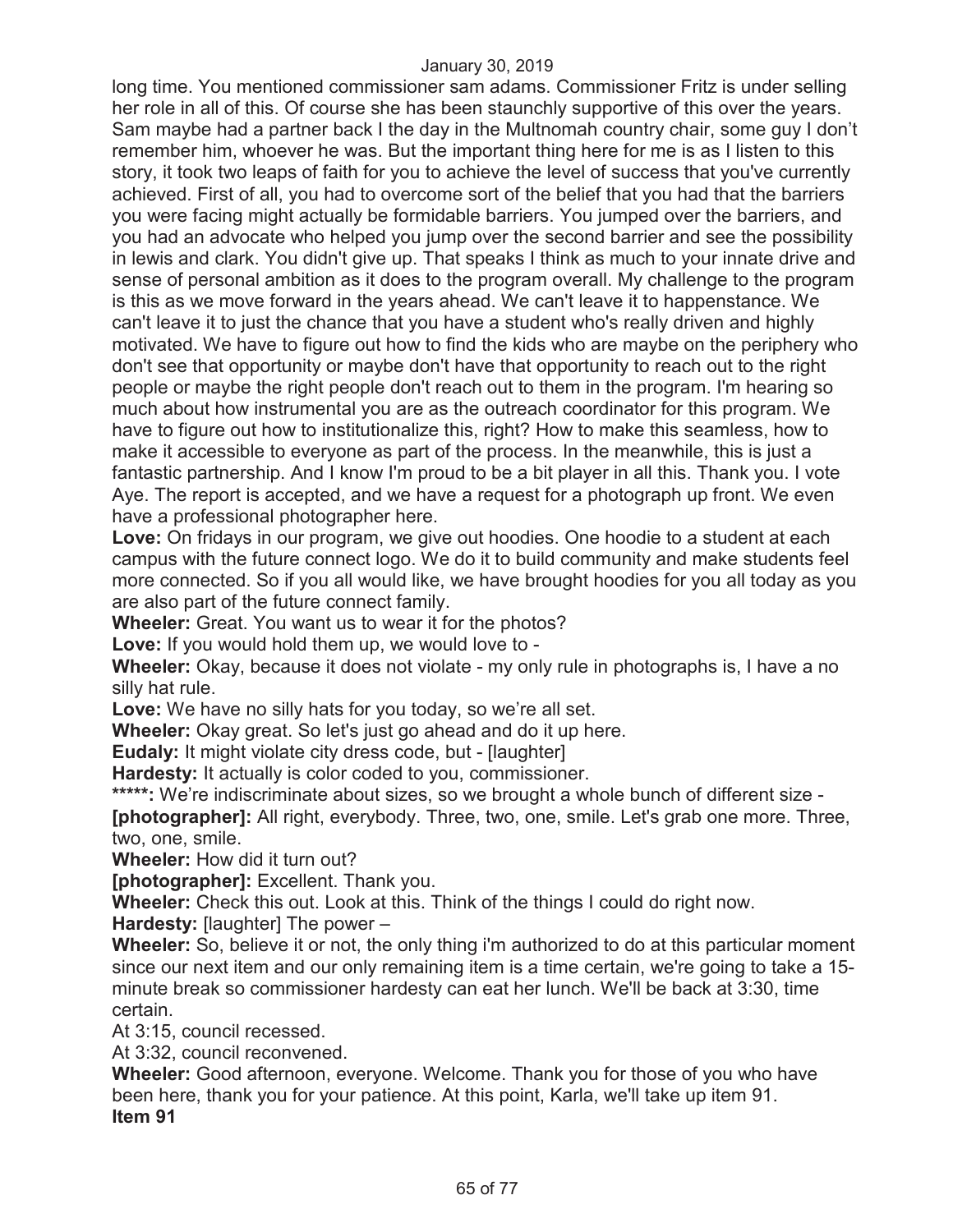**Wheeler:** I would like to welcome everybody to Portland city hall. I would like to start off our presentation today by introducing irene marion from equity and inclusion in the Portland bureau of transportation. [applause] welcome.

**Irene Marion, Portland Bureau of Transportation Equity and Inclusion:** Good afternoon, mayor and commissioners. Thank you so much for having us today here to celebrate black history month. I'm irene marion. I work at the Portland bureau of transportation as equity and inclusion manager. I'm here today representing the CAAN network, the city african-american network. We are an affinity group of the deep employees of the diverse and empowered employees of Portland. We represent the 820 current black employees that work across the city. We appreciate having easy access to information about our demographics. I was actually on the oehr website today where I was poking around and kind of learning a little more about us. So I want to walk you through the materials that we just distributed to you so that you can kind of follow us along on our journey today. So the city african-american network again, we are an affinity group of staff. Our work is really to connect the black employees across the city and to help empower them professionally so that they can not only be retained here as city employees but really make it up through the ranks. So the first material that I want to point out to you is again from the oehr website.

**Fritz:** Office of equity and human rights.

**Marion:** Office of equity and human rights. Thank you, commissioner. There's an employee demographics dashboard and what I have put before you is information about the black employees across the city. It's interesting to look at this information to see how the staff is scattered across the city, what types of positions we represent, how we are making our way through the ranks of the city, how many of us are veterans, how many are disabled. Our age and also the increases in black employees across the city over time are on the back page. So I just wanted to flag that because we represent all these folks. We don't talk to them or see them every day but we represent their interests and we definitely encourage you through your work with your bureaus to be connected with them as well. So today we are here. This is one of the types of programs that we host. We actually host monthly meetups with black employees across the city. We called it the never eat alone meetup, where we meet monthly, mostly at the housing bureau just to connect and talk about different things that we are dealing with as city employees, but also to have social engagement as well. During black history month we host usually a series of events. Last year we had a great series of events and appreciated all of your support. This year we have five events that we are coordinating and i'll talk a little bit more about that at the end of today. Then on juneteenth you can expect us back for hopefully a proclamation on juneteenth and to have another series of events. I'm here to introduce our black history month theme then kick it over to another couple other CAAN network members. So this black history month theme is set by the association for the study of african-american life and history. Their established theme this month is black migrations. What they're looking to do is really focus on the story of how black people have migrated to America, how we migrate around the country and for us here today, we want to share stories about how we're migrating around the Portland region. So I'm excited because we have a panel of really cool youth that have come from different black organizations and networks across the area. They are going to talk about their black migration stories and they are also going to pose a question to you. So we have a couple of those in our run of show packet for you here today but they will present them as they share their black migration story. With that I will kick it over to kim mccarty, who will introduce our first speaker. **Wheeler:** Thank you.

**Kim McCarty, Portland Housing Bureau:** Good afternoon, mayor, commissioners. I'm kim mccarty with the Portland housing bureau. I'm pleased to introduce our young leaders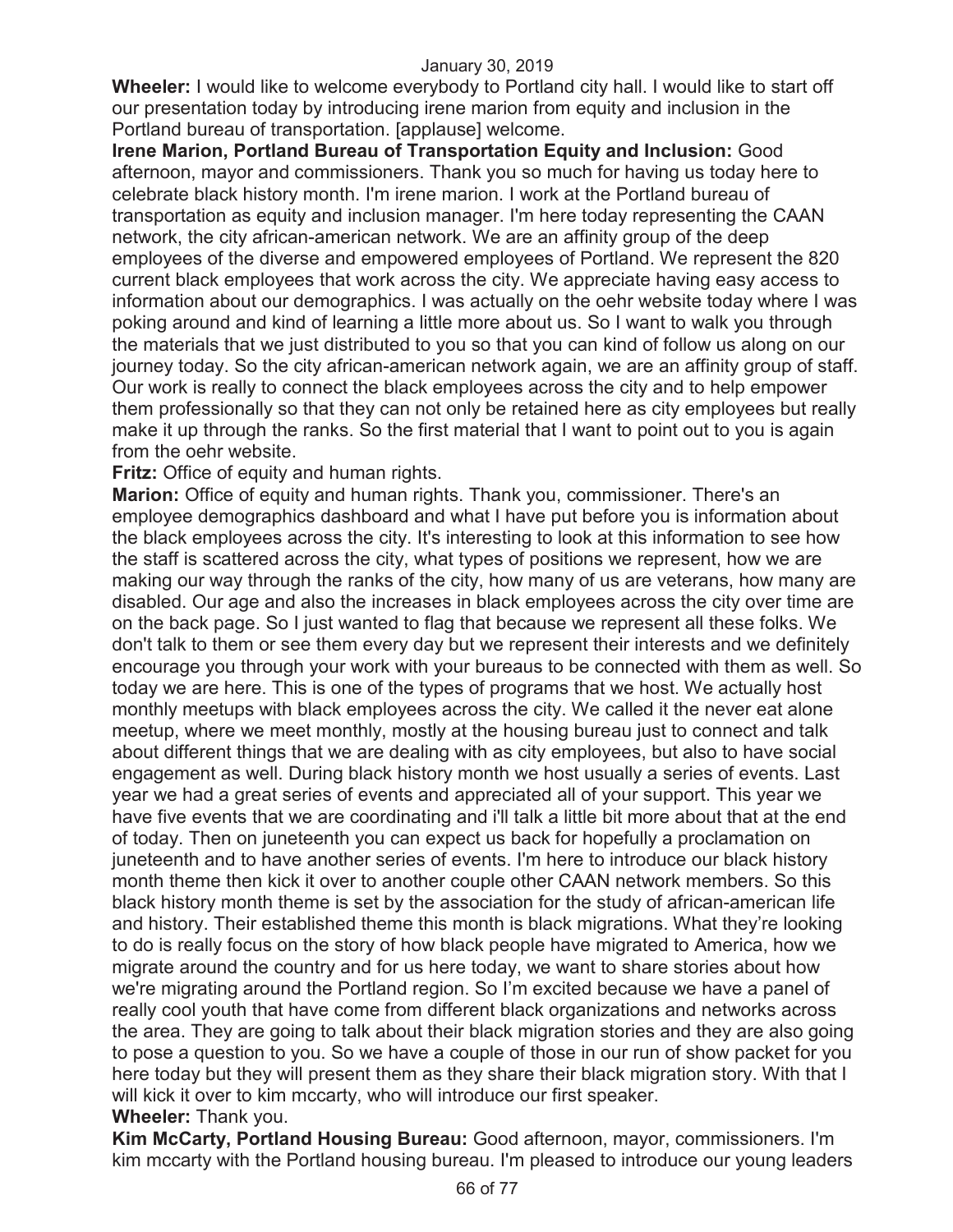here today. They're going to talk about their migration stories. To start off, we have taji chisimete. Taji is 17 years old and a junior at de la salle north catholic high school. Taji has been active in civic engagement and leadership since middle school. Taji currently sits on the Multnomah youth commission. Over the past year, Taji has founded a nonprofit called youth educating police that works with the Portland police bureau to sustain youth involvement in the training process and to have strong investment in building relationships between police and youth. Taji believes in uplifting and empowering all minority groups and does so in intersectional frameworks to guide his work. Thank you for coming in. Let's hear his remarks.

**Taji Chisimet:** Thank you so much. Thank you, commissioners, mayor wheeler. My name is taji chisimet, i'm here to give you my opinion of the state of black america. I'm a first generation son to a kenyan immigrant. My father came to america seeking educational opportunity and his journey was similar to millions of others who since have come to america for economic hope, political relief and educational forituity. Today we're lost in a perilous and scary fight for a future build on multi-culturalism and acceptance. The issue of black migration isn't in the limelight, however more close to home there's something very pervasive in our own neighborhoods. Gentrification. I moved to the city about seven years ago. I lived in new columbia and north Portland where I discovered my identity as a black man. Nowhere else would I have found such a salient culture, a culture at the brink of extinction. See the state of black america begins where I call home, Portland. As of now I live in this gray area of Portland called bethany and I feel as if i'm looking at Portland through a window. This conversation and issue of housing has never been more apparent and is certainly at an apex. Despite the attempts of our administration to renounce refugees and immigration Portland deserves to be a city of acceptance and inclusion. This practice begets nativism and I do not want to wealth to be the end of our culture and our people in Portland and I feel as if my story and my experience is not singular in that way. However, I have spoken to friends and peers who claim gentrification is not a bad thing, that we should see it as a tool. Such an arrogant statement perpetuates the experiences of those who can no longer call Portland home. I sit here today and ask you to recognize those stories and see how Portland can play a role in uplifting those voices. Over the last summer I had the opportunity to collaborate on the black male achievement summer cohort for the second year in a row. This specific year we focused on black owned businesses and black space and that work in specific force me to further question the accountability of people in power. And this leads me to my question of, as city council members, what is your vision and what are your goals of how you can improve outcomes for black communities in Portland and what is your plan for reaching those goals? See, this question does not have to do with work already done but rather the future initiatives in areas of our voice, community, housing and safety. All values and principles that city of Portland holds. Thank you.

**Wheeler:** Thank you. How would you like us to go about responding to the question? **Chisimet:** I believe the responses will be after the other stories are told. **Wheeler:** We'll take our lead from you. Thank you.

**McCarty:** Thank you. Taji has to leave, but as he said we'll restate the questions and we're looking, all of the youth are looking forward to your responses.

**Wheeler:** Great. Taji, thank you very much for your talk. [applause]

**Eudaly:** I would like to recognize taji as perhaps the youngest member of the very thrilling office of community and civic life code change committee. I'm so impressed with all the youth who are involved with Multnomah youth commission. I have a special fondness for taji, and just anyone willing to serve on that committee gets props from me. Thanks for being here, Taji.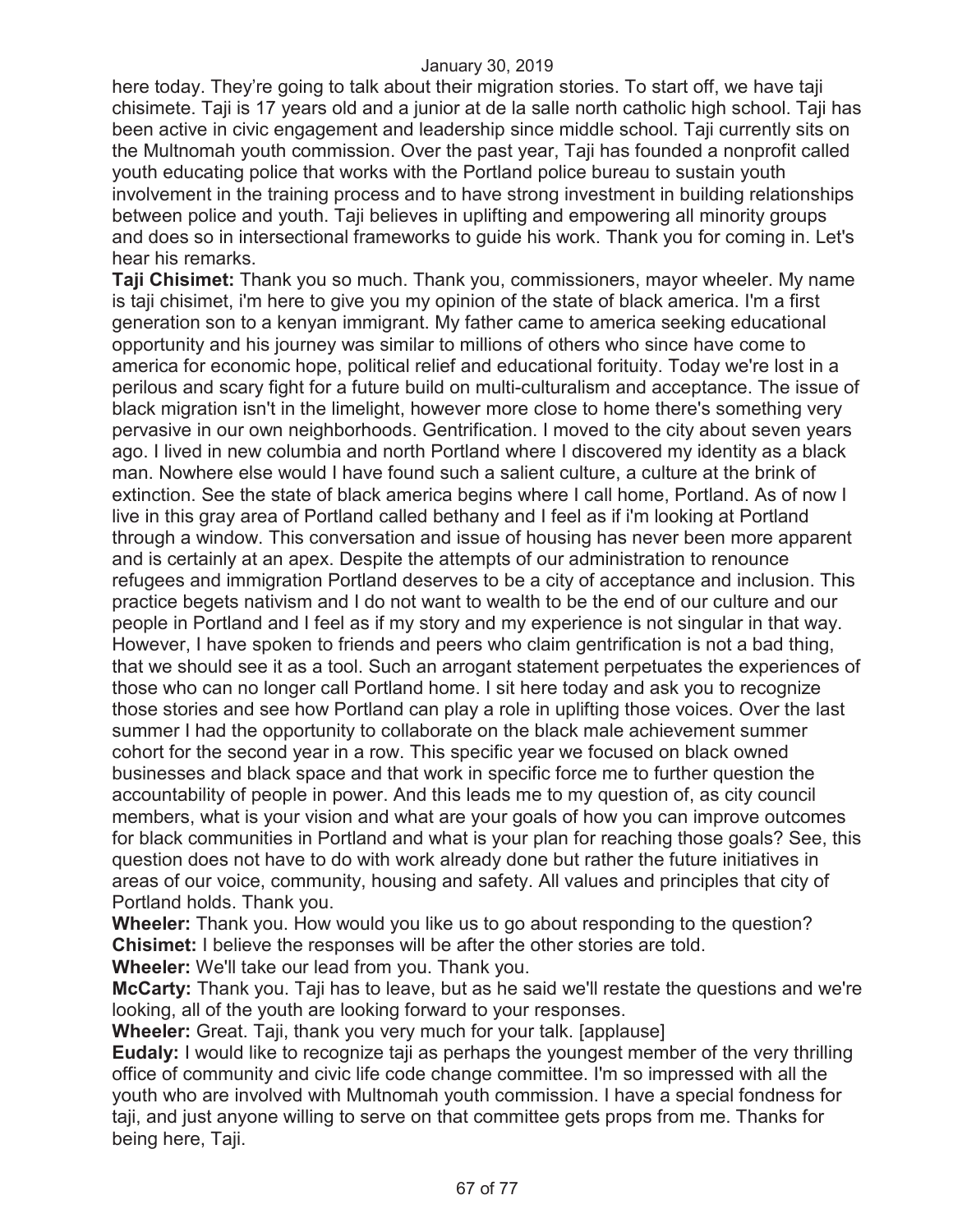**McCarty:** Thank you. Our next presenter is mariam. Mariam admasu is ethiopian american who was born and raised in northeast Portland. She's currently pursuing her master's in social work at importantly state university while working at central city concern as the associate director of equity and inclusion. One thing that she would like people to know about her is equity inclusion are not buzzwords or check marks in work that she does. It's a plan of action that consists of breaking down barriers, feeling uncomfortable and shifting the norm.

**Mariam Admasu:** Thank you. Good afternoon, mayor, commissioners. When I think about black migration, so many things come to me based on my personal experience and my vicarious experiences. When I narrowed it down to my immediate family's experience, I landed on the story of my parents coming to america. In 1984, my dad fled ethiopia into Kenya as a refugee in hopes of a better life. Three years later my mom joined him in kenya and they got married. Shortly after my mom became pregnant with my brother and they found a family who would sponsor them in a small town called the dalles, Oregon. In november 1988, my parents arrived in Oregon and my mom was eight months pregnant at the time. When they arrived they had no idea about the racist history of Oregon but they learned quickly. Not even a week after their arrival they were met with the horrific news about the murder of Mulugeta Seraw. If you don't know, Mulugeta Seraw was a 28-yearold ethiopian immigrant who was beaten to death by white supremacists off the corner of 31st and pine right here in Portland, Oregon. That wasn't the welcome they were expecting when they envisioned their american dream. When I take a step back from my family's migration experience black migration can mean many different things. Although my family came from ethiopia on a plane I am not ignorant to black migration that's been met with racism, exclusion and trauma. Let's think about the transatlantic slave trade. I consider that to be called stealing and selling of human beings but that was a large population of africans who were enslaved and brought to america. Then there's the great migration which is when more than 6 million black people migrated from the south to the north, midwest and west between 1916 and 1970. Then if we really zoom in, we'll see the history of black migration to Oregon. This history, one filled with hate, exclusion and systemic racism continues to impact the black community in Portland today. From the golden west hotel to vanport to north and northeast Portland, when I think about black migration to Portland I think about families that have been torn apart, people and businesses that have been displaced, and communities that have been traumatized. But then I think about it again and that's not black migration. That's gentrification. Black migration can mean many things to many different people but when I try to wrap my head around it the one thing I do know is black migration means resilience, dedication, and the strength to keep pushing forward. Thank you. [applause]

**\*\*\*\*\*:** Thank you Mariam.

**McCarty:** Like to introduce our next speaker. Jamartae Brown is 23 years old from northeast Portland and attended jefferson high school. In december he just graduated from peru state university, in peru, nebraska. He just recently signed an ifl indoor football league contract to play football and is leaving tomorrow to be stationed in north Dakota and traveling around the country playing. He will share his question with you. Do you want me to read it or -- how are we going to improve our city's gentrification without moving the black and brown out further?

**Jamartae Brown:** I appreciate the introduction. It's like you said before, i'm a native of northeast Portland. My family came out here from the south. My great grandfather, on my dad's side, he came from world war ii and moved out here from mississippi and on my other side, mom's side of the family came from little rock, oklahoma. I mean that was in the earlier years when black migration was real, real big coming from down south and also you know dealing with the grandparents and great grandparents dealing with world war ii war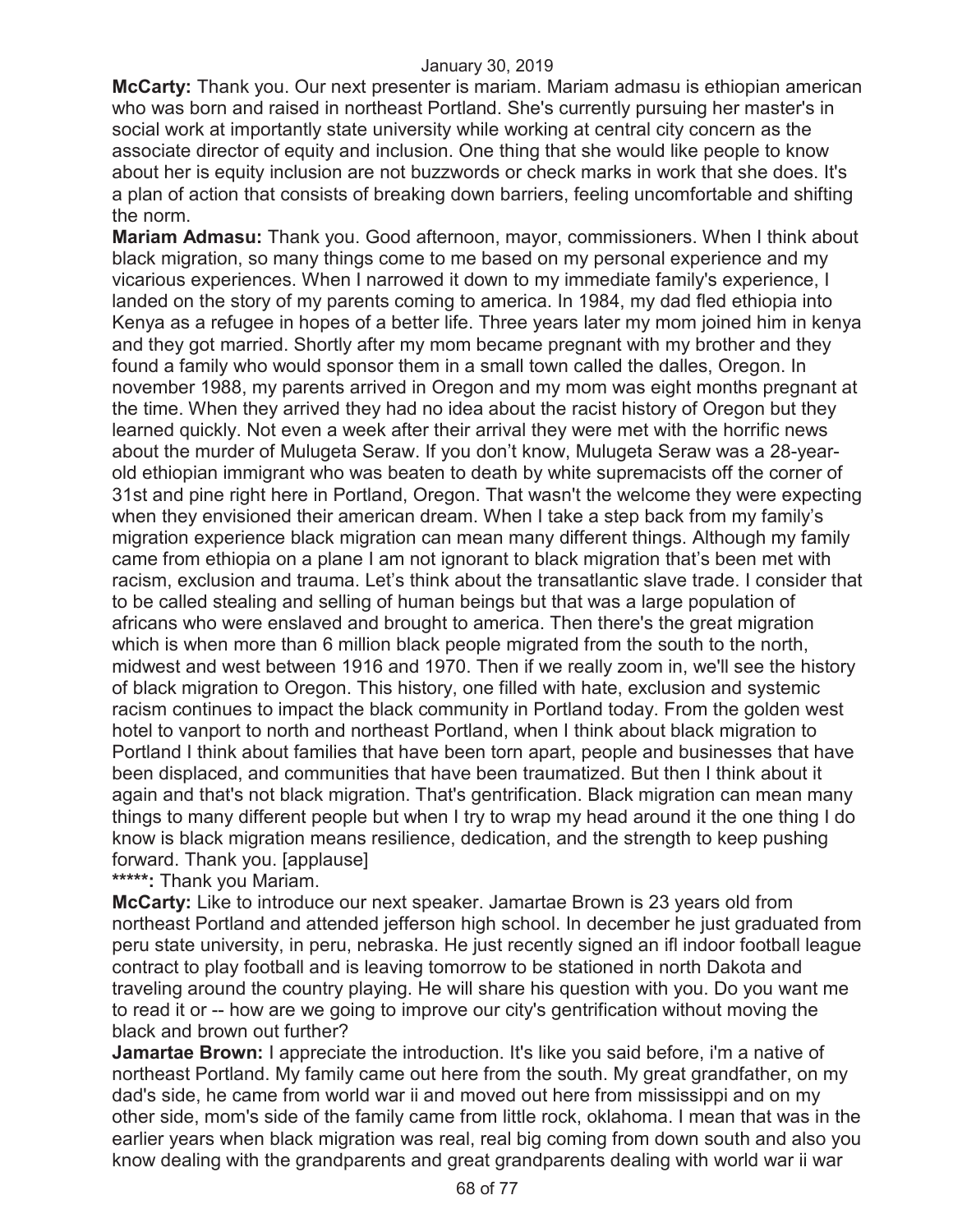and, you know, I grew up all around this area. I attended woodlawn elementary as an elementary kid, went to sei academy, which is a self-enhancement nonprofit organization. That's something you guys might be familiar with and I attended jefferson high school. It's been a journey seeing how the city has transferred, just the different ways and the different outlets. You know that different communities have made it. My grandma stayed on Kirby, Emerson. As we speak right now, right across the street, and three houses down. I think it will be half million dollar homes but that wasn't the original homes that were torn down, you know, building new homes. Not saying that's a bad thing, but what happens when we have to move all the way out to 122nd, 148th, 162nd, so forth, so on. So one of the main things that I feel like you know being a part of the black community we have to understand that we have a voice, you know, and we are just as important as anybody else. It is not just about the black community, it's about all people as well. So I want to make that real clear. But just the whole migration piece has been a journey. I think I have been very fortunate to have all the individuals that educated me about how it was in the '50s, in the '60s, in the '70s. When I'm a 90's baby, born in '95, I was born right into, you know, the gang epidemic, the whole epidemic of that era and in the early 2000s and so I feel like we up here as young folks in the community we have a voice. I think we should be heard. We are just ready for change and change in the right way. [applause] **Wheeler:** Thank you.

**McCarty:** Thank you, Jamartae. Our next speaker is malia forney. She's 25 years old sociology student at Portland community college and currently works at mt. Scott community center. She is originally from indiana but moved to Portland about a year and a half ago from atlanta, georgia. At pcc's southeast campus she is the club coordinator for the black student union and an active member of the black community of Portland.

**Malia Forney:** Thank you all for having me. Thank you to the commissioners and the mayor today. Like she said I am originally from indiana. After going to indiana university about seven years ago I decided it wasn't the environment for me and I moved to Washington d.c. Where I served as an americorp member doing ten months of service. After my time in Washington dc, I moved to atlanta, georgia, where I worked at the martin luther king, jr., national historic site. I learned all about the history of our people and the strength and resilience in our community. I learned for the first time about the richest black neighborhood in the world, auburn avenue, and I was captivated. Moving here to Portland about a year and a half ago was almost a 180. I have learned a lot about the city, especially being a sociology major, going to pcc, which has fantastic teachers, fantastic educators and being a part of the black community of Portland which strives to bring black people to the resources that are here in this community. It's been very welcoming as a person who has not grown up in this city, as a black person who has not connected to the gentrification in the same way that people have been affected. It's been welcoming being here but one of the things that I have learned is that a lot of black people move because they say there are not enough black people here so therefore they move. So the black population here is decreasing every year. So one of the questions that I had was what does the city plan to do to make black people feel more comfortable in this city and enjoy being mentally strong here and economically strong as well. [applause]

**McCarty:** Thank you Malia. Our last presenter is syairah sims. She's a junior at reynolds high school and is a classically trained cellist. She's a straight a students, bsu president, delta gem and a member of the national honors society. During the spring she syairah plays softball for her school. She's also a dancer, actress, and appeared in both local and national print ads and commercials and has performed on stage since the age of four. She is interested in everything from fashion to law and is looking to attend her dream college, columbia university, after graduation. Welcome.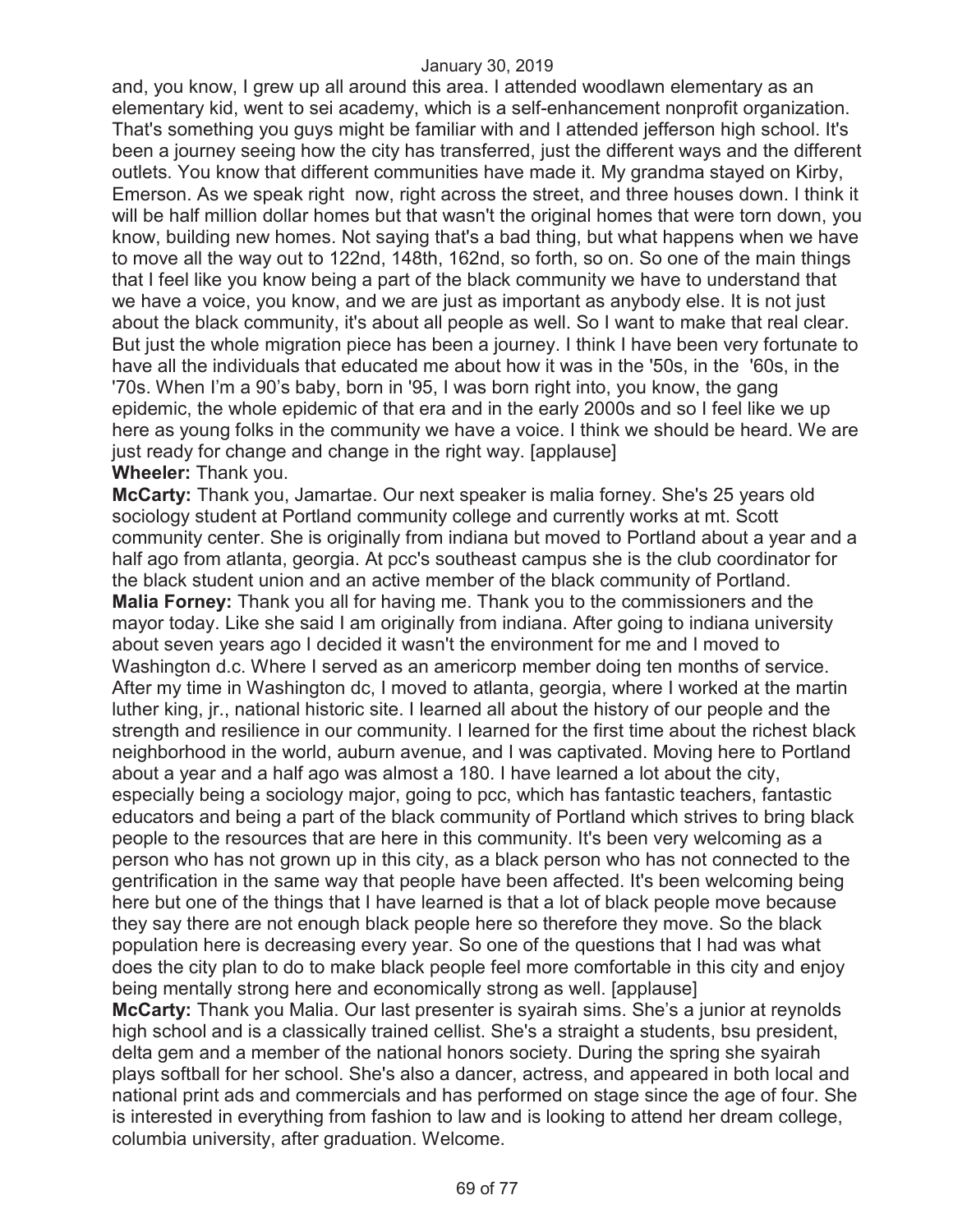**Syairah Sims:** Thank you for having me. My name is Syairah sims, as she stated. My story of my family's journey to Oregon starts with my great-great grandmother dorothy, who moved from texas to come and work on the shipyards in vanport. They later were moved into red line communities after the flood and my family has been in Portland ever since. My grandma had my mother, who was born and raised in Portland and my mother had me, who was born and raised in Portland, Oregon. We were then moved out into the eastern community where I have basically grown up since I was a little girl, and most of my story starts with education because that's all I have known since I have been in school since preschool. So education in the eastern community is very difficult for africanamericans, especially those who have been moved out because of causes of gentrification. So we often don't have the same resources as other peoples have, and educators are not prepared to deal with african-americans who move out that way. What I have a question about is what are you doing now to make resources and politics more accessible to african-american youth today. [applause]

# **Wheeler:** Good.

**McCarty:** Thank you, everyone. I want to introduce cj Robbins from the office of equity and human rights. He's going to facilitate a conversation between our young leaders and our mayor and the commissioners. Thank you.

Wheeler: Great. Thank you. Excellent. [applause]

**CJ Robbins, Office of Equity and Human Rights:** Good afternoon commissioners and Mayor wheeler, thank you for the opportunity to have our young folks speak on some topics that are close to their heart and important to our community. I coordinate black male achievement efforts as was shared out of the office of equity and human rights. The way I see it, we had five questions and we have four commissioners. So if we can have -- and the mayor. Three commissioners and the mayor.

**Wheeler:** I'm still a commissioner. I just get more grief. [laughter]

**Robbins:** So what I would like to see is have each of our young folks reiterate their question and those that didn't get a chance to ask their question to ask. Then I will leave it up to you all who responds to each question. I will remind the commissioners, specifically, we only have about 15 minutes for response [laughter] so this is an invitation to a much longer conversation with these young leaders from our community. Speaking as well to how they can engage in that broader conversation and join in ways like taji is engaged with the office of civic and community life. With that, we'll start here.

**Admasu:** Sounds good. So my question today is, as we know, houseless youth of color and lgbtqia+ youth are disproportionately affected by houselessness in Multnomah county. In addition to the services we provide that are specific to the lgbtqia+ youth and the homeless youth continuum, what efforts are being made to provide culturally specific services for black youth and youth of color in the homeless youth continuum.

**Wheeler:** I'll go ahead and take a first swing at that. First so we don't claim credit for other people's work, Multnomah county manages the homeless youth continuum but obviously we're huge supporters of the overall homeless services network through the joint office of homeless services between the city and the county. Of course, there are significant culturally specific service providers. We recently had the Q center give a really good presentation here at city council. We have been very supportive of outside in, new avenues for youth, janus youth services and others. Our own strategies around housing focus specifically on the needs of the african-american community and lower income communities. Cupid alexander, sitting behind you, runs the housing services for the mayoral administration. We have been focusing on a couple of very specific projects, the north northeast housing strategy, which includes what's called a preference policy designed to ensure that families who were impacted by previous development and gentrification are at the top of the list in terms of being able to return to the community and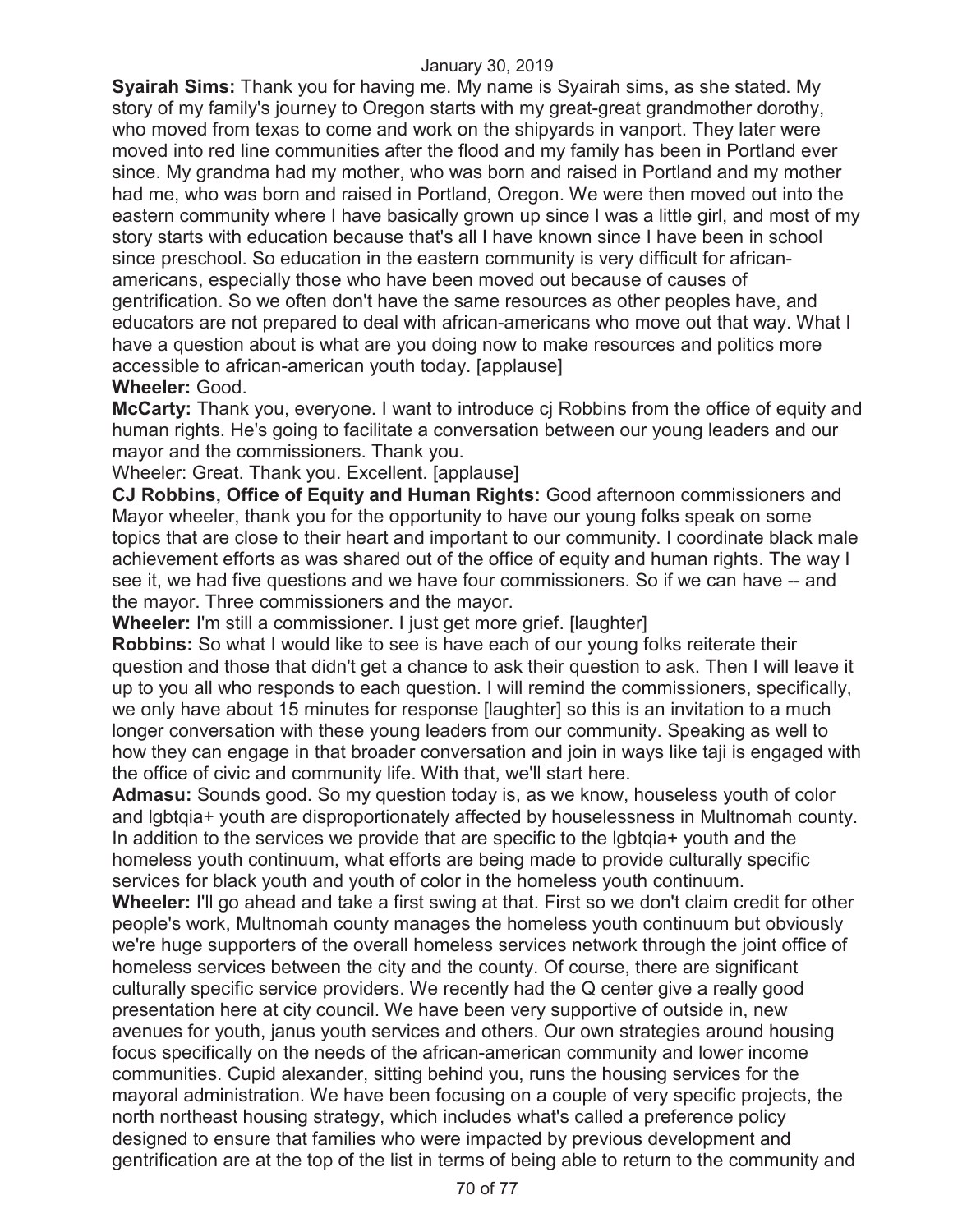take advantage of the affordable housing that's being created by the city of Portland. That is largely a community driven process. Similarly since we're talking about gentrification, the hill block over near legacy, that hill block was taken away from historically -- a historically black neighborhood under the guise of urban renewal with the expectation that it would be developed. The black families' homes were demolished and no development ever took place. So that's been a very, very sore spot for the black community here in the city of Portland for a long time. We have a community driven process to work with the city and legacy to talk about the redevelopment, how that redevelopment is actually going to take place. It's a community centric effort to actually engage. So from my perspective, those are some of the tangible ways that we're getting results.

**Admasu:** Thank you.

**Wheeler:** Thank you.

**Robbins:** Okay. Just really quickly, mayor, what are some ways that Mariam could join in some of those efforts you mentioned or have her voice reflected?

**Wheeler:** We would love to have her voice reflected. The best advice I can give you,

Mariam, before you leave, make sure you connect with cupid, sitting right behind you. We'll get you plugged in. We would love to have your perspective on it.

**Fritz:** Before you go, I just want to call dibs on miss sims' question. [laughter]

Hardesty: You're calling dibs on that question. [laughter]

**Wheeler:** I didn't know we could do that.

**Hardesty:** I didn't know that either: [laughter]

**Eudaly:** She can have it. [laughter]

**Brown:** Just like I stated before, you know, just how we all stated before about the gentrification, before I say my question, one of the big things I feel like was one of the big things in gentrification was when a lot of black families are offered a lot of money for their home, they sell it for other reasons, financial problems, they may have children that have needs, going to college. Stuff like that. So somebody knocks on your door and offers you \$100,000, \$200 thousand dollars for your house, in cash or whatever, you know, whatever the money part is, and here in your mind you're thinking about your family. What can this money do for me and my family in the long run? Now whatever they do with that money is up to them, but that's a lot of money to deal with when you're coming from nothing, so I just want to kind of make that very clear as far as when you get offered for a lot of money for your home and you need the money, especially if you come from a big family. The money is kind of like the motivation. Okay. We'll move out, wherever we need to go because this money is going to help us. But, back to the gentrification part, my question was, how can we improve gentrification without moving the black or brown? You kind of stated a little bit about that, but since gentrification has already happened and people have already been in their communities out in southeast Portland or wherever for probably quite some time now, how do we keep improving that in the way we're – you know, not interested in moving back to the north and northeast, but how can we still just improve that without moving the people that are currently still in the north and northeast?

**Hardesty:** Jamartae, I want to try to answer your question. First, let me just say congratulations on being a black young man from the inner northeast who has gone to college and is on your way. You had a good support system because none of us do it without a very good support system, so congratulate you for what you have done and what you will do for your community. In regard to your question, you spoke truly from your heart when you talked about somebody knocking on your door, offering you \$100,000 or \$200,000 for your home. Unfortunately, that happens to a lot of black families, right, because if you bought the home 30 years ago, you paid \$25,000 or \$35,000 for it. This looks like a windfall until you go and try to buy something with that \$100,000 or \$200,000 that they offered you, right? What you find is you can't buy anything for the little bit of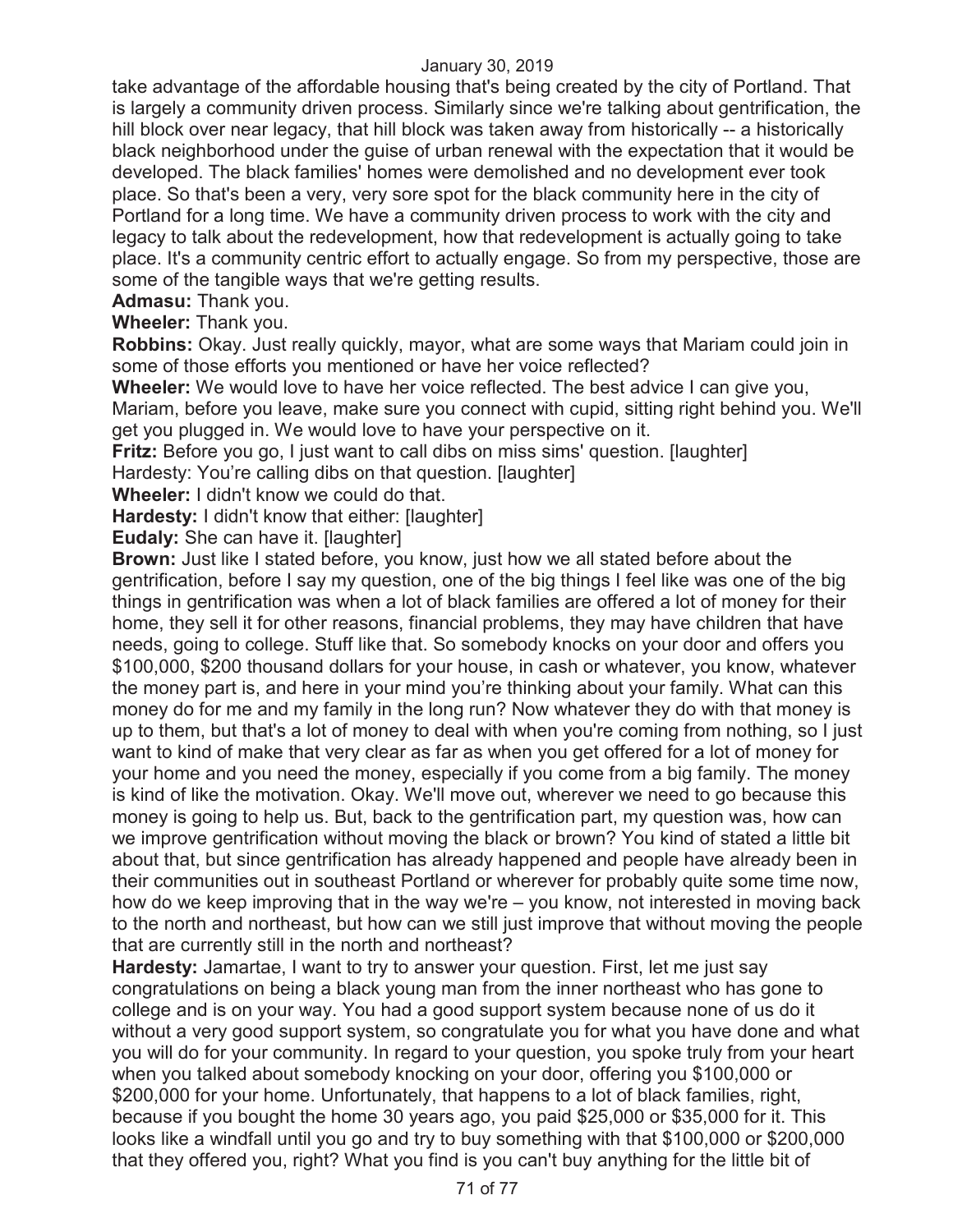money that they offered, right? I would love to see the city of Portland develop a financial literacy program where we can help homeowners understand the value of the homes that they have so that they're not falling prey to predatory scam artists who want to come and just offer you pennies on the dollar and then turn around and put a little paint on it and sell it for four times as much. That happens over and over and over again, especially in communities with limited financial literacy. You're absolutely right. There are a lot of black and brown people that no longer live in inner northeast. For those who want to come back, more power to them. But the other ones who now live in east Portland and are making home in east Portland and gresham, and in all the other places that they're making their home, we have an obligation to make sure they can build community where they are. We should not be trying to tell people they have to go back to something that just quite frankly doesn't exist anymore, right? Having people come back to something that's just a dream of what used to be is not what we want to do, right? We have to build towards the future, so in my mind that means let's stake a claim in east Portland. I think gateway is a great opportunity for us to stake a claim and say, okay, we're going to have a black neighborhood here. Let's make this happen, right? But we need young people to show up like not just on black history month but show up on a regular basis to make sure your voice is heard. Thank you. [ applause ]

**Robbins:** Thank you, commissioner. I also wanted to ask the same question. I'll just reiterate it. It'll go for all the commissioners. How can Jamartae join in some of the efforts you mentioned there as a young leader from our community?

**Hardesty:** Well, I can tell you that in my office matt mcnally is my -- they make me call him a community coordinator or outreach something or other, whatever the city term is for that, but he's an organizer, right? If you have some young people that want to actually work together and envision what it looks like in east Portland today, connect with my office. Ask for matt. He'll help you make that happen. Quite frankly, anything i'm involved in young people are involved in. It's not an extra thing. It's just how we roll.

**Robbins:** Thank you. To malia for your question, please.

**Forney:** Thank you. My question has kind of been answered a little bit, but I kind of want to open it up a little more. As someone who hasn't been here for long, when you do a google search of Portland, the first thing that comes up is whitest city in america. A lot of Portlanders know that, and they seem kind of ashamed of it. So I often ask people what do you think we should do to make people want to be in Portland because the black population is slowly decreasing every single year? And I did a little bit of research and found out in 2015 -- I think that was the earliest I could find -- was the diversity and civic leadership program. I'm not sure if it is still a part of the city's initiatives, but essentially had this idea to make black people feel more comfortable here, but that program is no longer there. So does the city have any initiatives to increase that program, continue it, or start something new?

**Eudaly:** Are you talking about the dcls --

**Forney:** Yeah, the dcl program.

**Eudaly:** I'm going to take a stab at this because this is my question. Yes, we still have that program actually, dcls. It's under the office formerly known as officer of neighborhood involvement. It's now called the office of community and civic engagement. It was originally created to support Portland's neighborhood association system, and that system tends to be dominated by older more affluent white homeowners. For I don't know how many several years -- i've only been here two years -- ony took on a broader and broader scope and the dcls were part of that in recognition, especially during a time of mass displacement in communities of color that community in Portland is no longer geographically based and that we needed to better serve culturally-specific groups. That is where the dcl program came from, and it is resources and training for different communities of color through our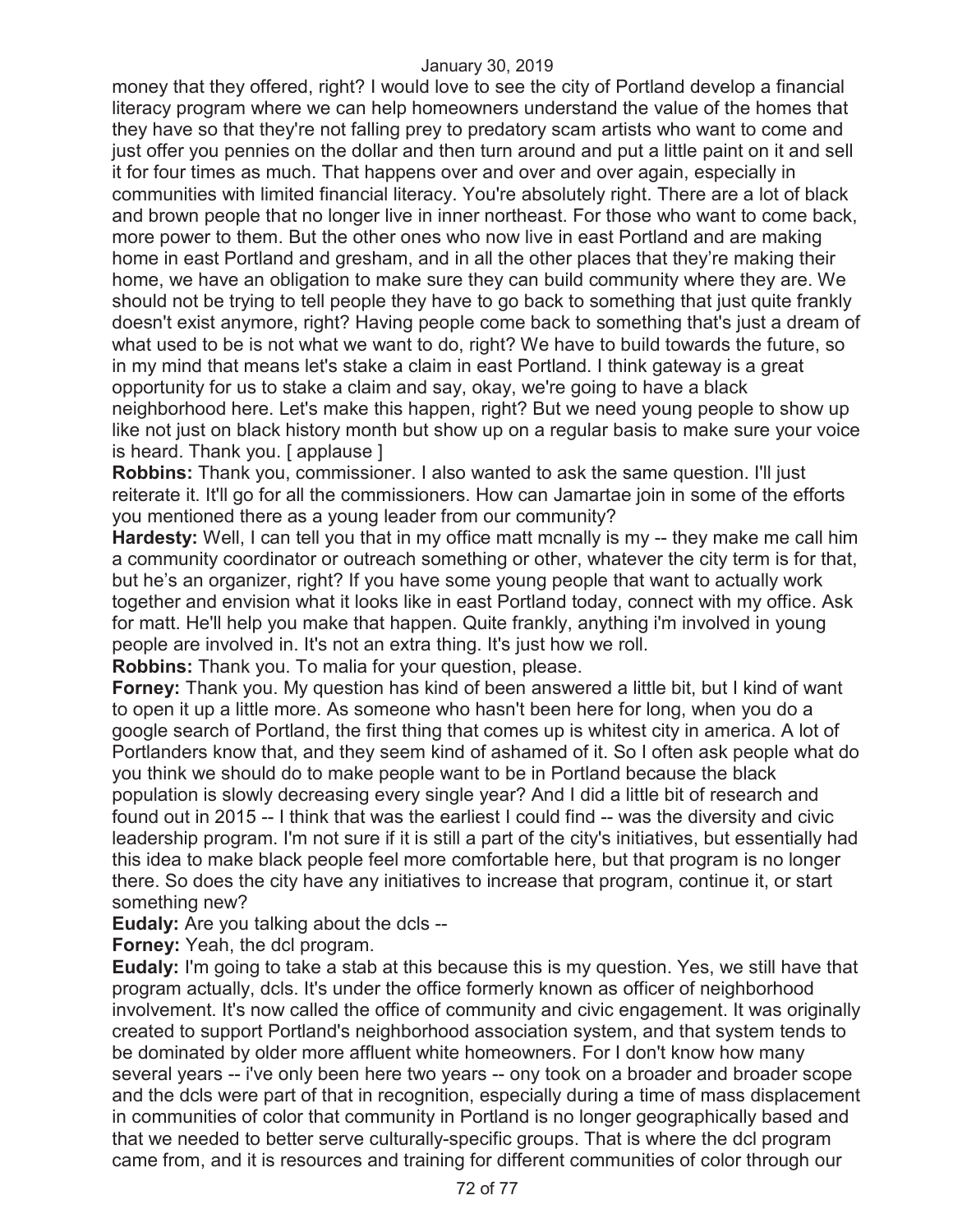community partners for advocacy and getting into leadership roles. Am I forgetting part of your question? You asked about dcls, but I thought it was the gentrification.

**Forney:** I just was wondering how much support the city is giving the program or if they plan on expanding that.

**Eudaly:** Oh, well thank you for raising that issue. That is actually my bureau. We can always use more financial resources. I will say that I believe that Portland is a progressive city that doesn't know how to reach -- achieve its progressive ideals, and especially in the realm of past harm done to communities of color through racist public policy. And I do believe, although it is fair to criticize equity as a buzzword and something that people are paying lip service to, that we are making meaningful progress toward remedies. I don't think that we can ever make up for what happened, but we can start where we are now. Gentrification is a great example. Gentrification is not a natural, unstoppable phenomenon. We got to where we are today by design, and we need to get out of where we are today by design. That means reversing harmful policies and creating remedies, so i'm really committed to tenant protections. That's a big focus of my office and trying to keep people in the housing they're in to stem that tide of gentrification and displacement. I've also asked the office -- I always forget what omf stands for -- office of management and finance to look at the anti-displacement measures we adopted in our 20.35 comp plan because it is all well and good to say we have adopted these anti-displacement measures. Unless someone is holding us accountable, that may not happen. Omf is creating a multi-bureau approach to making sure the bureaus with the most impact to housing and transportation are sticking to those commitments. I could go on and on, but i'm pretty sure we're about to run out of time, so i'm going to stop. But I welcome you to talk to my staff if you're interested in anything that civic life is doing. We can get you connected there. There are lots of opportunities for people to get involved on a volunteer basis. There's also intern opportunities. It's also great to have lots of pressure from advocates on the outside. Not everyone has to get involved on this side.

# **Forney:** Thank you.

**Robbins:** With that, to syairah, did I pronounce your name correctly? **Sims:** Okay, so we all spoke a little bit about gentrification, but with that being said, what resources are you providing for african-american youths and african-americans in general to those that have already been pushed out towards the east because of gentrification? **Fritz:** Your question also asked about the engagement in politics, right? **Sims:** Yes.

**Fritz:** So that's why I dived in and reserved the opportunity to respond to that because we're just starting the open and accountable elections program, which is a matching fund for citywide campaigns. Thank you. That means that future candidates for mayor, city council, auditor won't be dependent on big money donors because a small donation is going to be matched by city dollars. A \$50 donation will get \$300 added by the city to make a \$50 donation turn to \$350. That will means that there'll be more candidates campaigning in east Portland asking people to house parties to give their opinions and to give \$10, \$50, whatever and remember you can get \$50. tax credit. So essentially, you're lending the money until you get your tax refund from the state. That means there'll be much more opportunity for people to run and be successful. Commissioner hardesty just got elected from east Portland. Commissioner hardesty, commissioner eudaly and I ran small donation campaigns. We're going to be involved in doing some of the trainings which are coming up. And I would say in anticipating c.j.'s question, how young people can get involved if you're not yet old enough to be a candidate, one of the best ways to prepare to be a candidate is to volunteer on a campaign. We're going to be having trainings about how to use this program. It's a program where there are a number of rules about what you're allowed to accept in donations, who you can get them from, and how you can spend the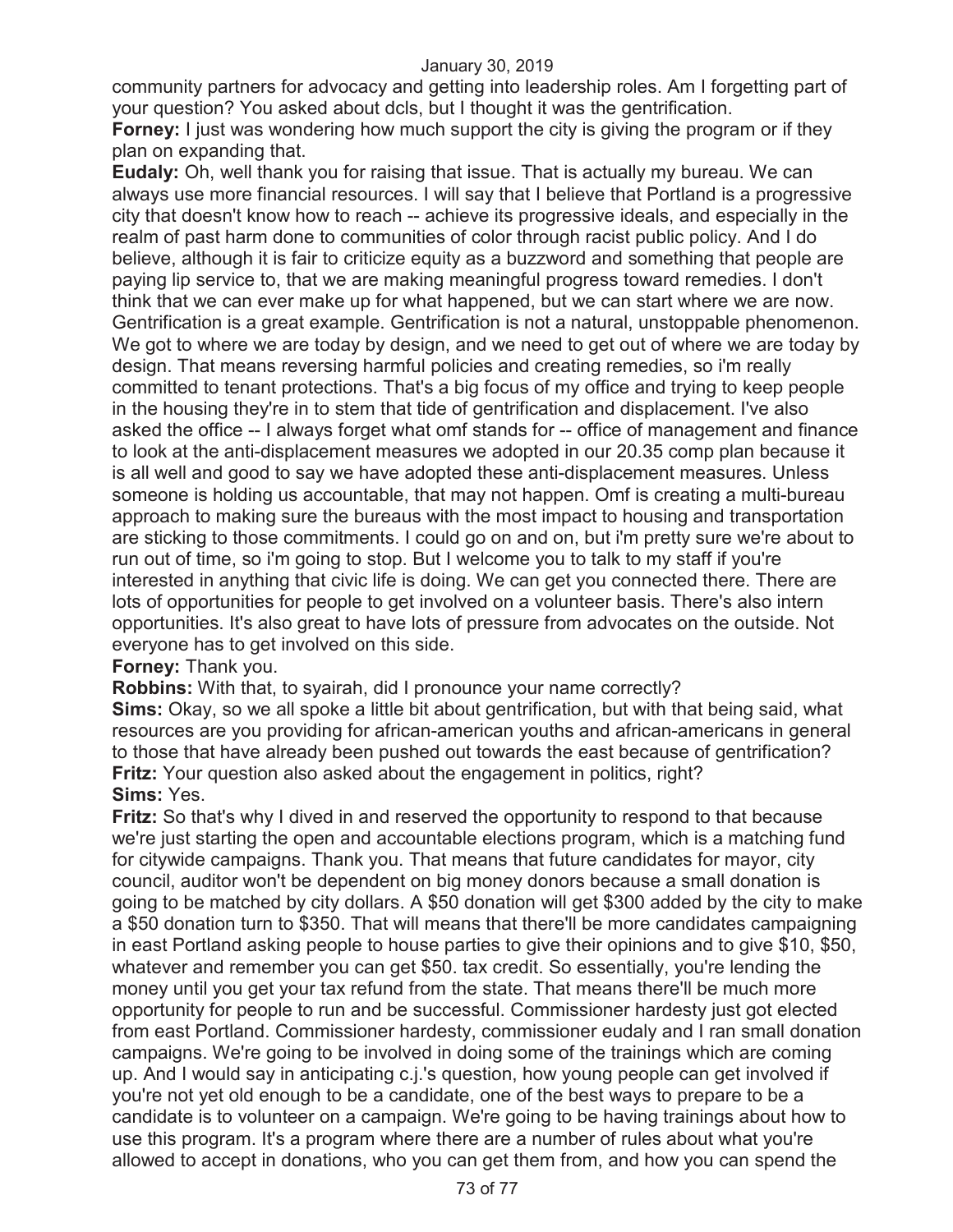money, so it is not quite as simple as I outlined earlier, but it is something that an intelligent high school student could certainly help a candidate win. And then also, I want you to know about there's a program called "new leadership Oregon" at Portland state university. You don't have to go to Portland state university to go to it, and it is a summer program that prepares particularly young women of color to be candidates and leaders in our community, so I encourage you to look into whether that might be available. Does that answer your question some?

**Sims:** Yes, thank you.

**Fritz:** Thank you. If you want more information about the open and accountable elections program, just contact Yesenia Carrillo in my staff who is my constituent services specialist. She would be happy to tell you more about it.

**Robbins:** Thank you all. We have one more question, which is Taji's which he read, but i'll restate. It's the bonus round. I will let you all -- again, i'll let you all mediate how you choose. Taji's question is, as city council members, what is your vision and what are your goals as to how you can improve outcomes for black communities in Portland and what is your plan for reaching these goals? This question does not have to do with work already done but rather the future initiatives in areas of our voice, community, housing, and safety. All values that this city boasts quite proudly.

**Fritz:** I have one quick answer and that we just hired Dr. Markisha smith to lead the office of equity and human rights. She's an african-american who's been in Oregon since 2011. She's got a lot of experience in education and in equity work, and so party what we need to do appoint people to the highest positions who can guide the work, help the council understand what we need to do. And so that's just one example of something that Cj will be working with Dr Smith because he's the office of equity and human rights.

**Hardesty:** I will simply add that it took 147 years to get an african-american woman to sit in this seat that i'm sitting in.

**Fritz:** Well, just because there is somebody there now, not that it took 147 years to do so. I always think it is interesting when people applaud that because it is appalling it took so long.

**Hardesty:** That is absolutely my point. I mean when i've been out in public and people applaud being the first african-american woman to sit on a city council, I remind them that's not something to celebrate. We should be ashamed. Because it's not that i'm more talented than any other african-american woman who's ever come in the city before me. It's not that I had big friends with big money that allowed me to be able to run and serve in public office. It is that nobody works harder than I do. No one. [applause] And so I say that, and I agree absolutely with commissioner Fritz. I say that to remind you is that nobody is going to give us the opportunities that we deserve. We just have to take them. That's my response. Take it. [applause]

**Wheeler:** I have a longer response, but I always talk too much anyway. It's a very provocative question. It sort of ties together the whole panels' question. I was trying to figure out how do I summarize a four-hour speech. First of all, you have to speak to the history. You have to own the history. Until we talk about the history collectively -- and I mean the broader community, the majority community -- until we own that history, it is very hard for us to really work together to achieve common goals. I believe this council has worked very, very hard to acknowledge and to own the history. I'll just give two quick examples. The first state of the city speech I gave was largely on this history of africanamericans in our community. I thought at least for the majority community it started to open up a conversation that frankly should have been had years and years prior but for reasons hadn't. Number two, a single sentence in the job application for chief of police of the Portland police bureau, which simply stated the obvious in many people's minds, in my mind, that the police chief would need to have an understanding of the history of race in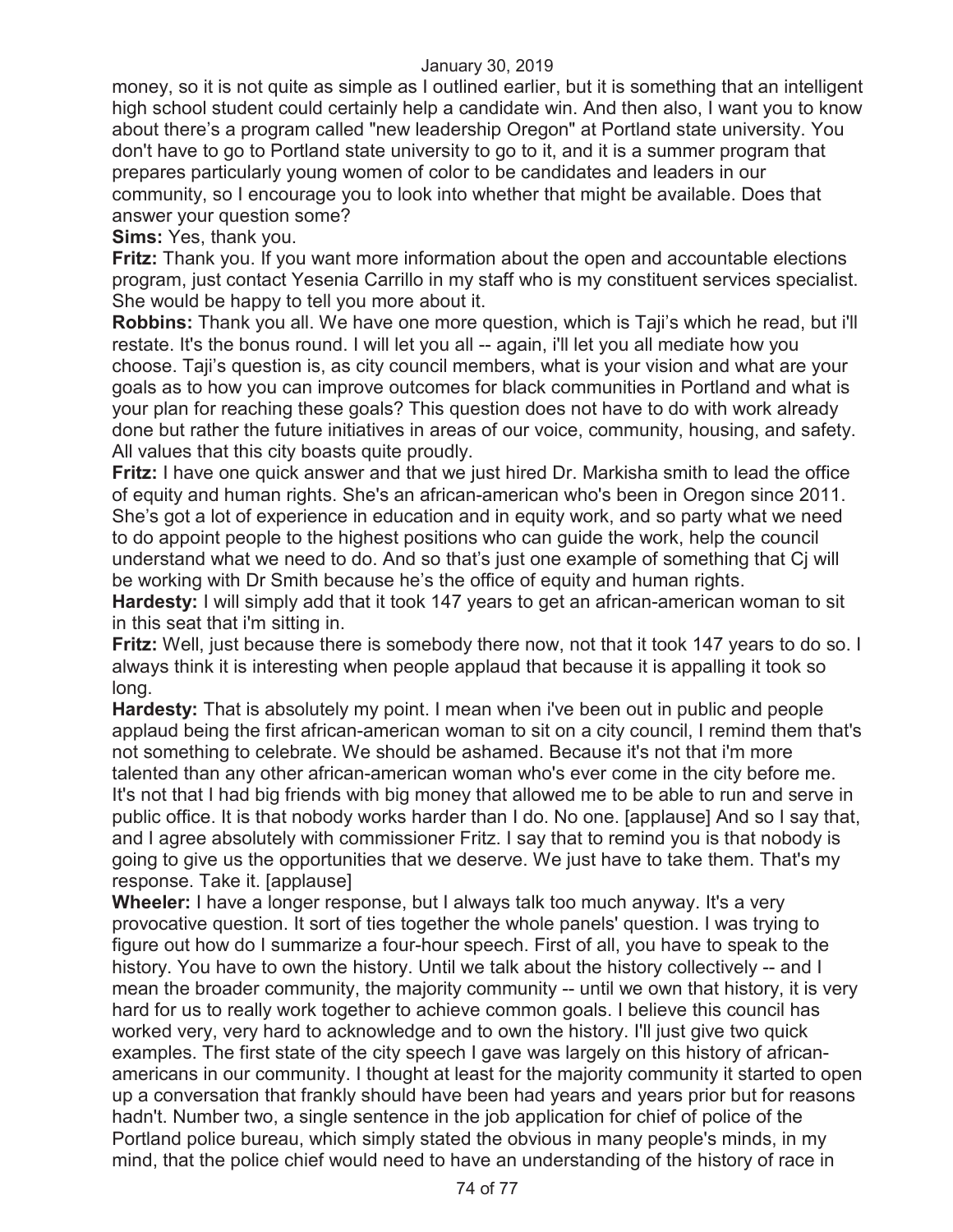this community and understand how that history bleeds over into today -- those of you who are here remember it created firestorm. It was almost ridiculous. What some saw as controversial others, including myself, saw it as essential. So we have to keep calling out the history. The second is leadership. As both commissioner Fritz and Hardesty just identified, we will hire the best leaders, and the best leaders at the city of Portland currently include many people from the black community. Chief outlaw, the first africanamerican woman to serve on the Portland police bureau, in my estimation is doing a fantastic job in a really difficult job and a difficult environment. Maurice henderson, who is my first chief of staff, again one of these sort of outrageous, ridiculous, I can't believe it is so situations where he's the first black man to serve as a chief of staff to a mayor in the city of Portland in its entire history. Sirilda Summers-Mcgee, who heads up all of the hr operations for the city of Portland, and many, many others. Inclusion. I actually love the fact that everyone on this city council works really, really hard to include people. Not only people of color generally or underserved communities generally, but with a lot of interest focused on the youth voice. The last question asked about housing -- and it asked about safety and it asked about economic prosperity. One of the most important community engagement committees we have right now is around police reform and public safety. We deliberately put two positions on that board. They are full voting positions for two young people. We currently have two young folks serving in those positions. Those positions will rotate. Other people have an interest in that were certainly interested. Two other quick last wrap-up points. One of the ways you avoid this question of gentrification is by being proactive. While there are things we are doing in east Portland to be proactive against gentrification particularly on the housing front, the southwest corridor is the first large public transportation project that will come before this city council where we, as a council, have already said through resolution we will not invest in the transportation infrastructure unless there is an intentional anti-displacement job opportunity and housing strategy to keep the lower income people who are there today there permanently. That has been largely well received. Finally, what ties this all together for me, how do you keep people of color in Portland? You keep them here through shared economic prosperity. They feel that they have worked hard, and they have been justly compensated for the effort and the blood, sweat, and tears that they have put into this community. That's why we've been pushing programs like the Portland means progress program where we're getting young people, particularly from historically underserved communities into jobs. We're focusing on our business community and encouraging them to work with women and minority entrepreneurs to help them grow their business operations. Last but not least, we're getting them to commit to bring younger kids in as well-paid interns to get them exposed to some of the opportunities that they could have in the community and then connect them to the job training or to the educational opportunities they need in order to be successful in those careers if they're inspired so to do. There's a lot of work this council has ahead of us in addition to the work we've already been undertaking.

**Eudaly:** I prefer to have the mayor wrap up, but I don't want to not participate in this conversation. I'll just throw four things out there really quickly that I'm interested in and involved in: One is how we spend our public dollars. Our utilization rates of women and minority contractors for public projects have been abysmal. They are slightly better. They need, it needs a lot of work. So that's an area that I'm committed to and something meaningful through pbot because we spend a lot of money and we hire a lot of contractors. Two, is pcef, Portland clean energy fund presents us with an incredible opportunity for -- I hate it when I say the same word two times in a row. Creates a huge potential for increasing economic opportunity in communities of color. The office of civic life and prosper Portland both have initiatives specifically targeting entrepreneurs of color that I will continue to champion. The final one, the one i'm most excited about telling you about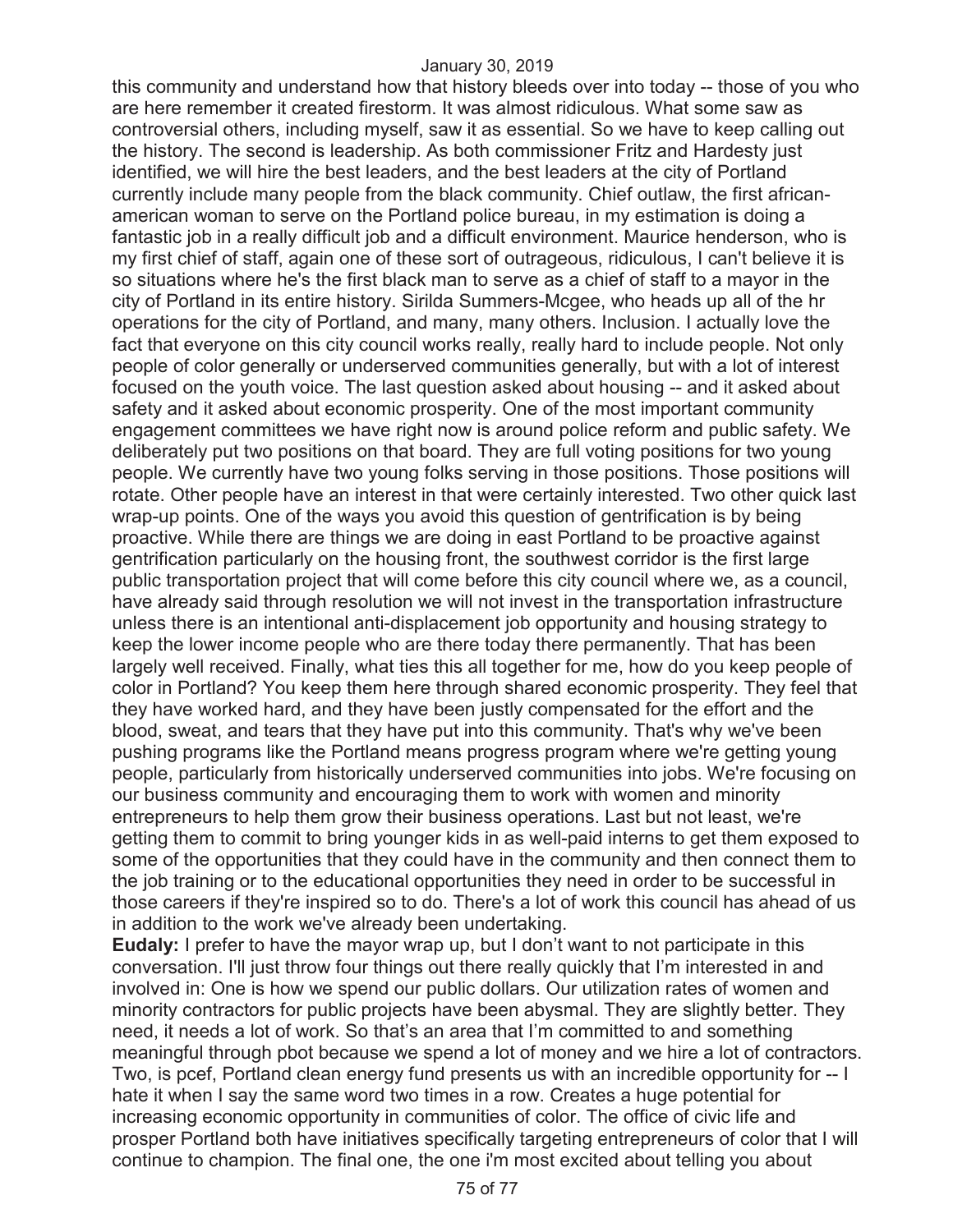today is the rose quarter i-5 plan. Public comment is about to open up through odot. I would love for massive participation in that. The focus has been on improvement to the highway, but what I really want the community to focus on is what we can do on those surface streets and what we can do is begin to stitch back together -- stitch lower alibina back into the broader community. And there's just an incredible opportunity there. Your voices should be at the forefront of that conversation.

**Robbins:** Thank you all. I would like everyone, but especially our commissioners, to join me in thanking the panel of young folks who have taken time out to be here. [ applause ] **Marion:** Back again to close us out. Thank you so much, mayor and commissioners, for having us here today. This group of young people is awesome and amazing. We had a mission to present to you with some representative voices of black youth under 25, 25 and under, to tell their stories, so thank you for listening and thank you for engaging with them on their comments. As we close out, I want to give a couple comments before we kick it back to the mayor and commissioner hardesty to read the proclamation. I want to thank the community partners who identified and nominated these young people to speak to us so self-enhancement inc, central city concern, black committee of Portland, black male achievement and world center stage. They represent the type of partnerships that we want to strengthen across our city, so thank you so much for your support of our effort today. This is really for me a full circle moment because as I was a young leader here in Portland organizing I actually was introduced to commissioner hardesty through the naacp when I was active with the naacp youth council and then established the chapter of Portland of state university. Awesome and amazing that I can now open the space and opportunity for other young voices to come forward, but also I get to do it within the presence of someone who did it for me. Thank you so much. And on that note CAAN definitely wants to honor and celebrate the fact we do have our first african-american commissioner woman sitting on this council, so we want to be a resource to you and all of you in support of the black employees of the city of Portland but also, just in support of your tenure. Please let us know how we can be of service. I want to quickly just shout-out all the events we have going on for black history month. We're working in concert with a number of organizations in the community and also a number of bureaus across the city. The first set of events - the next set of events we have going on is this friday, february 1st from 12:00 to 1:00 p.m. We'll be hosting a bike town bike ride, launching from here at city hall, we'll be traveling through downtown, going to chinatown to support dead stock coffee, which is an africanamerican-owned coffee shop in chinatown. We'll be riding there and back. Later that afternoon, we'll be partnering with nike on an event. They are a partner with our bike town program. They'll be unveiling their black history month design of their bikes. So you'll see those floating around the city, but Friday will be the first opportunity to see them. On february 18th, on president's day, we're working with world stage theater to host a professional development event, so that's monday, february 18th. They'll have an all-day event, and we'll have some CAAN specific events that evening for professional networking. On february 24th, sunday, february 24th, we're partnering with the parks teen program at a montavilla community center. We're hosting a black family festival and city resource fair. We have positioned many city bureaus to be there tabling to be offering information about the services and programs that they have to offer. We'll also be hosting workshops with the bureau of human resources and procurement about how to get jobs at the city and how to do business with the city. Lastly, on february 26th, every year we try to highlight one of our partner organizations, so we'll be going to self-enhance. Inc. that morning to hear how they are transitioning as an organization to an african-american cultural center. It's an opportunity for city staff and other community members to join with us to learn more about how we can partner with that organization. That is it from us. After this, we invite all of the community members present to join us downstairs. We'll have a reception at city hall that